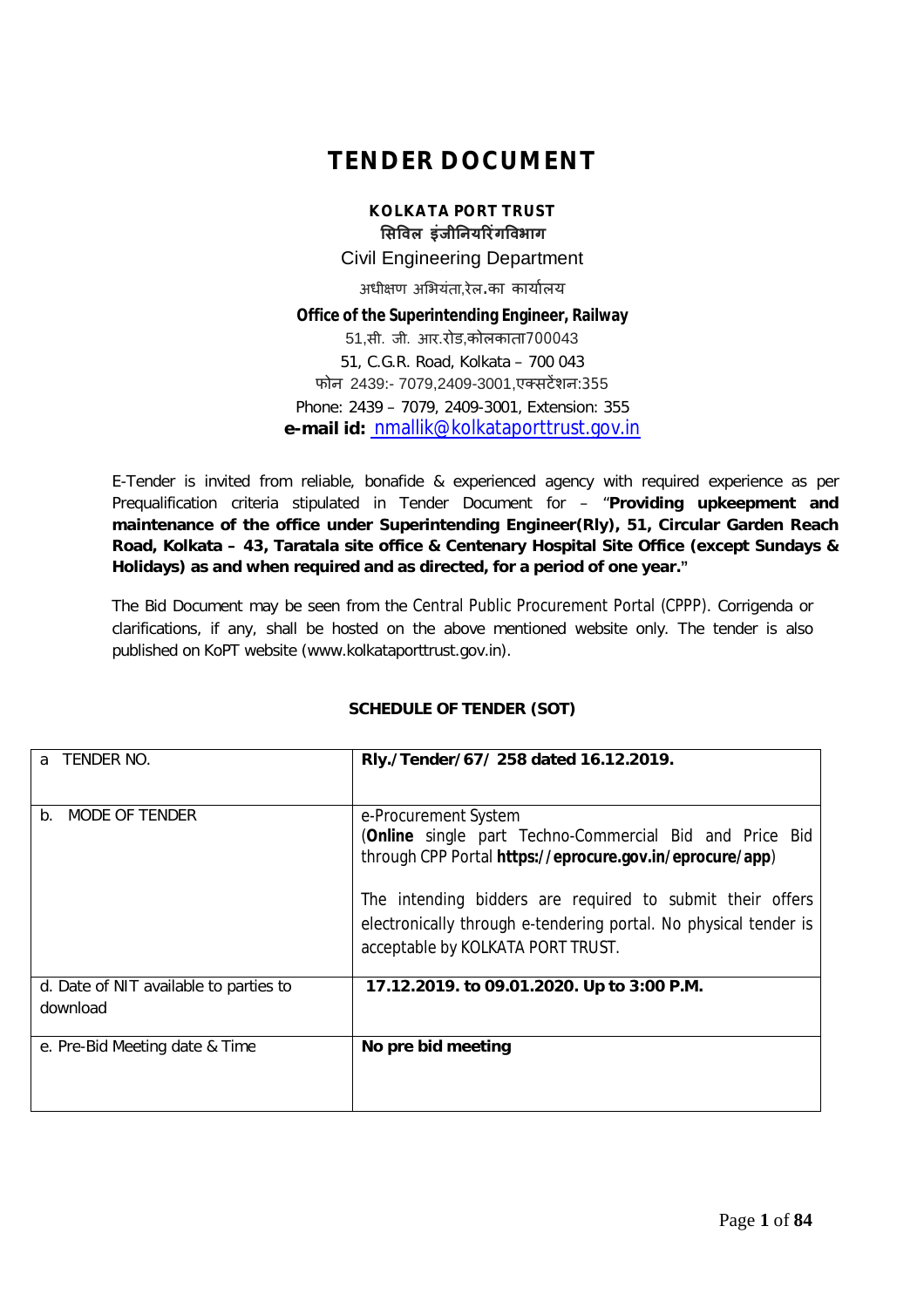| q. i) Estimated Cost Of Work                              | Rs. 9,89,773.00 (Rupees Nine lacks eighty nine thousand                                                                                                                                                                                                 |
|-----------------------------------------------------------|---------------------------------------------------------------------------------------------------------------------------------------------------------------------------------------------------------------------------------------------------------|
|                                                           | seven hundred and seventy three only)                                                                                                                                                                                                                   |
| ii) Earnest Money Deposit                                 | The intending bidders should submit Earnest Money of                                                                                                                                                                                                    |
|                                                           | Rs.19,795.00 (Rupees Nineteen thousand seven hundred                                                                                                                                                                                                    |
|                                                           | and ninety five only) to KoPT as per NIT.                                                                                                                                                                                                               |
| iii) Bid Document fee                                     | The intending bidders should submit the tender cost of<br>Rs.590.00/-(Rupees Five hundred ninety only) (non-<br>refundable) separately to KoPT as per NIT, otherwise their offer<br>will be summarily rejected./- (including GST @18% on the<br>whole). |
| h. Last date of submission of EMD & Bid                   | 09.01.2020 Up to 3:00 P.M.                                                                                                                                                                                                                              |
| Document fee at Kolkata Port Trust (To be                 |                                                                                                                                                                                                                                                         |
| submitted through D.D in favour of Kolkata<br>Port Trust) |                                                                                                                                                                                                                                                         |
|                                                           |                                                                                                                                                                                                                                                         |
| i. Date of Starting of e-Tender for                       | 17.12.2019 (From 15:00 hours onwards)                                                                                                                                                                                                                   |
| submission of on line Techno-Commercial                   |                                                                                                                                                                                                                                                         |
| Bid and price Bid at CPP Portal                           |                                                                                                                                                                                                                                                         |
| j. Date of closing of online e-tender for                 | 09.01.2020 (3.00 P.M.)                                                                                                                                                                                                                                  |
| submission of Techno-Commercial Bid &<br>Price Bid.       |                                                                                                                                                                                                                                                         |
|                                                           |                                                                                                                                                                                                                                                         |
| k. Date & time of opening of Tender                       | 10.01.2020 (After 3:00 P.M.)                                                                                                                                                                                                                            |
|                                                           |                                                                                                                                                                                                                                                         |
|                                                           |                                                                                                                                                                                                                                                         |

**Note**: In the event of any unforeseen case such as technical fault/closure of work / holiday etc. on any of the above days, the same will be opened / held on the next working day without any further notice.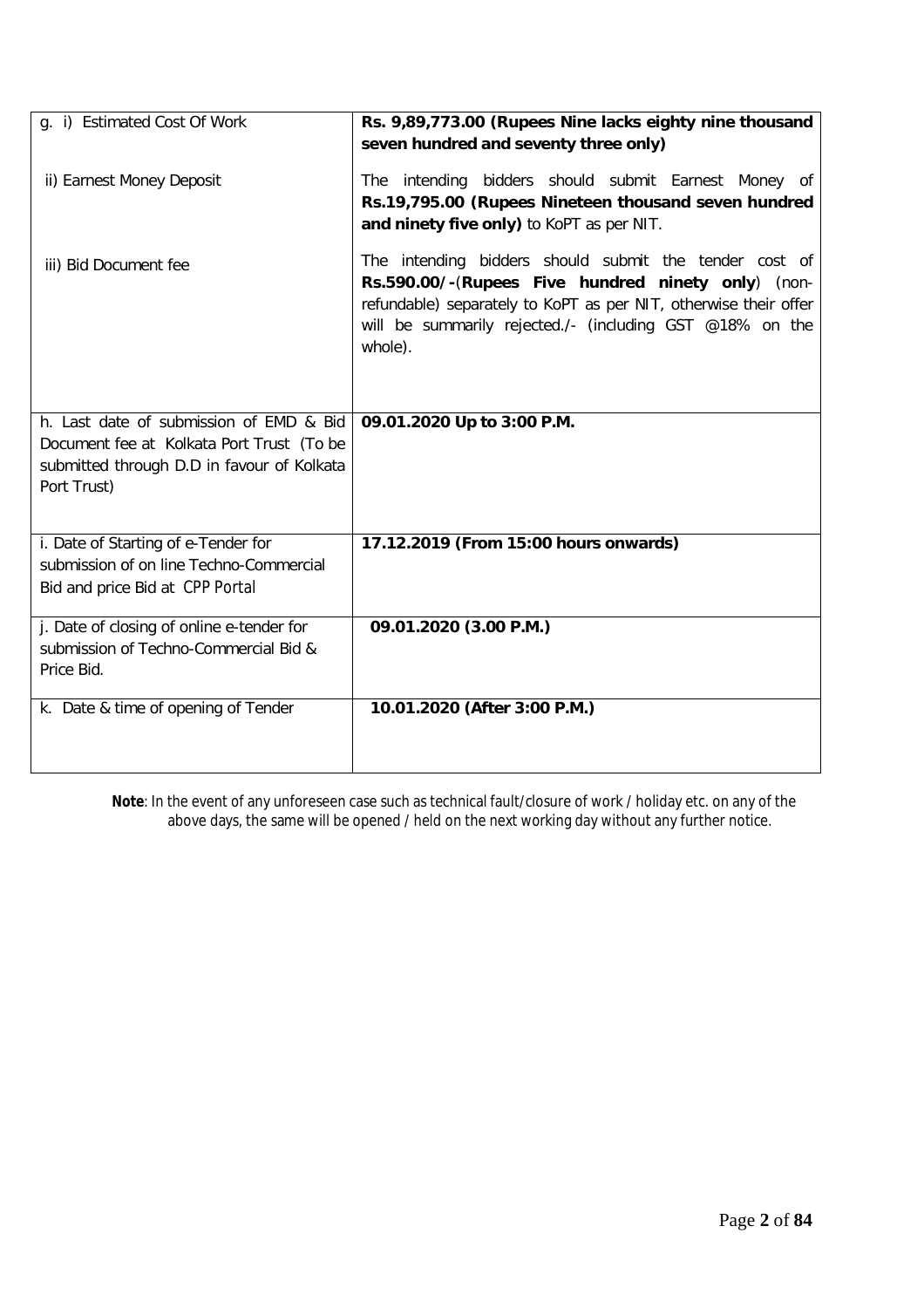### **List of Annexures**.

| Important Instructions for E-Tender                               | :- Annexure - A            |  |
|-------------------------------------------------------------------|----------------------------|--|
| Commercial Terms & Conditions                                     | $:$ Annexure - B           |  |
| Techno Commercial Bid                                             | $:$ Annexure - C           |  |
| List of Scanned Documents required to be uploaded :- Annexure - D |                            |  |
| Undertaking towards acceptance of tender clauses                  |                            |  |
| etc. by bidder to be uploaded                                     | $\therefore$ Annexure - D1 |  |
| Price Bid                                                         | $:$ Annexure - E           |  |
| <b>General Conditions of Contract</b>                             | $:$ Annexure - F           |  |

### **Annexure-A**

### **2.0 Important Instructions for e-Tender**

Bidders are requested to use internet Browsers Firefox version below 50 / Internet Explorer version 8 or above, and Java 8 Update 151 or 161.

Further, bidders are requested to go through the following information and instructions available on the CPP Portal **https://eprocure.gov.in/eprocure/app** before responding to this e-tender :

- $\triangleright$  Bidders Manual Kit
- $\blacktriangleright$  Help for Contractors
- $>$  FAQ

### **Contact Persons (Kolkata Port Trust):**

- N. Mallick SE (Rlys.)
- $\bullet$  (EE-I)
- $\bullet$  (EE-II)

Phone : 2439 – 7079, 2409-3001, Extension: 355**|** Email: nmallik@kolkataporttrust.gov.in

### **Contact persons (CPP Portal):**

1. Shri Nazmush – Mob: 9563251950 email: webhelpdesk@gmail.com See CPP Portal for contact details and other relevant details.

|   | All entries in the tender should be entered in online Technical & Commercial Formats without<br>any ambiguity.                                                     |
|---|--------------------------------------------------------------------------------------------------------------------------------------------------------------------|
|   | E-tender cannot be accessed after the due date and time mentioned in NIT.                                                                                          |
| 3 | KoPT reserves the right to cancel or reject or accept or withdraw or extend the tender in full or<br>part as the case may be without assigning any reason thereof. |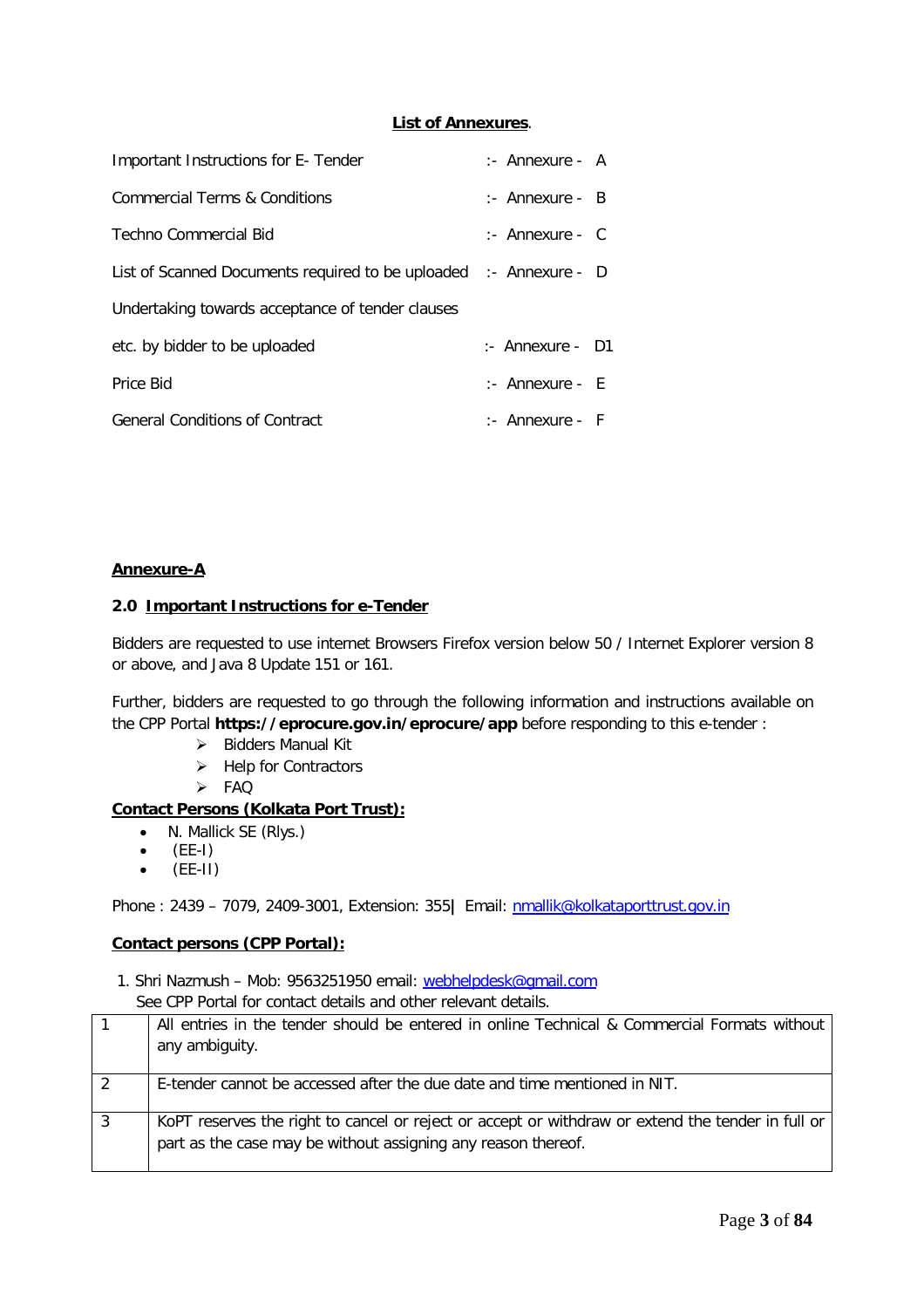| 4              | Any order resulting from this tender shall be governed by the terms and conditions mentioned<br>therein.                                                                                                                                          |
|----------------|---------------------------------------------------------------------------------------------------------------------------------------------------------------------------------------------------------------------------------------------------|
| 5              | No deviation to the technical and commercial terms & conditions are allowed.                                                                                                                                                                      |
| 6              | The bidders must upload all the documents required as per terms of tender. Any other<br>document uploaded which is not required as per the terms of the tender shall not be considered.                                                           |
| $\overline{7}$ | The bid will be evaluated based on the filled-in technical & commercial formats.                                                                                                                                                                  |
| 8              | Bidder has fully read and understood the entire Tender Document, GCC, Corrigendum and<br>Addenda, if any, downloaded from under the instant e-tender and no other source, and will<br>comply to the said document, GCC, Corrigendum and Addenda". |
|                | A declaration in this regard to be made by the bidder as per Annexure $- D 1$ .                                                                                                                                                                   |
| 9              | (A) Tender will be opened electronically on specified date and time as mentioned in the NIT.<br>Bidder's can witness electronic opening of Bid.                                                                                                   |
|                | (B) Necessary addendum/corrigendum (if any) of the tender would only be hoisted in the e-CPP<br>Portal                                                                                                                                            |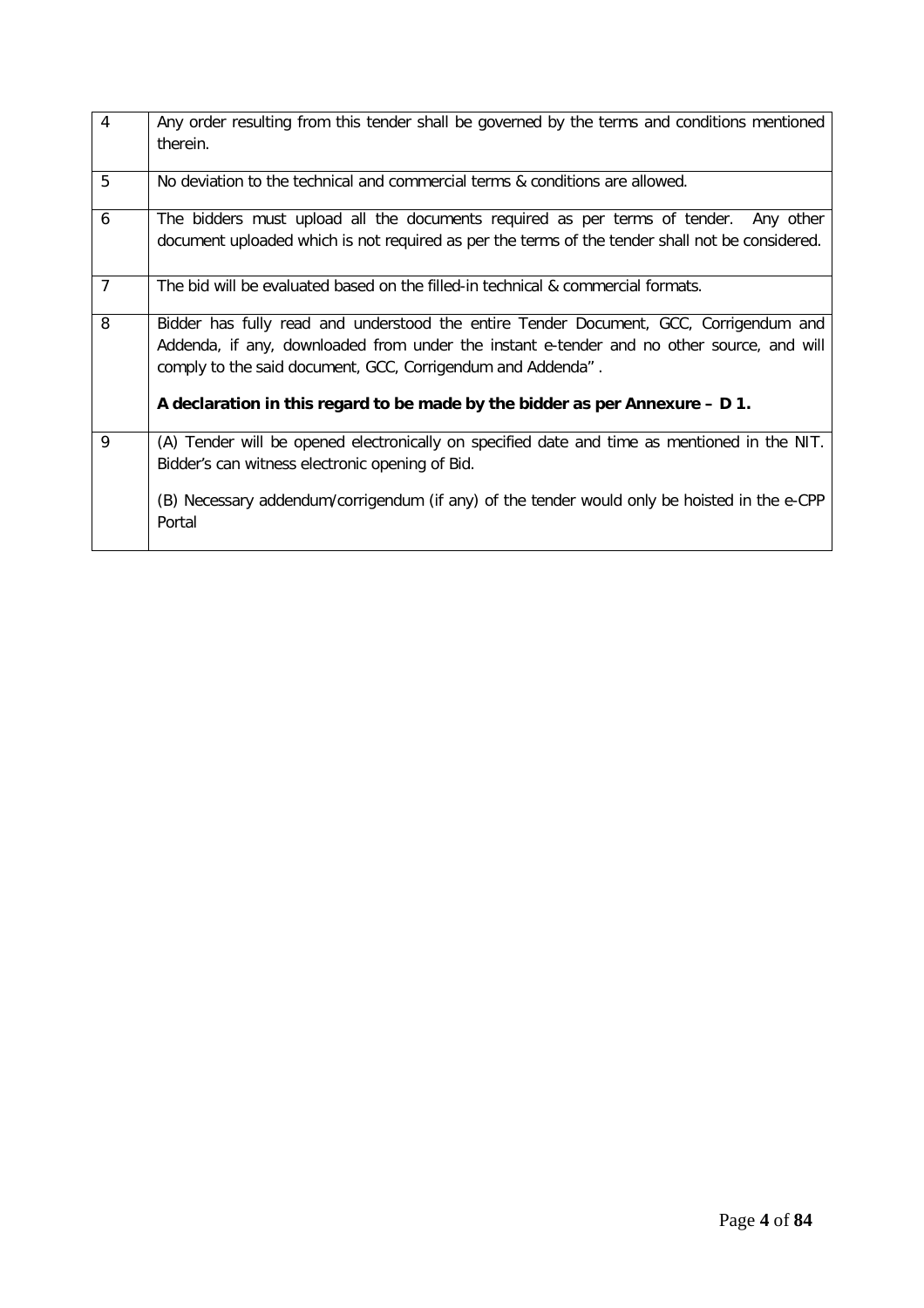### **Annexure –B**

### **KOLKATA PORT TRUST ͧसͪवल इंजीǓनयǐरंगͪवभाग** Civil Engineering Department अधीक्षण अभियंता.रेलका कार्यालय

### **Office of the Superintending Engineer, Railway**

51,सी. जी. आर.रोड,कोलकाता700043 51, C.G.R. Road, Kolkata – 700 043 फोन 2439:- 7079,2409-3001,एक्सटेंशन:355 Phone: 2439 – 7079, 2409-3001, Extension: 355 e-mail- nmallik@kolkataporttrust.gov.in Commercial Terms & Conditions **SL. NO. TERMS**

- 1 Mere participation in e-tender will not mean that a particular bidder will be automatically considered qualified and their bids will be entertained. Such qualification will be reviewed at the time of evaluation of bids also.
- 2 Micro & Small Enterprises (MSEs) registered with NSIC (under single point registration scheme) are exempted from depositing Cost of Tender Document and Earnest Money having valid NSIC Certificate for MSEs along with DIC's(DISTRICT INDUSTRIES CENTRE) Certificate.
- 3 **If Micro & Small Enterprises (MSEs) registered with NSIC intends to participate in the tender, for the items they are not registered with NSIC, then they will have to deposit cost of Tender Document, full amount of Earnest Money as per NIT. Otherwise their offer for those items will not be considered.**
- 4 Copy of valid NSIC Certificate for MSEs along with DIC's (DISTRICT INDUSTRIES CENTRE) Certificate has to be submitted along with the bid.
- 5 Due date of submission of tender will not be extended under any situation.
- 6 Earnest Money and Cost of tender documents to be submitted physically within 7 days from the opening of the techno-commercial bid.
- 7 Micro & Small Enterprises (MSEs) registered with NSIC (under single point registration scheme) are exempted from depositing Cost of Tender Document and Earnest Money.
- 8 E-Tenderers submitted without requisite Earnest Money are liable to be rejected excepting in case of Micro & Small Enterprises (MSEs) registered with NSIC (under single point registration scheme) for the items for which the tender is invited.
- 9 SCOPE OF WORK : As per E-Tender Document.
- 10 The Terms and Conditions of E-Tender shall be read in conjunction with the General Conditions of Contract, Specifications, Bill of Quantities and other documents forming part of this Contract wherever the Contract so requires.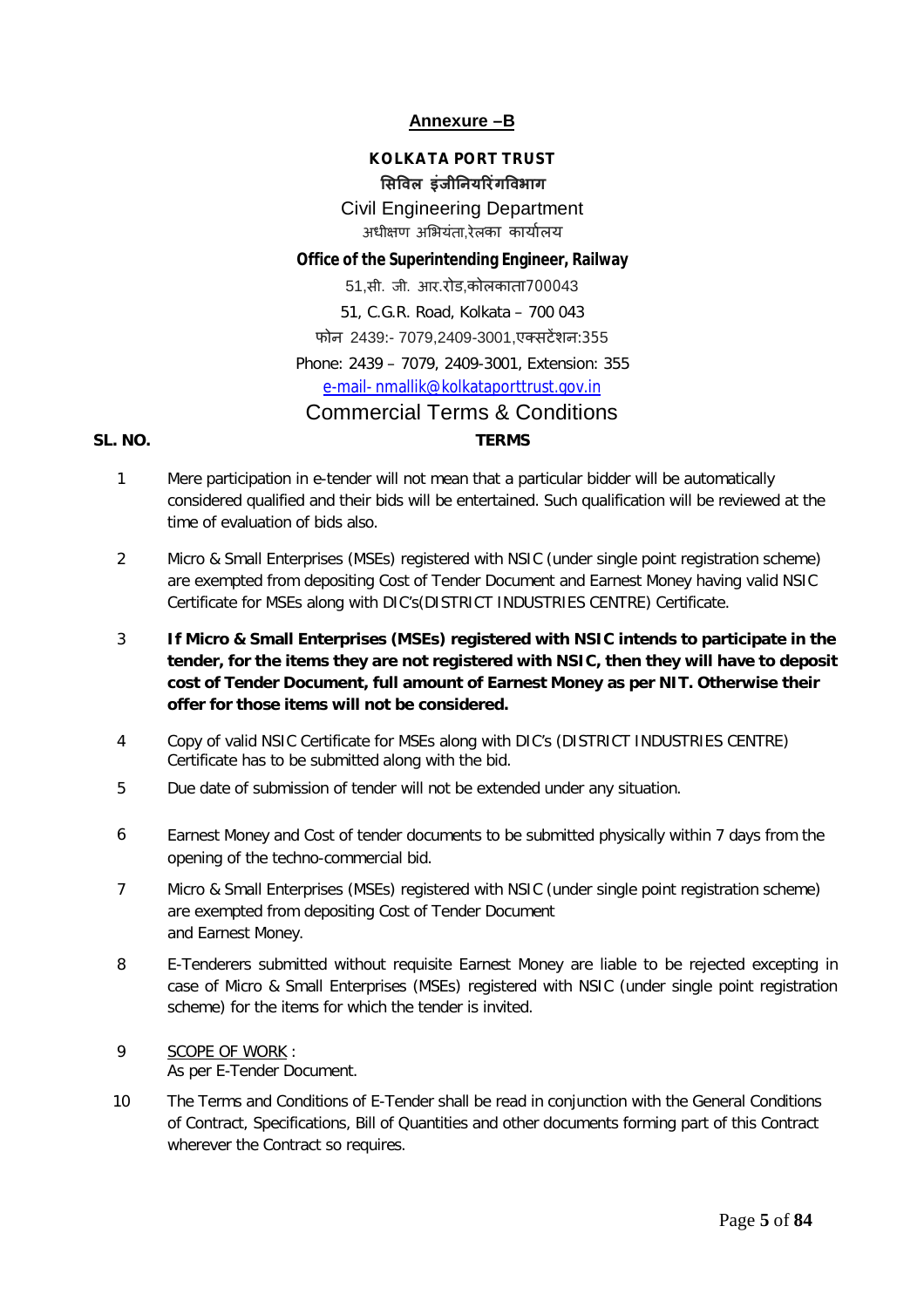- 11 The several documents forming the Contract shall be taken, as mutually explanatory to one another and in case of any discrepancies; the Bill of Quantities shall prevail over the Specifications and the Terms and Conditions over the General Conditions of Contract of Ko.P.T. In case of any dispute, question or difference either during the execution of the Contract or any other time as to any matter or thing connected with or arising out of this Contract, the decision of the Chief Engineer , KOLKATA PORT TRUST, thereon shall be final and binding upon all parties.
- 12 The Contract will include the Client's Bid Documents with the General Conditions of Contract and the Bidder's Offer as finally accepted by the Client, together with Addenda, if there be any. Trustees' General Conditions of contract is the integral part of the tender / contract.
- 13 The Trustees also reserve the right to obtain revised commercial bid to the extent and in areas required from the technically acceptable bidders before opening of the price bids.
- 14 The Trustees are not bound to accept the lowest or any Tender and reserve the right to accept a tender in full or in part and / or reject a tender in full or in part without assigning any reason thereof.
- 15 The contract shall be governed by all relevant Indian Acts applicable only within the jurisdiction of the High Court at Calcutta.
- 16 Intending bidders must take into account any cost or expense incurred by them in connection with the preparation and submission of their bids or for any other expenses incurred in connection with such bidding.
- 17 Bidders are advised to visit the site of work prior to submission of their bid. Bidder shall get himself thoroughly familiarized with the site conditions, existing road facilities for carrying materials etc. before submission of the e-tender. He may contact the Superintending Engineer (Rail.) or his authorized representative at his office at 51, C.G.R. Road, Kolkata 700 043 in this regard. Non compliance of the same will in no way relieve the successful bidder of any of his obligations in performing the work in accordance with this Bid Document within the quoted price.
- 18 The bidder should sign the techno commercial part and Price Bid and upload the same to denote their mode of acceptance and to submit the same along with his offer.
- 19 VALIDITY :

The tender shall remain open for acceptance for a period of **4 months** from the date of opening of techno-commercial bid.

### **If before expiry of this validity period, the Bidder amends his quoted rates or tender, making them unacceptable to the Trustees and / or withdraws his tender, the Earnest Money deposited shall be liable to forfeiture at the option of the Trustees / sanctioning Authority.**

20 NON - RESPONSIVE BIDDER:

The offer / tender shall be treated as non-responsive, if:

- (i) validity of the offer is less than tender stipulation,
- (ii) does not meet the Qualification Criteria as stipulated in the NIT.
- (iii) the bidder submits conditional offer / impose own terms and conditions / does not accept tender conditions completely/offer or tender if submitted with any deviation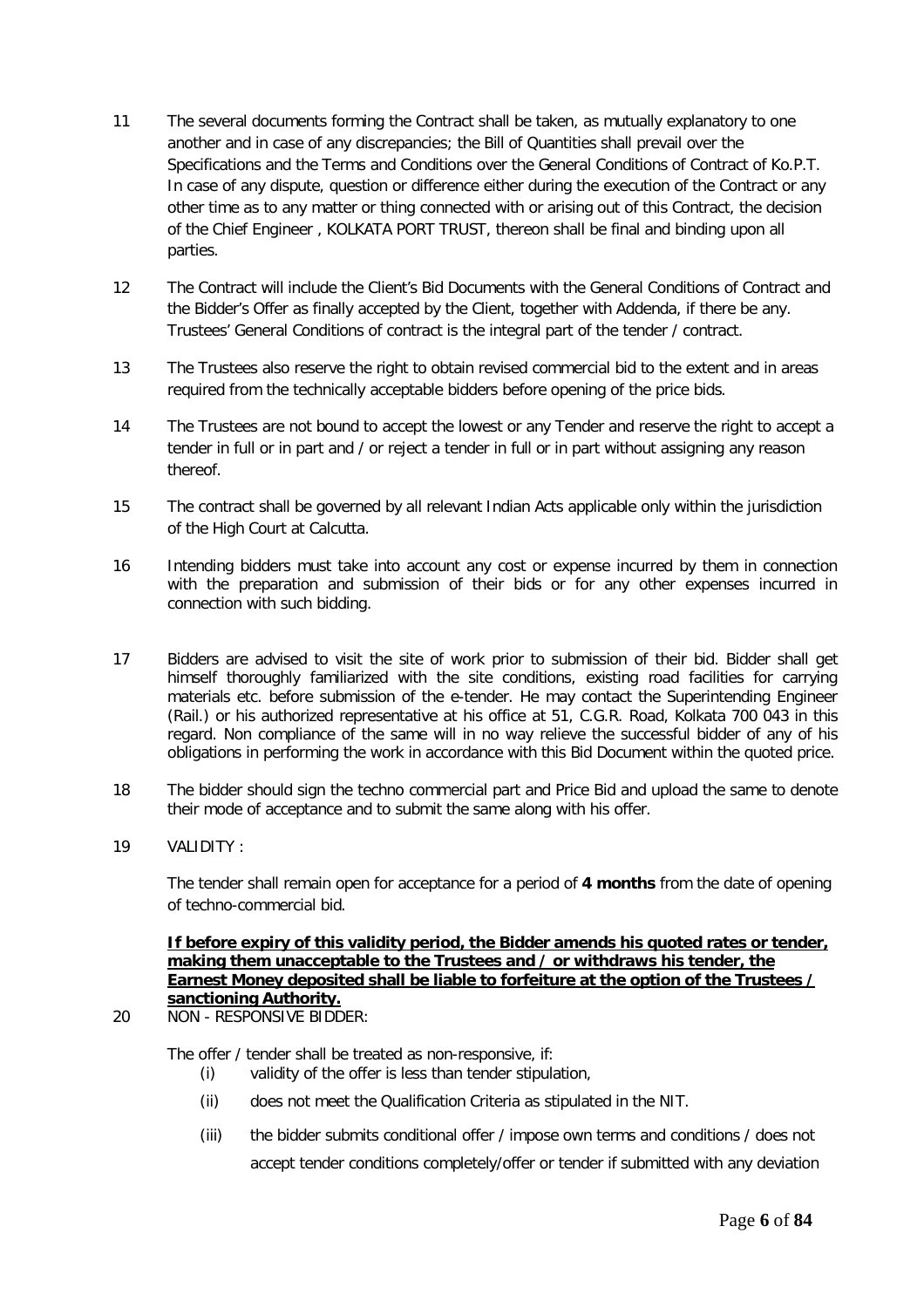from the tender terms & conditions.

- (iv) **if the tender is conditional**.
- (v) **if all the documents required as per NIT are not uploaded.**
- (vi) if not accompanied with the photocopy of ESI/EPF & GST Registration Certificate,

 (vii) PAN, Audited (wherever necessary) Balance Sheet & Profit & loss statement, upto date Professional Tax Challan.

- (viii) is not accompanied by requisite earnest money/NSIC Registration Certificate//MSe Certificate under MSME
- (ix) is not accompanied by requisite tender paper cost/ NSIC Registration Certificate//MSE Certificate under MSME,

In addition to above, a bidder may be disqualified if –

a) The bidder provides misleading or false information in the statements and documents submitted.

b) Record of unsatisfactory performance during the last seven years, such as abandoning of work or rescinding of contract for which the reasons are attributable to the non-performance of the contractor or inordinate delays in completion or financial bankruptcy etc.

The decision of Kolkata Port Trust in this regard shall be final and binding on the Bidder.

### 21 EARNEST MONEY AND SECURITY DEPOSIT : As per tender Document

- 22 Performance Guarantee : As per Tender document
- 23 If the contract value aggregates to Rupees one lakh and above, the contractor/supplier may offer a Bank Guarantee in the Trustees' specified Pro-forma from any Scheduled/ Nationalized Bank of India having Branch at Kolkata in lieu of Security Deposit.
- 24 In the event of the successful bidder failing to execute the order within the stipulated delivery period without sufficient reasons acceptable to the Trustees, the Security Deposit may be forfeited and the order be cancelled at the option of the Trustees.
- 25 **PRICES: As per BOQ given in the tender document.**

### 26 **The bidder shall quote his price as per the Bill of Quantities in the Price bid**

- 27 Orders may be placed in full/part to the lowest bidder.
- 28 Price(s) to be quoted should remain firm over the contract period.
- 29 **All taxes & duties are deemed to be included in the quoted rate except** GST, which is to be paid extra **as applicable.**
- 30 **EVALUATION CRITERIA: As per relevant clause of Tender document.**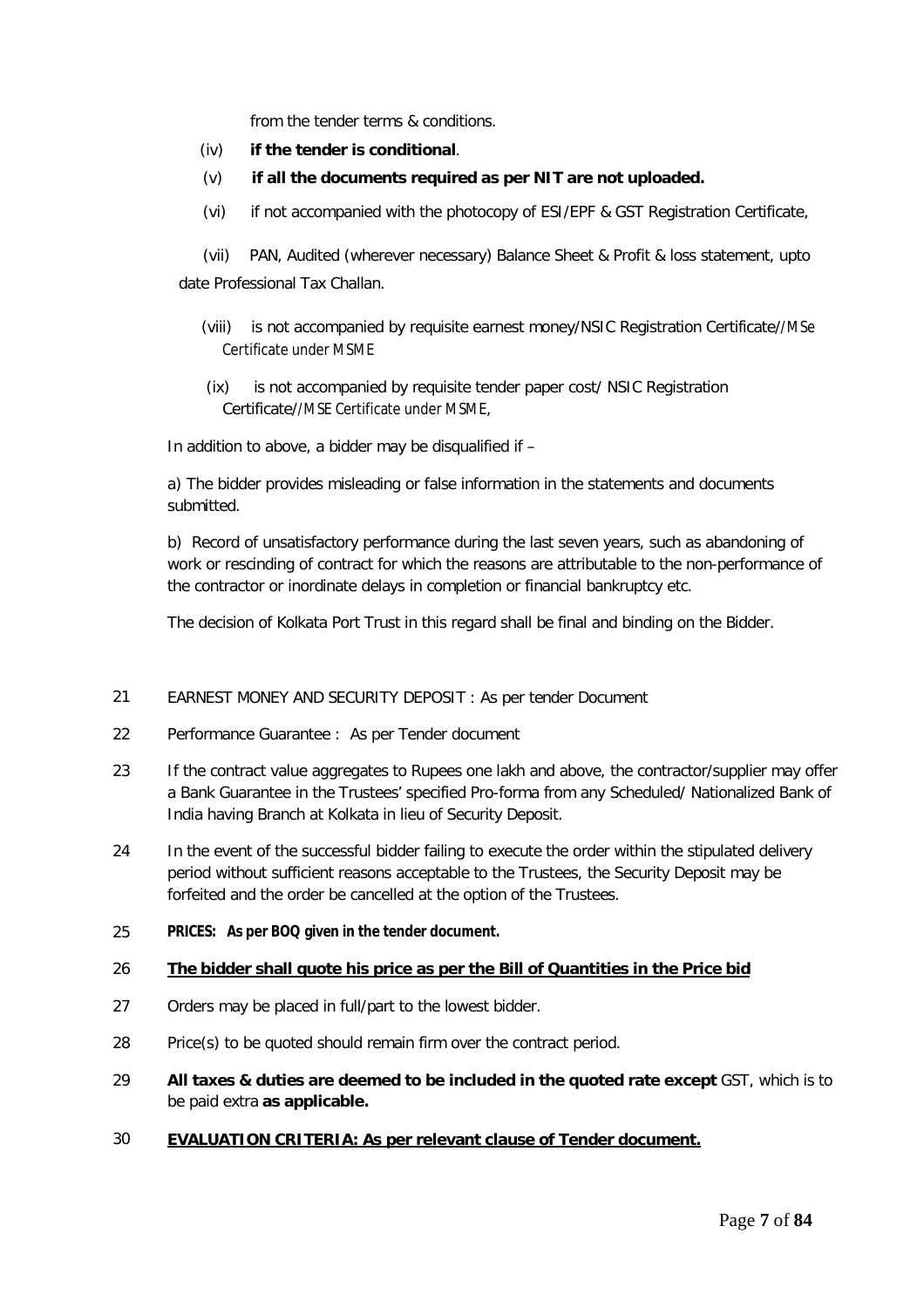- 31 Order to be placed in full/part.
- 32 **PAYMENT: As per Tender document.**
- 33 **Location: As per Tender document.**
- 34 Time of Completion: As per Tender document.
- 35 Work is to carried out as per terms & condition of the contract document.
- 36 JURISDICTION OF COURT :The contract shall be governed by all relevant Indian Acts applicable within the jurisdiction of Kolkata.
- 37 PERSONAL PROTECTIVE EQUIPMENT (PPE): Contractor and their workmen including driver & helper must use PPE i.e. safety helmet etc. at the time of work inside the dock premises
- 38 Compensation (Liquidated Damages) against failure to complete the work within the stipulated time as per tender condition.
- 39 Price adjustment clause: As per Tender document.
- 40 Technical capacity: As stipulated in Tender document.
- 41 Financial capacity: As stipulated in Tender document.
- 42 DOCK PERMITS: As per tender document.
- 43 The bidders may offer a Bank Guarantee in the Trustees' specified proforma from any scheduled/nationalized bank of India having a Branch at Kolkata in lieu of Earnest money/Security deposit of 10 (Ten) lakhs.

**Note:** Besides the above conditions all other conditions as stated in the NIT, BOQ, Special Conditions of Contract, Instruction to the tenderers, G.C.C. shall have to be agreed by the Bidders.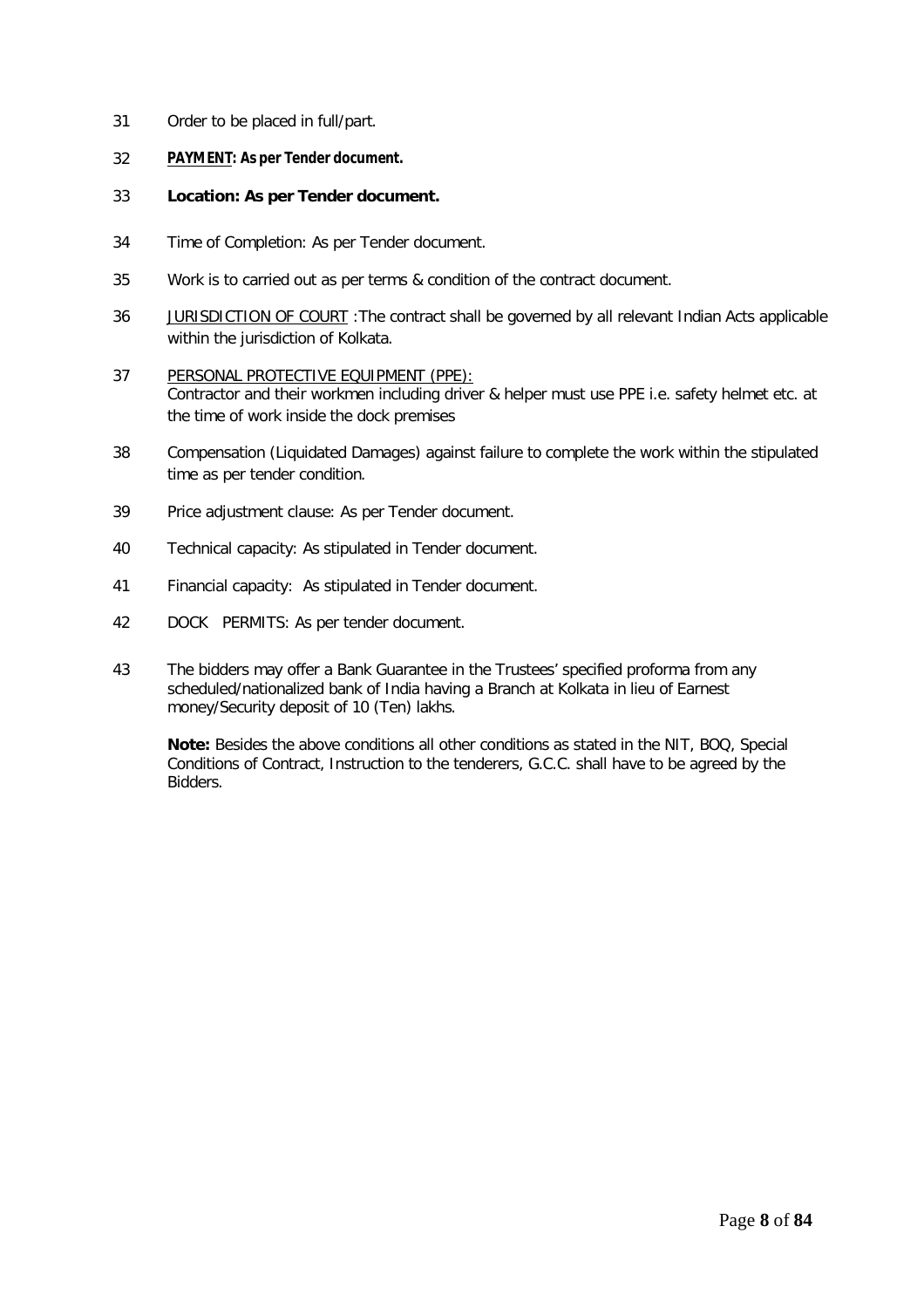### **Annexure –C**

### **KOLKATA PORT TRUST ͧसͪवल इंजीǓनयǐरंगͪवभाग**

### Civil Engineering Department

### अधीक्षण अभियंता,रेल.**का कार्यालय**

### **Office of the Superintending Engineer, Railway** 51,सी. जी. आर.रोड,कोलकाता700043 51, C.G.R. Road, Kolkata – 700 043 फोन 2439:- 7079,2409-3001,एक्सटेंशन:353 Phone: 2439 – 7079, 2409-3001, Extension: 353

### **NIT No. - Rly./Tender/67/258 dated 16.12.2019**

NOTE: Last Date of Download of tender documents : 09.01.2020 (up to 15.00 hours) Tender is due for submission by 3:00 P.M. **On 09.01.2020**

# Techno Commercial Bid

**"Providing upkeepment and maintenance of the office under Superintending Engineer(Rly), 51, Circular Garden Reach Road, Kolkata – 43, Taratala site office & Centenary Hospital Site Office (except Sundays & Holidays) as and when required and as directed, for a period of one year.."**

**\*\*\*\*\*\*\*\*\*\*\*\*\*\*\*\*\*\*\*\*\*\*\*\*\*\*\*\*\*\*\*\*\*\*\*\*\*\*\*\*\*\*\*\*\*\*\*\*\*\*\*\*\*\*\*\*\*\*\*\*\*\*\*\*\*\***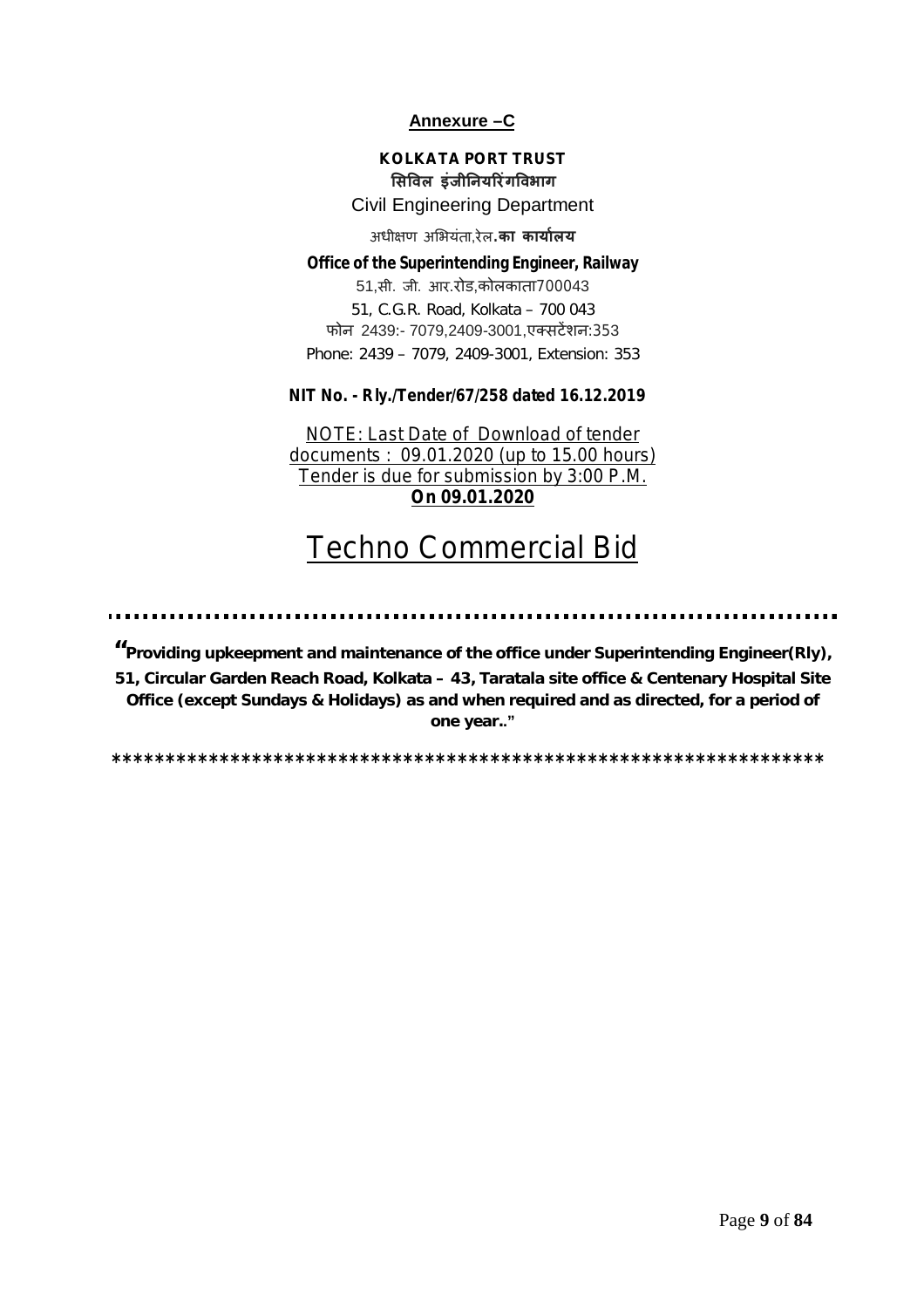### **SHORT TENDER NOTICE**

E-Tender is invited from reliable, bonafide & experienced agency with required experience as per Prequalification criteria stipulated in Tender Document for the following work at Kolkata Port Trust.

| Name of work                                                         | $\ddot{\phantom{a}}$ | "Providing upkeepment and maintenance of the office<br>under Superintending Engineer(Rly), 51, Circular Garden<br>Reach Road, Kolkata - 43, Taratala site office &<br>Centenary Hospital Site Office (except Sundays &<br>Holidays) as and when required and as directed, for a<br>period of one year." |
|----------------------------------------------------------------------|----------------------|---------------------------------------------------------------------------------------------------------------------------------------------------------------------------------------------------------------------------------------------------------------------------------------------------------|
| NIT No.                                                              | $\ddot{\phantom{a}}$ | Rly./Tender/67/258 dated 16.12.2019                                                                                                                                                                                                                                                                     |
| <b>Estimated Cost</b>                                                | $\ddot{\cdot}$       | Rs. 9,89,773.00 (Rupees Nine lacks eightty nine<br>thousand seven hundred and seventy three only)                                                                                                                                                                                                       |
| <b>Period Of Execution</b>                                           | $\ddot{\phantom{a}}$ | 12 (Twelve) months.                                                                                                                                                                                                                                                                                     |
| <b>Earnest Money</b>                                                 | $\ddot{\cdot}$       | The intending bidders should submit Earnest Money of<br>Rs.19,795.00 (Rupees Nineteen thousand seven hundred<br>and ninety five only) to KoPT as per NIT.                                                                                                                                               |
| Period of Download of E-<br><b>Tender (Both Days Inclusive)</b>      | $\ddot{\phantom{a}}$ | 17.12.2019 to<br>09.01.2020 (UPTO 15:00 HRS.)<br>[Bid document will be available on Central<br><b>Public</b><br>Procurement Portal (CPPP) ]                                                                                                                                                             |
| Date and Time for pre-bid<br>meeting & site visit                    | $\ddot{\cdot}$       | No pre bid meeting                                                                                                                                                                                                                                                                                      |
| Last date of submission of e-<br>tender and opening of the<br>tender | $\ddot{\phantom{a}}$ | 09.01.2020 (Submission Up to 15:00 hrs.)<br>10.01.2020 (Opening After 15:00 hrs.)                                                                                                                                                                                                                       |
| <b>Cost of Tender Document</b><br>(Non-refundable)                   | $\ddot{\cdot}$       | Rs.590.00 [Rupees Five hundred ninety only].                                                                                                                                                                                                                                                            |
| <b>Contact Person.</b><br>⋗                                          | $\ddot{\phantom{a}}$ | Supdt. Engineer (Railway)                                                                                                                                                                                                                                                                               |
|                                                                      |                      | Ex. Engineer - I (Railway)                                                                                                                                                                                                                                                                              |
|                                                                      |                      | Ex. Engineer-II(Railway)                                                                                                                                                                                                                                                                                |

Interested bidders may contact at **nmallik@kolkataporttrust.gov.in**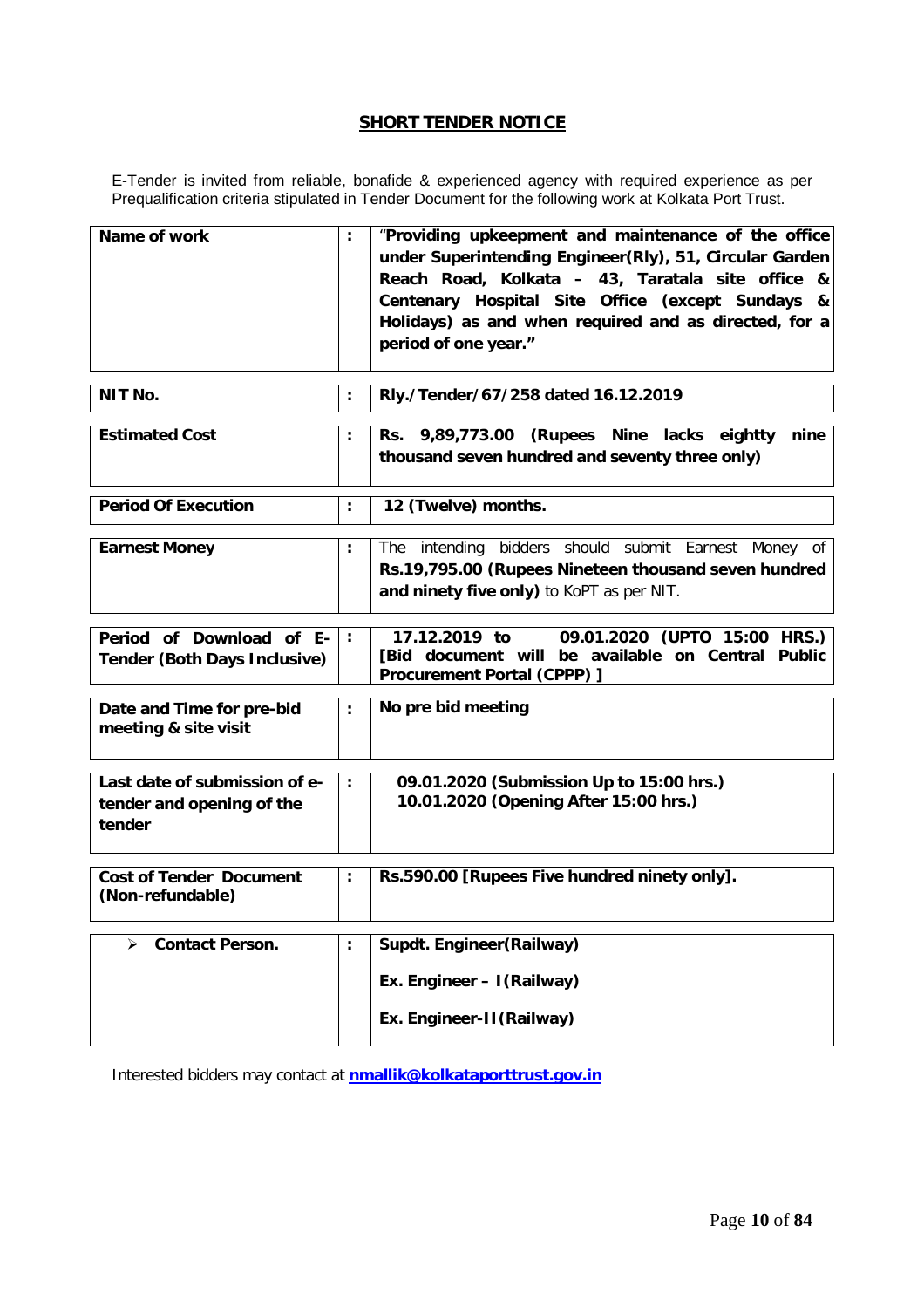### **NOTICE INVITING TENDER**

**WORK TITLE:**- "**Providing upkeepment and maintenance of the office under Superintending Engineer(Rly), 51, Circular Garden Reach Road, Kolkata – 43, Taratala site office & Centenary Hospital Site Office (except Sundays & Holidays) as and when required and as directed, for a period of one year."**

### **PRE-QUALIFICATION CRITERIA FOR BIDDERS: -**

1. The intending bidder must have successfully completed similar works like works related to Labour Supply, maintenance and development during the last 7(seven) years ending last day of month previous to one in which applications are invited and the experience should be either of the following:

Either **(i) 03 (Three)** completed works each costing not less than **40 %** of the estimated amount put to tender.

**Or (ii) 02 (Two)** completed works each costing not less than **50 %** of the estimated amount put to tender.

**Or (iii) 01 (One)** completed work costing not less than **80%** of the estimated amount put to tender.

2. The Average Annual Financial Turnover of the bidding firm during the last three years, ending on 31- 03-2018, should be at least 30% of the estimated amount put to tender.

3. Work experience as a sub contractor shall not be considered as the requisite qualification.

### **TENDER AUTHORITY:-**

अधीक्षण अभियंता,रेलका कार्यालय

### **Office of the Superintending Engineer, Railway**

### **51,सी. जी. आर.रोड,कोलकाता700043**

### **51, C.G.R. Road, Kolkata – 700 043 फोन 2439:- 7079,2409-3001,एÈसटɅशन:355**

| Due Date of                    |            | Time                                                          | UPTO                      | Opening Date  |  |                                                                | Time | 15:00   |
|--------------------------------|------------|---------------------------------------------------------------|---------------------------|---------------|--|----------------------------------------------------------------|------|---------|
| submission                     | 09.01.2020 |                                                               | 15:00 hrs.                | of the Tender |  | 10.01.2019                                                     |      | hrs.    |
|                                |            |                                                               |                           |               |  |                                                                |      | onwards |
|                                |            |                                                               |                           |               |  |                                                                |      | $\cdot$ |
| Period of Download of E-Tender |            |                                                               |                           |               |  | 17.12.2020 to 09.01.20 (UPTO 15:00HRS.) [ Bid document will    |      |         |
| (Both Days Inclusive)          |            | be available on Central Public Procurement Portal (CPPP) ]    |                           |               |  |                                                                |      |         |
|                                |            |                                                               |                           |               |  |                                                                |      |         |
| Date and Time for pre-bid      |            |                                                               | No pre bid meeting        |               |  |                                                                |      |         |
| meeting & site visit           |            |                                                               |                           |               |  |                                                                |      |         |
| Cost of Tender document        |            |                                                               |                           |               |  |                                                                |      |         |
| (Non-refundable)               |            | Rs.590.00 [Rupees Five hundred ninety only ]                  |                           |               |  |                                                                |      |         |
|                                |            |                                                               |                           |               |  |                                                                |      |         |
| <b>Earnest Money Deposit</b>   |            |                                                               |                           |               |  | The intending bidders should submit Earnest Money of Rs.19,795 |      |         |
|                                |            |                                                               |                           |               |  | (Rupees nineteen thousand seven hundred and ninety five        |      |         |
|                                |            |                                                               | only) to KoPT as per NIT. |               |  |                                                                |      |         |
|                                |            |                                                               |                           |               |  |                                                                |      |         |
| Time Of Completion             |            | 12 (Twelve) Months.                                           |                           |               |  |                                                                |      |         |
|                                |            |                                                               |                           |               |  |                                                                |      |         |
| <b>Estimated Cost Of Work</b>  |            | Rs. 9,89,773.00 (Rupees nine lacks eighty nine thousand seven |                           |               |  |                                                                |      |         |
|                                |            | hundred and seventy three only)                               |                           |               |  |                                                                |      |         |
|                                |            |                                                               |                           |               |  |                                                                |      |         |

In case of unscheduled event such as Technical fault/Holiday/Closure of Work etc. on the date of opening of E-Tender, the same will be opened on the next working day.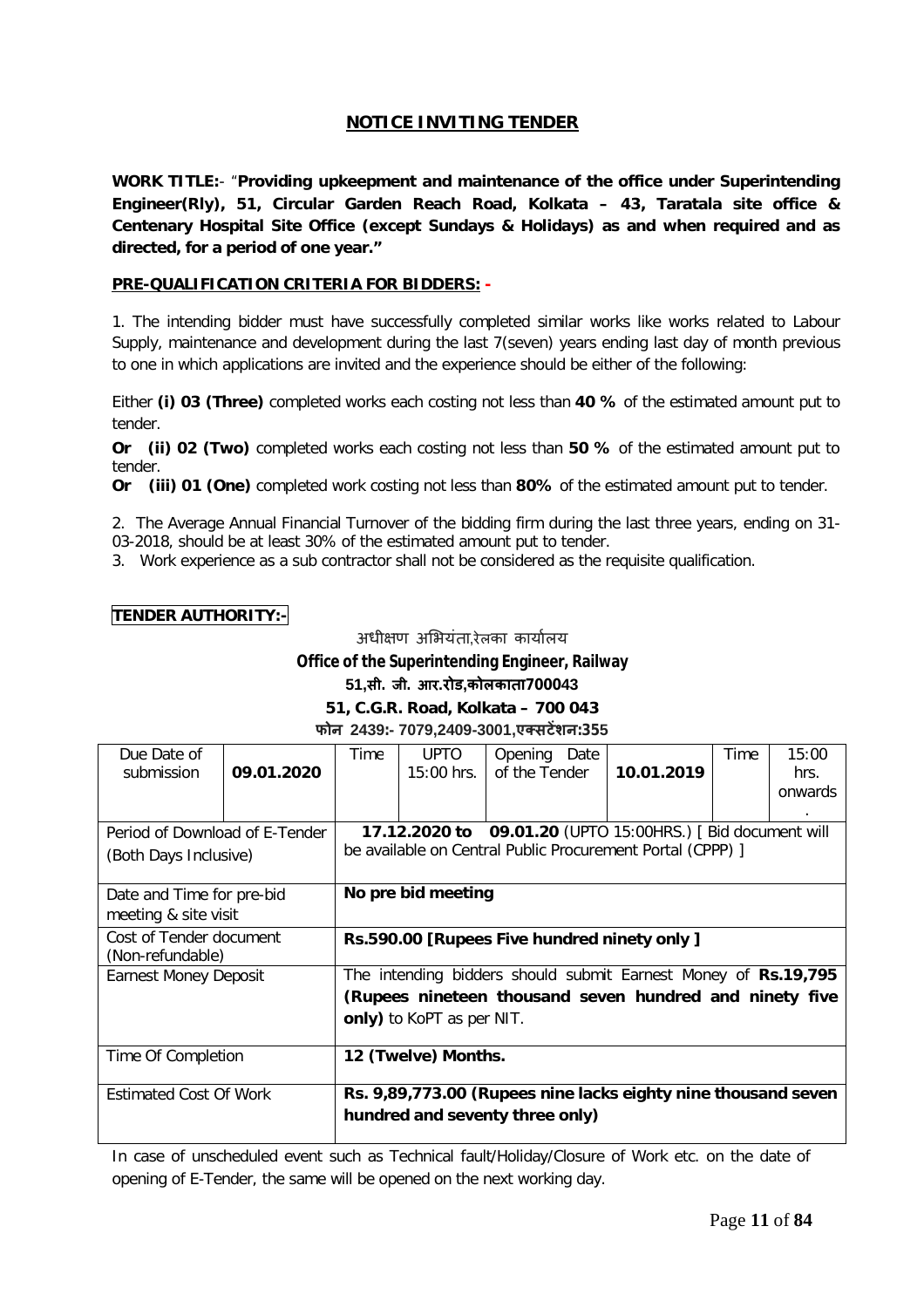## **INSTRUCTIONS TO BIDDER**

### **E-TENDER FOR**- **"Providing upkeepment and maintenance of the office under Superintending Engineer(Rly), 51, Circular Garden Reach Road, Kolkata – 43, Taratala site office & Centenary Hospital Site Office (except Sundays & Holidays) as and when required and as directed, for a period of one year."**

### **1.0 GENERAL**

 The work as described in the tender shall be executed in Kolkata and in accordance with the attached General Conditions of Contract, Special Conditions of Contract, Particular Specifications, Drawings (if any) & detailed Bill Of Quantities. Location Plan of the place of work might be inspected at the office of the Superintending Engineer (Railway.) on any working day before quoting for the tender.

**2.0** Earnest money and cost of tender paper are to be deposited by vendors/contractors throughBank Draft/Banker's Cheque/Demand Draft/Pay Order etc. in favour of Kolkata Port Trust, payable at Kolkata, Original Bank Draft/Banker's Cheque/Demand Draft/Pay Order etc. to be enclosed with the original signed Techno Commercial and Price Bid. Techno& price bid will be uploaded.EMD& cost of tender to be physically deposited.

- **2.1 Details** of cost of e-tender paper remitted should be entered by the participating vendor/contractor in the space provided in the e-tender as indicated hereunder:
	- a) Name of remitting vendor/contractor :
	- b) Tender No.  $\qquad \qquad$ :
	- c) Amount remitted :
	- d) Date of remittance in the state of  $\mathbf{r}$
	- e) Bank Draft/Pay order etc. No.
- **2.2** Details of Earnest money should be entered by the participating vendor/contractor in the space provided in the e-tender as indicated hereunder:
	- a) Name of remitting vendor/contractor :
	- b) Tender No. :
	- c) Amount remitted :
	- d) Date of remittance :
	- e) Bank Draft/Pay order etc. No.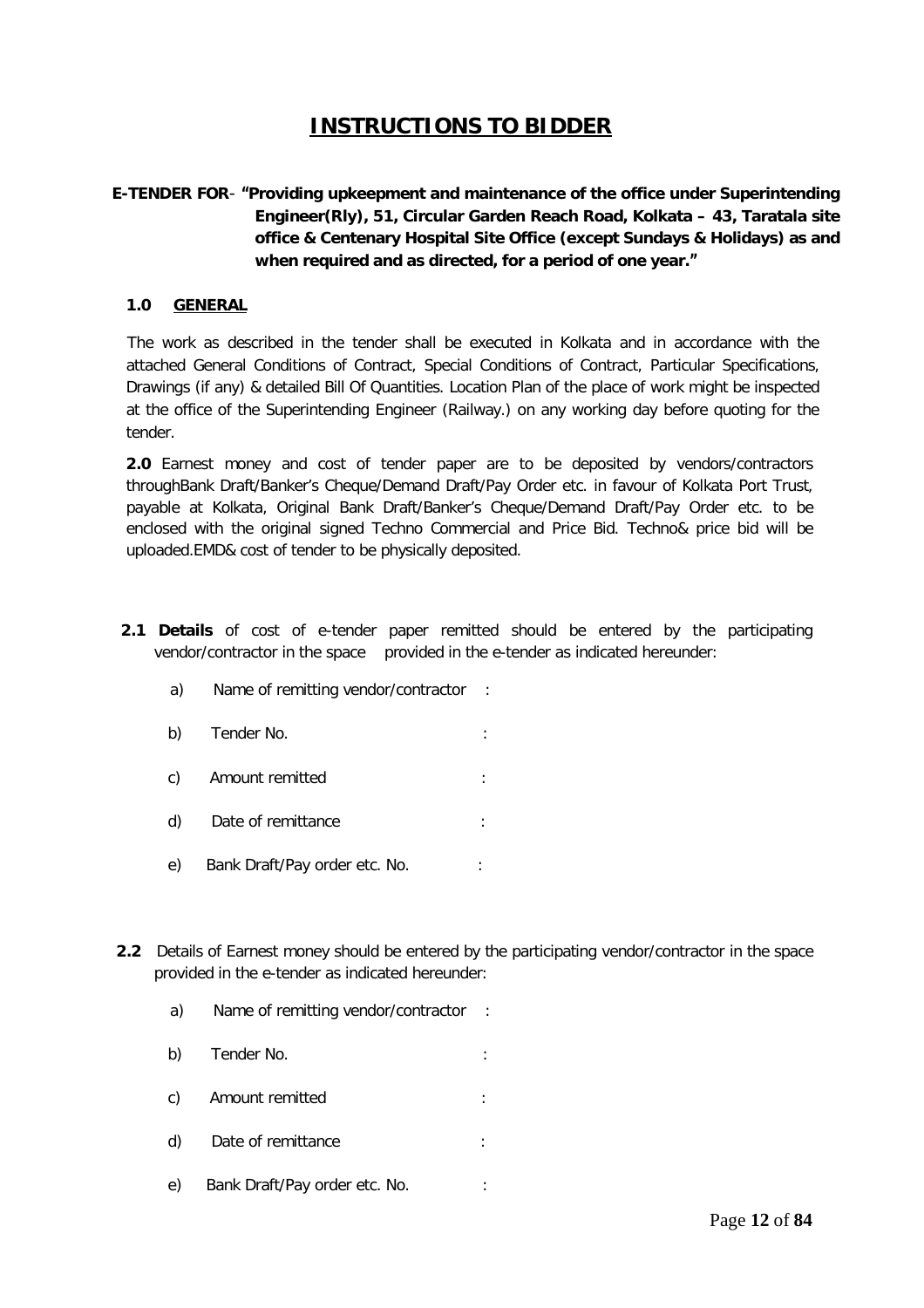Tender submitted without requisite Earnest Money and cost of tender paper will be liable for rejection.

### **3.0 MODE OF SUBMISSION OF BID :**

- 3.1 All bidders must submit their offers through e- tendering in accordance with the terms and conditions set out in the bid documents and no deviation will be accepted.
- 3.2 A Bid shall contain the following scanned copies of which are to be uploaded :
	- a) That the Bidding Firm has Not been debarred / de-listed by any Govt / Quasi Govt. / Public Sector undertaking in India.
	- b) The proprietor/partner(s)/authorized signatory of the bidding firm (in the case of proprietorship firm /partnership firm /limited company, as the case may be) is/are not associated with any other firm bidding for the same work.
	- c) In Volume-I, the un-priced "Abstract Form Of Tender" & "Form Of Tender" (without price quoted) shall not only be signed and stamped by the Bidder, but must also be duly witnessed. \*\*\*\*\*
	- d) A list of works which are in hand at the time of submitting the offer as per the enclosed proforma titled 'Concurrent Commitments of The Bidder' vide 'Annexure-II' in Volume-I of the tender document.
	- e) Even though the bidders meet the above qualifying criteria, they are subject to be disqualified if they have made misleading or false representations in the forms, statements and attachments submitted in proof of the qualification requirements and their **EMD will be forfeited for such action**.

#### f) **Scan copy of the following documents to be uploaded:-**

- i) Copy of GST Registration no. / Certificate.
- ii) Valid Trade Licence.
- iii) Valid Professional Tax Clearance Certificate / Up to date tax payment challan.
- iv) Proof of possessing valid Employees' Provident Fund (EPF) Account.
- v) Proof of being registered with Employees' State Insurance Corporation (ESIC),
- vi) Details of the firm as per Schedule-O (in Volume-I) of the tender document duly filled up.
- vii) Credentials in the form of copies of Letters of Award of Works along with corresponding Completion Certificates from owners to justify that the intending bidder satisfies the earlier mentioned pre-qualification criteria including the Schedule-T.
- viii) Last three years balance sheet and profit & loss account in support of Annual Financial turnover **(i.e. 2016-2017, 2017-2018 & 2018-2019**)**.**
- ix) Addendum/Corrigendum / Notice / Extension Notice issued and drawings (if any) duly signed by the Bidder under office seal.
- x) Bank Draft/ Pay order etc. regarding EMD & Cost of Tender documents or NSIC Registration Certificate.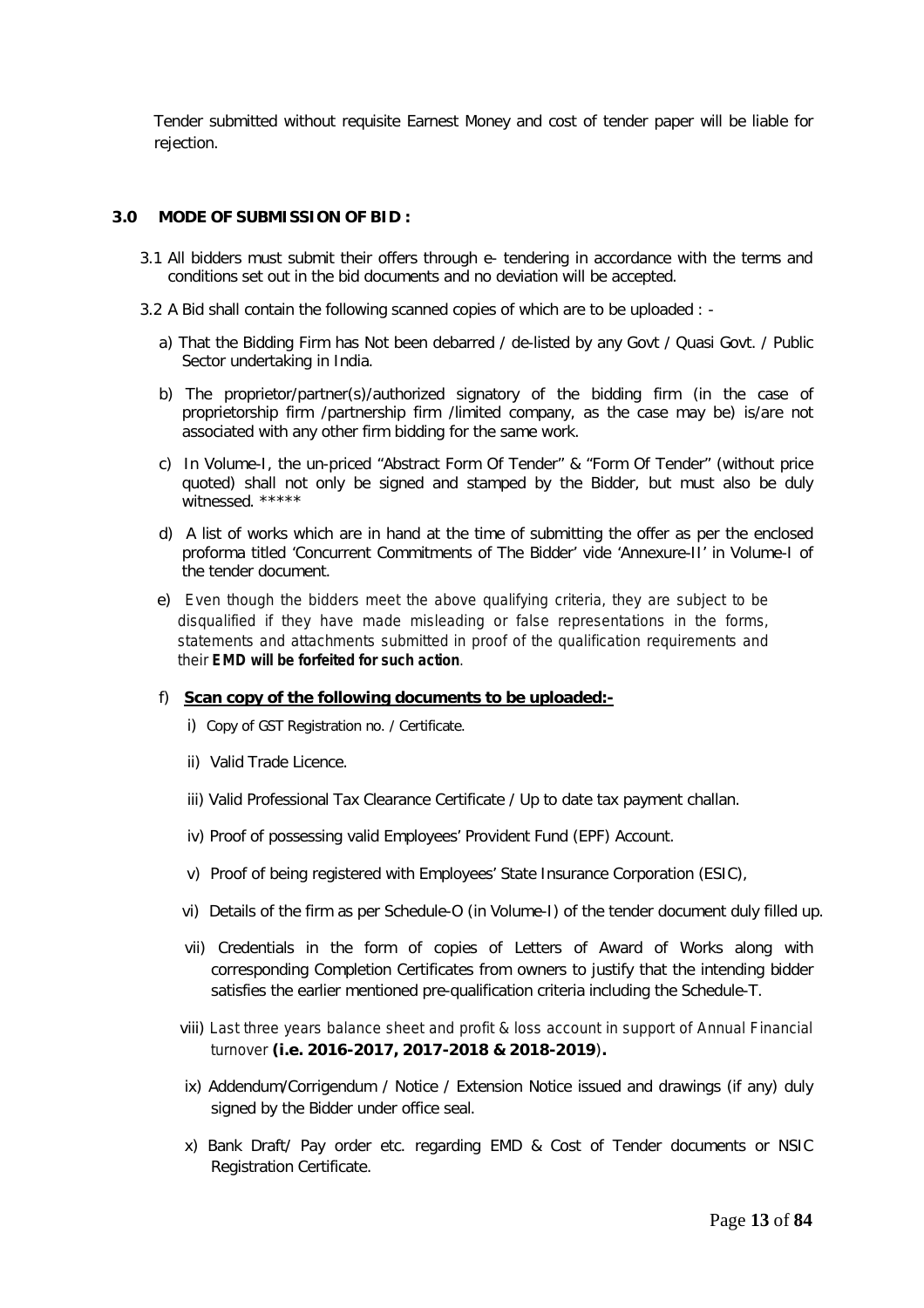- xi) Certified copies of PAN Card.
- xii) Original T.R. relating to Permanent Earnest/Security Money Deposit.
- xiii) Last Page of B.O.Q. and the Form of Tender duly filled up (without price quoted) duly signed and stamped.
- xiii) Self declaration of the bidder that the Bidding Firm is presently not debarred / de-listed by any Govt / Quasi Govt. / Public Sector undertaking in India.

xiv) Self declaration about the proprietor/partner(s)/authorized signatory of the bidding firm (in the case of proprietorship firm /partnership firm /limited company, as the case may be) is/are not associated with any other firm bidding for the same work.

xv) Undertaking of the tenderer to be submitted as per enclosed Pro-forma (Annexure –D-1) in lieu of submission of signed copies of the full Tender documents, Addenda, Corrigendum and G.C.C.

g) The bidder will have to produce the original documents or any additional documents, if asked for, to satisfy the Authorities.

Even though the bidders meet the above qualifying criteria, they are subject to be disqualified if they have made misleading or false representations in the forms, statements and attachments submitted in proof of the qualification requirements and their **EMD will be forfeited for such action**.

- 3.3 COVER-II will contain the Price Bid as per BOQ and Form of e-Tender to be uploaded duly signed, & filled up by the bidder.
- 3.4 All the bidders should submit the e-tender in accordance with the Mode of submission of Bid as aforesaid.

### 4.0 **SECURITY DEPOSIT:-**

- 4.1 For the successful Bidder, the Earnest Money deposit will be converted to part of Security Deposit and the remaining security deposit will be recovered from the contractors each and every On-Account Bill [including the final bill, if necessary] at the percentage of each such bills as set forth in **Clause. 3.4, 3.5 & 3.6 of the General Conditions of Contract.**
- 4.2 Refund of S.D. and forfeiture S.D. shall be guided by Cl. 3.5 (i) & (ii) of the G.C.C**.**

#### 5.0 **Delay**/ **Extension of time/ Liquidated Damage/ Termination of Contract.**

Clause 8.0 of G.C.C. to be referred regarding Delay/ Extension of time/ Liquidated Damage/ Termination of Contract.

### 6.0 **REFUND OF EARNEST MONEY:-**

The Earnest Money received, will be refunded or released as the case may be to the unsuccessful Bidders without any interest after opening of Price bid of the e-Tender document.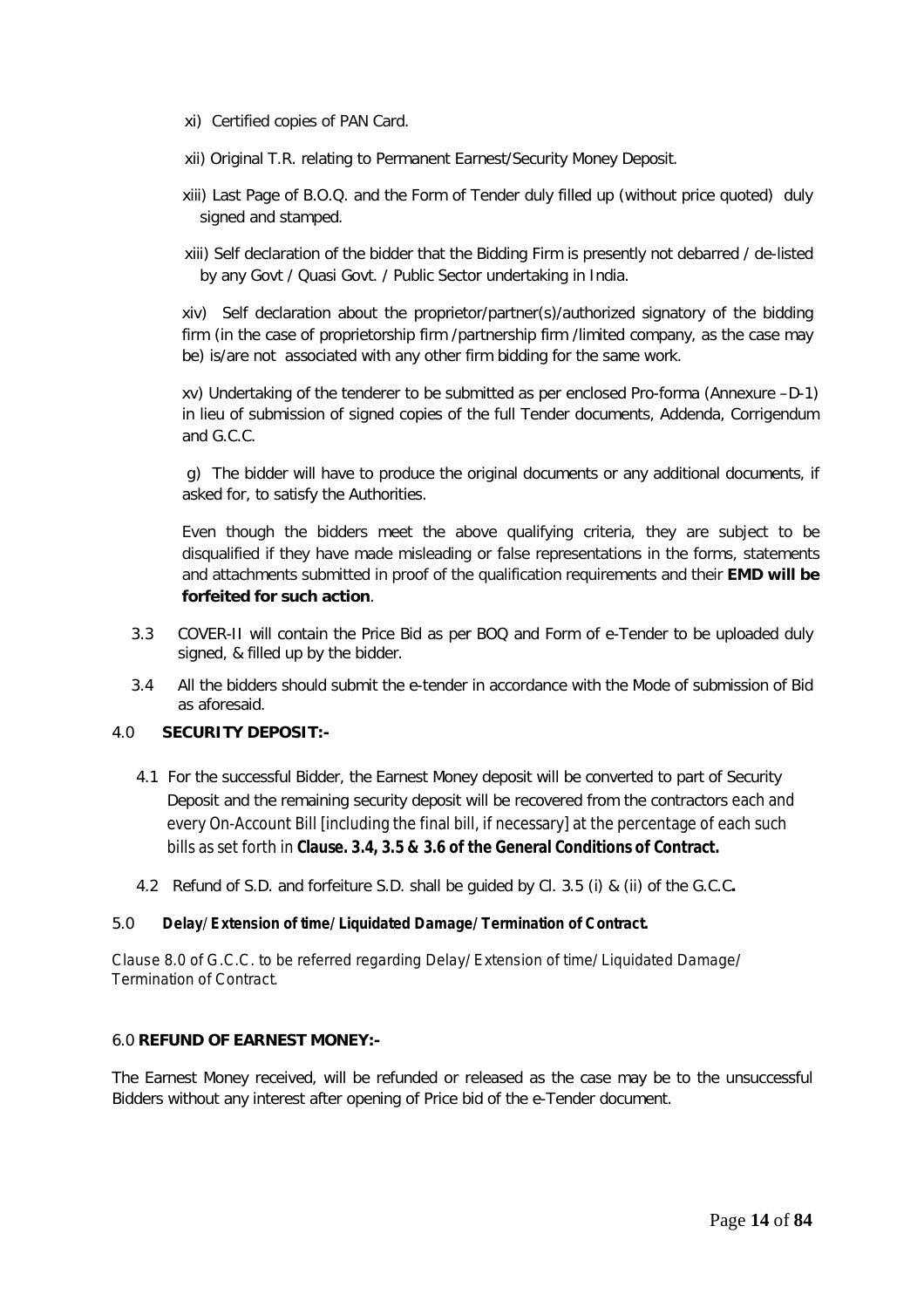### 7.0 **VALIDITY OF OFFER:-**

The e-tender shall remain valid for a period of **4 (four) months** from the date of opening the same. If before expiry of this validity period, the Bidder amends his quoted rates or tender, making them unacceptable to the Trustees and / or withdraws his e-tender, the Earnest Money deposited shall be liable to forfeiture at the option of the Trustees/ Sanctioning Authority/Engineer.

### 8.0 **DETAILED SCRUTINY OF e-TENDERERS :**

8.1 During the course of examination the bid, the bidders, if asked for, shall furnish any or additional document(s) for the purpose of evaluation of his/their bids. The price bids of those bidders who meet the qualifying criteria of NIT shall be opened.

9.1 During techno-Commercial Evaluation of tender, an offer shall be considered non-responsive in case :-

- (i) is not accompanied by requisite earnest money,
- (ii) is not accompanied by requisite tender paper cost,
- (iii) validity of the offer is less than tender stipulation,
- (iv) It does not meet the Qualification Criteria as stipulated in the NIT.
- (v) The bidder submits conditional offer / impose own terms and conditions / does not accept tender conditions completely.
- (vi) 4 months validity from date of opening of techno-commercial bid is not accepted/agreed to as per tender condition.

(vii) Offer/tender is submitted with any deviation from the tender terms and condition. In addition to above, a bidder may be disqualified if –

a) The bidder provides misleading or false information in the statements and documents submitted.

b) Record of unsatisfactory performance during the last seven years, such as abandoning of work or rescinding of contract for which the reasons are attributable to the non-performance of the contractor or inordinate delays in completion or financial bankruptcy etc. If the bidder has not uploaded all the documents as per NIT.

c) If the bidder has not uploaded all the documents as per NIT.

The decision of Kolkata Port Trust in this regard shall be final and binding on the Bidder.

10. An amount of **Cess** calculated at the rate of **1% of the billed amount** shall be progressively recovered from each running bill as well as from the final bill of the contractor for onward transmission of the same by the appropriate authority. Other statutory deductions will also be made as applicable at the time of payment.

### 11 For **Micro & Small Enterprises (MSEs) registered with NSIC:-**

11.1 Micro & Small Enterprises (MSEs) registered with NSIC (under single point registration scheme) are exempted from depositing Cost of Tender Document and Earnest Money.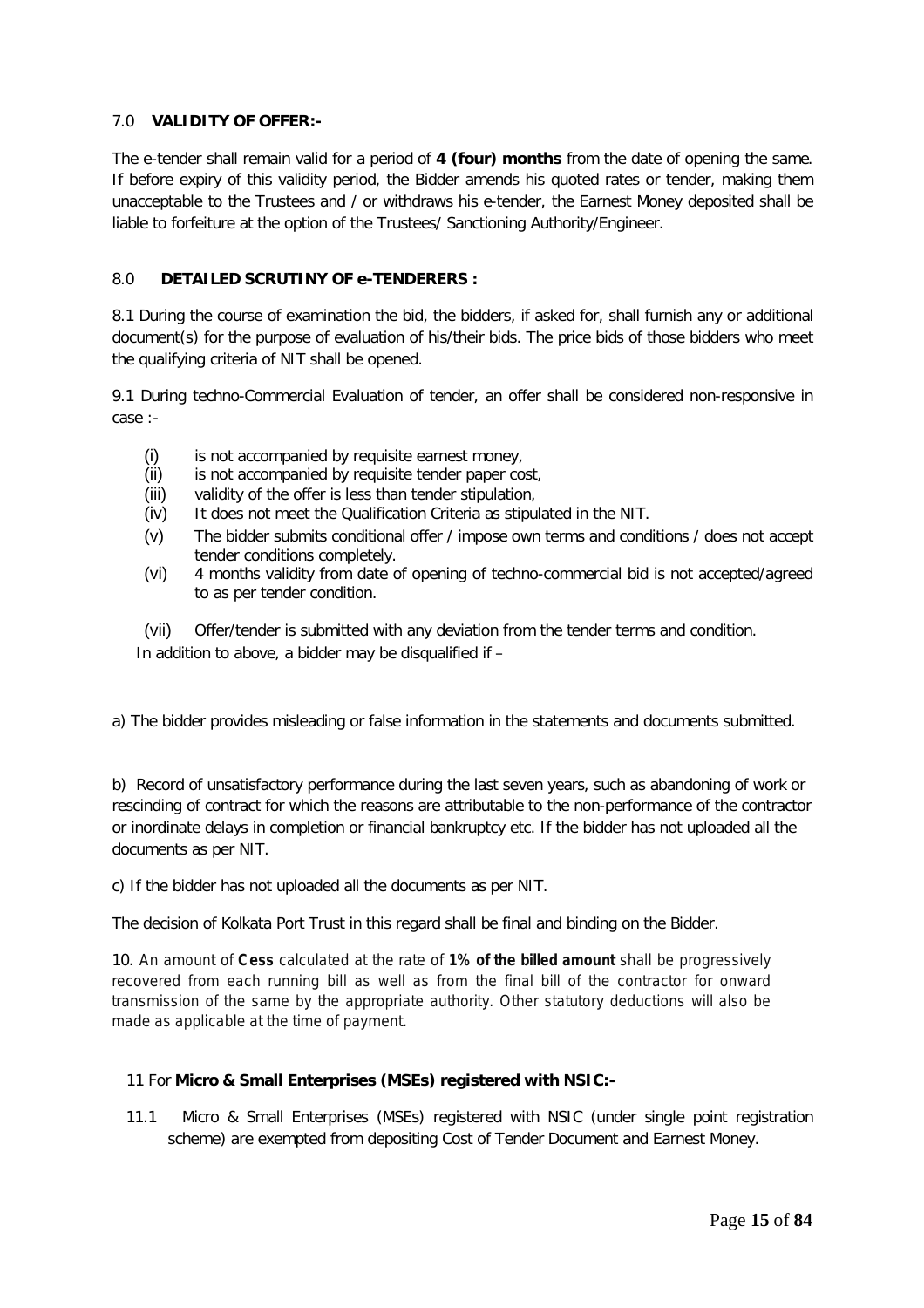- 11.2 If Micro & Small Enterprises (MSEs) registered with NSIC intends to participate in the tender, for the items they are not registered with NSIC, then they will have to deposit cost of Tender Document, full amount of Earnest Money as per NIT. Otherwise their offer for those items will not be considered.
- 11.3 Copy of valid NSIC Certificate for MSEs along with DIC's certificate has to be submitted along with bid. For Scheduled cast (SC) & Scheduled Tribe (ST) entrepreneurs' documentary evidences have also to be submitted to get benefit in this regard.

### **12.0 EVALUATION CRITERIA:-**

12.1 During evaluation of Price Part, provided that the bidder submits his offer following e-tender stipulations & specifications, **the overall lowest offer received** shall be considered for acceptance by the Trustees.

### **13.0 ACCEPTANCE OF TENDER:-**

13.1 Kolkata Port Trust reserves the right to accept / reject any / all offer(s) without assigning any reason thereof and also reserve the right to accept the tender in part or as a whole.

13.2 Any attempt to exercise undue influence in the matter of acceptance of Tender is strictly prohibited and any Tenderer who resorts to this will render his tender liable to rejection.

13.3 The successful Tenderer will be notified in writing of the acceptance of his tender. The "Tenderer" then becomes the "Contractor" and he shall forthwith take steps to execute the Contract Agreement within six weeks of issue of Letter Of acceptance and fulfill all his obligations as required by the Contract.

### **14.0 MISCELLANEOUS:**

- (i) Bidder shall submit his offer for complete scope of work, strictly in accordance with the tender documents. Any deviation from the tender documents and / or any incomplete tender shall not be considered.
- (ii) The bidder shall not impose his own terms & conditions in his offer or quote his rates based on his own terms and conditions, such E-Tenderers are liable to rejection at the option of the Trustees without further reference to the bidder.
- (iii) All materials shall have to be procured by the successful Bidder and shall be of the best and approved quality conforming to relevant specifications. The successful Bidder shall also arrange for the supply of all labour, tools and plants as stipulated in the Special Conditions of Contract, required for efficient execution of the work.
- (iv) All measuring units are in Metric System and rates and sums in the tender are in Indian Currency. The language used throughout shall be in English.
- (v) The Tender Documents with all the enclosures, appendices, Abstract Form of Tender and Form of Tender shall be required to be complete, duly filled in and signed and uploaded.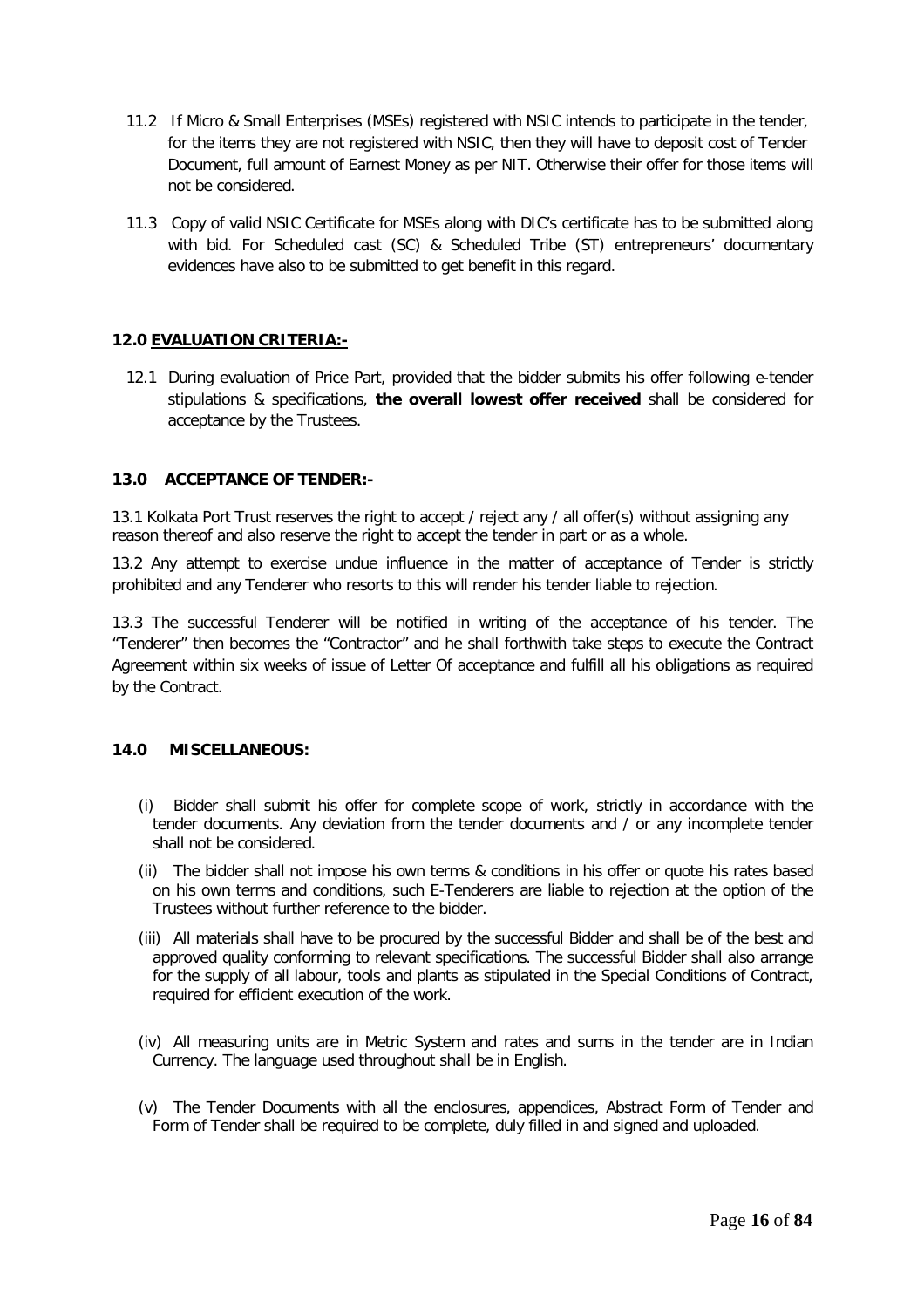- (vi) Enlisted/registered contractor of KoPT will get the benefit of exemption of deposition of Earnest Money upto the prescribed limit. They are to upload the scan copy of the original T.R. issued to them by KoPT during registration to KoPT relating to **Permanent Security Deposit**.
- (vii) Contractor has to furnish a valid mobile no. along with a Whatsapp facility. Any communication to the Contractor made by the concerned officials of KoPT through Whatsapp/SMS should be treated as official communication from this office.
- 
- (viii) The Bidder shall give a declaration about the names of their relations employed in Kolkata Port Trust. It is not the intention to debar the Contractors from working if their relatives are working in Ko.P.T, but such a declaration is necessary in the interest of Trustees against any possible lapses.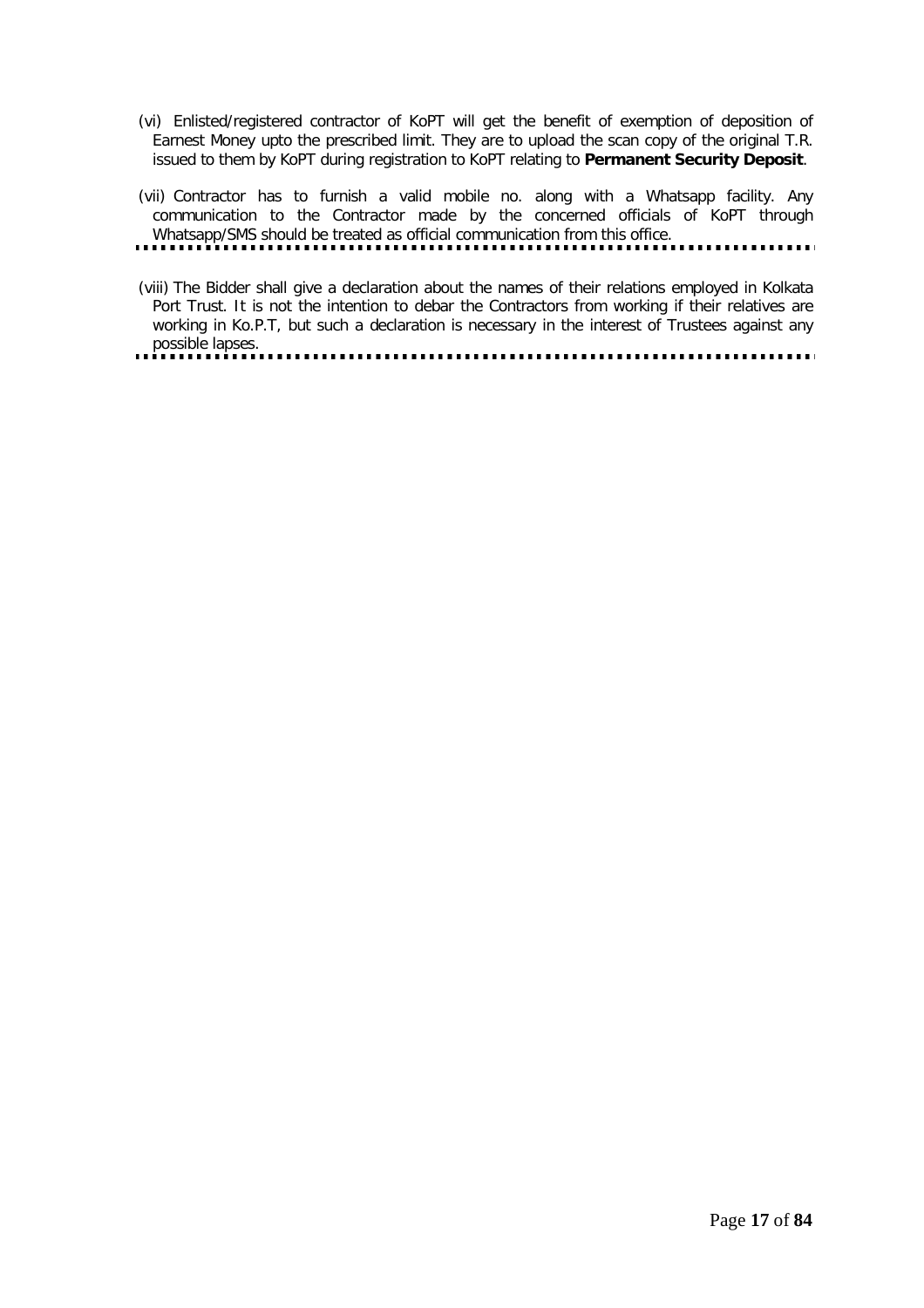## **SPECIAL CONDITIONS OF CONTRACT**

### **E-TENDER FOR "Providing upkeepment and maintenance of the office under Superintending Engineer(Rly), 51, Circular Garden Reach Road, Kolkata – 43, Taratala site office & Centenary Hospital Site Office (except Sundays & Holidays) as and when required and as directed, for a period of one year.."**

#### **1.0 GENERAL:**

These provisions though given in a separate section are part of the tender documents which must be read as a whole, the various sections being complementary to one another and are to be taken as mutually explanatory. These provisions shall be read in conjunction with the other parts of the tender documents viz. General Conditions of Contract, Notice Inviting E-Tenders, and Instructions to Bidder, Particular Specifications, Drawings, Bill of Quantities and other documents forming part of the Contract. In case of any discrepancy or ambiguity in the documents, the order of precedence of the documents as stated below will apply. In particular, these provisions will over ride those in the General Conditions provided there is discrepancy between them.

### **2.0 CORRELATION AND ORDER OF PRECEDENCE OF TENDER DOCUMENTS:**

If the stipulations in the various tender documents be found to be at variance in any respect, one will override others (but only to the extent these are at variance) in the order of precedence as given in the list below, i.e. any particular item in the list will take precedence over all those placed lower down in the list.

- Order letter.
- Bill of Quantities.
- Drawings.
- Particular Specifications of work.
- Special Conditions of Contract.
- General Conditions of Contract.

In case of any dispute, question or difference either during the execution of the work or any other time as to any matter or thing connected with or arising out of this Contract, the decision of the Chief Engineer, Kolkata Port Trust, thereon shall be final and binding upon all parties.

#### **3.0 SCOPE OF WORK:**

The work mainly comprises of but not limited to the Providing upkeepment and maintenance of the office under Superintending Engineer(Rly), 51, Circular Garden Reach Road, Kolkata – 43, Taratala site office & Centenary Hospital Site Office (except Sundays & Holidays) as and when required and as directed and any other work and all other works as per specifications as set forth in the Bill of Quantities, including all appurtenant works together with additional or varied works, Trustees General Conditions of Contract and Special Conditions of Contract which may thereafter be required in accordance with Clause 7 of General Conditions of Contract and as per the direction and up to the satisfaction of the Engineer-in-Charge for successful completion of the work.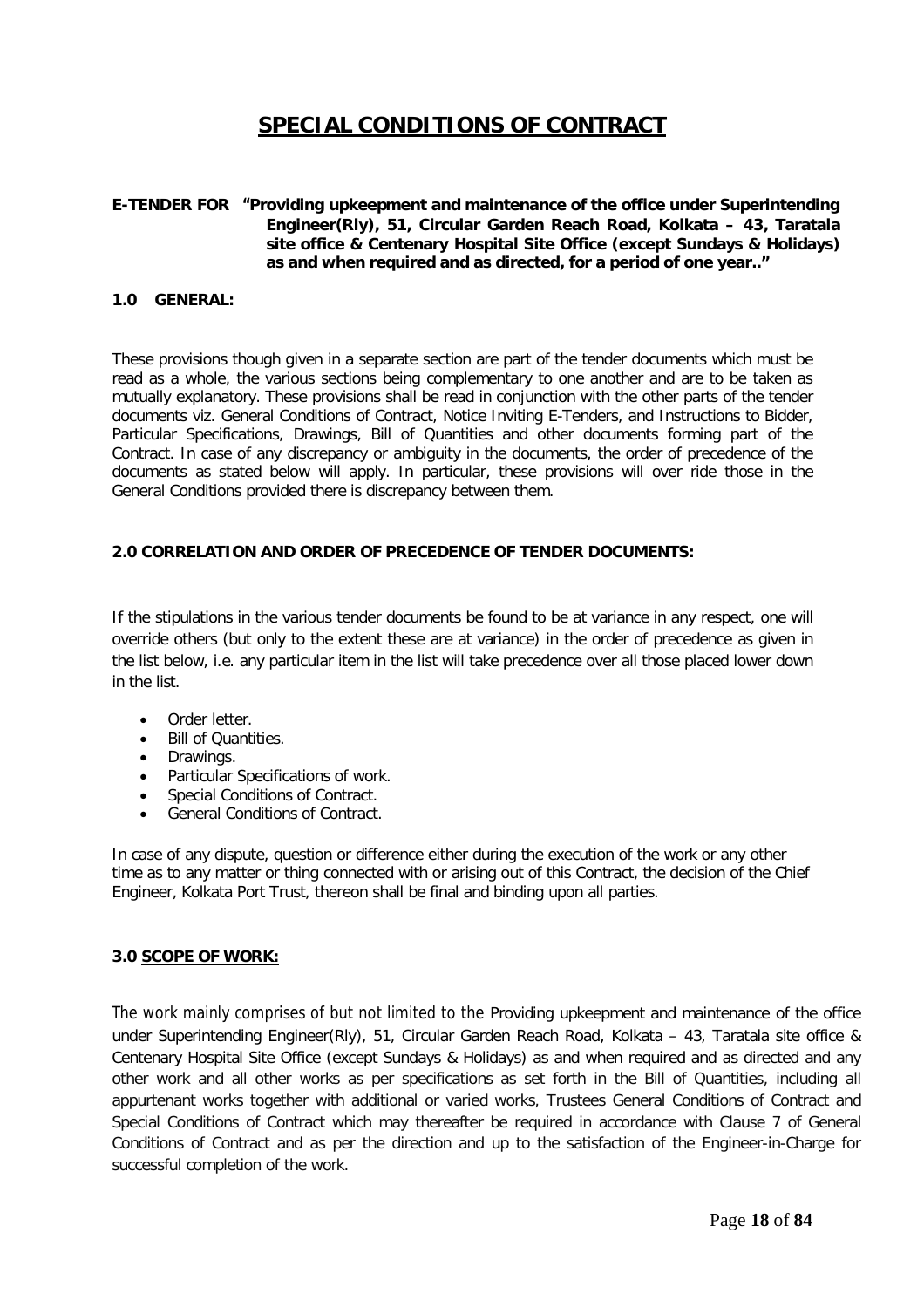The intending tenderer shall inspect the site of work in consultation with the **Superintending Engineer, (Railway)** and acquaint himself with the nature of work before preparing his tender. His attention is drawn to **Clause No. 3.1** of the General Conditions of Contract in this regard. No excuse on ignorance as to the site conditions, availability of space for storing materials and approaches to site etc., will be entertained.

Unless otherwise specified, the work to be provided for by the contractor shall include but not be limited to the following:-

a) Provide all materials, supervision, services and other tools and plants, transportation, water supply, temporary drainage, dewatering of surface, necessary approaches, temporary fencing and temporary lighting as required for safety and work purposes etc.

b) Prepare and submit for review and assessment to the Engineer how the work is actually going to be done.

c) The Contractor shall at all time carry out work in a manner creating least interference to existing services while consistent with the satisfactory execution of the same. The Contractor shall execute the work in accordance with the direction of the Engineer-In-Charge and maintain during the execution of the work, a passage for traffic along a part of the existing carriage way.

### **4.0 LOCATION:**

- $\bullet$  Office under Superintending Engineer(RIv), 51, Circular Garden Reach Road, Kolkata 43,
- Taratala Colony site office of Rly. Division, CE's Dept., KoPT
- Centenary Hospital, KoPT Site Office

### **5.0 ACCESS TO THE SITE:**

- Office under Superintending Engineer(Rly)
	- a. By Road: Circular Garden Reach Road
	- b. By Rail: Khidirpur Railway Station
- Taratala Colony site office of Rly. Division, CE's Dept., KoPT
	- a. By Road: Taratala Road
	- b. By Rail: Majerhat Railway Station
- Centenary Hospital, KoPT Site Office
	- a. By Road: Helen Keler Sarani
	- b. By Rail: Majerhat Railway Station

### **6) Work Site:**

The work site is located – a) 51, Circular Garden Reach Road, Kolkata – 43, b) Taratala site office & c) Centenary Hospital Site Office under KDS. Tenderer must visit the work site and its surrounding before submission of the tender, so that due consideration is given to the local conditions at site. The intending tenderer should contact **Superintending Engineer (Railway), Kolkata: 700043** to make the site inspection along with his representative.

### **7. INSPECTION OF SITE:**

The Bidder shall inspect the site of work and thoroughly familiarise himself with the nature of work, site conditions, and access to the site and location before submission of the tender. He should contact the **Superintending Engineer (Railway) at his office at 51, C. G. R. Road, Rly, Kidder pore Dock Kolkata 700043** for collecting information about the site before submission of the tender. No excuse will be entertained afterwards on the above ground. In case any part of the site cannot be handed over to the successful Bidder in time, no compensation for loss of labour or any other cause nor any claim will be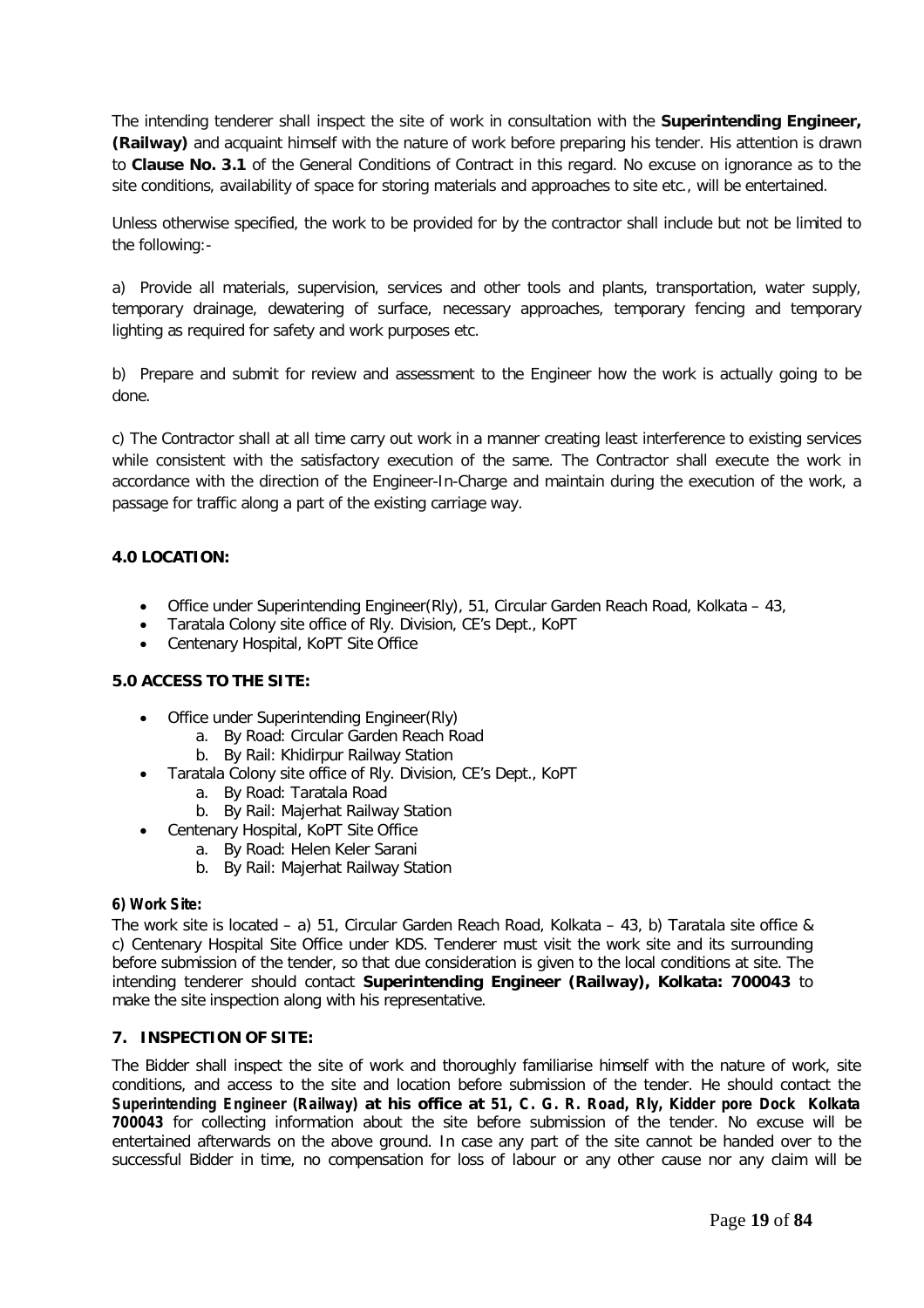entertained by the Trustees. Suitable extension of time shall, however, be granted to the successful Bidder on that ground if applied for.

#### **8. SITE CONDITIONS & METHOD OF WORK:**

The work site is at - a) 51, Circular Garden Reach Road, Kolkata – 43, b) Taratala site office & c) Centenary Hospital Site Office under KDS.

The contractor shall take adequate measures so as to execute the work with due regard to the above. The cost of which shall have to be included in the quoted rates.

Further, if so required by the Engineer in the interests of normal working of the Port, it is found necessary to shift / suspend some construction activity for some duration, this shall be done in compliance with the instructions of the Engineer and as per relevant clause of the G.C.C. The bidder shall consider all the above points while quoting as no separate claim for idle charges towards labour, material will be considered for payment.

Proper care should be taken to provide adequate protection to the existing structures and cables (telephone, computer, etc) all such installations against any damage at the Contractor's risk and expense. Any damage / defect to existing structures arising due to the faulty execution of the work shall have to be rectified forthwith as directed to the satisfaction of the Engineer, without charging extra.

### **9. TIME OF COMPLETION**

The work is required to be completed at **12 (Twelve) months** from the date of placement of work order/LOI.

#### **10. Sufficiency of Tender:**

i) The tender drawings and all data / information as furnished herein or inspected and / or collected by the tenderer for the purpose of the work should be properly assessed, interpolated or utilised in his offer at his own responsibility and KoPT does not guarantee sufficiency or adequacy of the data / information so supplied to him or collected or understood by the tenderer.

ii) The Contractor shall be deemed to have satisfied himself before tendering as to the correctness and sufficiency of his tender for the works and of the rates stated in the priced Bill of Quantities and the rates shall cover all his obligations under the contract and all matters and things necessary for the proper construction, completion, commissioning and maintenance of the work.

iii) In case rate of particular item is printed erroneously in B.O.Q., the rate stated in the schedule of rates will prevail over the rate misprinted in B.O.Q.

### **11**. **Accessibility for Checking and Supervision**.

The engaged Contractor is to provide necessary arrangement for free access to the KoPT officer's and personnel for supervision and checking of the subject work at his own cost.

### **12. Responsibility of the Contractor for methodology of works:**

i) The Contractor shall be solely responsible for the methodology and detailed working for the whole of the works, keeping in mind the site conditions and shall supply to the Engineer such particulars thereof as he may require from time to time.

ii) The Contractor shall submit within the time stipulated by the Engineer in writing, the details of actual methods that would be adopted by the Contractor for the execution of each item of the work supported by necessary details.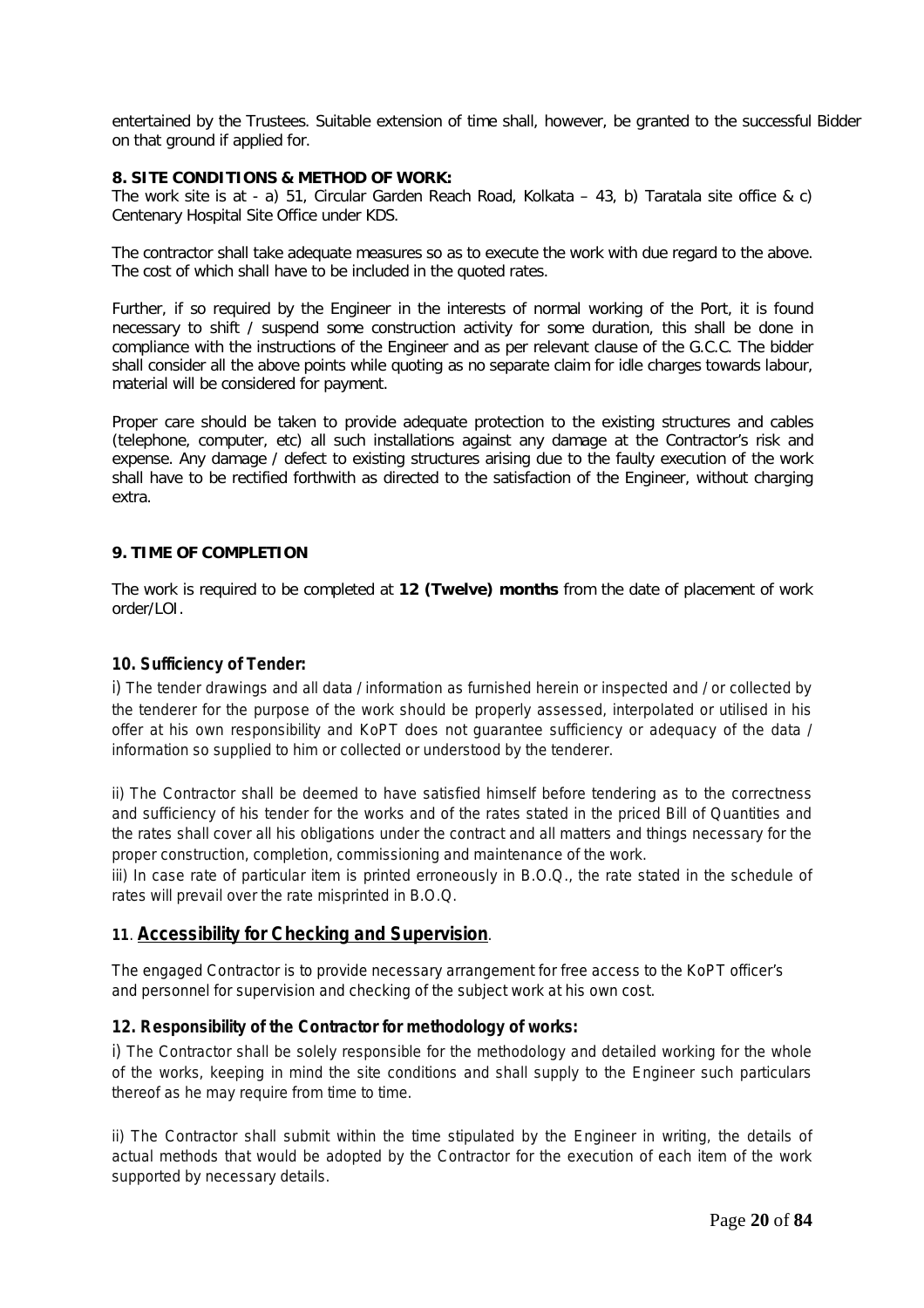iii) Approval, for the Drawings and sketches, if necessary including those of the plant and machinery that would be used, their locations, arrangements for conveying and handling materials etc., should be obtained from the Engineer well in advance for starting each item of work. The Engineer reserves the right to suggest modifications or make concrete changes in the methods proposed by the Contractor whether accepted previously or not at any stage of the work, to obtain the desired accuracy, quality and progress of the work, which will be final and binding on the Contractor.

### 13) **Quality Control:-**

Quality control is an essential part in the construction of and must be based on proper objective and qualitative measurement. The Contractor will have the full responsibility for quality control and delivering the acceptable quality in the field. Regular appraisal of the quality control to the Engineer should be made for effecting improvements in the construction techniques to ensure satisfactory quality of work.

The quality control function shall include but not be limited to the following items.

### **14. Temporary Works:**

The successful tenderer shall allow for providing labour and materials for the construction and removal of all temporary works, e.g. site office, site store, scaffolding, fencing lighting; watching, tube well and pipe lines etc. required for constructional purpose as well as for drinking water purpose of contractor's men, water supply, vats, platform, etc. as may be necessary for the successful execution, completion and maintenance of works without any extra cost to the Trustees and the rates should be quoted accordingly. No rent shall, however, be charged to the contractor for construction/erection of such temporary sheds and structures.

### **15. Plant & Constructional Equipment:**

The contractor shall supply his tools, plants and constructional equipments within his quoted rates. A list of plant as intended to be employed by the tenderers in this construction must be furnished with full details along with the tender.

### **16. Contract Price:**

The **"Contract Price"** for this contract means the sum named in the tender subject to such additions thereto, deductions there from or reductions due to supply of any materials by the Trustees' as provided for in the Contract.

### **17. Setting out of work and initial measurements:**

The Engineer shall provide the initial reference and Bench Mark for the setting out of work. It will be the contractor's responsibility to set out the work accurately and get them checked by the Engineer. The Contractor shall provide at his own expense all necessary instruments, staff and labour for the checking of the survey.

The Contractor shall be responsible for the true setting out of the work and for the correctness of all dimensions, levels, lines, positions and alignment. Any error in any part of the works shall be rectified by the Contractor at his own cost. The Contractor would set up inspection facilities at Site at his own cost.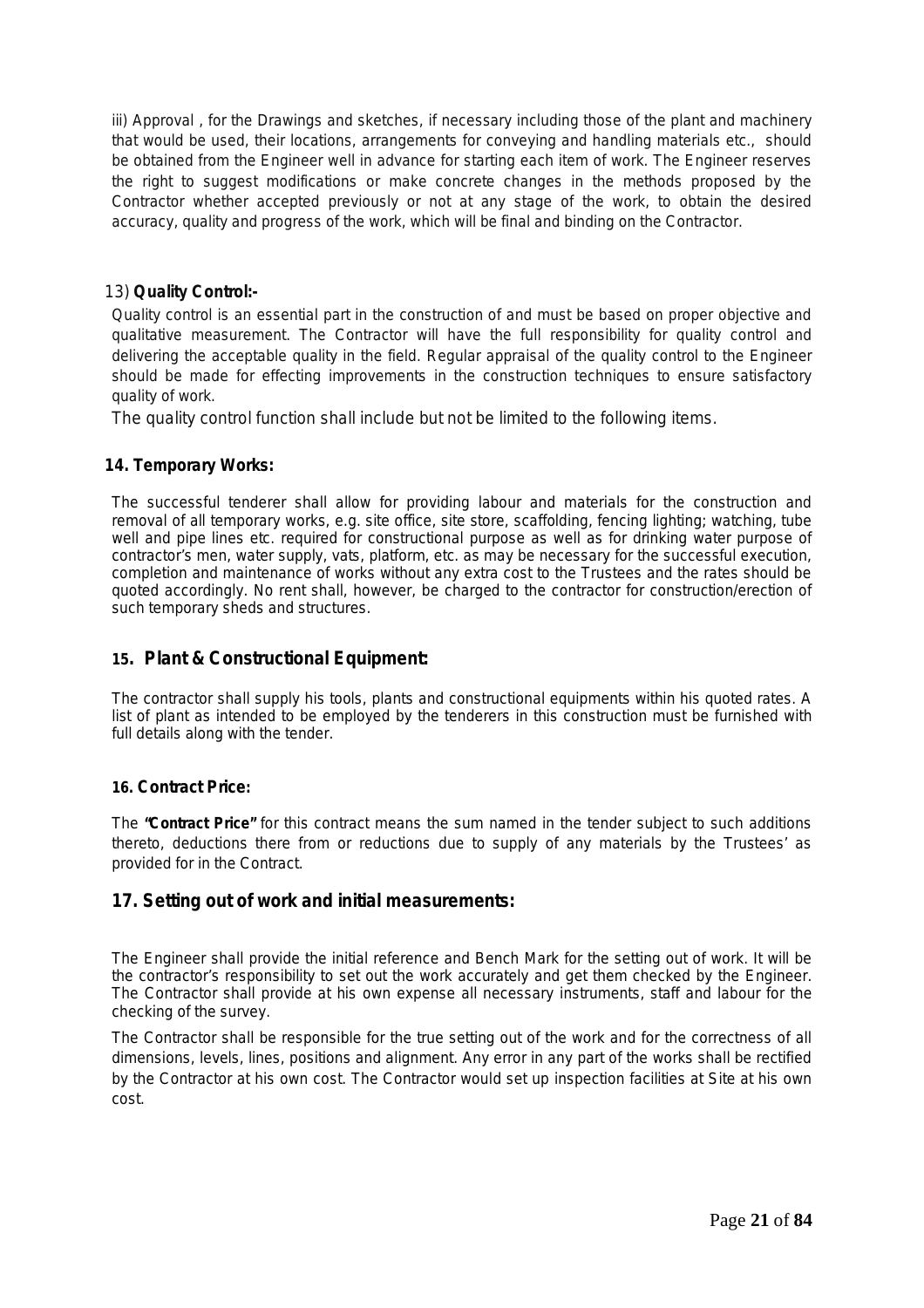### **18. PARTICULARS OF EXISTING WORKS:**

Such information as maybe given in the specification as to the existing features and works other than those now under construction as part of "Kolkata Port Trust" given without warranty of accuracy and neither the Trustees nor the Engineer will be liable for any discrepancies therein.

### **19. SAFETY MEASURES:**

The contractor shall adhere to safe construction practice, guard against hazardous and unsafe working conditions and follow all safety precautions for prevention of injury or accidents and safeguarding life and property. The contractor shall comply with relevant provisions of Dock Workers (Safety, Health and Welfare) Act – 1986 and Dock Workers (Safety, Health and Welfare) Regulation – 1990 and Safety Officer of the Trustees or Safety Inspectors shall be afforded all facilities for inspection of the works, tools, plant, machineries, equipments etc. wherever so

required. The contractor shall further comply with any instruction issued by the Engineer, Trustees' Safety Officer, Safety Inspector in regards to safety which may relate to temporary, enabling or permanent works, working of tools, plants, machineries, equipments, means of access or any other aspect.

The contractor shall provide all necessary first aid measures, rescue and life saving equipment to be available in proper condition.

The contractor shall provide PPE's (Personal Protective Equipments) such as, helmet, safety shoe etc. to all workers and shall also provide job specific PPE's e.g. safety belts for working at heights; protective face and eye shield, goggles, hand gloves for welding / gas cutting works; protective foot wear and gloves for hot works; facemasks, gloves and overalls for painting works, mixing and handling materials etc , as directed by the Engineer.

All safety rules shall be strictly followed while working on live electrical systems or installations as stipulated in the relevant safety codes.

Use of hoisting machines and tackles including their attachments, construction tools, machineries and equipments shall comply to the relevant safety codes.

Before allowing workers in sewers, manholes, any duct or covered channel etc, the manhole covers shall have to be kept open and ventilated at least one hour in advance and necessary safety torches / lamps should be inserted first before allowing entry to the worker. Suitable hand gloves and other safety gear will be provided to the worker during handling / removing of slushes / sludge etc. without any extra cost. The contractor shall adopt all the above safety measures at his own cost.

The successful bidder shall also ensure that –

- (i) No damage is caused to plants and vegetations unless the same is required for execution of the project proper.
- (ii) The work shall not pollute any source of water / land / air surrounding the work site so as to affect adversely the quality or appearance thereof or cause injury or death to animal and plant life.
- (iii) His office &labour hutment etc. shall be maintained in a clean and hygienic condition throughout the period of their use and different effluents of the labour hutment shall have to be disposed off suitably.

### **20. HOLIDAY OR SUNDAY WORK:**

Subject to provisions in local Acts and any statutes of the State, the Contractor shall arrange for working on Holidays and Sundays whenever so desired by the Engineer to expedite progress and complete the works in time.

The Contractor shall not be entitled to any additional payment for taking up works on Holidays and Sundays.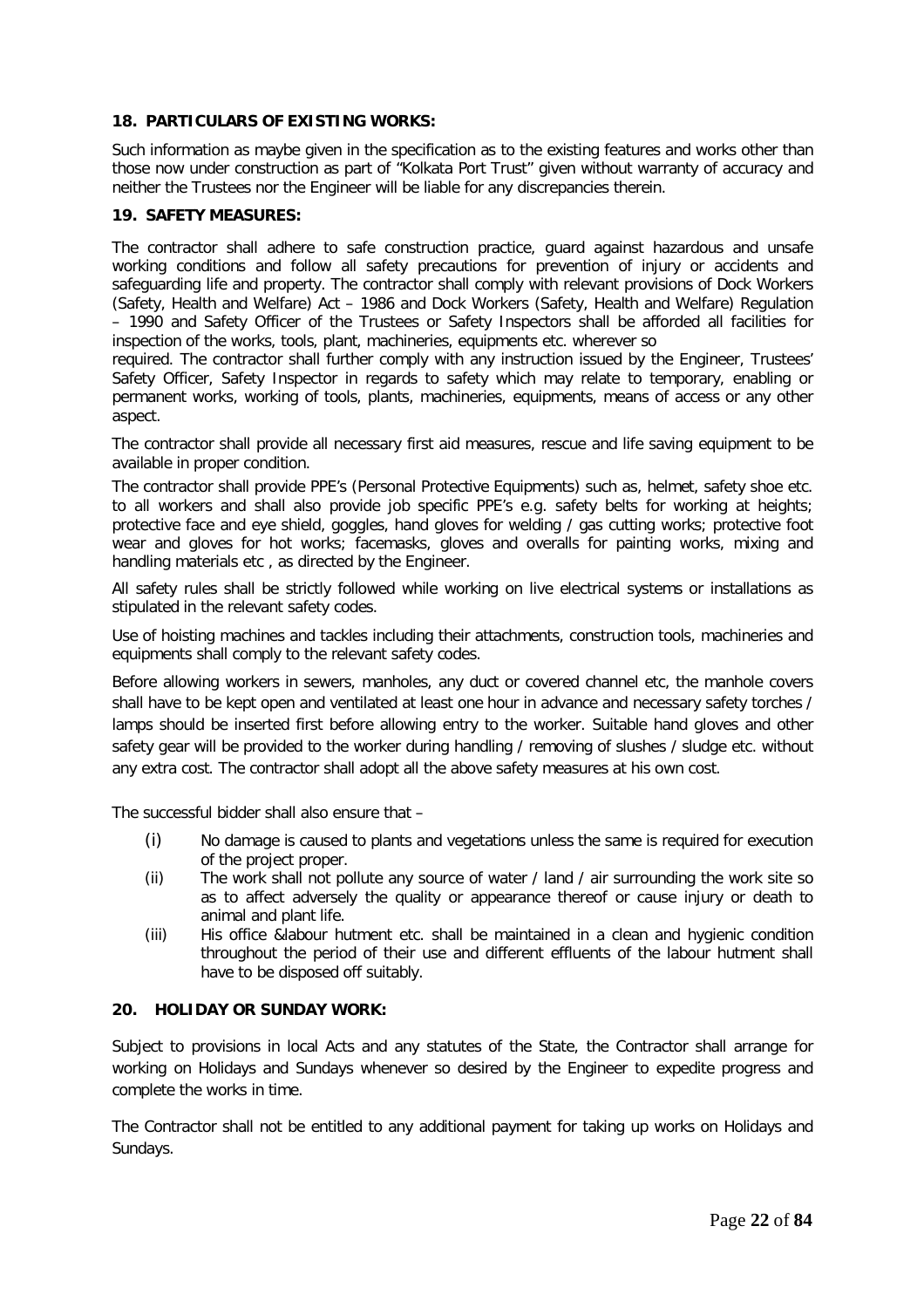#### **21. POWER SUPPLY:**

If available and if required, suitable power supply may be arranged by the Trustees on chargeable basis from the nearest existing supply point of the site of work on receipt of request letter from the Contractor to that effect. All necessary arrangements for the distribution at site will have to be made by the Contractor at his own cost as approved by the Trustees' Plant and Equipment Division.

Charges for consumption of power shall be periodically recovered from the Contractor's Bill at the rates of KoPT as prevalent & amended from time to time. The Trustees do not guarantee uninterrupted power supply from the above sources and Contractor shall not be compensated for any delay in providing / irregularity of power supply. The Contractor shall have to arrange for the supply of power at his own cost during such periods.

#### **22. WATER:**

The Contractor will arrange for supply of water both for drinking and for construction purposes. However, on written request from the Contractor, water for drinking and for construction purposes may be made available from the exiting water line of the Trustees at a point near the site of work. The contractor will have to arrange for laying pipelines, as necessary, as per approval of the Engineer or his representative, for storing and distributing the same to the work point at his own cost.

i) Under no circumstances, the contractor would be allowed to use such drinking water for constructional works.

#### **23. KEEPING THE SITE AND WORKING AREA CLEAR:**

The Contractor shall at all times keep the site and working areas free from all surplus materials, rubbish and offensive matter all of which shall be disposed off in a manner to be approved by the Engineer's Representative. As the works will be carried out mainly inside of operational buildings of KoPT the Contractor has to make necessary arrangement to clear the rubbishes etc. from the buildings, at the end of day's work at his own cost & risk.

#### **24. Protection of existing services:**

The contractor must pay full attention to the fact that the existing service facilities for users are not distributed at any time due to storing of materials and rubbish and take every precaution to keep the entrance passage clear if the same are being used by the laborers.

The contractor shall be held liable for all damage and interference to the existing service, caused by him in execution of works. Should any damage be done to the existing services, in general, the contractor shall make good the same and any further work considered necessary by the Engineer's representative without any delay otherwise the cost of such repairing shall be recovered for his running bill for which Engineer's decision shall be final and binding.

#### **25. Cleaning during execution and after completion:**

On completion of the works the contractor shall reinstate and make good at his own expense any property or land which might have been disturbed and/or damaged by his works. He should also clean the site as required during execution and fully clear the site after completion of all the works.

The contractor shall forward any usable materials found during the course of construction at the work site or its vicinity to KoPT stores/yards, dispose off the debris beyond the port area all at his own expenses by his own transport and labour and clean out all part of the work and leave everything clean and tidy to the entire satisfaction of the Engineer.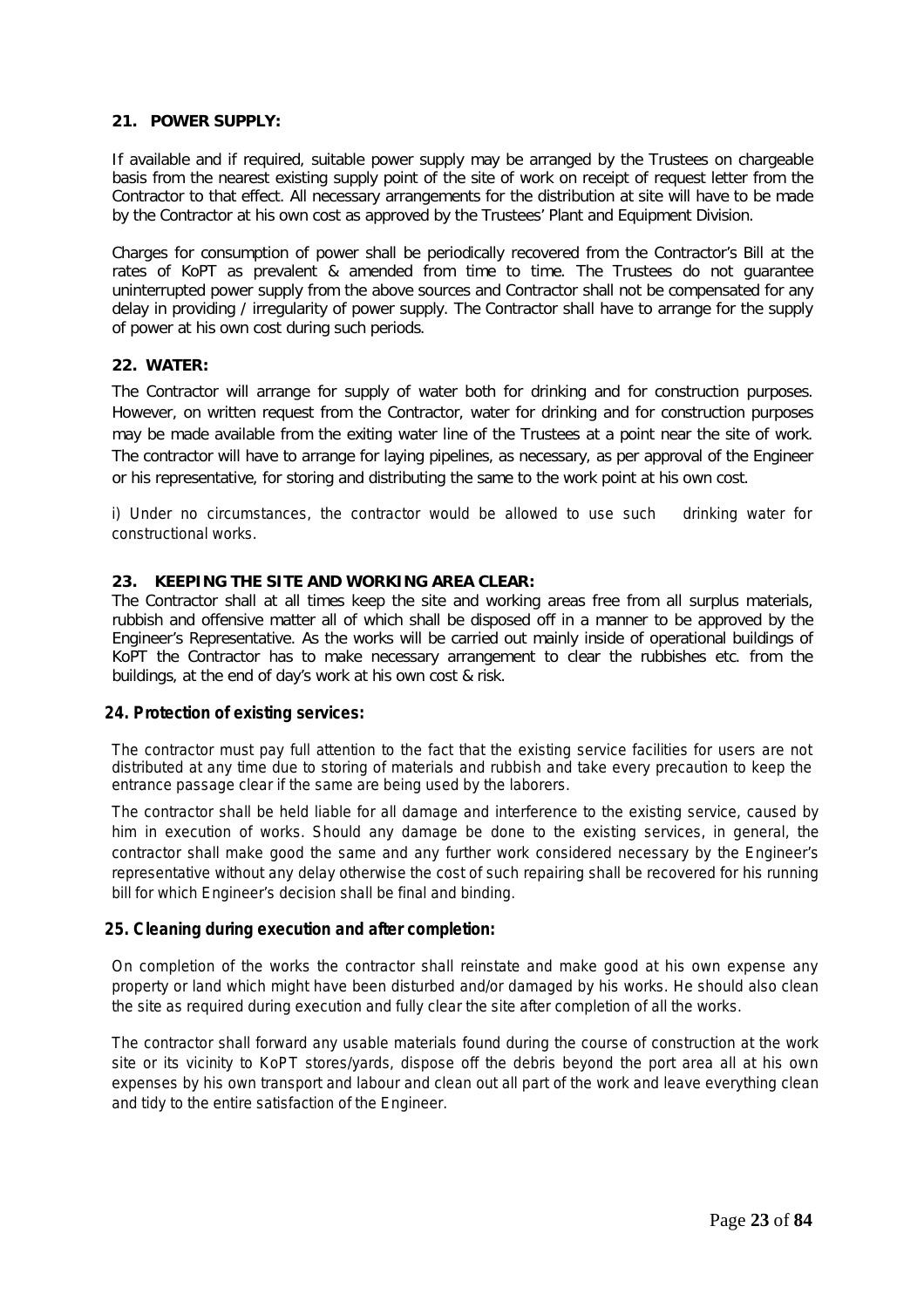### **26. Discrepancies in contract documents**

The several documents forming the contract shall be taken as mutually explanatory of one another and in case of discrepancies; the **Specifications and Bill of Quantities** shall prevail over **signed drawings**. **Technical Specifications and other particulars** shall prevail over **Standard Specifications** and **Special Conditions of Contract** shall prevail over the **General Conditions**. The Engineer's decision on this matter however, shall be final and binding and the Tenderers attention is drawn to clause 4.3 of the General Conditions of Contract in this respect. The execution of work shall conform minutely to the approved and assigned drawings and specification and any other details drawings which shall be provided/duly approved by the Engineer during the progress of the work as to such other drawings those have formed part of the contract documents

### **27. METHOD OF MEASUREMENT:**

Unless otherwise specified in the Particular Specifications and Bill of Quantities, the work shall be measured according to the current P.W.D.'s (Building, S&P & Road) Schedule of Rates (2014), Govt. of West Bengal and analysed rate. For details of measurement not covered by the above S.P.-27 1987 of B.I.S. shall be referred to.

### **28. ON ACCOUNT PAYMENT:**

On account payment to the Contractor shall be arranged as and when required at the discretion of the Engineer on the basis of measurements of completed works at the quoted rates in the Bill of Quantities. The terms of payment shall be in accordance with Clause-6 of the General Conditions of Contract. The Bills should be submitted by the contractor in quadruplicate to the Office of the respective Superintending Engineer (KPD.) with necessary documents in original.

Subject to the availability and feasibility of system, KoPT may make payment directly to the contractor's designated bank account. For this purpose, the contractor will have to indicate (i) name of bank (ii) branch name (iii) branch code and (iv) designated account number in the "Abstract Form of Tender". In case payment is made directly through bank, the contractor may be required to submit a pre-receipt as per instruction of KoPT. An amount of Cess calculated at the rate of 1% of the billed amount shall be progressively recovered from each running bill as well as from the final bill of the contractor for onward transmission of the same by the appropriate authority. Other statutory deductions will also be made as applicable at the time of payment.

### **29. MATERIALS:**

It will be the responsibility of the contractor to make timely procurement of all materials for both temporary and permanent works required in accordance with the Bill of Quantities or for any extra/additional work required as per the directions of the Engineer. The contractor shall procure cement, reinforcement steel and other materials from manufacturers approved by the Engineer.

The contractor will be allowed to take away surplus materials on completion of the work, subject to Engineer's verification of contractor's records of entry and consumption of materials in the works.

### **30. TESTING OF MATERIALS:**

The Contractor shall undertake all tests, if required and directed, whose samples shall be taken for test jointly by the representatives of the Engineer and the contractor at the worksite and tested /sent to a Govt. registered laboratory or Institutional laboratory as may be decided by the Engineer for testing. All the testing charges and all incidental charges like packaging and transporting the test samples, equipments etc. shall be borne by the Contractor.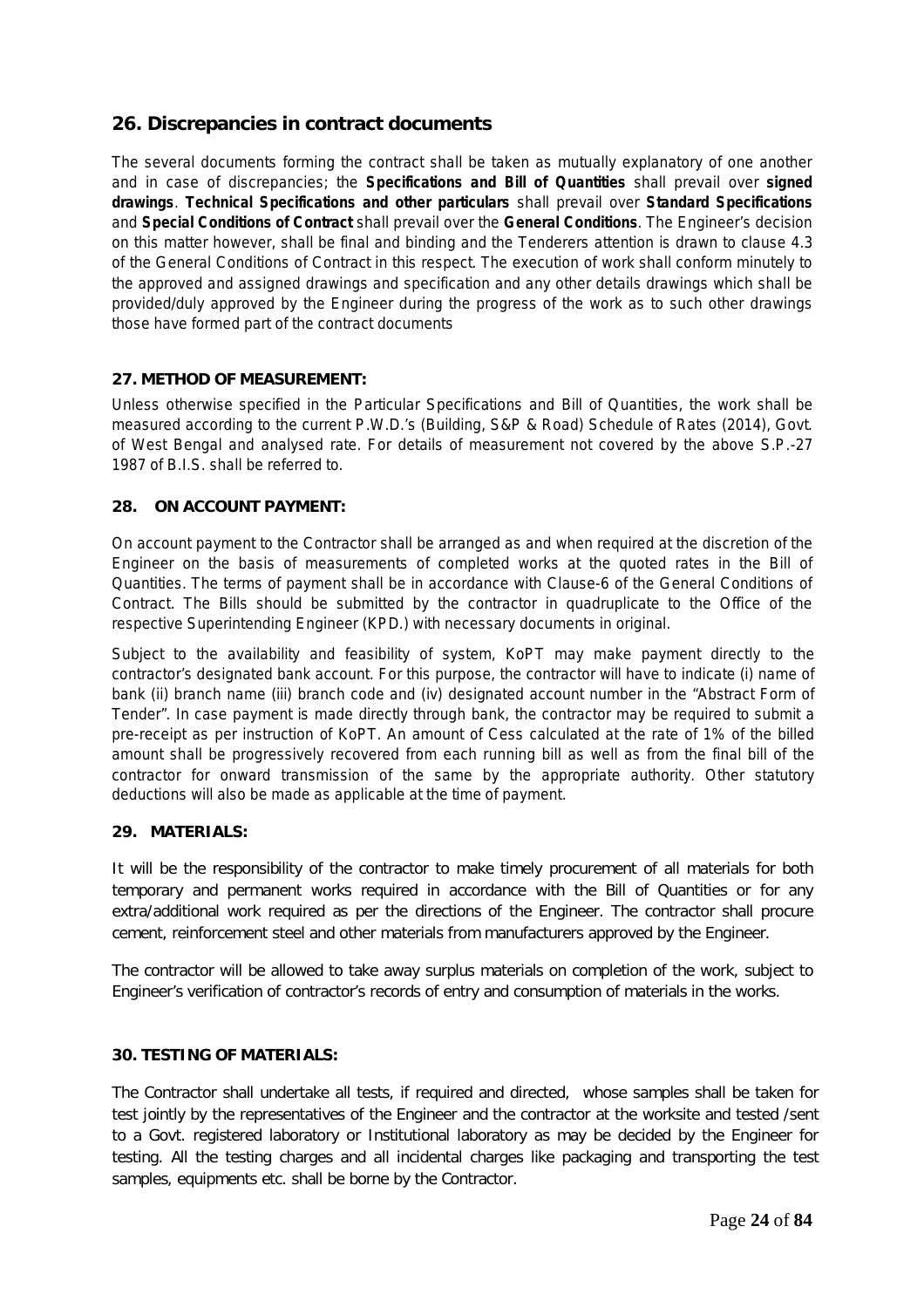#### **31. LABOUR, TOOLS & PLANTS:**

The Contractor shall supply all necessary labour, tools and plants required for satisfactory execution of the work.

### **32. CONTRACT LABOUR LAWS:**

The contractor shall be required to comply with the Minimum wages Acts 1948, Employees Liability Act, 1938, Industrial Disputes Act, 1947, and The Contract Labour (Regulation and Abolition) Act, 1970, or statuary amendments and the modifications thereof, any other laws relating thereto and the rules made there under from time to time.Payment to the labourers to be made as per the acts fixed by Chief Labour Commissioner (Central) and revision from time to time.

 It will be the duty of the contractor to abide by the provisions of the Act. Ordinances, Rules, Regulations, Byelaws and Procedures as are lawfully necessary in the execution of the works. The contractor will be fully responsible for any delay/damage etc. and keep the Engineer indemnified against all penalties and liabilities of any kind for noncompliance or infringement of such Acts, Ordinances, Rules, Regulations By-laws and Procedures.

The contractor shall indemnify the KoPT against payment to be made under or for the observance of the laws aforesaid without prejudice to his right to claim indemnity from his subcontractor.

The aforesaid regulations shall be deemed to be a part of this contract and any breach thereof shall be deemed to be a Breach of Contract. It will be obligatory on the part of Contractor to obtain necessary Labour Licence from the Competent Authority for deploying requisite Nos. of labours in the work and submit to the Engineer-In-Charge prior to commencement of the work.

The contractor shall also be required to comply regarding 'Workmen Compensation Act, 1923 as amended by Amendment Act No.65 of 1976'

In addition to the above, the Personal Injuries (Compensation Insurance) Act, 1963 and any modifications thereof and rules made there under from time to time. The contractor shall take into account all the above said financial liabilities in his quoted rates and nothing extra, whatsoever, shall be payable to him on this account.

Miscellaneous Provision and EPF Act 1952 and as amended from time to time.

The Contractor shall indicate maximum number of workmen to be engaged on any day for execution of the work in the appropriate place in the ABSTRACT FORM OF TENDER & he shall have to obtain a regular /permanent license as per sec12(1) of the Contract Labour Act.

Further , whenever a contract work has commenced or completed , the contractor has to intimate the same to the Assistant Labour Commissioner(Central) /labour Enforcement Officer (Central) in Form IV-A , within 15 days of such commencement or completion.

The contractor has to obtain a certificate of registration under "Building & Other Construction Workers (Regulation of Employment & Conditions of Service) Act-1996 and Central Rule 1998 and his rate shall include a cess payable  $@1%$  of the cost of construction as applicable under "Building & Other Construction Workers Welfare Cess Act -1996 & Welfare Cess Rules 1998.

The contractor has to arrange for displaying the name of the Regional Labour Commissioner (Central) , Asst. Labour Commissioner (Central) & Labour Enforcement Officer (Central) at his worksite(s). The contractor shall inform the Principal Employer the date, time & venue of disbursement to be made by him to his workers.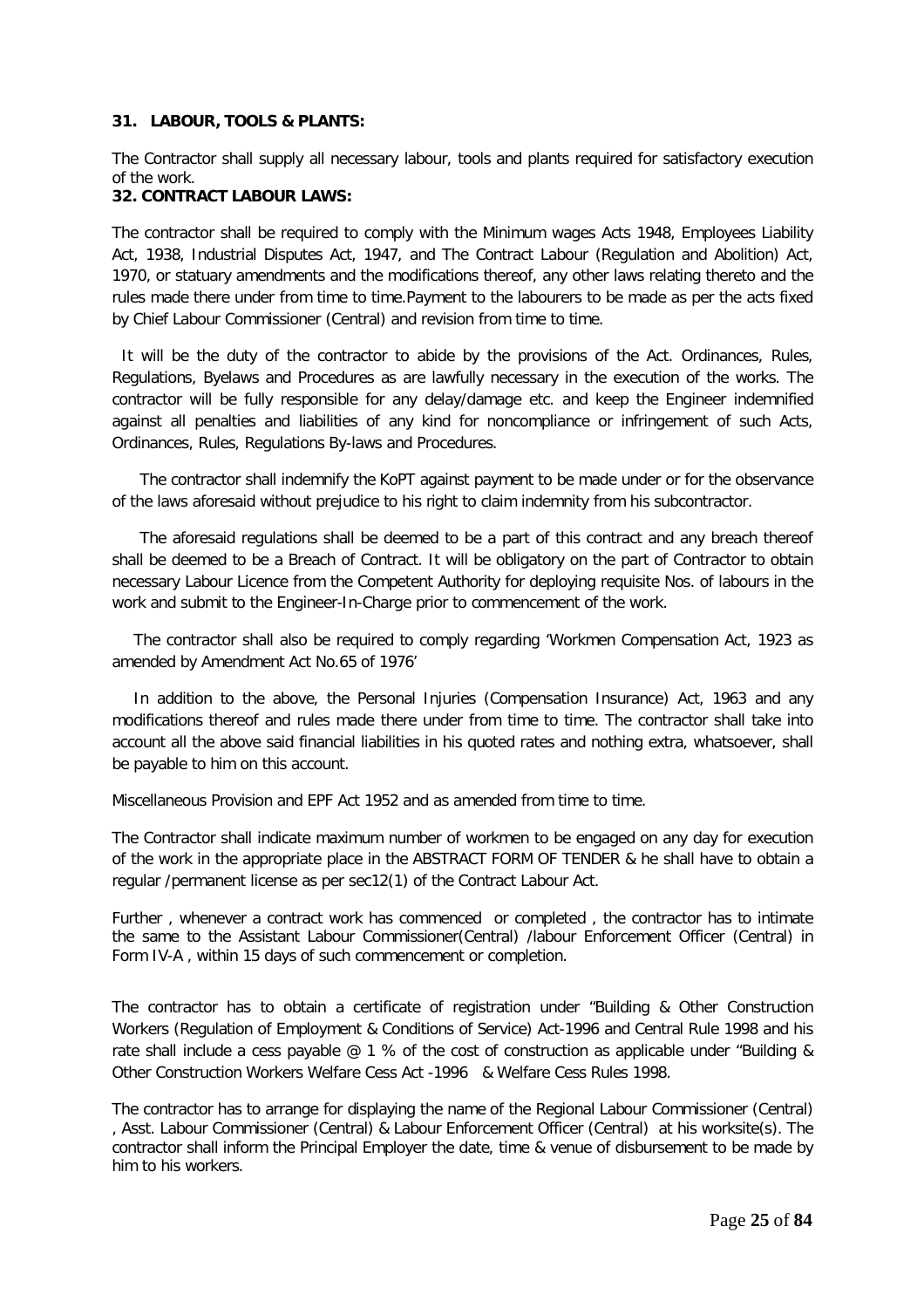The successful bidder shall also be required to put up a notice at the site of work mentioning the date, time & venue of disbursement to be made by him to his workers and he or his authorized representative shall have to be present during period of disbursement.

### **33. COMPLIANCE WITH E.P.F, ESI & M. P. ACT:**

The successful contractor will have to comply with provision of EPF,ESI& MP Act –1952 (along with amendments, if any), issued from time to time.

If asked for by the Employer, the contractor will be required to submit photocopy of all payment challans and produce the original for verification to the representative of the principal employer, i.e. **Superintending Engineer (Railway.)**

#### **34. INDEMNIFICATION:**

The successful bidder shall be deemed to indemnify and keep indemnified the Trustees from and against all actions, claims, demands and liabilities whatsoever under and in respect of the breach of any of the provisions of any law, rules or regulations having the force of law, including but not limited to –

- a) The Minimum Wages Act, 1948.
- b) The Dock Workers (Regulation Of Employment) Act, 1948
- c) The Building And Other Construction Workers (Regulation of Employment & Conditions of Service) Act, 1996
- d) The Dock Workers' Safety, Health & Welfare Act , 1986
- e) The Payment of Wages Act, 1936.
- f) The Workmen's Compensation Act, 1923.
- g) The Employees Provident Fund Act, 1952.
- h) The Contract Labour (Regulation and Abolition) Act, 1970; Rules 1971.
- i) The Payment of Bonus Act, 1965.
- j) The Payment of Gratuity Act, 1972.
- k) The Equal Remuneration Act, 1976.
- l) The Employees State Insurance Act, 1948 & Employees State Insurance (Amendment) Act ,1989
- m) Child Labour (Prohibition and Regulation) Act, 1986.
- n) The Maternity Benefits Act 1961
- o) Interstate Migrant Workmen (Regulation Of Employment & Conditions Of Service) Act, 1979.
- p) Motor Vehicle Act, latest revision.

### **35. TAXES :-**

The prices quoted shall be exclusive of any statutory levies and/or other charges levied by any Central/ State/local authorities which but excluding GST.GST will be paid by Kolkata Port Trust as extra on submission documents by the party.

Supplier/service provider must confirm that the GST amount charged in invoice is declared in its returns and payment of taxes is also made.

The Supplier/ Service Provider agrees to comply with all applicable GST laws, including GST acts ,rules, regulations, procedures, circulars & instructions there under applicable in India from time to time and to ensure that such compliance is done within the time prescribed under such laws. Supplier/Service Provider should ensure accurate transaction details, as required by GST laws, are timely uploaded in GSTN. In case there is any mismatch between the details so uploaded in GSTN by Supplier/ Service Provider and details available with Kolkata Port Trust, then payments to Supplier/Service Provider to the extent of GST relating to the invoices/s under mismatch may be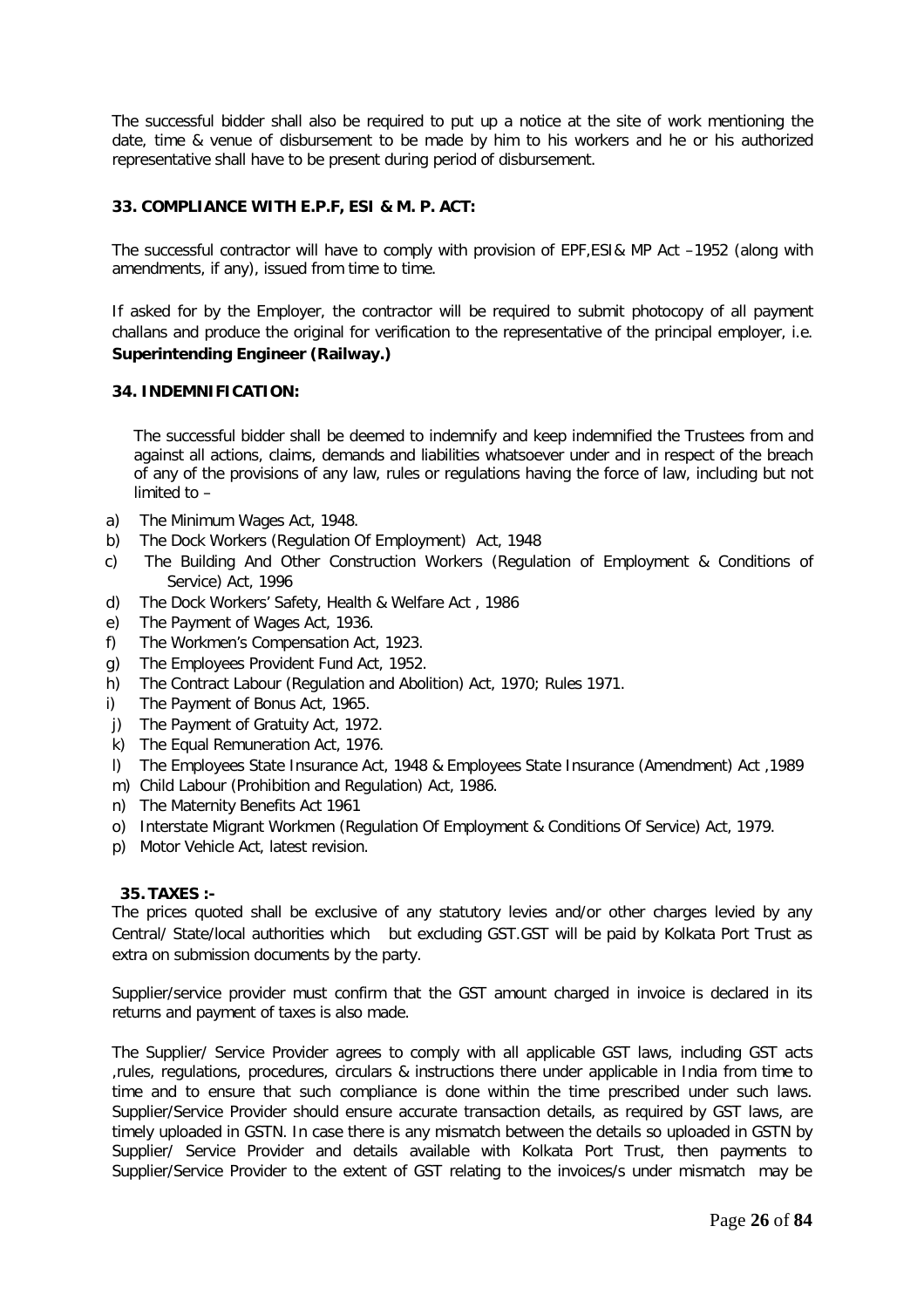retained from due payments till such time Kolkata Port Trust is not sure that accurate tax amount is finally reflected in the GSTN to KoPT's Account and is finally available to Kolkata Port Trust in terms of GST laws and that the credit of GST so taken by Kolkata Port Trust is not required to be reversed at a later date along with applicable interest.

Kolkata Port Trust has the right to recover monetary loss including interest and penalty suffered by it due to any non-compliance of tax laws by the supplier/service provider. Any loss of input tax credit to Kolkata Port Trust for the fault of supplier shall be recovered by Kolkata Port Trust by way of adjustment in the consideration payable.

Supplementary invoices/Debit note/credit note for price revisions to enable Kolkata Port Trust to claim tax benefit on the same shall be issued by you for a particular year before September of the succeeding Financial Year.

The purchase order/ work order shall be void, if at any point of time you are found be to a black listed dealer as per GSTN rating system and further no payment shall be entertained.

### **36. SETTLEMENT OF DISPUTES:** [

If a dispute of any kind whatsoever arises between the Employer and the Contractor in connection with or arising out of the contract or the execution of the works, the same shall be dealt as per relevant provisions of the General Conditions of Contract.

### **37. Contractor to execute Contract Agreement:**

The contractor after acceptance of his tender shall be required to enter into and execute a Contract Agreement to be prepared in the form annexed to the General Conditions of Contract together with such modifications as may be necessary within one month from the date of placement of the order. The contractor shall have to submit copies in sextuplets of all documents; correspondence, connected papers etc. as detailed in the above from of Contract Agreement together with the instrument of Contract Agreement prepared on Non-Judicial stamped paper of requisite denomination having five more copies made on plain paper all at his own cost. The successful tenderer shall have to submit three sets of such Contract Agreement duly executed, sealed, signed and witnessed for execution by the Trustees. The other three sets shall be completed in all respects but not signed. If the successful tenderer or tenderers are a partnership concern, they will have to get Agreement signed by all the partners or by the partner who is authorized to sign for and on behalf of the other partners.

The contractor shall also comply with the requirements of Security Deposit for the due fulfillment of the contract. The blank proforma of tender documents shall be supplied in sextuplets to the successful tenderer free of charge for preparing the documents of the aforesaid Contract Agreement.

The successful tenderer shall have to copy out and prepare the documents of the Contract Agreement neatly and correctly. The necessary amendments, corrections etc. (if any) have to be done at his own cost. The successful contractor shall be required to keep close co-ordination and liaison with the Traffic Manager's Department and the Chief Mechanical Engineer's Department while executing the works. The Senior Executive Engineer in charge of the construction will direct the representatives of the contractor to maintain liaison with different sections of the other departments and the contractor must keep the concerned Senior Executive Engineer of the Civil Engineering Department informed and/or posted with the programme contemplated with other departments. The Senior Executive Engineer of the Civil Engineering Department shall be nodal authority in all these coordination and / or liaison and all programmers must be vetted by him. In cases of exigencies, the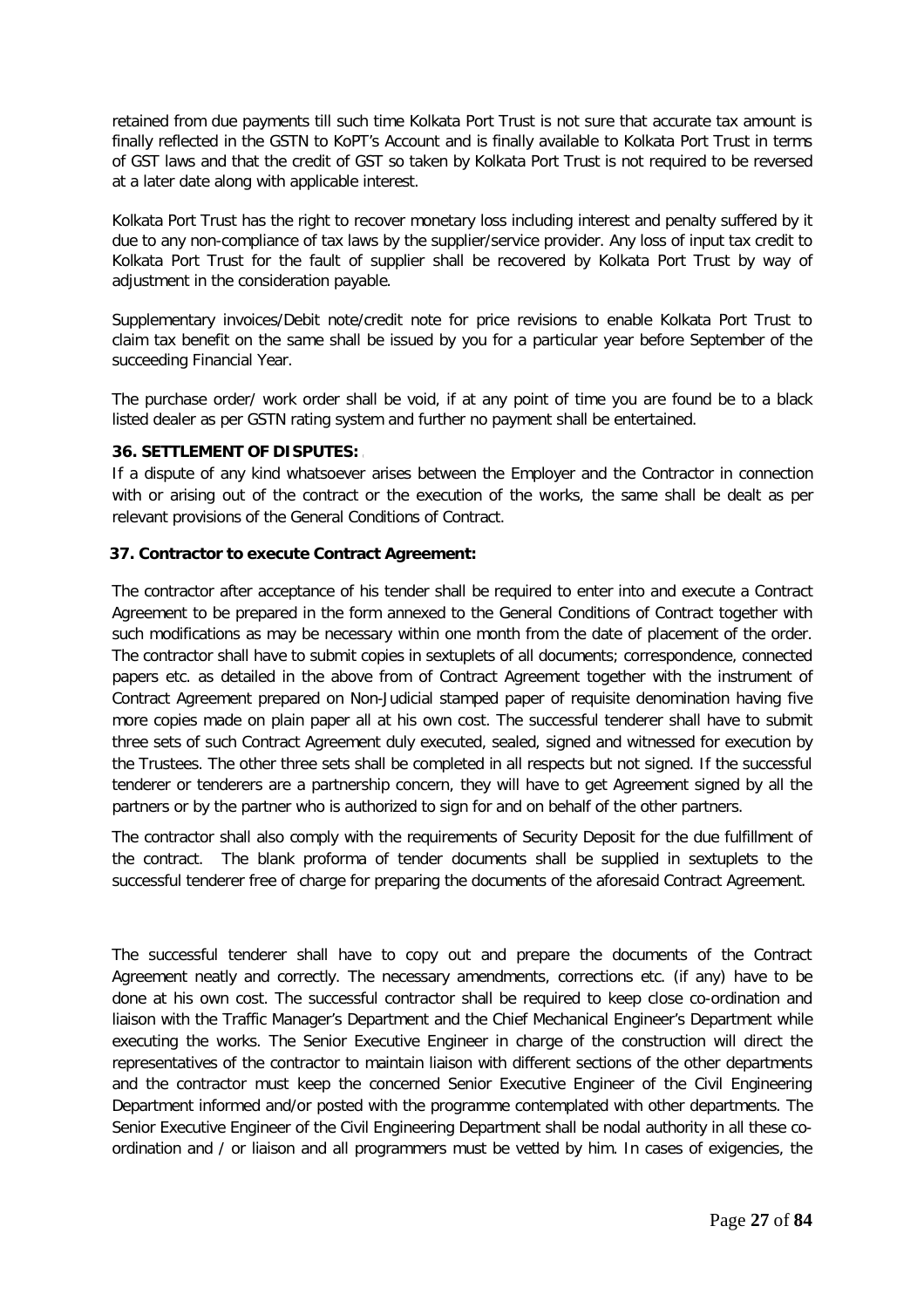contractor or his representatives may establish direct liaison/co-ordination but in all such case the Senior Executive Engineer should be informed promptly.

### **38. Employment of Local Resources:**

The contractor shall pay special attention to engage the maximum possible number of local Engineer, other technical personnel, office workers; labourers (skilled, semiskilled, unskilled) both at site and in office, details of such recruitment etc. shall be submitted to the Engineer periodically or as and when called for.

### **39. Calcutta Port Trust:**

The expression **"CALCUTTA PORT TRUST'** appearing anywhere in the tender documents, shall be construed to read as **"KOLKATA PORT TRUST"**.

### **40. Clarification of Bids:**

To assist in the examination and comparison of Tenders, the Employer may, at his discretion, ask any Tenderer for clarification of his Tender, including breakdown of unit rates. The request for clarification and the response shall be in writing, but no change in the price or substance of the Tender shall be sought, offered, or permitted except as required to conform the correction of arithmetic errors discovered by the Employer in the evaluation of the Tenders.

No Tenderer shall contact the Employer on any matter relating to his Tender from the time of the Tender opening to the time the contract is awarded. If the Tenderer wishes to bring additional information to the notice of the Employer, he should do so in writing.

Any effort by the Tenderer to influence the Employer's Tender evaluation, Tender comparison or contract award decisions, may result in the rejection of his Tender

#### **41. Workmen and Wages:**

The Contractor shall deliver, if ordered, a weekly return for all labour employed in writing in the requisite form as instructed by the Engineer or his representative.

The contractor shall have to engage sufficient number of technically qualified and skilled persons to supervise and execute the work **and this should be mentioned in the "Schedule-T" of the Contract.**

#### **42. Rate for payment against extra Items:**

For any unforeseen work not covered under the Bill of Quantities and Condition of Contract, depending on contingent situation at site, if required for successful completion of the work, extra items have to be carried out by the Contractor. If those items are already available in Trustees' Schedule of rate, payment will be made on the basis of Trustees' Schedule of rate plus percentages offered/quoted above/below by the contractor,

otherwise

- (i) The rate of payment of work involving labour & material shall be fixed on the following basis. a) Cost of materials consumed including transport and wastage, plus
	- b) Cost of labour actually engaged in the works, plus
	- c) Taxes and Duties as applicable, plus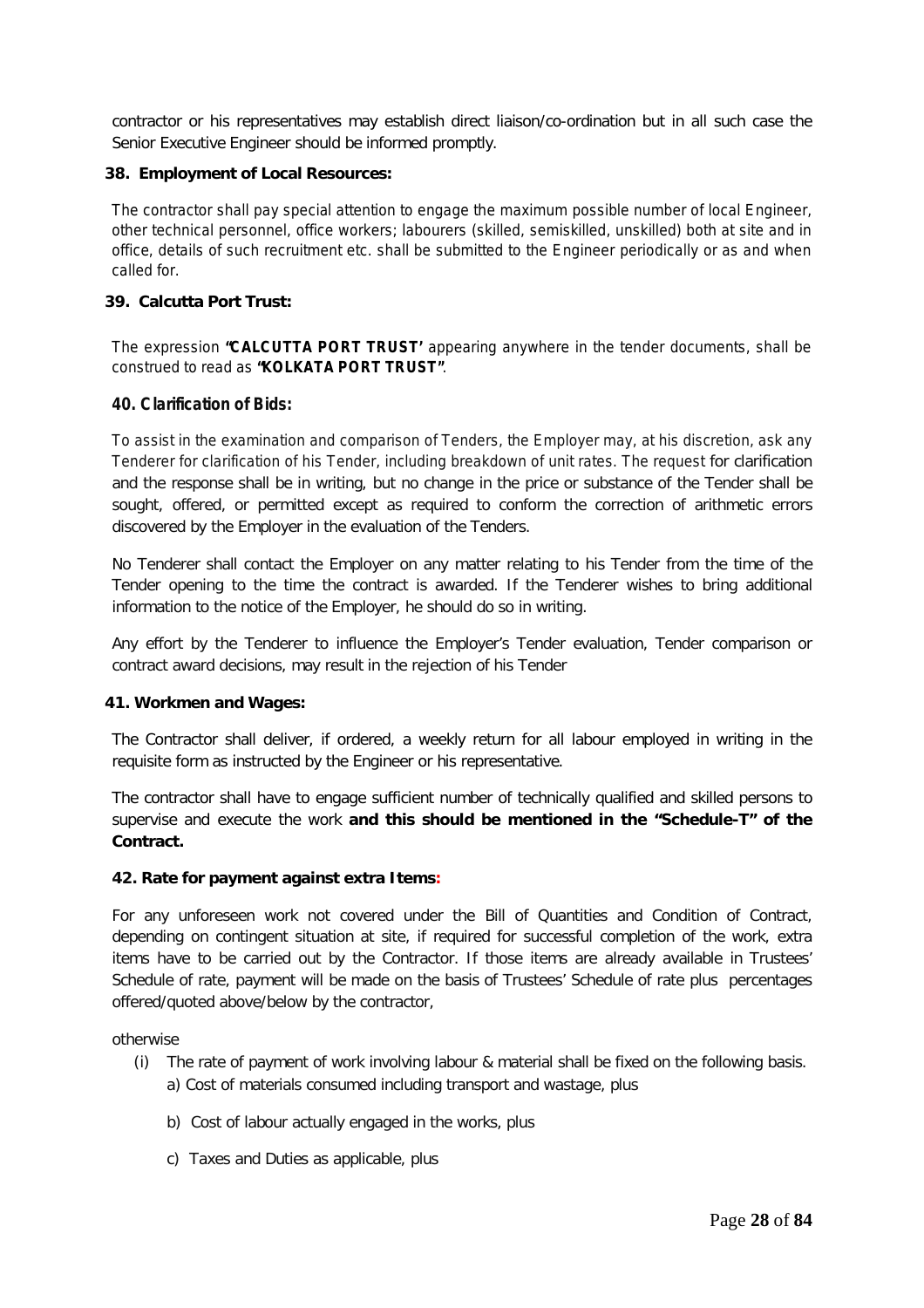- d) 16 % on the aggregate of (a) and (b) towards overhead, profit and cess.
- (ii) For any work involving only labour, rate of payment shall be fixed on cost of labour actually engaged in the work plus 11 % towards profit and cess.
- (iii) For only supply of any material at site, rate of payment shall be fixed on actual cost of material plus transport, loading & unloading (if any) plus 11 % towards profit and cess.

### **43. Materials and Testing:**

The contractor shall make his own arrangement for supplying all materials at site. Materials supplied by the contractor shall essentially conform to the relevant Indian Standard. Materials thus supplied shall be subject to testing by the Engineer at his discretion. Contractor shall make all arrangement for collection of samples, transportation of such samples and depositing them with the test laboratory as directed by the Engineer and also to deposit with the necessary laboratory charges for testing. Cost of such testing will be entirely borne by the contractor unless otherwise stated in the B.O.Q. In the event of material being found substandard, the contractor shall arrange for immediate removal of such materials from the work site at his cost.

### **44**. **Disparity in quoted rate/amount.**

If there is any disparity between the quoted rate in percentage and the Tender Amount, the rate quoted in percentage shall prevail as the rate quoted by the tenderer and the Tender Amount shall be derived by adding/subtracting (as the case may be) this percentage with/from the Estimated Value put to tender. Similarly in case of disparity between the rate quoted in figures and in words, the rate quoted in words shall prevail.

#### **45. Dock Permit**:

For works inside the Docks, Dock permit required for men , materials, vehicles and equipments etc. are to be procured by the successful tenderer **at free of cost** as per recommendation of the executing departments/divisions indicating the specific number of free permits to be issued.But for creation of individual IDs in permit system a charge of **Rs.5.00** will be levied per person (one time) even for companies/ Individuals who have been granted permission to obtain free permits by KoPT.

**46.** The work has to be carried out in an operational zone. The tenderer should keep in mind that the work is to be executed without hampering the operational activities and should complete the work within the stipulated time specified in the tender.

 **47.** Unless otherwise mentioned, all the dismantled materials having sale value/which are re-usable should be forwarded to the departmental store /sales yard/other sites by the successful tenderer at his own cost by engaging transports, labours, loading, unloading and stacking the materials all complete as per instructions /directions of Engineer-in-Charge and no extra cost will be entertained for this.

### **48. Working Period:**

Normally the work will be carried out between 8 A.M. to 5 P.M. on the Trustees' working days only. However, the tenderer should note that he might be required to carry out the job on Sundays, holidays and after normal working hours and at night in addition to the normal working hours to expedite the progress of the work if permitted by **Competent Authority**. The tenderer should include in his rates the cost, if any, involved on those accounts.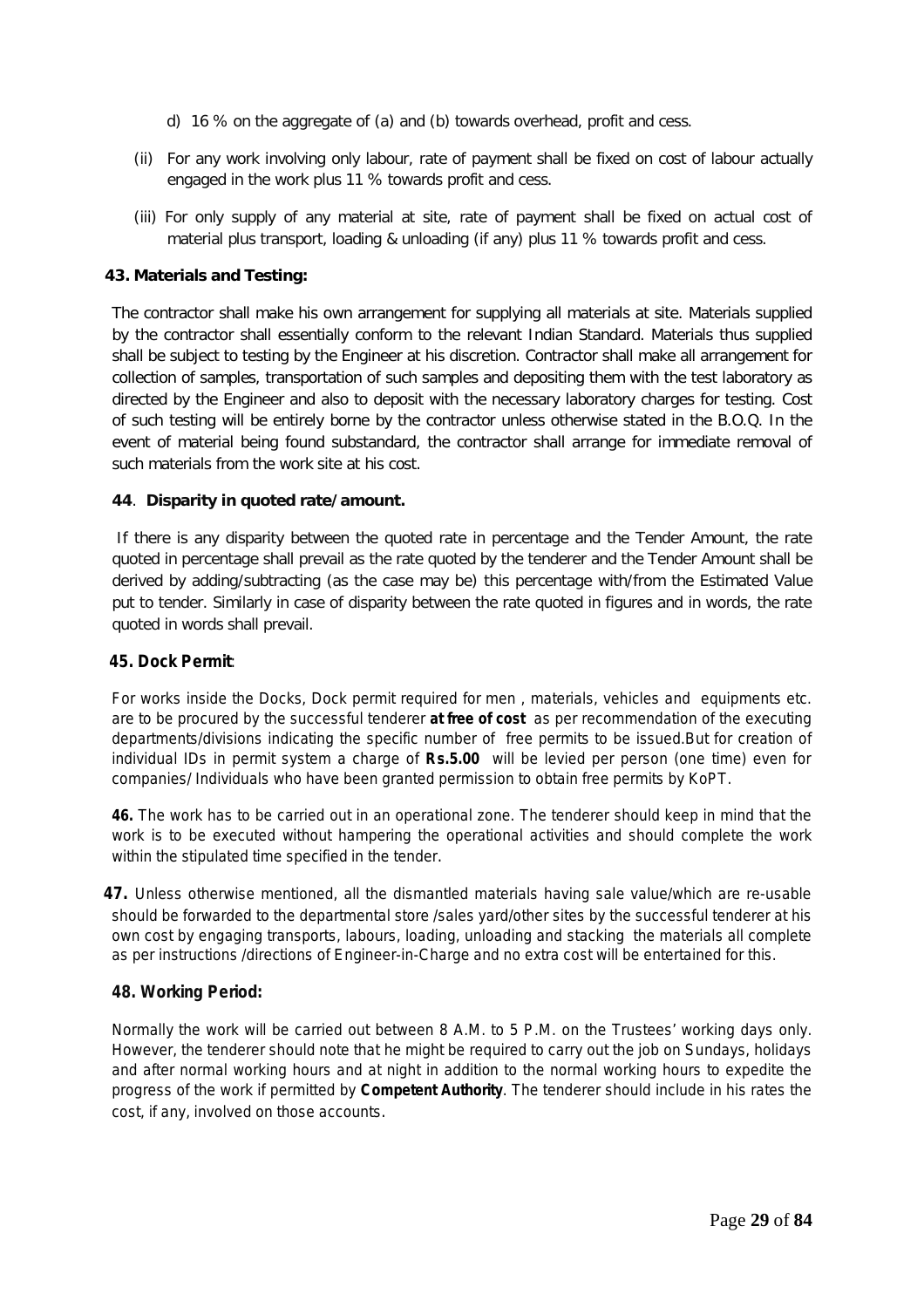#### **49.Bank Guarantee in lieu of Cash Security Deposit:**

Security deposit shall be recovered from the On A/C. Bill as per **Clause – 3.4 and 3.5** of **General Conditions of Contract**. However, Bank Guarantee may be considered in lieu of Cash Security Deposit. In that case, the Contractor shall have to submit to the Engineer a performance Bond in the form of an irrevocable guarantee from any Nationalized Bank at Kolkata in the proforma as given in the G.C.C. In this context **Clause 3.6 of G.C.C.** may be referred to.

#### **50. Dewatering:**

If water is met due to seepage, subsoil water, rain or other causes, it shall be removed by the contractor by suitable diversions, ,pumpings or bailing out and the excavated and prepared surfaces of each layer shall be kept dry as directed by the Engineer. No extra payment will be made for such dewatering

#### **51. Measures against pollution**: -

 The contractor shall have to take proper measures against environmental pollution during execution of work as directed by the Engineer.

### **52. Port Area Obligations:**

The Dock area is a custom bounded area and as such the contractor shall comply with all regulations of the Port and Custom authorities and those that may be imposed from time to time in respect of the transit of all of contractors plants, vehicles, materials, and staff in the area. Whenever regulations so require, permits shall have to be obtained for such transit of contractor's plants, vehicles, staff and workmen. The contractor shall instruct his staff and workmen to comply with all requirements in this "Restricted Area". The contractor shall suitably fence the area that may be allotted to him inside the "Bonded Area" of the port for stores and other requirements to the full satisfaction of the Port and Security Agencies.

The contractor shall, abide by all the regulations and rules of Kolkata Port Trust and those that may be issued from time to time without any extra cost to the KoPT.

#### **53. Payment of Bonus:**

The Contractor must pay the Bonus payable to the workers within his quoted rates.

#### **54. Supply of materials:**

 All materials and equipment required for upkeepment and maintenance of the office premises e.g. brooms, phenyle, soaps, mops etc. is to be supplied by the Contractor within his quoted rates. Failure to do so may will be treated as violation of the tender terms and conditions and necessary action will be taken accordingly.

#### **55.Escalation/variation of price**:

 No escalation variations on the prices of materials and POL other than revision in Minimum wages will be entertained and thus the rate should be quoted with due consideration of the same. With the revision of minimum wages as per Minimum Wages Act, there would be escalation / de-escalation (as the case may be) of the charges payable to the contractor, keeping his profit and overhead charges (as derived) uncharged. It is stipulated that the rate for labour is based on the current approved rate of statutory minimum wages which is subject to revision against official information, thereby keeping scope for rise in price of labour (wages)according to change in wages as per Minimum Wages Act, Central or State, whichever is higher.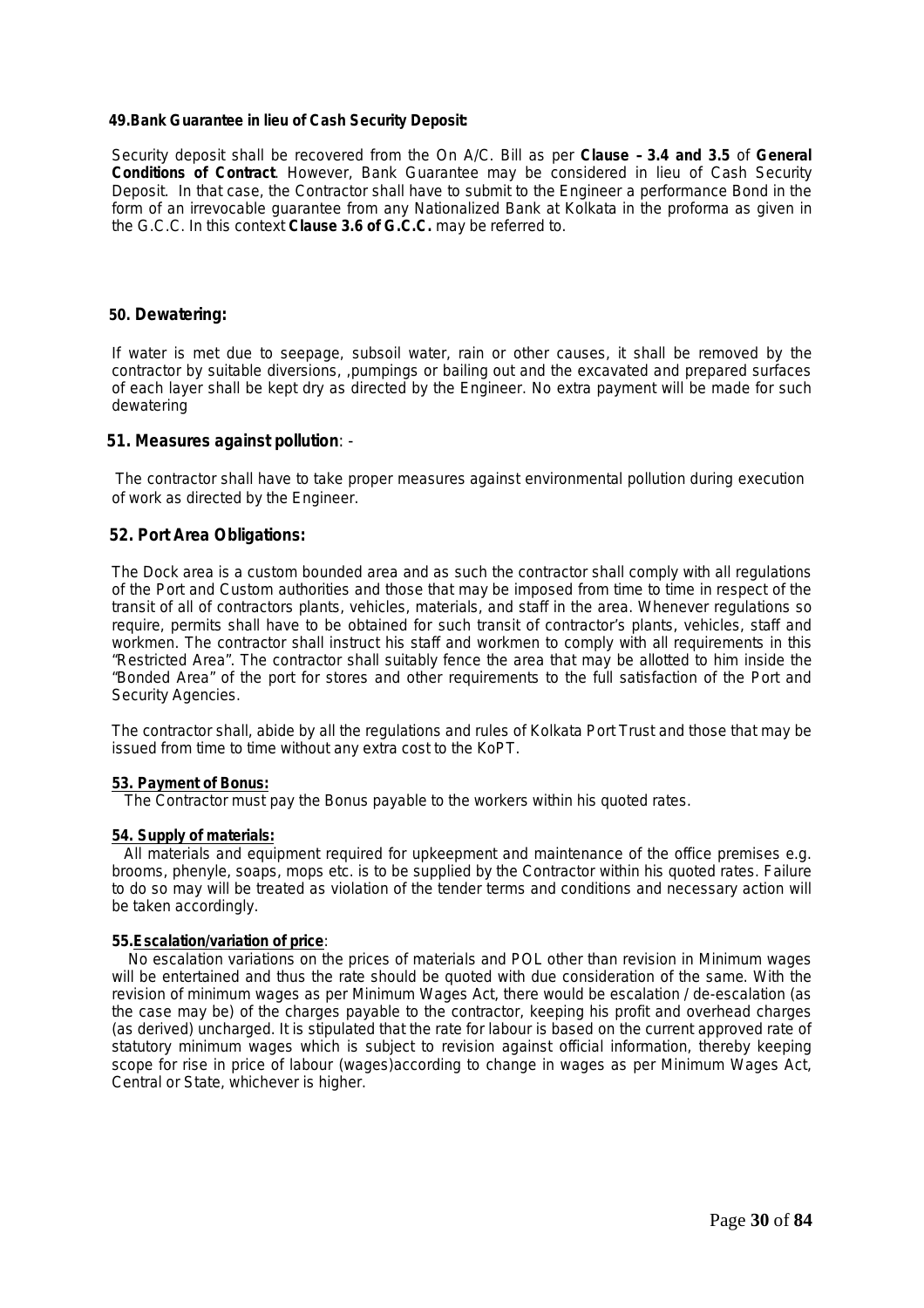# **KOLKATA PORT TRUST**

### **SCHEDULE T Annexure-C (Contd)**

#### **CONCURRENT COMMITMENT(S) OF THE BIDDER (i.e Works In The Hand Of The Bidder At The Time Of Submission Of Tender Offer)(To be submitted with Part-I of Offer) Bidders must fill in the under noted columns.**

| Full particulars of works to be executed<br>concurrently by the bidder. | Sanctioned<br>Tender Value.                                                               | stated<br>as | in      | Completion time Name and address to whom<br>reference can be made. |
|-------------------------------------------------------------------------|-------------------------------------------------------------------------------------------|--------------|---------|--------------------------------------------------------------------|
| (ii) Client.<br>(iii) W.O. No. & Date.                                  |                                                                                           |              |         |                                                                    |
|                                                                         |                                                                                           |              |         |                                                                    |
|                                                                         |                                                                                           |              |         |                                                                    |
|                                                                         |                                                                                           |              |         |                                                                    |
|                                                                         |                                                                                           |              |         |                                                                    |
| (i)                                                                     |                                                                                           |              |         |                                                                    |
|                                                                         |                                                                                           |              |         |                                                                    |
|                                                                         |                                                                                           |              |         |                                                                    |
|                                                                         |                                                                                           |              |         |                                                                    |
|                                                                         |                                                                                           |              |         |                                                                    |
|                                                                         |                                                                                           |              |         |                                                                    |
| (i)                                                                     |                                                                                           |              |         |                                                                    |
|                                                                         |                                                                                           |              |         |                                                                    |
|                                                                         |                                                                                           |              |         |                                                                    |
|                                                                         |                                                                                           |              |         |                                                                    |
|                                                                         |                                                                                           |              |         |                                                                    |
|                                                                         |                                                                                           |              |         |                                                                    |
| (iii)                                                                   |                                                                                           |              |         |                                                                    |
|                                                                         | (i) Name of work.<br>(i)<br>(i)<br>(iii)<br>(ii)<br>(iii)<br>(i)<br>(iii)<br>(i)<br>(iii) | (inRs.)      | tender. |                                                                    |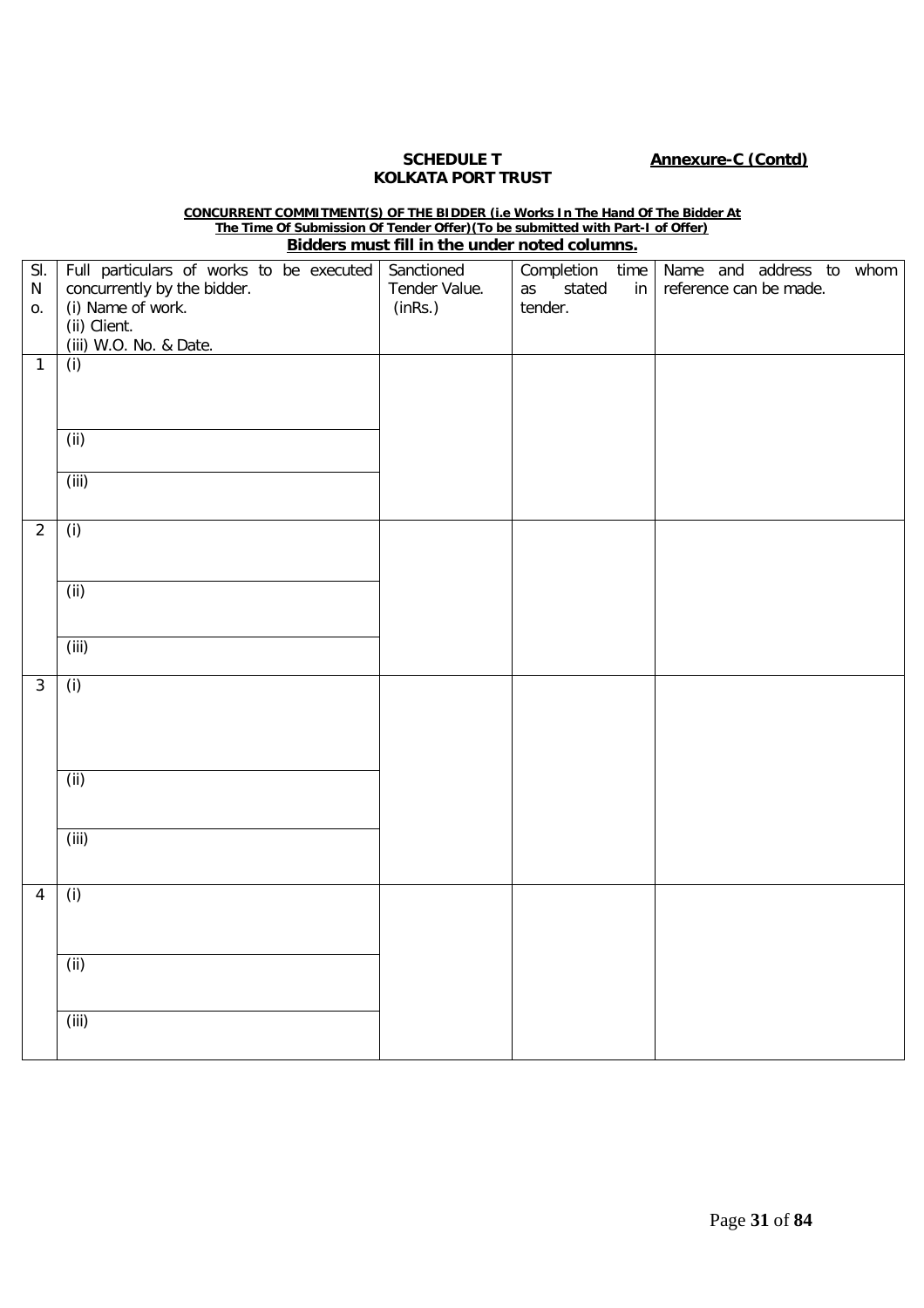### **(To be submitted with Part-I of Offer) Annexure-C(Contd)**

:

:

:

:

### **SCHEDULE 'O' SHEET – 1**

The Bidders are also requested to furnish the following particulars:-

| A) In case of Limited Company |  |  |
|-------------------------------|--|--|
|-------------------------------|--|--|

- 1) Name of Company is a set of  $\sim$  100  $\mu$  .
- 2) Address of its present registered office.
- 3) Date of its incorporation :
- 4) Full name and address of each of its Directors any special particulars as to Directors if desire to be stated. :
- 5) Name, address and other necessary particulars of Managing Agents, if any appointed by the Company.

6) Copies of Memorandum, Articles of Association (with the latest amendments, if any). :

- 7) Copies of audited balance sheets of the Company for the last two years. :
- B) In case of a firm -
- 1) Name and address of the firm. 2) When business started : the started is started in the started in the started in the started in the started in the started in the started in the started in the started in the started in the started in the started in the
- 3) If registered a certified copy of certificate of registration.
- 4) A certified copy of the Deed of Partnership :
- 5) Full name and address of each of the partners and the interest of each partner in the partnership – any special particulars as to partners if desired to be stated.

6) Whether the firm pays income tax over Rs.10, 000/- per year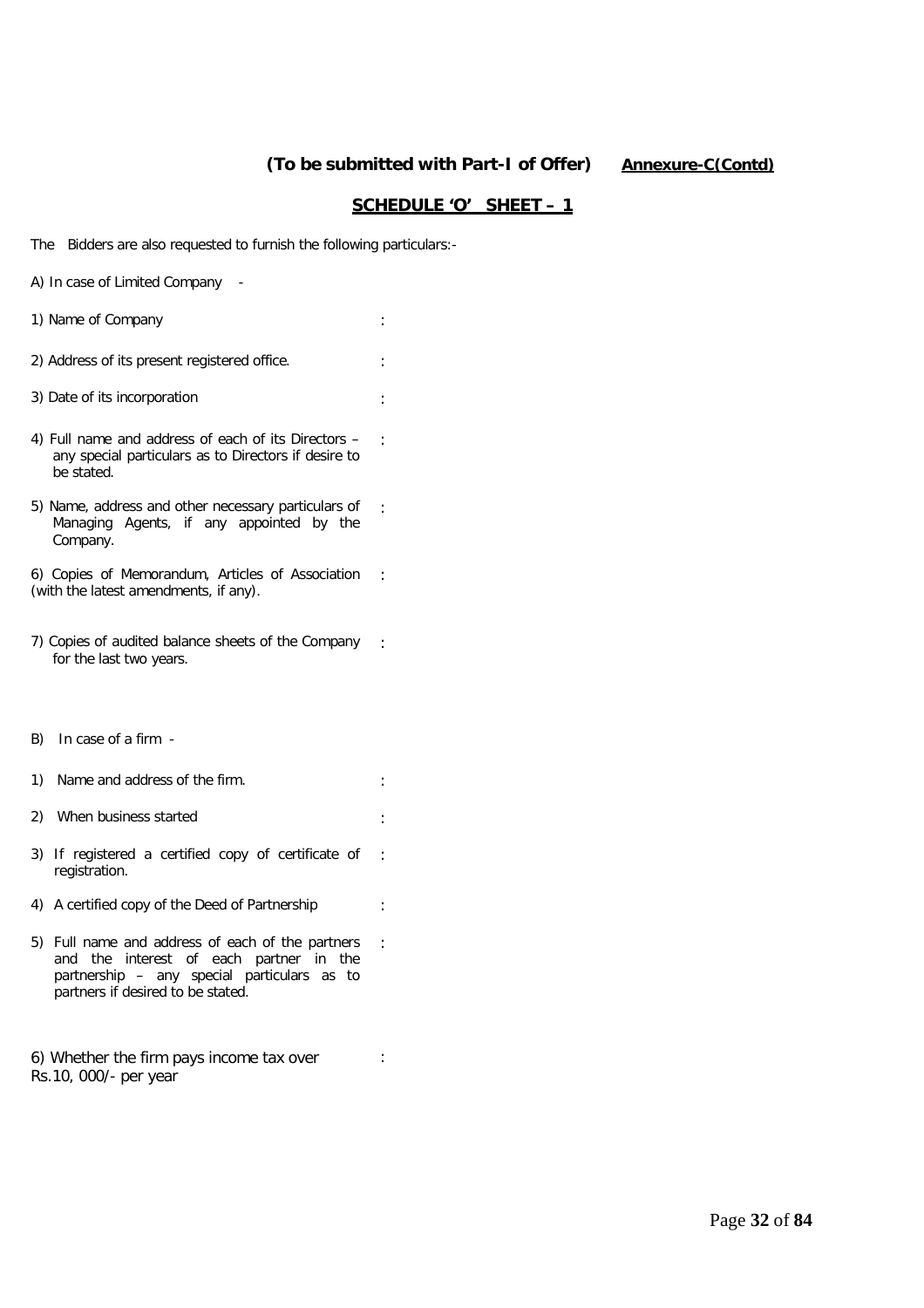### **(To be submitted with Part-I of Offer)**

### **SCHEDULE 'O' SHEET – 2.**

- C) In case of an Individual:
- 1) Full name and address of the Bidder : any special particulars of the Bidder if desired to be stated.
- 2) Name of the father of the Bidder. :
- 3) Whether the Bidder carries on : business in his own name or any other name.
- 4) When business was started and by : whom.
- 5) Whether any other person is : interested in the business directly or indirectly, if so, name and address etc. of such persons and the nature of such interest.
- 6) Whether the Bidder pays Income Tax : over Rs.10, 000/- per year.

Dated: -----------------------------------------------------------------

(Full signature of Bidder)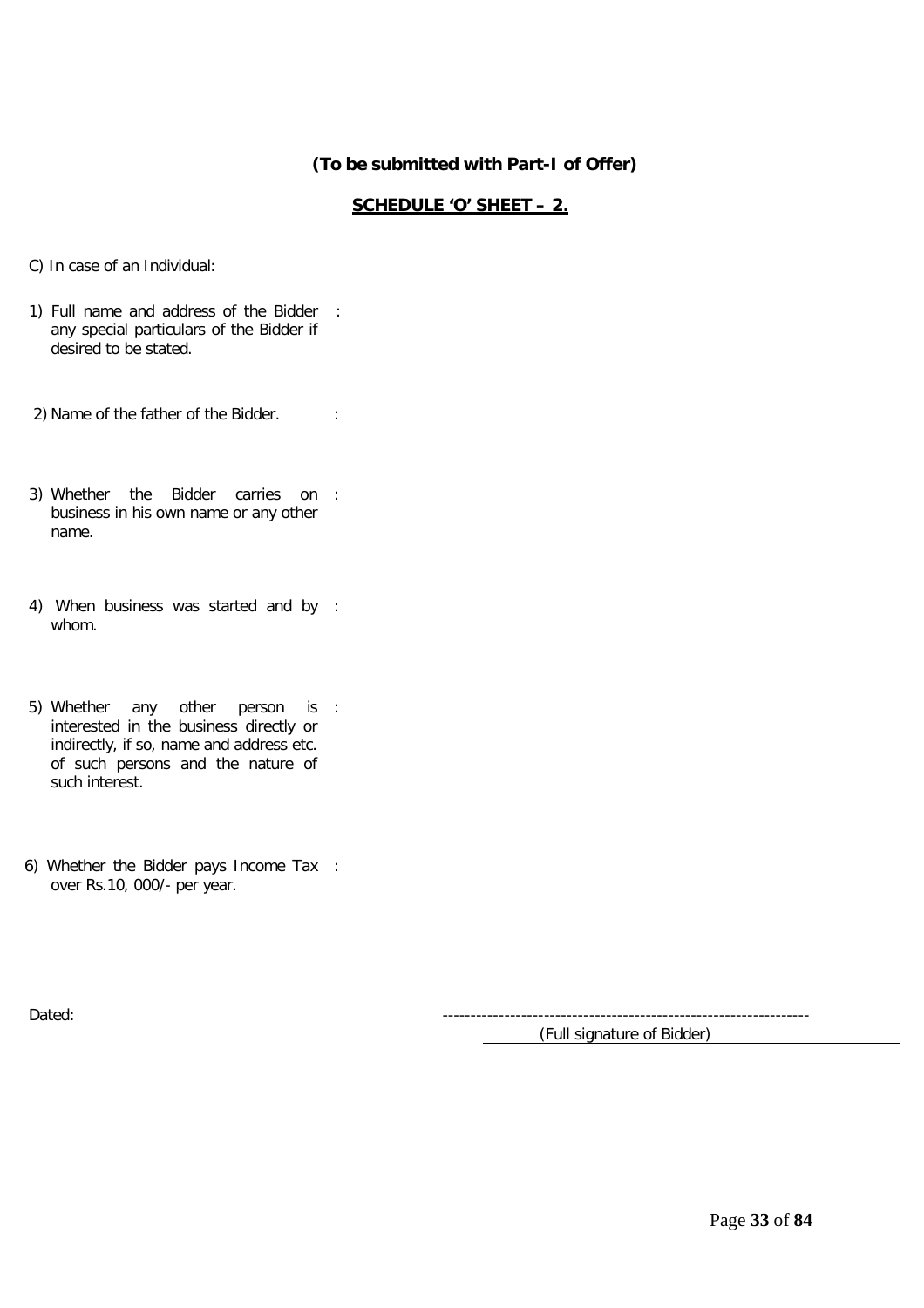### **DOCUMENTS TO BE UPLOADED ALONG WITH PART –I**

### **Scan copy of the following documents to be uploaded**:-

i) Copy of GST Registration Certificate.

ii) Valid Trade Licence.

iii) Valid Professional Tax Clearance Certificate / Up to date tax payment challan.

iv) Proof of possessing valid Employees' Provident Fund (EPF) Account.

v) Proof of being registered with Employees' State Insurance Corporation (ESIC),

vi) Details of the firm as per Schedule-O (in Volume-I) of the tender document duly filled up.

 vii) Credentials in the form of copies of Letters of Award of Works along with corresponding Completion Certificates from owners to justify that the intending bidder satisfies the earlier mentioned pre-qualification criteria including the Schedule-T.

 viii) Last three years balance sheet and profit & loss account in support of Annual Financial turnover **(i.e. 2016-2017, 2017-2018 and 2018-2019**)**.**

 ix) Addendum/Corrigendum / Notice / Extension Notice issued and drawings (if any) duly signed by the Bidder under office seal.

 x) Bank Draft/ Pay order etc. regarding EMD & Cost of Tender documents or NSIC Registration Certificate.

xi) Certified copies of PAN Card.

xii) Original T.R. relating to Permanent Earnest/Security Money Deposit.

xiii) Last Page of B.O.Q. and the Form of Tender duly filled up (without price quoted) duly signed and stamped.

xiii) Self declaration of the bidder that the Bidding Firm is presently not debarred / de-listed by any Govt / Quasi Govt. / Public Sector undertaking in India.

xiv) Self declaration about the proprietor/partner(s)/authorized signatory of the bidding firm (in the case of proprietorship firm /partnership firm /limited company, as the case may be) is/are not associated with any other firm bidding for the same work.

xii) Undertaking of the tenderer to be submitted as per enclosed Pro-forma (Annexure –D-1) in lieu of submission of signed copies of the full Tender documents, Addenda, Corrigendum and G.C.C.

g) The bidder will have to produce the original documents or any additional documents, if asked for,to satisfy the Authorities.

Even though the bidders meet the above qualifying criteria, they are subject to be disqualified if they have made misleading or false representations in the forms, statements and attachments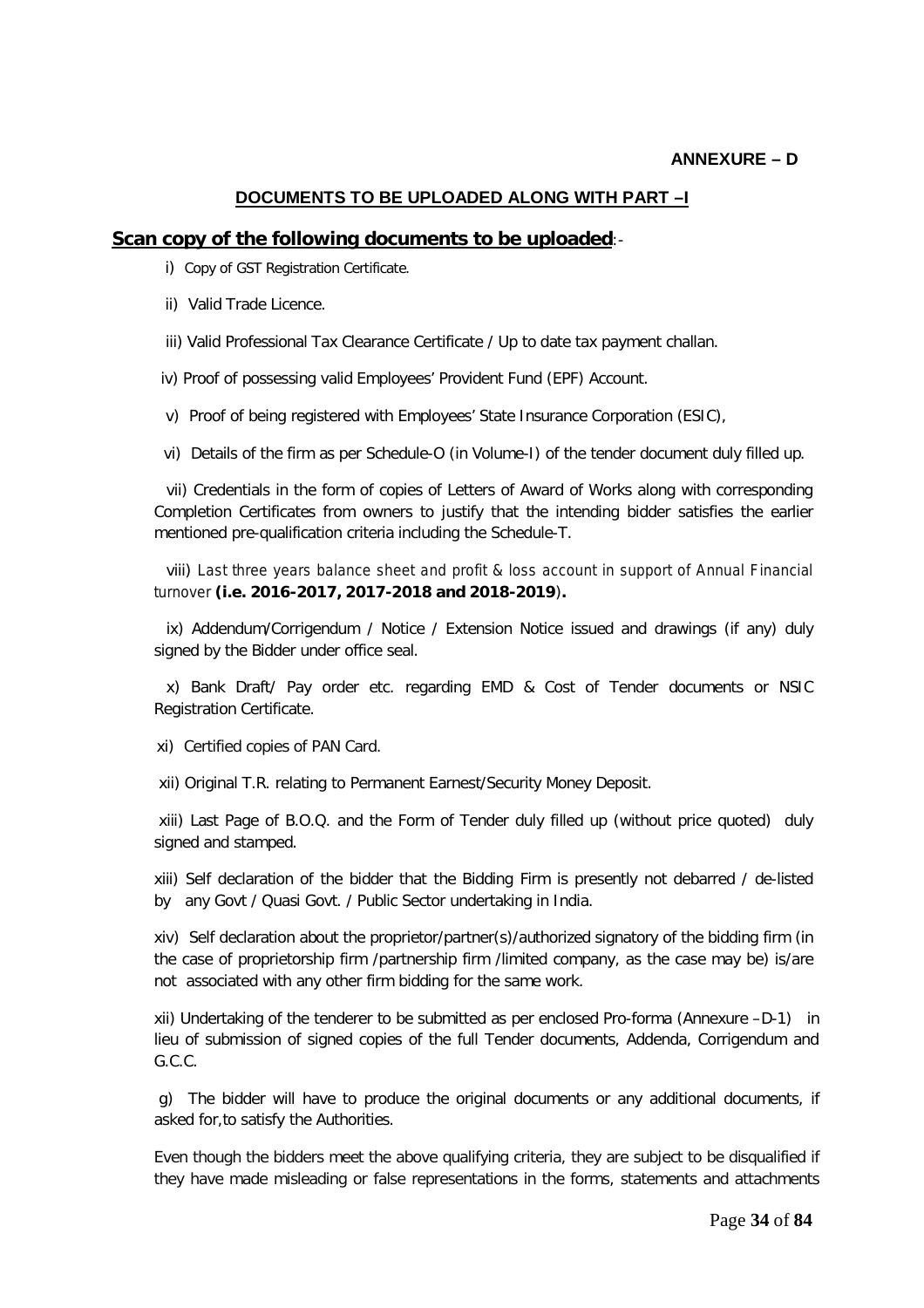submitted in proof of the qualification requirements and their **EMD will be forfeited for such action**.

### **N. B.-1 The bidder will have to produce the original documents or any additional documents, if asked for, to satisfy the Authorities.**

**N.B.-2**Even though the bidders meet the above qualifying criteria, they are subject to be disqualified if they have made misleading or false representations in the forms, statements and attachments submitted in proof of the qualification requirements and their **EMD will be forfeited for such action**.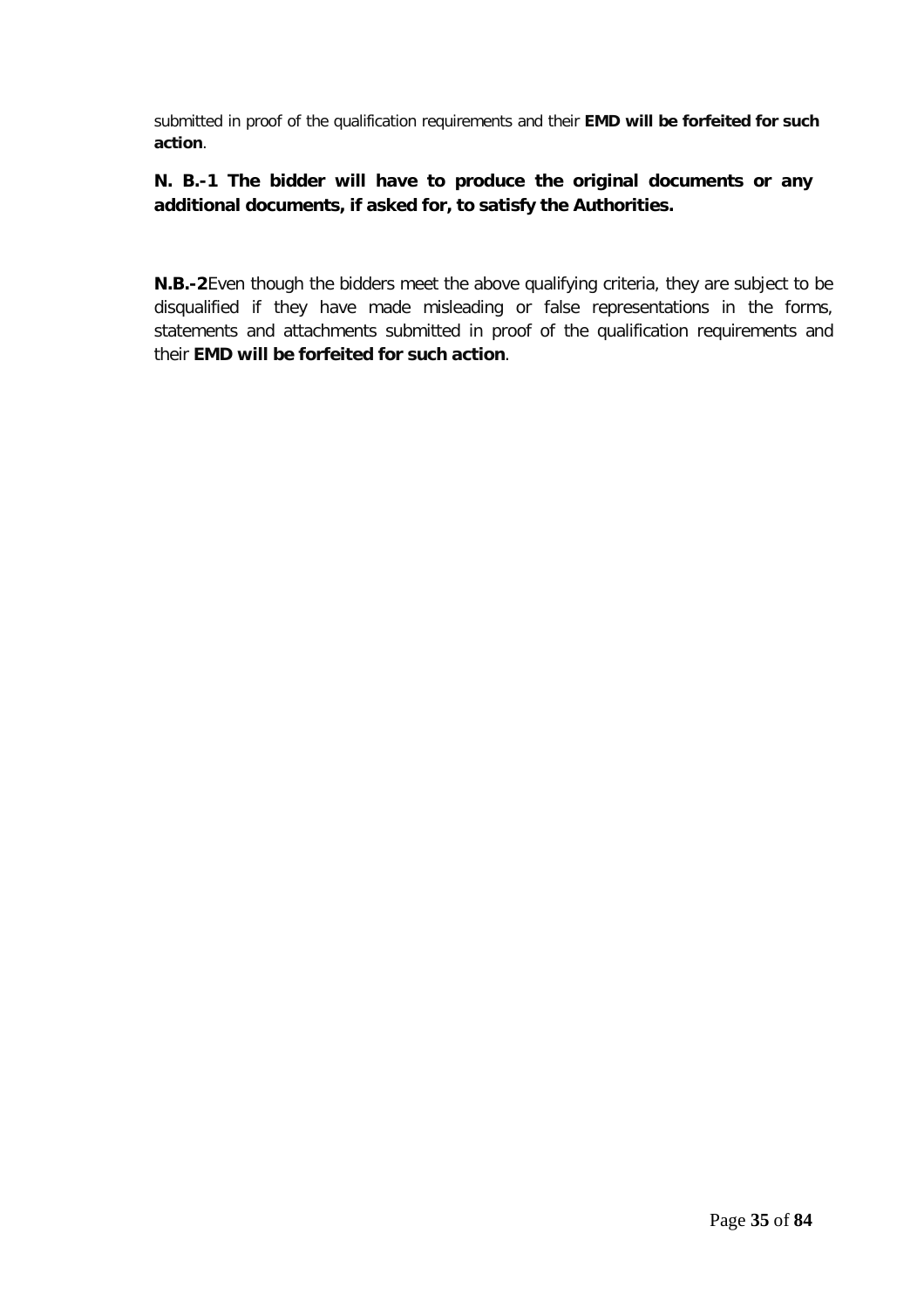### **ANNEXURE –D-1**

### **[DOCUMENT TO BE DOWNLOADED, FILLED IN UNDER BIDDER'S LETTERHEAD, SIGNED, SCANNED AND UPLOADED]**

### **Undertaking to be submitted in lieu of uploading/submitting signed copy of full tender document**

Ref. No…………

The Chief Engineer, Kolkata Port Trust, Civil Engineering Department, 15, Strand Road, Kolkata – 700 001

Dear Sir,

1. We, ………………………………………………………..(Name of Tenderer) have fully read and understood the entire Tender Document, GCC, and Addenda, if any, downloaded from under the instant e-tender and no other source, and will comply to the said document, GCC, Corrigendum and Addenda.

We are submitting this undertaking in lieu of submission of signed copy of the full tender documents, GCC, Corrigendum and Addenda.

Yours faithfully,

Signature of Tenderer……………………………………………………………

Name: …………………………………………..

|--|--|

Date : …………………………………………..

Seal of the tenderer…………………………….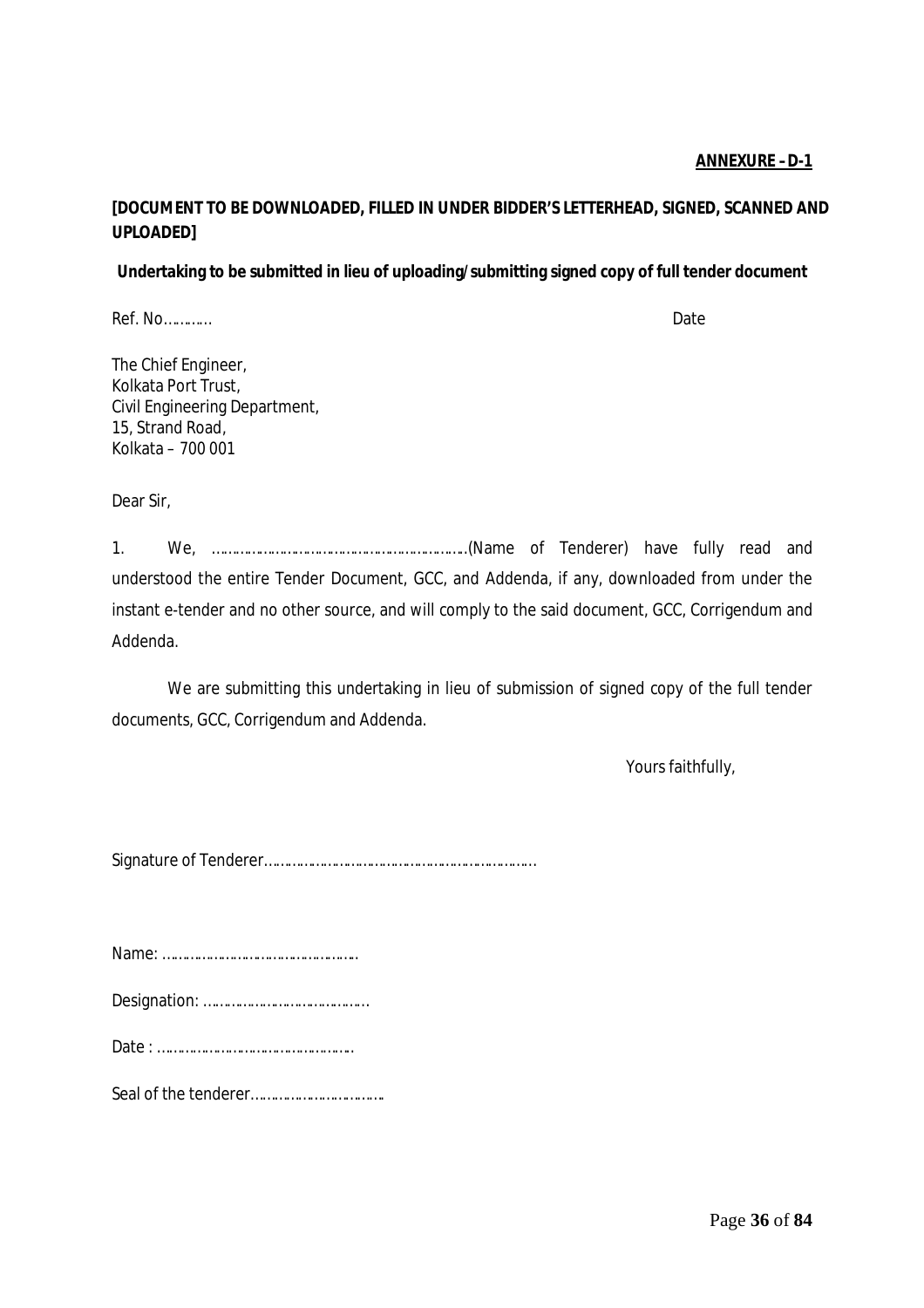**Annexure –E**

#### **KOLKATA PORT TRUST**

**ͧसͪवल इंजीǓनयǐरंगͪवभाग** Civil Engineering Department

अधीक्षण अभियंता,रेल.का कार्यालय

**Office of the Superintending Engineer, Railway** 51,सी. जी. आर.रोड,कोलकाता700043 51, C.G.R. Road, Kolkata – 700 043 फोन 2439:- 7079,2409-3001,एक्सटेंशन:355 Phone: 2439 – 7079, 2409-3001, Extension: 355  **NIT No. : Rly./Tender/67/258 dated 16.12.19 NOTE: Last Date of Download of tender documents**

> **09.01.2020 (up to 15:00 hours**) **Tender is due for submission by 3:00 P.M. On 09.01.2020**

### **PRICE BID**

**\*\*\*\*\*\*\*\*\*\*\*\*\*\*\*\*\*\*\*\*\*\*\*\*\*\*\*\*\*\*\*\*\*\*\*\*\*\*\*\*\*\*\*\*\*\*\*\*\*\*\*\*\*\*\*\*\*\*\*\*\*\*\*\*\*\*\*\*\*\*\*\*\*\*\*\***

"**Providing upkeepment and maintenance of the office under Superintending Engineer(Rly), 51, Circular Garden Reach Road, Kolkata – 43, Taratala site office & Centenary Hospital Site Office (except Sundays & Holidays) as and when required and as directed, for a period of one year."**

**\*\*\*\*\*\*\*\*\*\*\*\*\*\*\*\*\*\*\*\*\*\*\*\*\*\*\*\*\*\*\*\*\*\*\*\*\*\*\*\*\*\*\*\*\*\*\*\*\*\*\*\*\*\*\*\*\*\*\*\*\*\*\*\*\*\*\*\*\*\*\*\*\*\*\*\***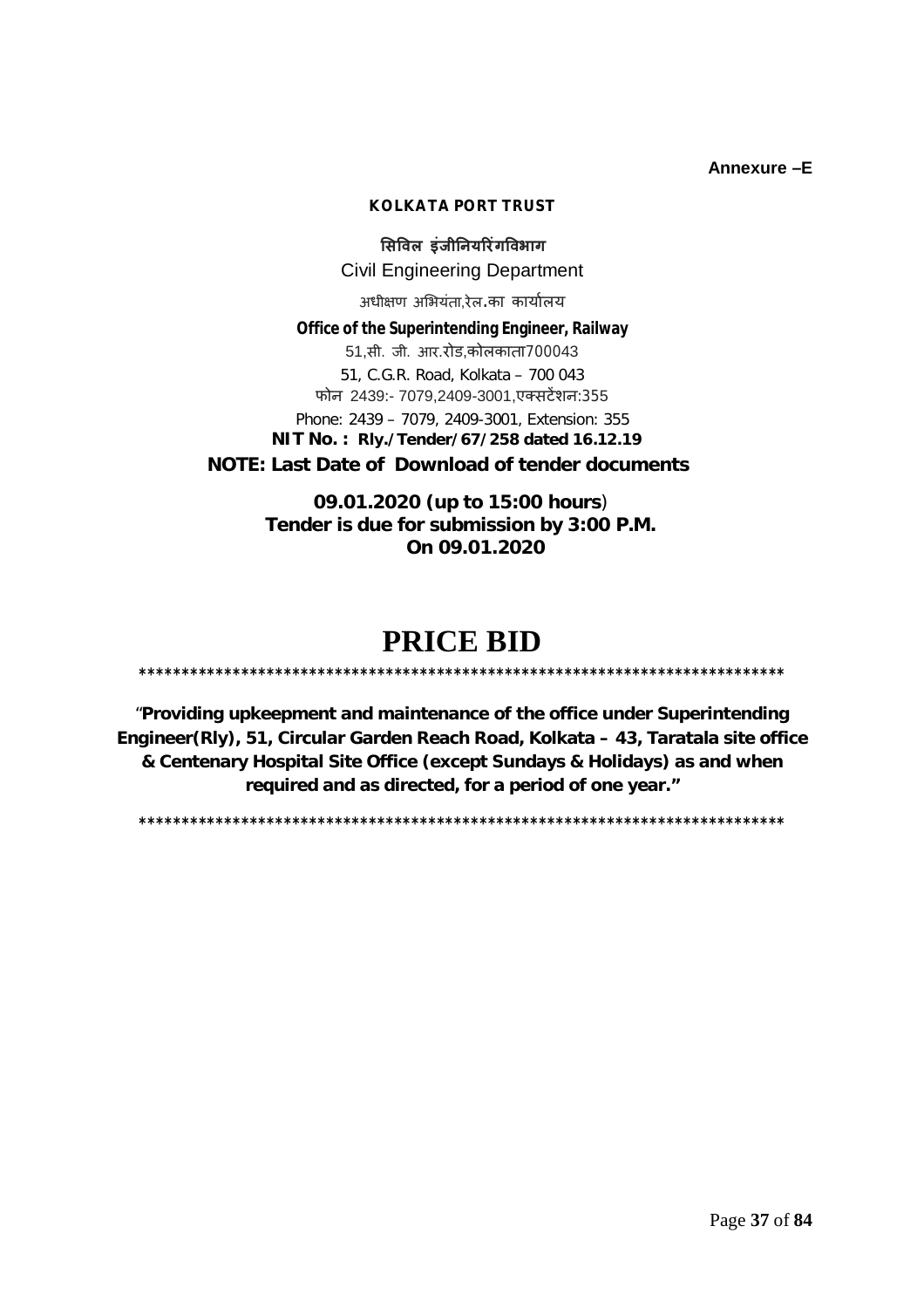अधी¢ण अͧभयंता,रेल.**का काया[लय**

**Office of the Superintending Engineer, Rly.**

Annexure-E (Contd.)

**E-TENDER FOR** "**Providing upkeepment and maintenance of the office under Superintending Engineer(Rly), 51, Circular Garden Reach Road, Kolkata – 43, Taratala site office & Centenary Hospital Site Office (except Sundays & Holidays) as and when required and as directed, for a period of one year."**

### PRICE BID

### TENDER PARTICULARS

| <b>ESTIMATED COST</b>                                                                      | $\ddot{\cdot}$       | Rs. 9,89,773.00 (Rupees nine lacks eighty nine<br>thousand seven hundred and seventy three only)                                                          |
|--------------------------------------------------------------------------------------------|----------------------|-----------------------------------------------------------------------------------------------------------------------------------------------------------|
| <b>EARNEST MONEY</b>                                                                       |                      | The intending bidders should submit Earnest Money of<br>Rs.19,795.00 (Rupees nineteen thousand seven<br>hundred and ninety five only) to KoPT as per NIT. |
| TIME OF COMPLETION                                                                         | $\ddot{\cdot}$       | 12 (Twelve) Months                                                                                                                                        |
| PERIOD OF DOWNLOAD OF E-TENDER<br>(Both Days Inclusive)                                    |                      | 17.12.2019 to 09.01.2020<br>[Bid document will be available on Central Public<br>Procurement Portal (CPPP) ]                                              |
| DATE AND TIME FOR PRE-BID MEETING &<br><b>SITE VISIT</b>                                   | $\ddot{\phantom{a}}$ | No pre bid meeting                                                                                                                                        |
| LAST DATE OF SUBMISSION OF E-TENDER<br>AND OPENING OF COVER-1 & COVER -11 OF<br>THE TENDER |                      | 09.01.2020 (Submission Up to 15:00 hrs.)<br>10.01.2020 (Opening After 15:30 hrs.)                                                                         |

**Note**: In the event of any unforeseen case such as closure of work / holiday etc. on any of the above days, the same will be opened / held on the next working day without any further notice.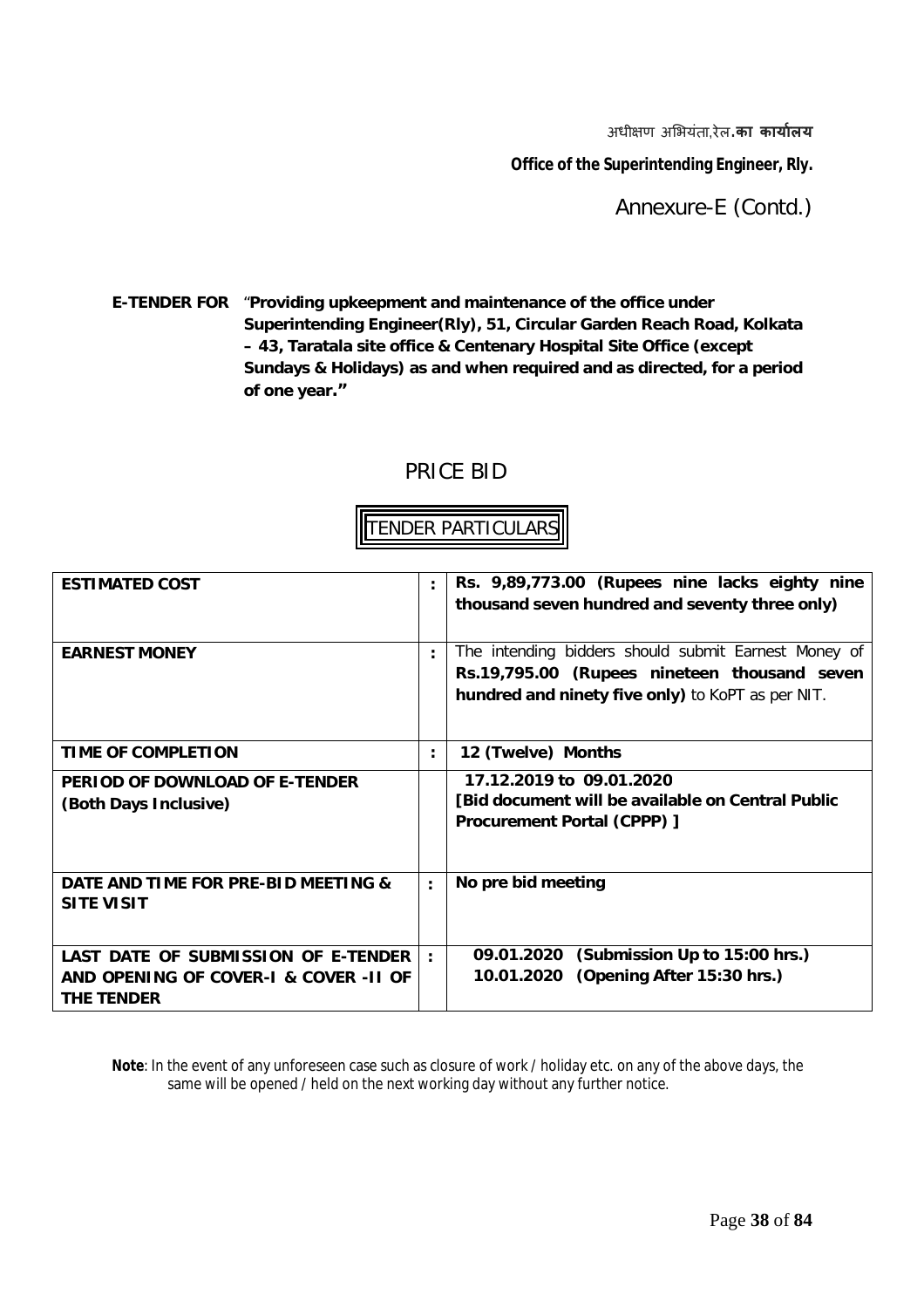#### **KOLKATA PORT TRUST ͧसͪवल इंजीǓनयǐरंगͪवभाग** Civil Engineering Department अधी¢ण अͧभयंता,रेल.**का काया[लय**

#### **Office of the Superintending Engineer, Railway**

51,सी. जी. आर.रोड,कोलकाता700043 51, C.G.R. Road, Kolkata – 700 043 फोन 2439:- 7079,2409-3001,एक्सटेंशन:355 Phone: 2439 – 7079, 2409-3001, Extension: 355

#### **PREAMBLE TO THE BILL OF QUANTITIES**

#### **E-TENDER FOR** "**Providing upkeepment and maintenance of the office under Superintending Engineer(Rly), 51, Circular Garden Reach Road, Kolkata – 43, Taratala site office & Centenary Hospital Site Office (except Sundays & Holidays) as and when required and as directed, for a period of one year."**

The Bill of Quantities must be read with the General Conditions of Contract, the Special Conditions of Contract and the Particular Specifications of Work and the Bidder is deemed to have examined the above documents and to have thoroughly familiarise himself with the total scope of work and its mode of execution.

1.2 The quantities given in the Bill of Quantities are approximate only and are given to provide a common basis for tendering. Payment will be made according to the quantities of each item of work actually carried out at the accepted rates as per Order Letter. The measurements of each item of work shall be measured jointly by the Engineer or his Representative.

- 1.3 General direction and description of work or materials given elsewhere in the contract documents are not necessarily repeated in the description of items in the Bill of Quantities.
- 1.4 The prices and rates entered by the Contractor in the Bill of Quantities shall be deemed to cover the complete and finished work, inter-alia, all costs and expenses which may be required for successful completion of the works together with all risks, liabilities, contingencies, insurance, GST and obligations imposed or implied by the Contractor.
- 1.5 Where separate items such mobilisation, demobilisation, temporary works etc., have not been provided in the Bill of Quantities for works required under the Contract, then the cost of such works shall be deemed to have been included in the prices and rates of other items.
- 1.6 Without affecting the generality of the foregoing provisions, the prices and rates entered in the Bill of Quantities by the Contractor shall include inter-alia, all costs and expenses involved in or arising out the followings:-
- 1.7 The provision, storage, transport, handling, use distribution and maintenance of all materials, plans, equipment machineries and tools including all costs, charges dues demurrages or other outlays involved in the transportation.
- 1.8 The provision and maintenance of all his staff and labours and their payments, accommodation, transport, taxes and other requirements.
- 1.9 Setting out including the location and preservation of survey markers, measurement and supervision.
- 2.0 The provision, storage, transpsort, use handling, distribution and maintenance of consumable stores, fuel, water and electricity.
- 2.1 All First Aid, Welfare and safety requirements.
- 2.2 Damage caused to the works, plants, materials and consumables stores caused by weather.
- 2.3 Licence, fees and other charges for compliance of Government Acts and Rules that are inforce and applicable.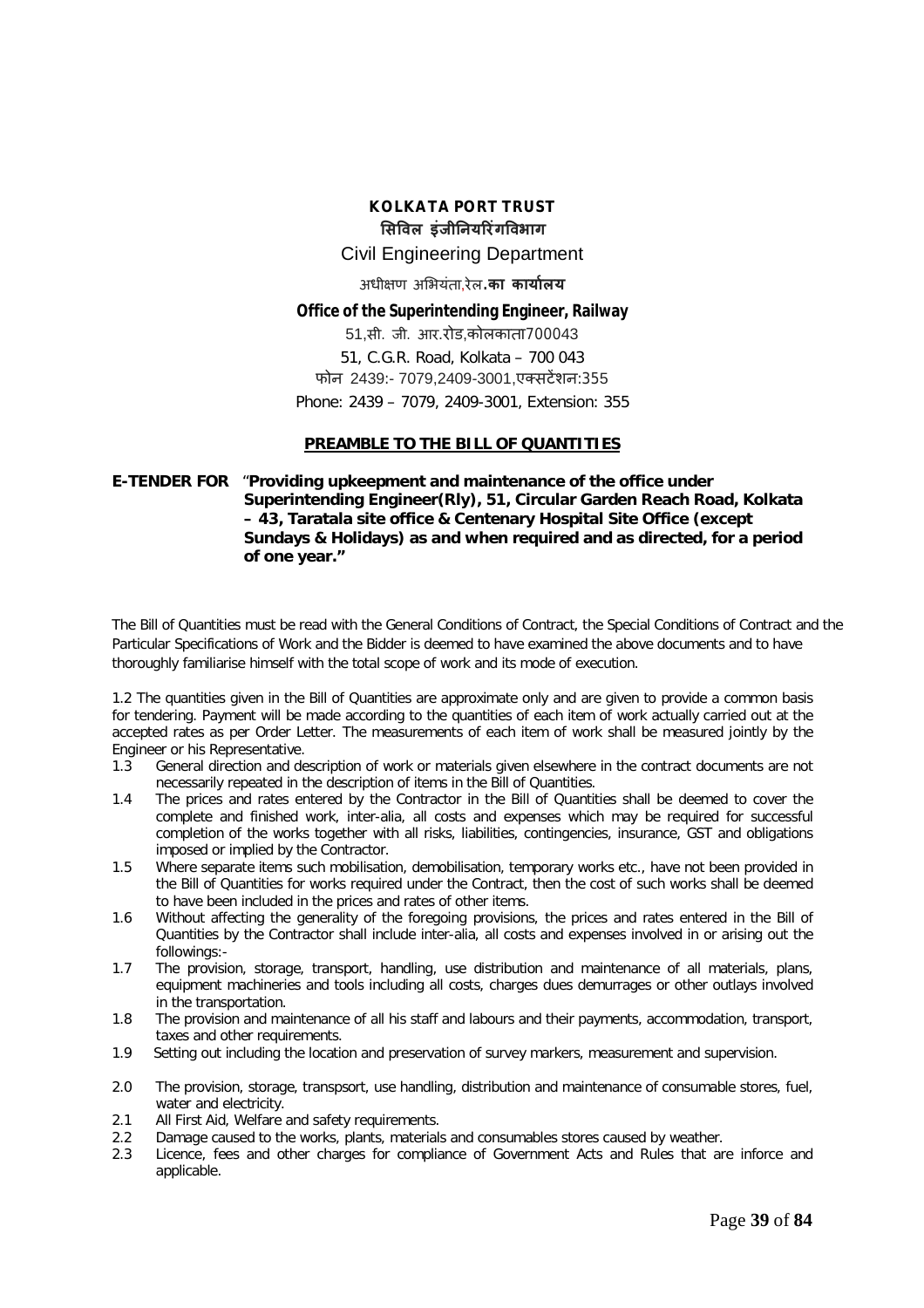- 2.4 The Contractor should be held responsible for the safe custody of materials, machineries etc. at site procured by him or issued to him by the Trustees.
- 2.5 This being a percentage rate tender, the Bidder shall quote his rates as percentage above / below / at par with the estimated amount put to tender **on line** based on his own analysis. The Tender Price thus established would be taken for comparative evaluation of E-Tenderers

#### **KOLKATA PORT TRUST**

#### **ͧसͪवल इंजीǓनयǐरंगͪवभाग**

#### Civil Engineering Department

अधी¢ण अͧभयंता,रेल.**का काया[लय**

#### **Office of the Superintending Engineer, Railway**

51,सी. जी. आर.रोड,कोलकाता700043 51, C.G.R. Road, Kolkata – 700 043 फोन 2439:- 7079,2409-3001,एक्सटेंशन:355 Phone: 2439 – 7079, 2409-3001, Extension: 355

#### **BILL OF QUANTITIES**

**Work Title:** "**Providing upkeepment and maintenance of the office under Superintending Engineer(Rly), 51, Circular Garden Reach Road, Kolkata – 43, Taratala site office & Centenary Hospital Site Office (except Sundays & Holidays) as and when required and as directed, for a period of one year."**

#### **ABSTRACT OF ESTIMATE**

| It.                         | <b>Description of work</b>                                                                                                                                                                                                                                                                                                                                                  | Qnty.     | Rate.  | Unit       | Amount      |
|-----------------------------|-----------------------------------------------------------------------------------------------------------------------------------------------------------------------------------------------------------------------------------------------------------------------------------------------------------------------------------------------------------------------------|-----------|--------|------------|-------------|
| No.                         |                                                                                                                                                                                                                                                                                                                                                                             |           | Rs. P. |            | Rs.<br>Р.   |
| 1.                          | Providing upkeepment and maintenance of the<br>office under Superintending Engineer, (Rly), 51,<br>Circular Garden Reach Road, Kolkata – 43,<br>Taratala site office & Centenary Hospital Site<br>Office (except Sundarys & Holidays) as and when<br>required and as directed, for a period of one year.<br>Working period 8.00 A.M. to 5.00 P.M. including<br>1hr. Recess. | 1200 Nos. | 702.80 | Operations | 8,43,360.00 |
| Net TotalRs.<br>8,43,360.00 |                                                                                                                                                                                                                                                                                                                                                                             |           |        |            |             |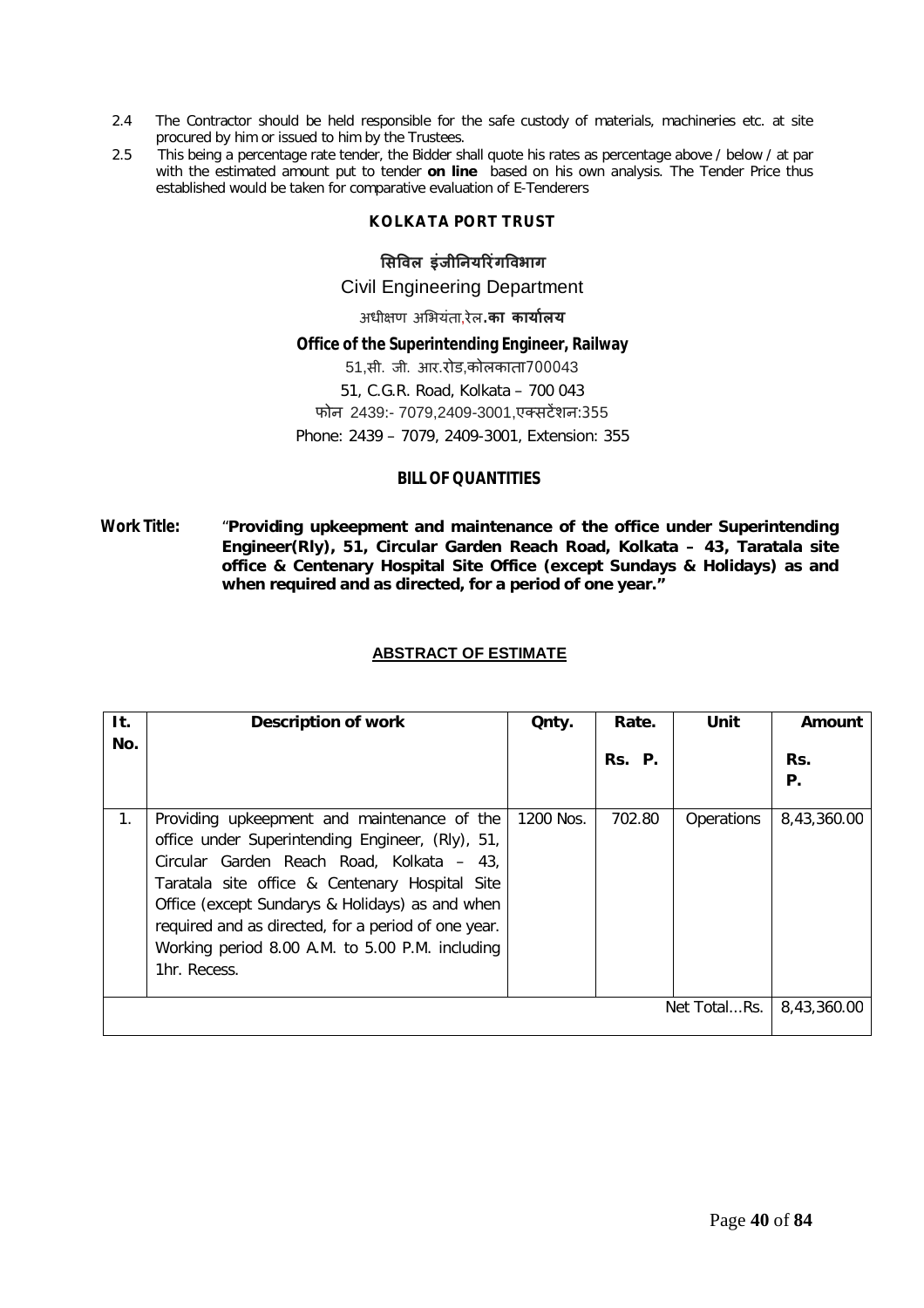(Rupees Seven lacks seventy three thousand four hundred and twenty four only)

| Rate offered by me/ us (Score out whichever is not applicable).<br>(in figures)                                                                                         | $^{(+)}$  | Rs.                     |
|-------------------------------------------------------------------------------------------------------------------------------------------------------------------------|-----------|-------------------------|
| (in words)                                                                                                                                                              |           |                         |
| 2)<br>At par                                                                                                                                                            |           |                         |
|                                                                                                                                                                         | $(-)$ Rs. |                         |
| (in figures)                                                                                                                                                            |           |                         |
| (in words)                                                                                                                                                              |           |                         |
|                                                                                                                                                                         |           | Rs.                     |
| [The rate quoted shall include all taxes and duties as applicable excluding GST. GST will be paid by KoPT<br>as extra on submission of suitable documents by the party] |           |                         |
| Maximum number of workmen likely to be engaged in a day's work: numbers                                                                                                 |           |                         |
| T.R. No. & Date                                                                                                                                                         |           |                         |
| Permanent Income Tax A/C. No.                                                                                                                                           |           |                         |
| GST Regn. no.                                                                                                                                                           |           |                         |
| Date                                                                                                                                                                    |           |                         |
|                                                                                                                                                                         |           | (Signature of Tenderer) |

[Total amount of tender, completion time and preliminary time as quoted / stated above are to be carried over to Form of Tender attached]

Witness: -

(Name in block letters)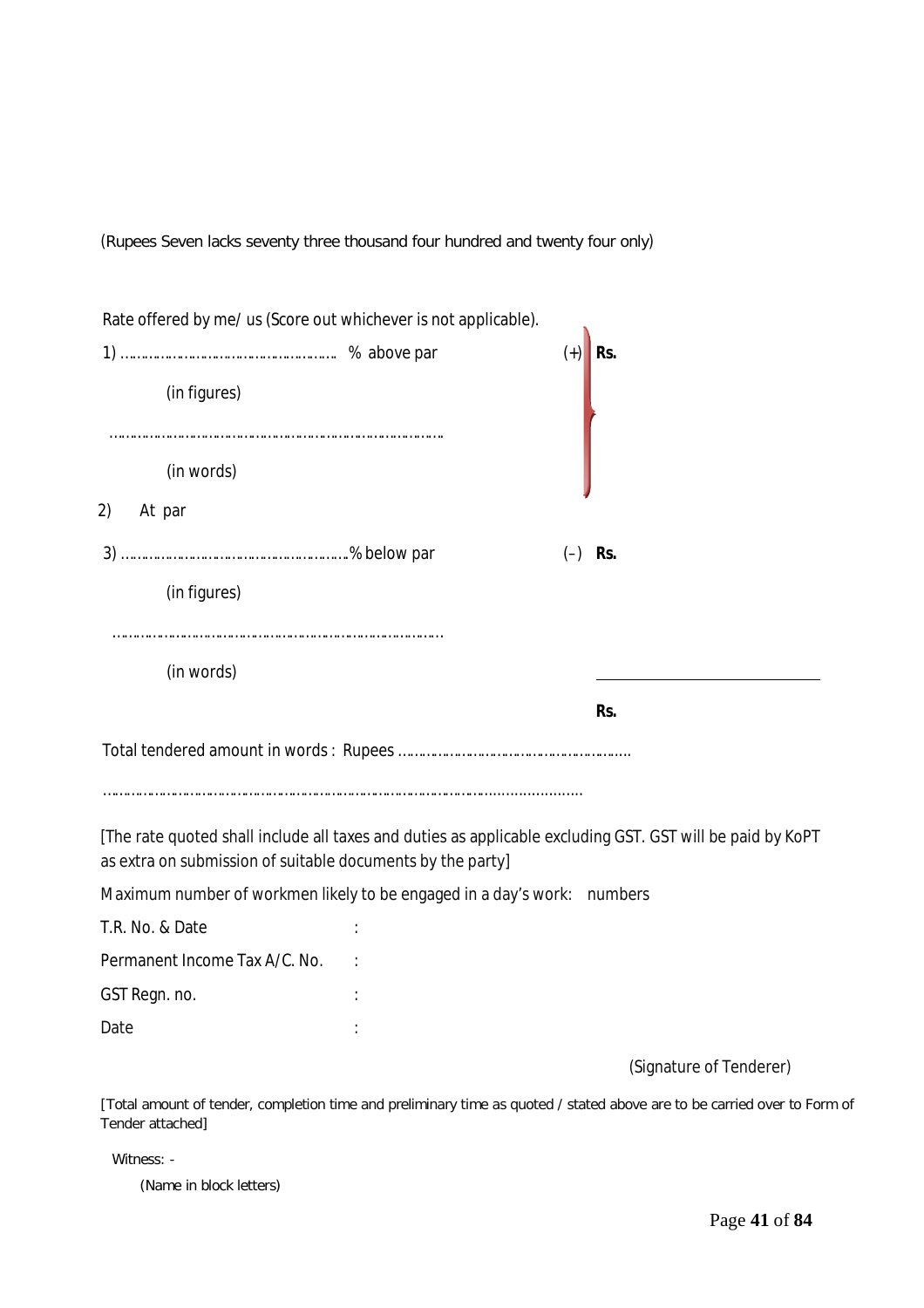Address:

Occupation:

#### **THE BOARD OF TRUSTEES FOR THE PORT OF KOLKATA**

**FORM OF TENDER**

To

…………………………….. …………………………….

I/We\_\_\_\_\_\_\_\_\_\_\_\_\_\_\_\_\_\_\_\_\_\_\_\_\_\_\_\_\_\_\_\_\_\_\_\_\_\_\_\_\_\_\_\_\_\_\_\_\_\_\_\_\_\_\_\_\_\_\_\_\_\_\_\_\_\_\_\_\_\_\_\_\_\_\_\_\_\_\_\_\_ Of………………………………………………………………………………………………………………………………………………..

having examined the site of work, inspected the Drawings and read the specifications, General & Special Conditions of Contract and Conditions of the Tender, hereby tender and undertake to execute and complete all the works required to be performed in accordance with the Specification, Bill of Quantities, General & Special Conditions of Contract and Drawings prepared by or on behalf of the Trustees and at the rates & prices set out in the annexed Bill of Quantities within **12(Twelve) months** from the date of order to commence the work and in the event of our tender being accepted in full or in part. I / We also undertake to enter into a Contract Agreement in the form hereto annexed with such alterations or additions thereto which may be necessary to give effect to the acceptance of the Tender and incorporating such Specification, Bill of Quantities, Drawing and Special & General Conditions of Contract and I / We hereby agree that until such Contract Agreement is executed the said Specification, Bill of Quantities, Conditions of Contract and the Tender, together with the acceptance thereof in writing by or on behalf of the Trustees shall be the Contract.

THE TOTAL AMOUNT OF TENDER Rs. **Not to mention here**

\_\_\_\_\_\_\_\_\_\_\_\_\_\_\_\_\_\_\_\_\_\_\_\_\_\_\_\_\_\_\_\_\_\_\_\_\_\_\_\_\_\_\_\_\_\_\_\_\_\_\_\_\_\_\_\_\_\_\_\_\_

| (Repeat | in | words) |  | to | mention | here |
|---------|----|--------|--|----|---------|------|
|         |    |        |  |    |         |      |

I / We require \_\_\_\_\_\_\_\_\_\_\_\_\_days / months preliminary time to arrange and procure the materials required by the work from the date of acceptance of tender before I We could commence the work.

I / We have deposited with the Trustees' CAO (KoPT),vide Receipt No. \_\_\_\_\_\_\_\_\_\_\_\_\_\_\_\_\_\_\_\_\_\_\_\_\_\_\_ of \_\_\_\_\_\_\_\_\_\_\_\_\_\_\_\_\_\_\_\_\_ as Earnest Money.

I / We agree that the period for which the tender shall remain open for acceptance shall not be less than four months.

Dated: Contract of Bidder with the Dated: Contract of Bidder with the Dated: Contract of Bidder with the Dated Street of Bidder with the Dated Street of Bidder with the Dated Street of Bidder with the Dated Street of Bidde Seal)

WITNESS :

Signature : Name of the Bidder:

Name :

(In Block Letters)

Address : Address:

Dated:

Occupation :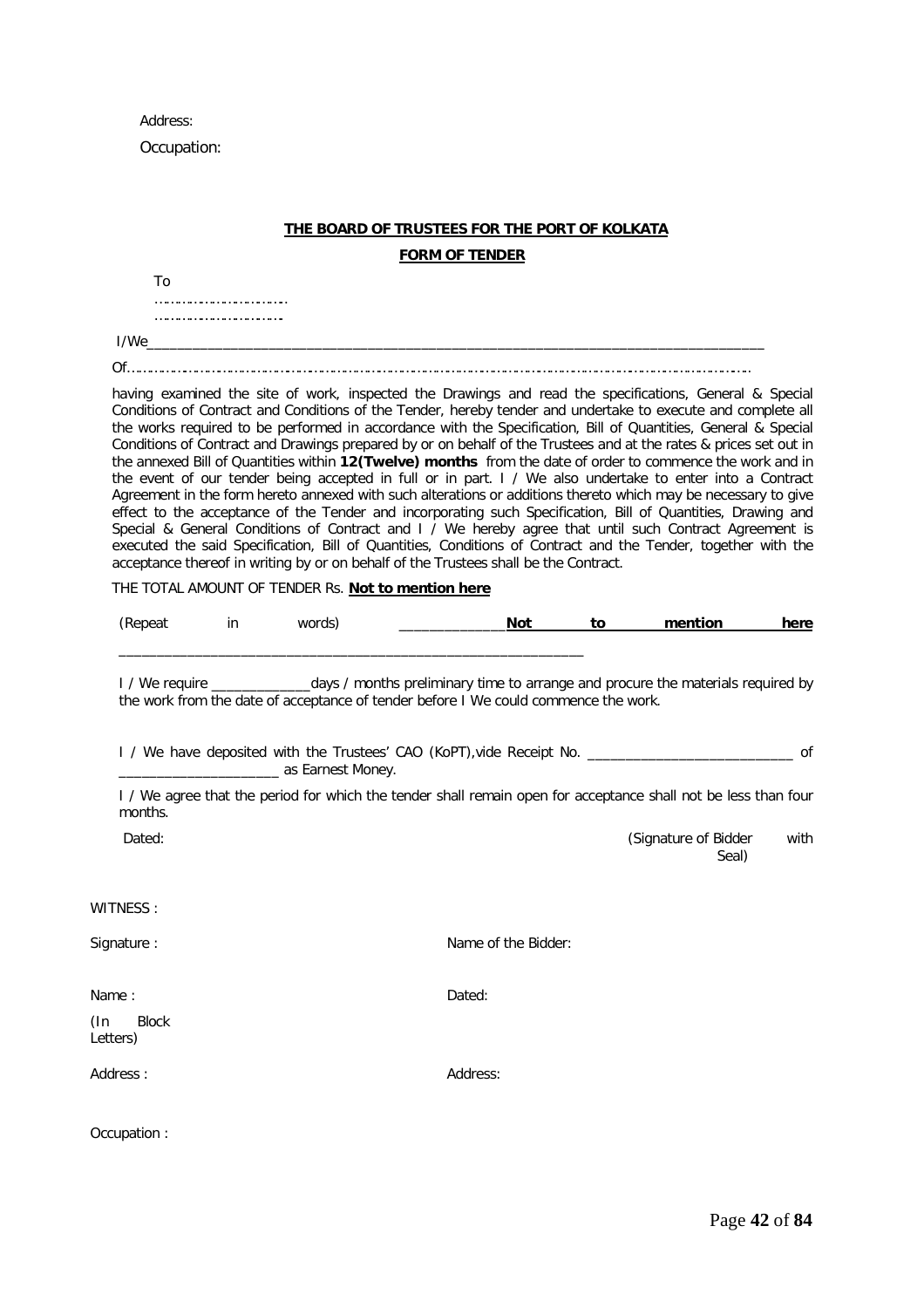#### **ANNEXURE - F**

# **General Conditions of Contract Forms and Agreements**

**Sanctioned by the Trustees under Resolution No. 92 of the 6 th Meeting held on 27th May, 1993**

## **Including Addendum Sanctioned by the Trustees Meeting held on July, 2014**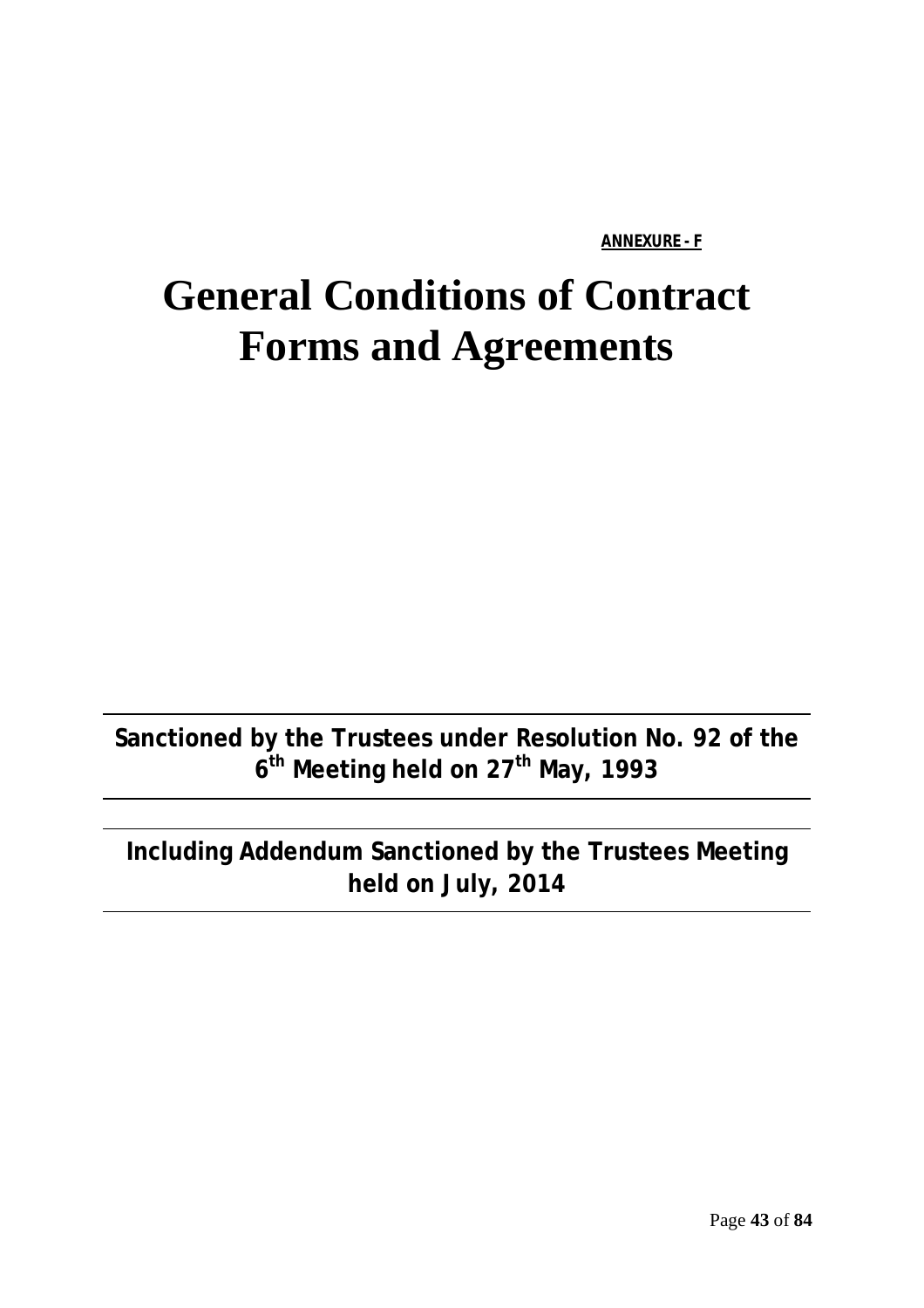### **KOLKATA PORT TRUST**

### **KOLKATA DOCK SYSTEM & HALDIA DOCK COMPLEX JULY , 2014**

### **GENERAL CONDITIONS OF CONTRACT**

|                  | <b>CLAUSE</b>                                                                                                 |                       | <b>PAGES</b>                            |
|------------------|---------------------------------------------------------------------------------------------------------------|-----------------------|-----------------------------------------|
| 1.               | AMENDMENT TO GENERAL CONDITIONS OF<br><b>CONTRACT</b>                                                         | $\ddotsc$             | GC <sub>1</sub>                         |
| $\overline{2}$ . | <b>DEFINITION</b>                                                                                             | $\cdots$              | $GC$ 2 – $GC$ 3                         |
| 3.               | <b>DUTIES</b><br>& POWERS OF ENGINEER<br>&<br><b>ENGINEER'S REPRESENTATIVE</b>                                | $\cdots$              | $GC$ 3 – $GC$ 5                         |
| $\overline{4}$ . | <b>THE</b><br>TENDER/OFFER AND<br><b>ITS</b><br>PRE-<br><b>REQUISITES</b>                                     | $\dddot{\phantom{0}}$ | $GC 5 - GC 9$                           |
| $\overline{5}$ . | THE CONTRACT & GENERAL OBLIGATIONS<br><b>OF CONTRACTOR</b>                                                    | $\dddotsc$            | $GC$ 9 – $GC$ 14                        |
| 6.               | <b>COMMENCEMENT,</b><br><b>EXECUTION</b><br><b>AND</b><br><b>COMPLETION OF WORK</b>                           | $\cdots$              | $GC 14 - GC 17$                         |
| $\overline{7}$ . | <b>TERMS OF PAYMENT</b>                                                                                       | $\cdots$              | $\overline{GC}$ 18 – $\overline{GC}$ 20 |
| 8.               | <b>VARIATION AND ITS VALUATION</b>                                                                            | $\cdots$              | $\overline{GC\ 20-GC\ 22}$              |
| 9.               | <b>DELAY/EXTENSION</b><br>OF<br><b>COMPLETION</b><br>TIME/LIQUIDATED DAMAGE/TERMINATION<br><b>OF CONTRACT</b> | $\dddotsc$            | $GC 22 - GC 24$                         |
| 10.              | MAINTENANCE AND REFUND OF SECURITY<br><b>DEPOSIT</b>                                                          | $\ddotsc$             | $GC 24 - GC 25$                         |
| 11.              | <b>INTERPRETATON</b><br>OF<br><b>CONTRACT</b><br>DOCUMENTS, DISPUTES & ARBITRATION                            | $\dddotsc$            | $GC$ 25 – $GC$ 27                       |
| 12               | <b>FORMS GC-1, GC-2, GC-3</b>                                                                                 |                       |                                         |
| 13               | <b>FORM OF AGGREMENT</b>                                                                                      |                       |                                         |
| 14               | <b>FOR</b><br><b>CONTRACT</b><br><b>PROFORMA</b><br><b>FOR</b><br><b>B.G.</b><br><b>PERFORMANCE</b>           |                       |                                         |
| 15               | <b>INTEGRITY PACT DOCUMENT: PROFORMA</b>                                                                      |                       |                                         |
| 16               | <b>DRAFT</b> Memorandum of Understanding between<br>Ko.P.T. & Transparency International India                |                       |                                         |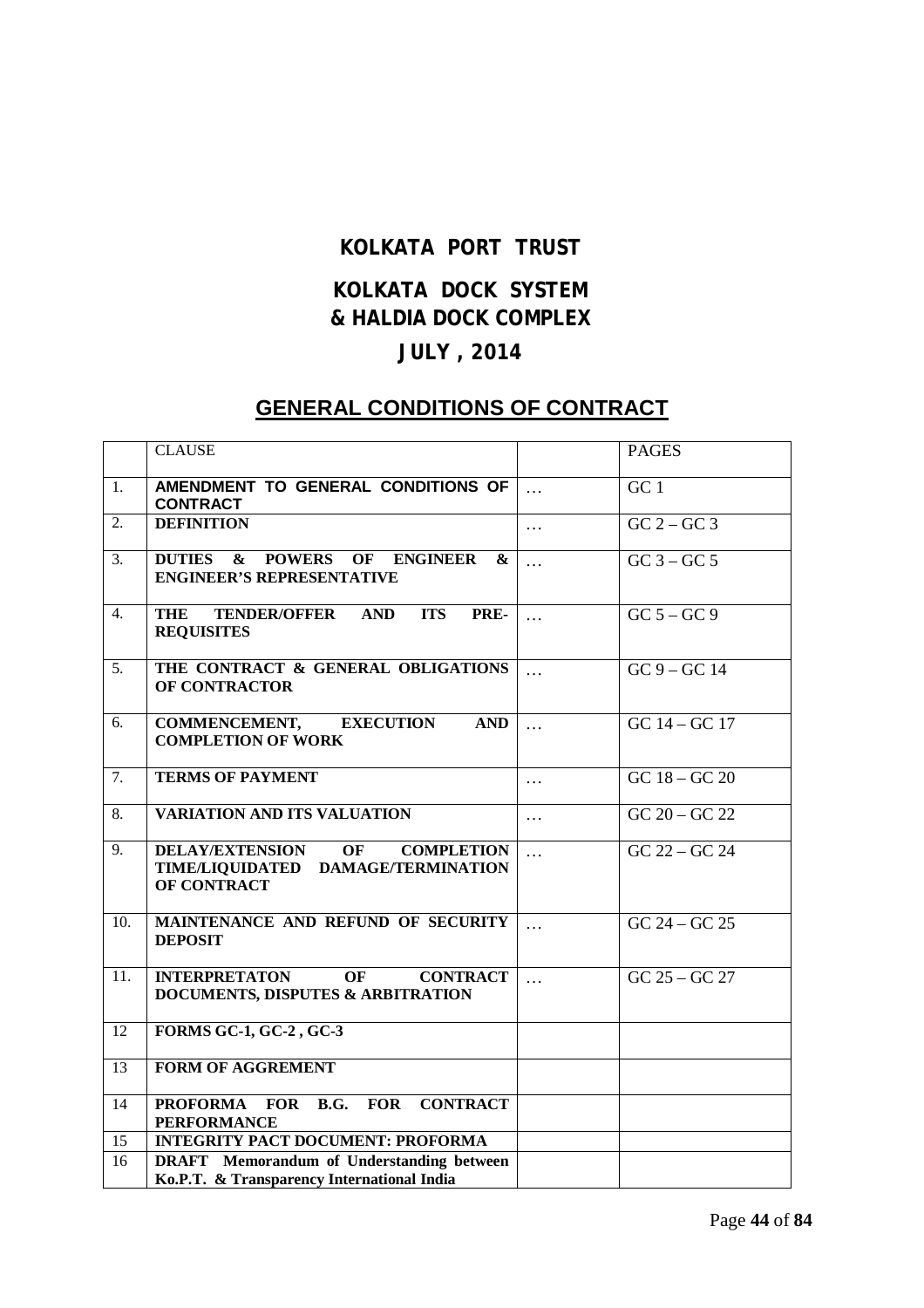## GC - 1 **AMENDMENT TO**

### **GENERAL CONDITIONS OF CONTRACT**

### *Cl-3.4 THE TENDER /OFFER & ITS PRE-REQUISITES*

Table under sub-clause (a)

| <b>PREVIOUS</b>                         |                                                                                                                                              |                                                                                                                                                               |                                   | <b>AS AMENDED</b>                                       |                                                                                                                             |
|-----------------------------------------|----------------------------------------------------------------------------------------------------------------------------------------------|---------------------------------------------------------------------------------------------------------------------------------------------------------------|-----------------------------------|---------------------------------------------------------|-----------------------------------------------------------------------------------------------------------------------------|
| Estimated<br>Value<br>Ωf<br><b>Work</b> |                                                                                                                                              | Amount of Earnest Money                                                                                                                                       | Estimate<br>Value<br>d<br>of Work |                                                         | Amount of Earnest Money                                                                                                     |
|                                         | <b>Works</b><br>For<br>Contract                                                                                                              | Contract<br>of<br>For<br>Supplying Materials<br>or Equipment only                                                                                             |                                   | Works<br>For<br>Contract                                | Contract<br>For<br>Ωf<br>Supplying Materials or<br>Equipment only                                                           |
| Up to Rs.<br>$1,00,000=$<br>00          | 5%<br>of<br>the<br>estimated<br>of<br>value<br>work                                                                                          | 1% of the estimated<br>value of work                                                                                                                          | Up to Rs.<br>10 Crore             | of<br>2%<br>the<br>estimated<br>value<br>οf<br>work     | 1% of the estimated<br>value of work                                                                                        |
| Rs.<br>Over<br>1,00,000.<br>00          | $2\%$<br>the<br>of<br>estimated<br>value<br>of<br>work subject<br>to<br>a<br>maximum of<br>Rs. 20,000/-<br>and<br>minimum of<br>Rs. 5,000/-. | 1/2% of the estimated<br>of<br>value<br>work<br>subject<br>to<br>a<br>maximum<br>Rs.<br><b>of</b><br>$10,000/-$<br>and<br>minimum<br>Rs.<br>of<br>$1,000/-$ . | Over Rs.<br>10 Crore              | 2% on first<br>Rs. 10 Crore<br>$+1\%$ on the<br>balance | $\frac{1}{2}\%$ of the estimated<br>value of work subject<br>to a maximum of Rs.<br>10,000/- and minimum<br>of Rs. 1,000/-. |

#### **[ AMENDMENT SANCTIONED BY THE BOARD OF TRUSTEES VIDE RESOLUTION NO 210 OF THE TRUSTEES' MEETING HELD ON 26.02.2013 ]**

Table under sub-clause (d)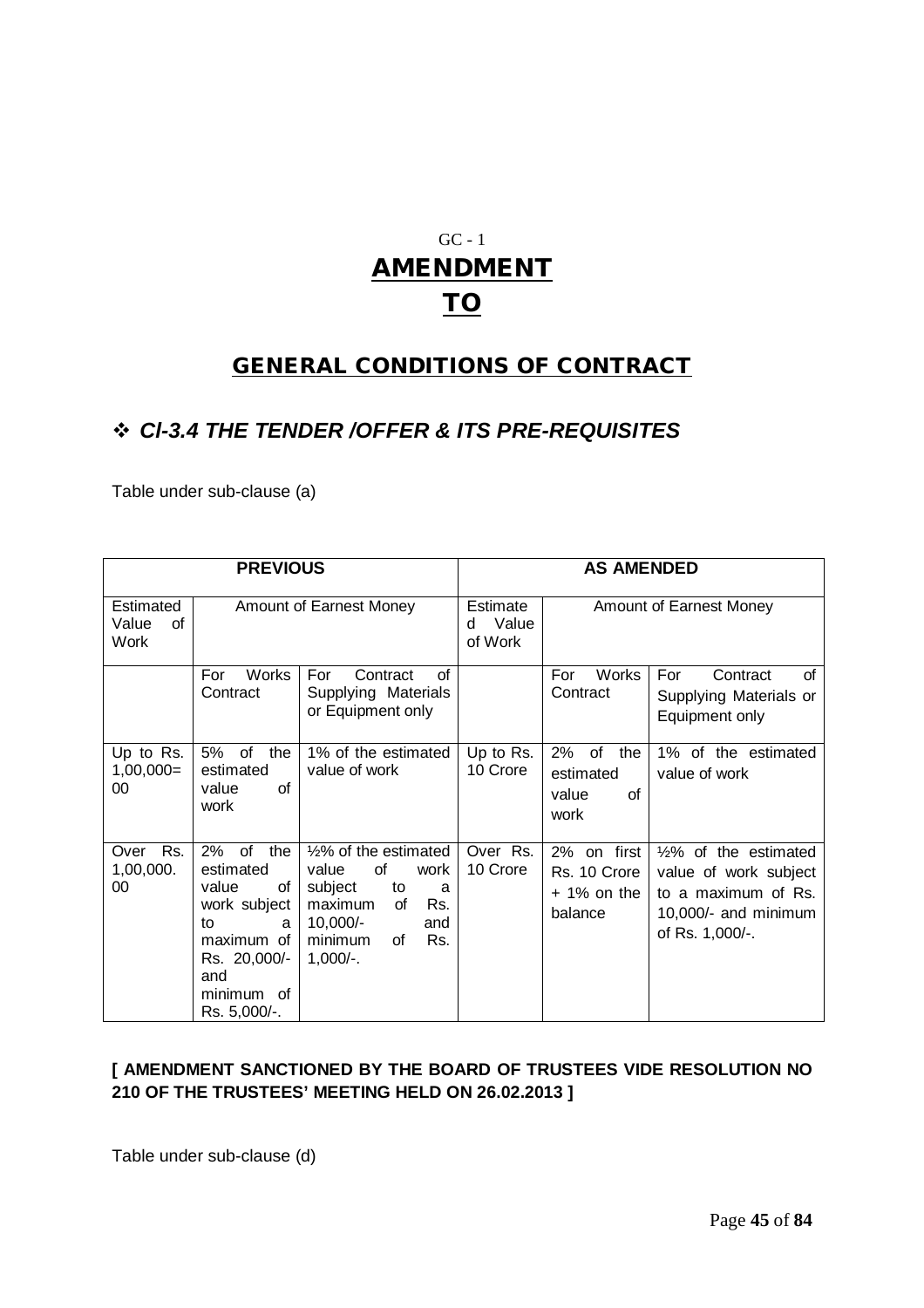| <b>PREVIOUS</b>                  |                                |                                        |                               | <b>AS AMENDED</b>              |                                              |
|----------------------------------|--------------------------------|----------------------------------------|-------------------------------|--------------------------------|----------------------------------------------|
| 0f<br>Class<br>Registra-<br>tion | Amount Of<br>Fixed<br>Security | Financial Limit Of<br>Each Tender      | Class of<br>Registra<br>-tion | Amount Of<br>Fixed<br>Security | Financial<br>Limit Of<br>Each Tender         |
| Α                                | Rs 10,000/-                    | Any tender priced<br>uptoRs 2,00,000/- | A                             | Rs 50,000/-                    | Any tender priced up<br>to Rs10,00,000/-     |
| В                                | Rs 5,000/-                     | Any tender priced<br>uptoRs 1,00,000/- | B                             | Rs 25,000/-                    | tender<br>Any<br>priced<br>uptoRs 5,00,000/- |
| C                                | Rs 2,500/-                     | Any tender priced<br>uptoRs 50,000/-   | C                             | Rs 15,000/-                    | tender<br>Any<br>priced<br>uptoRs 3,00,000/- |

### **[ AMENDMENT SANCTIONED BY THE BOARD OF TRUSTEES VIDE RESOLUTION NO 82 OF THE TRUSTEES' MEETING HELD ON 12.10.2012 ]**

#### $GC - 2$

#### 1. DEFINITIONS

| 1.0 | In the contract, as here in after defined, the following words and<br>expressions shall have the meaning herein assigned to them, except where<br>the context otherwise required.                                                                                                                                                                                              |            |
|-----|--------------------------------------------------------------------------------------------------------------------------------------------------------------------------------------------------------------------------------------------------------------------------------------------------------------------------------------------------------------------------------|------------|
| 1.1 | "Employer" or "Board" or "Trustees" means of the Board of Trustees for Employer<br>the Port of Calcutta, a body corporate under Section 3 of the Major Port                                                                                                                                                                                                                    |            |
| 1.2 | Trusts Act, 1963, including their successors, representatives and assigns.<br>"Chairman" means the Chairman of the Board and includes the person Chairman<br>appointed to act in his place under Sections 14 and 14A of the Major Port<br>Trusts Act, 1963                                                                                                                     |            |
| 1.3 | "Contractor" means the person or persons, Firm or Company whose Contractor<br>tender/offer has been accepted by the Trustees and includes the<br>Contractor's representatives, heirs, successor and assigns, if any,<br>permitted by the Board/Chairman.                                                                                                                       |            |
| 1.4 | "Engineer" means the Board's official who has invited the tender on its<br>behalf and includes the Manager (Infrastructure $\&$ Civic Facilities) or<br>other official as may be appointed from time to time by the Employer,<br>with written notification to the Contractor, to act as Engineer for the<br>purpose of the Contract, in place of the "Engineer" so designated. | Engineer   |
| 1.5 | "Engineer's Representative" means any subordinate or Assistant to the<br>Engineer or any other official appointed from time to time by the Representative<br>Engineer to perform the duties set forth in Clauses 2.4 to 2.6 hereof.                                                                                                                                            | Engineer's |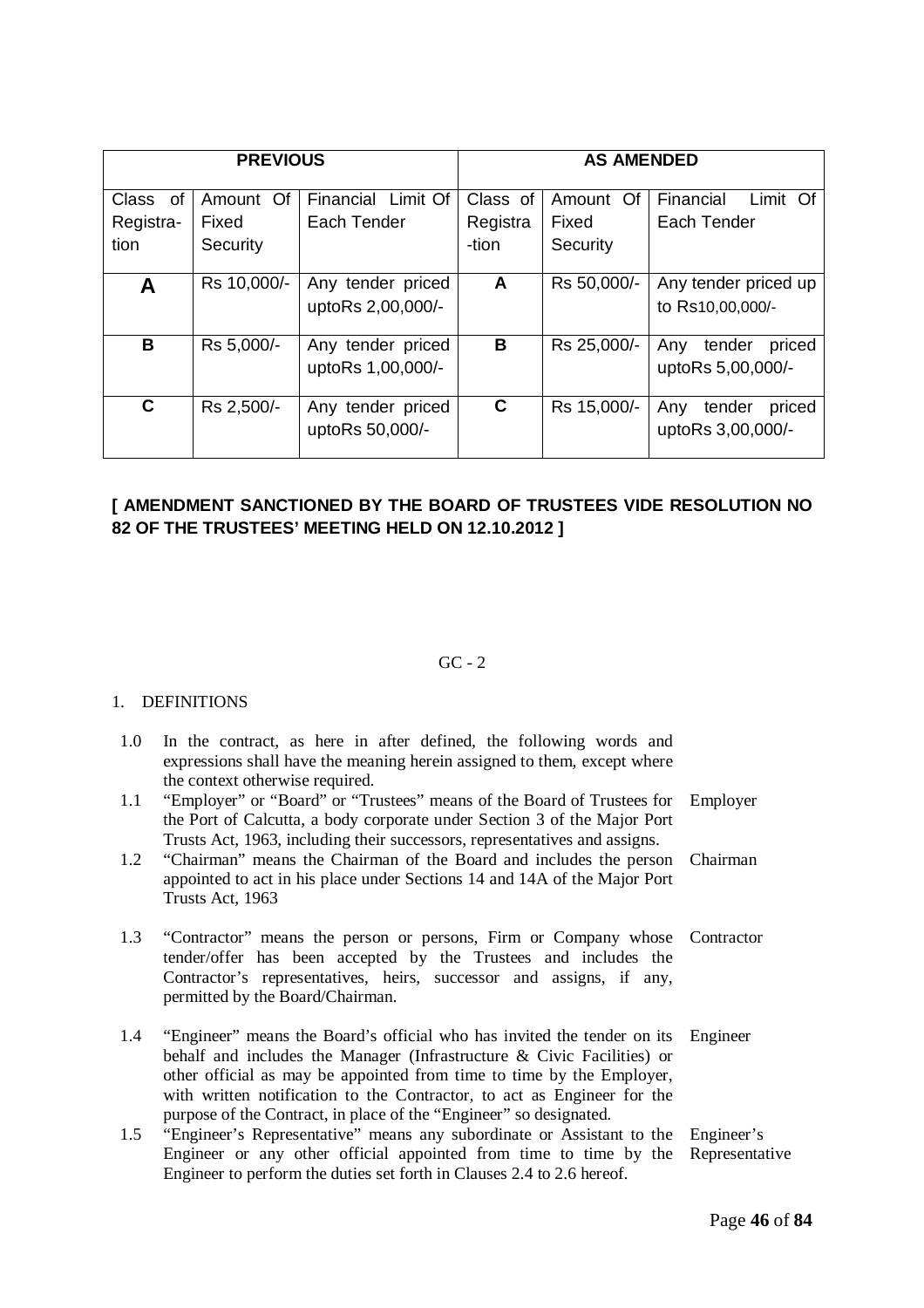| 1.6        | "Work" means the work to be executed in accordance with the Contract Works<br>and includes authorised "Extra Works" and 'Excess Works" and<br>"Temporary Works".                                                                                                                                                                                                                                                                                                                                                                                                                                                     |                                                           |
|------------|----------------------------------------------------------------------------------------------------------------------------------------------------------------------------------------------------------------------------------------------------------------------------------------------------------------------------------------------------------------------------------------------------------------------------------------------------------------------------------------------------------------------------------------------------------------------------------------------------------------------|-----------------------------------------------------------|
| 1.7        | "Temporary Works" means all temporary works of every kind required in<br>or about the execution, completion or maintenance of the works and<br>includes (without thereby limiting the foregoing definitions) all temporary<br>erections, scaffolding, ladders, timbering, soaking vats, site offices,<br>cement and other godowns, platforms and bins for stacking building<br>materials, gantries, temporary tracks and roads, temporary culverts and<br>mixing platforms.                                                                                                                                          | Temporary<br>works                                        |
| 1.8<br>1.9 | "Extra Works" means those works required by the Engineer for<br>completion of the Contract which were not specifically and separately<br>included in the schedule of items of the works i.e. (Bill of Quantities) of<br>the tender. "Excess Works" means the required quantities of work in<br>excess of the provision made against any item of the bill of Quantities.<br>"Specifications" means the relevant and appropriate Bureau of Indian<br>Standard's specifications / International Standard's Specifications (latest<br>revisions) for materials and workmanship unless stated otherwise in the<br>Tender. | Extra<br>works<br>and<br>Excess<br>works<br>Specification |
|            |                                                                                                                                                                                                                                                                                                                                                                                                                                                                                                                                                                                                                      |                                                           |
|            | $GC - 3$<br>"Drawings" means the drawings referred to in the Tender and specification<br>and any modification of such drawings approved in writing by the                                                                                                                                                                                                                                                                                                                                                                                                                                                            | Drawings                                                  |
| 1.10       | Engineer and such other drawings as may from time to time be furnished<br>or approved in writing by the Engineer.                                                                                                                                                                                                                                                                                                                                                                                                                                                                                                    |                                                           |
| 1.11       | "Contract" means and includes the General and Special Conditions of Contract<br>Contract, Specifications, Drawings, priced Bill of Quantities, the Tender /<br>Offer, the letter of acceptance of the Tender/Offer, the Contract<br>Agreement, if separately entered into and the Schedule of Rates and Price,<br>if any, adopted by the Trustees at their discretion.                                                                                                                                                                                                                                               |                                                           |
| 1.12       | "Constructional Plant" means all appliances or things of whatsoever nature<br>required or about the execution, completion or maintenance of the works al Plant<br>or temporary works and includes (without thereby limiting the foregoing<br>definition) all machinery and tools but does not include materials or other<br>things intended to form or forming part of the permanent works.                                                                                                                                                                                                                          | Construction                                              |
| 1.13       | "Site" means the land, waterways and other places, on, under, in or<br>through which the works are to be executed by the Trustees for the purpose<br>of the Contract.                                                                                                                                                                                                                                                                                                                                                                                                                                                | Site                                                      |
| 1.14       | "Contract Price" means the sum named in the letter of acceptance of the<br>Tender/Offer of the Contractor, subject to such additions thereto and<br>deductions therefrom as may be made by the Engineer under the provisions<br>here in after contained.                                                                                                                                                                                                                                                                                                                                                             | Contract<br>Price                                         |
| 1.15       | "Month" means English Calendar Month.                                                                                                                                                                                                                                                                                                                                                                                                                                                                                                                                                                                | Month                                                     |
| 1.16       | "Excepted Risks" are riot in so far as it is uninsurable, war, invasion, act of<br>foreign enemies, hostilities) whether war be declared or not), Civil War,<br>rebellion, revolution, insurrection or military or usurped power or use or<br>occupation by the Trustees of any portion of the works in respect of which                                                                                                                                                                                                                                                                                             | Excepted<br><b>Risks</b>                                  |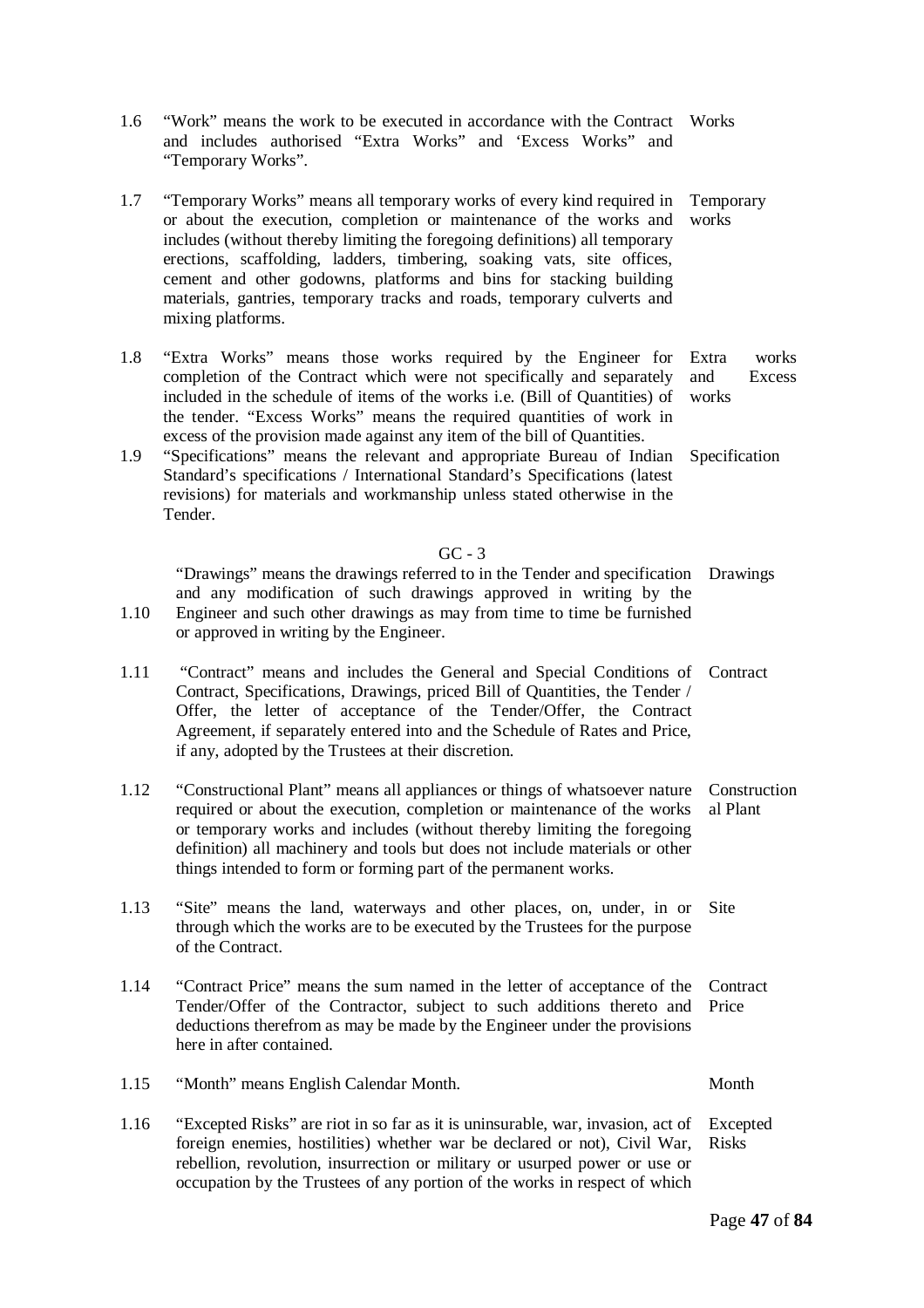1.17 Word importing the singular only, also includes the plural and vice-versa Singular/ where the context so requires. Plural

1.18 The heading and marginal notes in these General Conditions of Contract shall not be deemed to be part thereof or be taken into consideration in the interpretation or construction thereof or of the contract. Headings/ Marginal Notes.

a certificate of completion has been issued (all of which are herein

collectively referred to as the excepted risks).

- 1.19 Unless otherwise stipulated the work "Cost" shall be deemed to include Cost overhead costs of the Contractor, whether on or off the site.
- 2.0 DUTIES & POWERS OF ENGINEER & ENGINEER'S REPRESENTATIVE.
- 2.1 The Contractor shall execute, compete and maintain the works in terms of Engineer's the contract to the entire satisfaction of the Engineer and Shall comply with the Engineer's direction on any matter whatsoever. Authority

GC - 4

- 2.2 The Contractor shall take instructions from the Engineer and subject to limitation of Clause 2.5 hereof, from the Engineer's Representative. Authority of Engineer's
- 2.3 *The Engineer shall have full power and authority :*
	- (a) to supply to the contractor from time to time during the progress of the works such further drawings and instructions as shall be necessary for the purpose of proper and adequate execution and maintenance of the works and the contractor shall carry out and be bound by the same.
	- (b) to alter or modify the specification of any material and workmanship and to inspect the work at any time.

(c) to order for any variation, alteration and modification of the work and for extra works.

(d) to issue certificates as per contract.

(e) to settle the claims & disputes of the Contractor and Trustees, as the first referee.

|     | (f) To grant extension of completion time. |
|-----|--------------------------------------------|
| 2.4 | The Engineer's Representative shall:       |
|     |                                            |

- (i) watch and supervise the works.
- (ii) test and examine any material to be used or workmanship employed in connection with the work.
- (iii) have power to disapprove any material and workmanship not in accordance with the contract and the contractor shall comply with his direction in this regard.

Representative

Engineer's Power

Power of Engineer's Representative.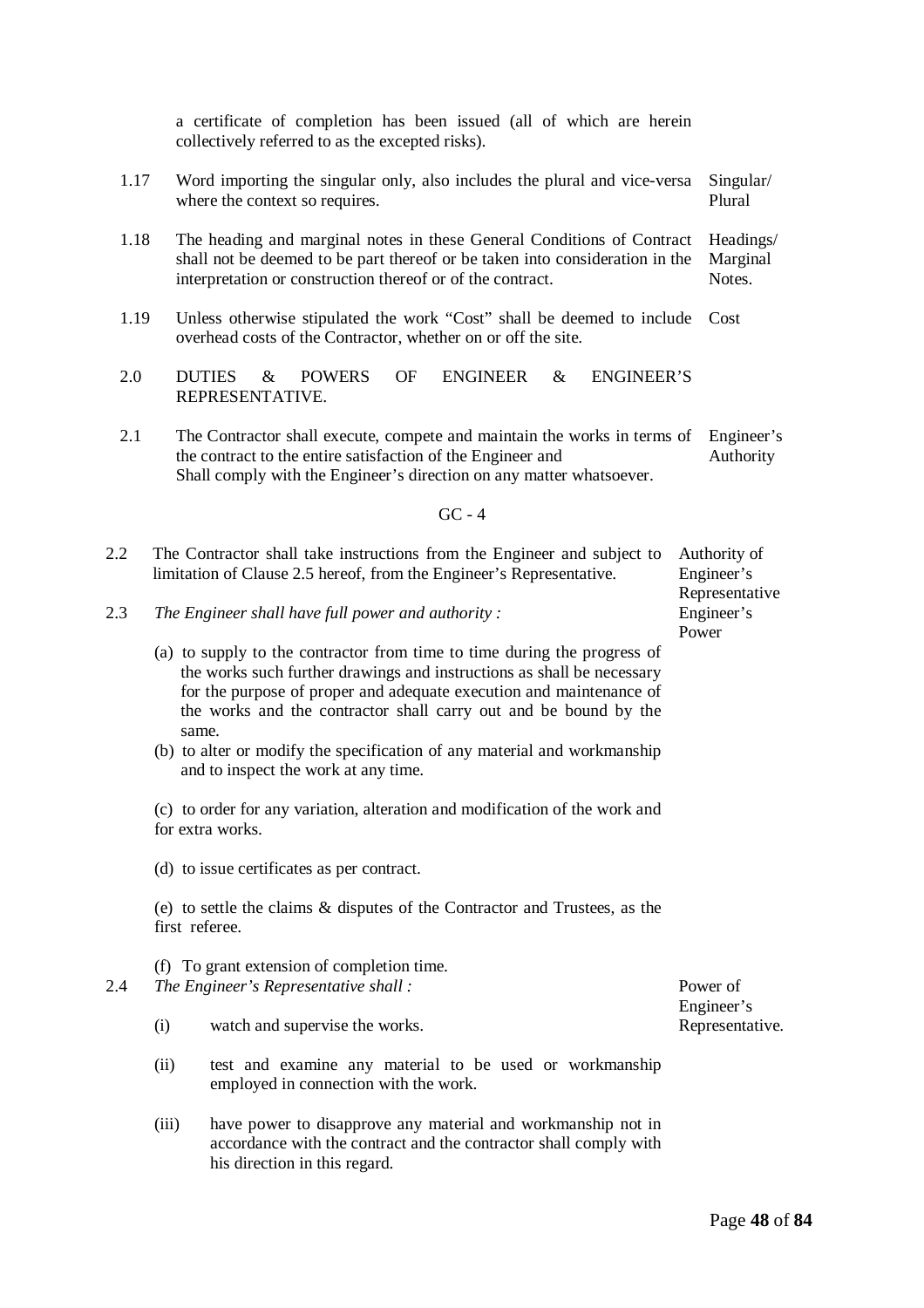- (iv) take measurements of work done by the contractor for the purpose of payment or otherwise.
- (v) order demolition of defectively done work for its reconstruction all by the Contractor at his own expense.
- (vi) have powers to issue alteration order not implying modification of design and extension of completion time of the work and
- (vii) have such other powers and authorities vested in the Engineer, which have been delegated to him in writing by the Engineer under intimation to the Contractor.

#### GC - 5

- 2.5 *Provided always that the Engineer's Representative shall have no power :*
	- (a) to order any work involving delay or any extra payment by the **Trustees**
	- (b) to make variation of or in the works; and
	- (c) to relieve the Contractor of any of his duties or obligations under the Contract.
- 2.6 Provided also as follows :
	- (a) Failure of Engineer's Representative to disapprove any work or materials shall not prejudice the power of the Engineer thereafter to disapprove such work or materials and to order the pulling down, removal, breaking-up thereof and re-constructing at the contractor's cost and the contractor shall have no claim to compensation for the loss if any sustained by him.
	- (b) If the contractor shall be dissatisfied by reason of any decision of the Engineer's Representative, he shall be entitled to refer the matter to the Engineer who shall thereupon confirm, reverse or vary such decision.
	- (c) Any written instructions or written approval given by the Engineer's Representative to the contractor, within the terms of delegation of power and authority vested in the Engineer to his Representative in writing, shall bind the contractor and the Trustees as though it had been given by the Engineer, who may from time to time make such delegation.

#### 3.0 THE TENDER/OFFER AND ITS PRE-REQUISITES

- 3.1 The Contractor shall, before making out and submitting his tender/offer, be deemed to have inspected and examined the site, fully considered all factors, risks and contingencies, which will have direct and indirect impact on his expenses and profit from the work and shall be specifically deemed to have taken the following aspects into consideration :
	- (a) The form and nature of the site and its surroundings including their sub-surface, hydrological, tidal and climatic conditions, the means of access to the site and all other local conditions, including the likely charges and costs for temporary way-leave, if any, required for the work.

Engineer's

Limitation of Engineer's Representativ e's Power

Overriding Power

The tender must encompass all relevant aspects/ issues. Site & Local condition.

Page **49** of **84**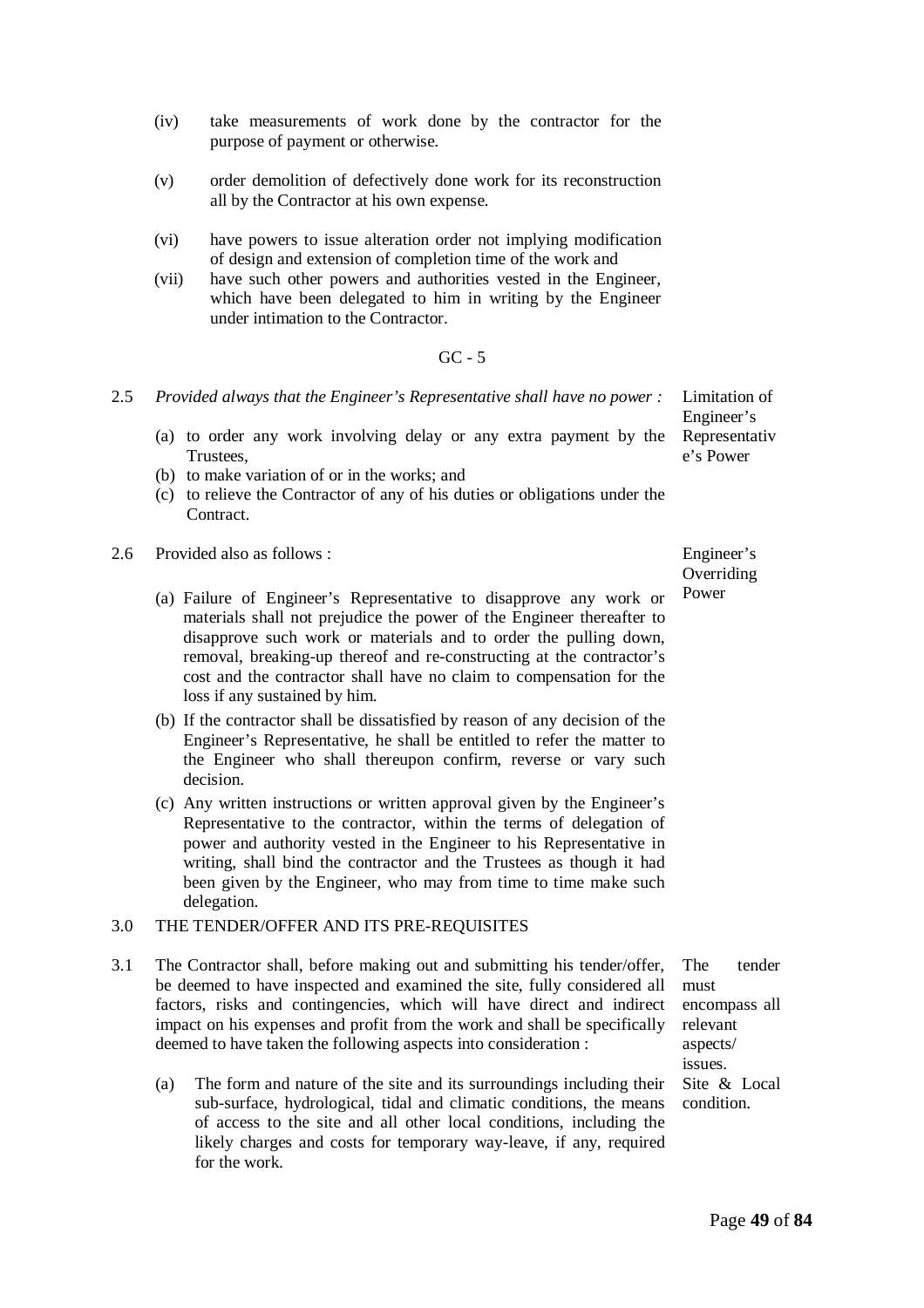(b) The drawings, specifications, the nature and extent of work to be executed and the quality, quantity and availability of the required materials and labour for the work and the need to execute the work to the entire satisfaction of the Engineer, and also by complying with the General and Special Conditions of Contract.

Drawing/ Specification/ Nature & extent of work to be done.

#### GC - 6

- (c) The accommodation required for the workmen and site office, mobilisation/demobilisation and storage of all plant, equipment and Construction materials. Accommodation for Contractor's
- (d) The sources and means of procurement of water for drinking, washing and execution of work, and source and availability of electrical power, all at Contractor's cost.
- (e) Payment of taxes and duties and compliance of all applicable statutes, ordinances and law together with the rules made thereunder, the rules, regulations and bye-laws of public bodies or any local or other authority by the Contractor, keeping the Trustees indemnified against penalties and liabilities of every kind arising from the Contractor's failure in such compliance.
- (f) Payment of all kinds of stamp-duty for executing the agreement or for any legal instrument including Bank Guarantees and Indemnity Bonds. Payment of Stamp Duty
- 3.2 The Contractor's tender shall be in ink on the Tender Forms supplied by the Trustees, unless stipulated otherwise in the Notice Inviting the Tender and shall be faultless in figures and free from erasing. Corrections, if any, shall only be made by scoring out and initialling of the revised figure.
- 3.3 If required by the Engineer or the Trustees, the Contractors in their tender or subsequently, shall disclose the names of their owners/partners/share holders at the required points of time. The failure in this regard shall be treated as a breach and a contract, if entered into, shall be liable to be cancelled.
- 3.4 (a) Unless otherwise stipulated in the Notice Inviting Tender / Offer, every tender must be submitted with Earnest Money of the amount calculated as per the following scale.

Earnest Money and

|                   | Estimated Value of   Amount of Earnest Money |                                  |  |  |  |
|-------------------|----------------------------------------------|----------------------------------|--|--|--|
| Work              |                                              | of<br>Contract<br>For            |  |  |  |
|                   | For Works Contract                           | Supplying Materials or           |  |  |  |
|                   |                                              | Equipment only                   |  |  |  |
| Rs.<br>Up<br>to   | 5% of the estimated                          | 1\% of the estimated             |  |  |  |
| $1,00,000=00$     | value of work                                | value of work                    |  |  |  |
| Over              | 2% of the estimated                          | $\frac{1}{2}\%$ of the estimated |  |  |  |
| Rs. $1,00,000=00$ | value of work subject                        | value of work subject            |  |  |  |
|                   | to a maximum of Rs.                          | to a maximum of Rs.              |  |  |  |
|                   | $20,000/$ - and minimum                      | $10,000/$ - and minimum          |  |  |  |
|                   | of Rs. $5,000/$ -.                           | of Rs. $1,000/$ -.               |  |  |  |

men/materials. Water for drinking etc.

/Electrical power. Payment of

Taxes/duties and observance of all statutes.

by the Contractor.

Disclosure of Owner's name.

Security Deposit.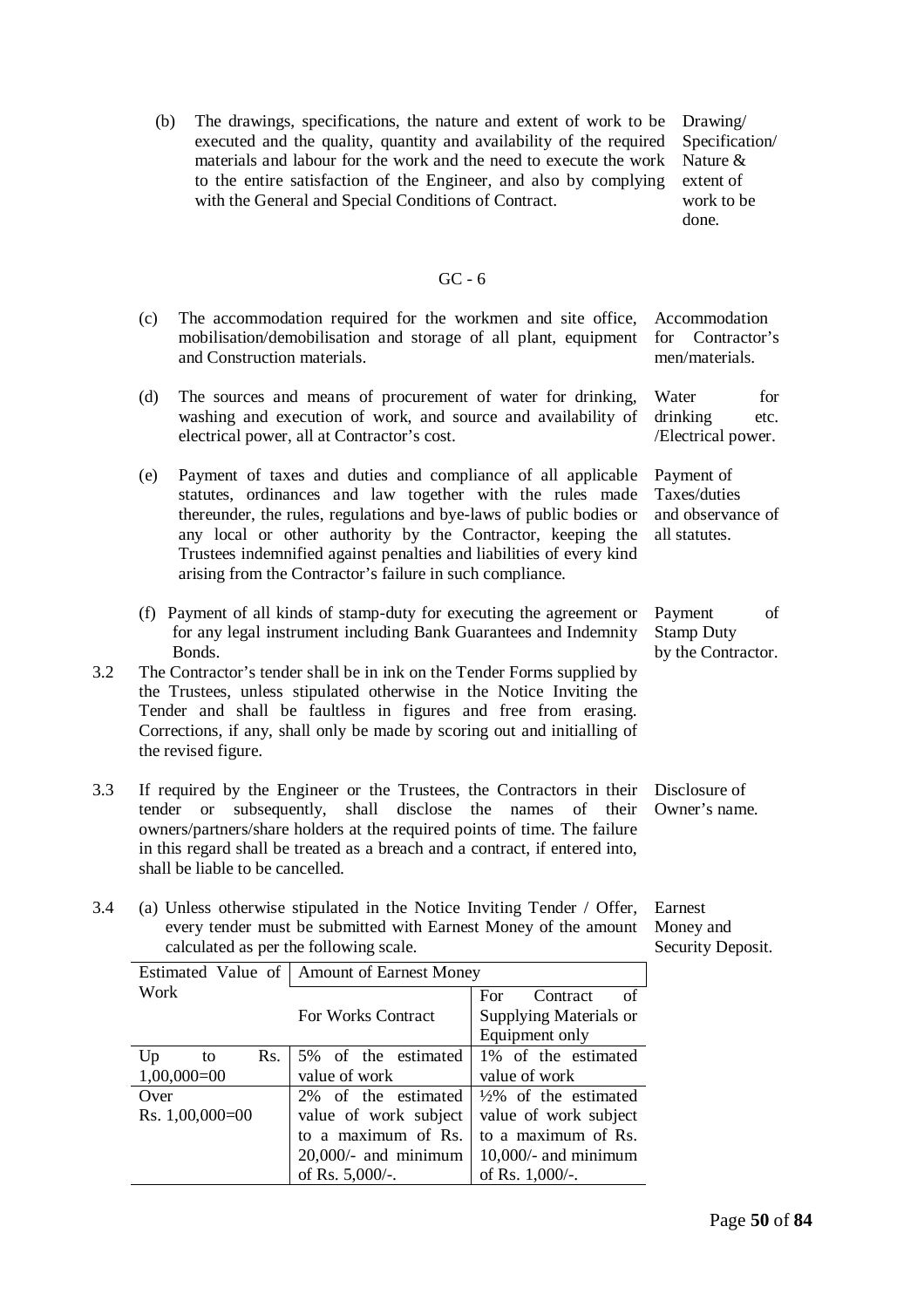#### GC - 7

- (b) Earnest Money shall be deposited with the Trustees' treasurer in cash or by Banker's Cheque of any Calcutta Branch of a Nationalised Bank of India drawn in favour of Calcutta Port Trust or in the form of any "Account Payee" Draft of any Nationalised Bank of India drawn in favour of "Calcutta Port Trust" and payable at Calcutta/Haldia, as the case may be, and the receipt granted therefor be kept attached to the Tender/Offer in the Sealed Cover. Method of Paying E.M.
- (c) Earnest Money of unaccepted tender shall be refunded without any interest through A/c. Payee Cheque drawn on a Nationalised Bank of Calcutta / Haldia. Refund of E.M.
- (d) The enlisted (registered ) Contractors of the Trustees who have deposited fixed Security with the Trustees' FA & CAO / Manager (Finance) according to his Class of Registration, shall be exempt from depositing the Earnest Money, as per the following scale :

| Fixed<br>of<br>Amount |                                             |
|-----------------------|---------------------------------------------|
|                       | Financial<br>Limit<br>of                    |
| Security              | Each Tender                                 |
| Rs. 25,000/-          | Any tender priced up to<br>$Rs.5,00,000/$ - |
| Rs. 10,000/-          | Any tender priced up to<br>$Rs.2,00,000/$ - |
| $Rs. 5,000/-$         | Any tender priced up to<br>$Rs.1,00,000/$ - |
|                       |                                             |

Tender without EM liable to rejection.

 (ii) If before expiry of the validity period of his Tender/Offer, the tenderer amends his quoted rates or tender/offer making them unacceptable to the Trustees and/or withdraws his tender/offer, the Earnest Money deposited shall be liable to forfeiture at the option of the Trustees.

(e) (i) Tender submitted without requisite Earnest Money may be liable to

rejection.

- (f) The Earnest Money of accepted tender/offer shall be retained by the Trustees as part of the Security Deposit, for which a separate Treasury Receipt shall be issued to the Contractor after cancellation of the previous Receipt of Earnest Money.
- (g) Balance security for works contract shall be recovered by deduction from all progressive Bill (including final Bill, if necessary) @ 10% of the gross value of work in each such bill, so that the total recovery may not exceed the quantum computed as per the under noted percentages of the total value of work actually done up to the stage of completion.

Forfeiture of E.M. before Acceptance of offer. E.M. to be converted to

Mode of recovery of balance S.D.

part S.D.

Exemption from E.M. to

Regd. Firms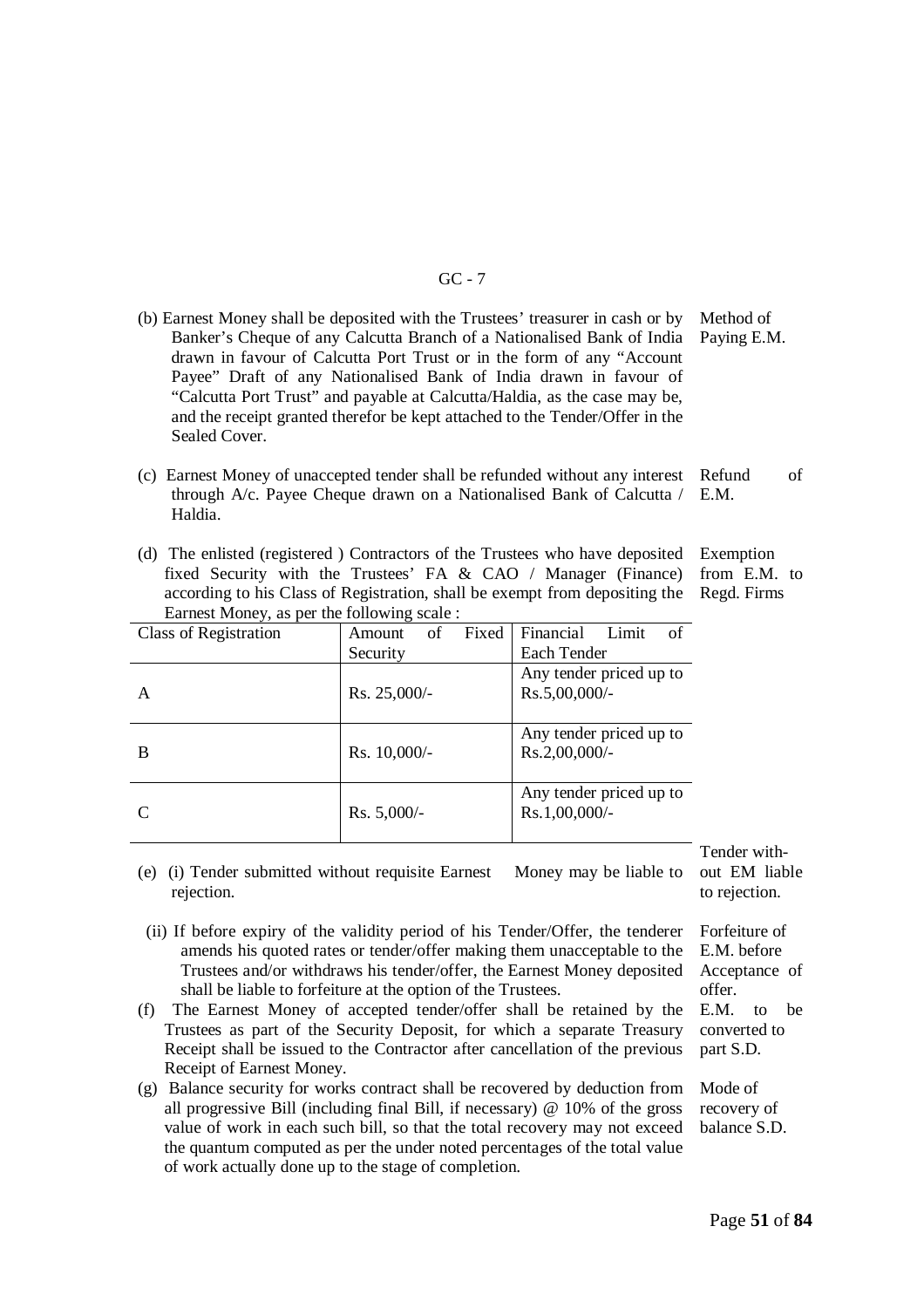| ۰.<br>M.<br>v |  | v<br>× |
|---------------|--|--------|
|---------------|--|--------|

| Value of Work                                                                   | % of Security Deposit<br>for works contract.                                                                                        | $\%$<br>of<br>Deposit For contract recovery.<br>of supply-<br>materials<br>ing<br>&<br>equipment only.                                                       | Security Scale of S.D. |
|---------------------------------------------------------------------------------|-------------------------------------------------------------------------------------------------------------------------------------|--------------------------------------------------------------------------------------------------------------------------------------------------------------|------------------------|
| For<br>works<br>up<br>to<br>$Rs.10,00,000/-.$                                   | 10% (Ten percent)                                                                                                                   | 1% (One percent)                                                                                                                                             |                        |
| For works costing<br>more<br>than $Rs.10,00,000/$ - and up<br>to Rs.20,00,000/- | 10%<br>first<br>on<br>$Rs.10,00,000/ - +7\frac{1}{2}\%$<br>on the balance.                                                          | 1%<br>first<br>on<br>$Rs.10,00,000/$ -<br>$+$<br>$\frac{1}{2}\%$ on the balance.                                                                             |                        |
| For works costing<br>more<br>than Rs.20,00,000/-                                | 10%<br>first<br>on<br>$Rs.10,00,000/$ -<br>$+$ 7<br>$\frac{1}{2}\%$<br>on the<br>next<br>$Rs.10,00,000/ - + 5\%$<br>on the balance. | 1%<br>first<br><sub>on</sub><br>$Rs.10,00,000/$ -<br>$+$<br>$\frac{1}{2}\%$<br>on the<br>next<br>$Rs.10,00,000/$ -<br>$+$<br>$\frac{1}{4}\%$ on the balance. |                        |

(h) Balance Security for Contract of supplying materials and equipment computed in terms of the percentages given above, shall have to be deposited with the Trustees' Treasurer in advance and within 30 days from the date of placement of supply order, either in cash or by A/c. Payee Draft of a Nationalised Bank of India drawn in favour of Calcutta Port Trust and payable at Calcutta/Haldia, as the case may be.

Clause 9.3 hereinafter and subject to deduction, if any, under the provision of Sub-clause 3.5 (ii) herein below. Id, however, the Contract provides for any maintenance period. 50% of the Security Deposit may be refunded against any of the treasury Receipt for that amount on expiry of half of the maintenance period and the balance deposit on the expiry of the said maintenance period and after the Engineer has certified the final completion of work in Form G.C.2 and the Contractor

has submitted his "No Claim" Certificate in Form G.C.3.

any stage.

S.D. for supply contracts to be deposited in advance.

(i) No interest shall be paid by the Trustees to the Tenderer/Contractor on the amount of Earnest Money/Security Deposit held by the Trustees, at No interest payable on E.M. /S.D

3.5 (i) The Security Deposit shall refunded to the Contractor in terms of Mode of refund of S.D.

> Forfeiture of S.D.

option of the Trustees, if the Contractor fails to carry out the work or to perform/observe any of the conditions of the Contract. The Trustees shall also be at liberty to deduct any of their dues from the Security Deposit, fixed Security, Earnest Money or from any sum due or to become due to the Contractor under any other contract.

(ii) The Security Deposit/Earnest Money may be liable to forfeiture at the

#### GC - 9

3.6 If stipulated in the contract as a Special Condition, the contractor shall have to submit Bank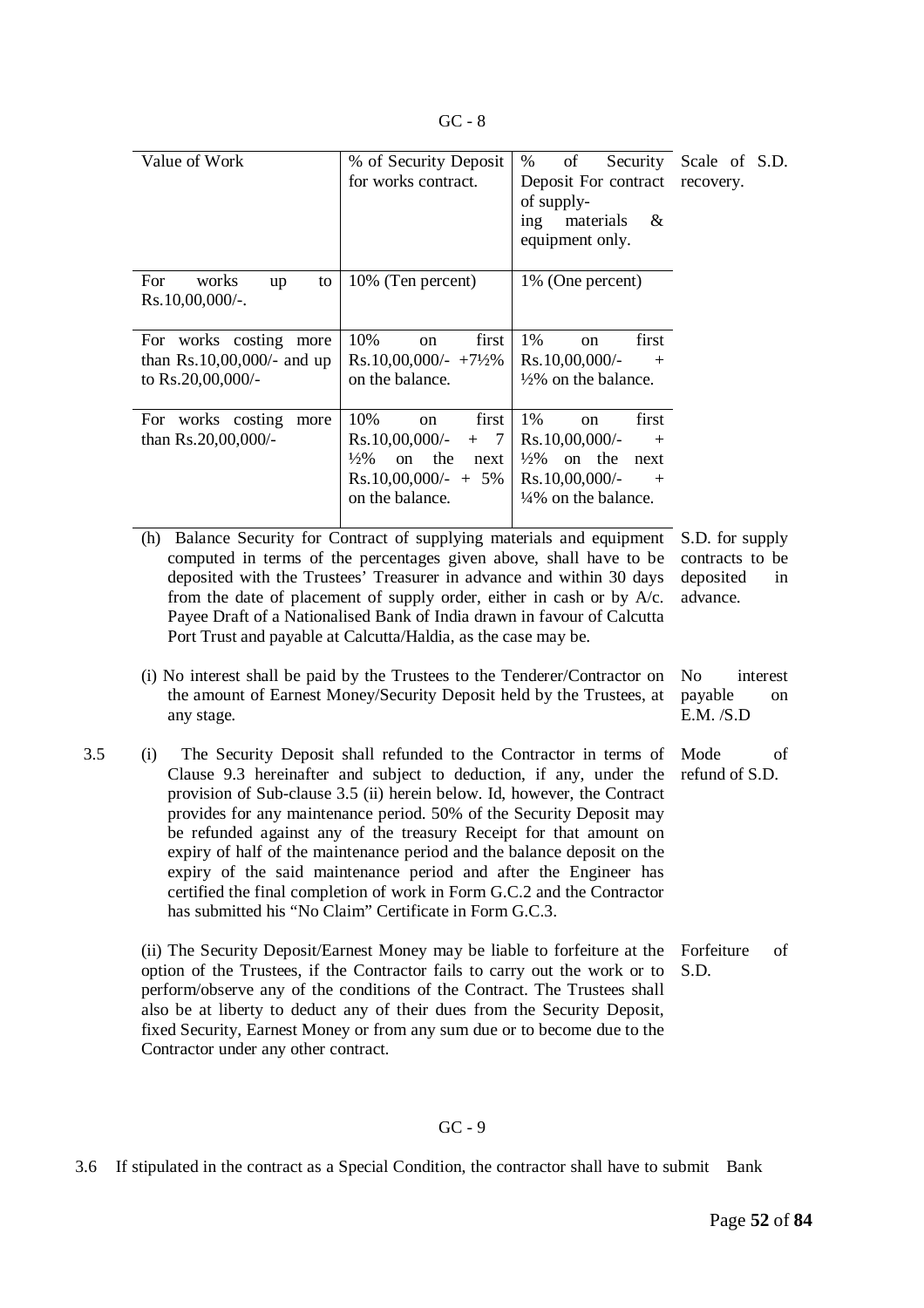to the Engineer a performance Bond in the form of an irrevocable guarantee from Calcutta/Haldia Branch, as the case may be, of any Nationalised Bank of India in the proforma annexed hereto and for the sum and period as mentioned in the letter of acceptance of the Tender/Offer, within 15 days from the date of such letter, failing which the Contract shall be liable to be terminated and the earnest money shall be liable to forfeiture; all at the discretion of the Engineer. The cost of obtaining this or any other Bank Guarantee and/or the revalidation thereof, wherever required, has to be borne by the Contractor and it shall be his sole responsibility to arrange for timely revalidation of such Bank Guarantee, failing which and for non-fulfilment of any contractual obligation by the Contractor, the Engineer and/or the Trustees shall be at liberty to raise claim against the Guarantee and/or enforce the same unilaterally.

3.7 "Every Tenderer/ Bidder shall submit, in respect of a tender value of more than Rs 5 Crore, along with their tender comprising Special Conditions of Contract, General Conditions of Contract, BOQ, Earnest Money, etc. a document called Integrity Pact Agreement duly signed by their authorized representative. The Proforma of the Integrity Pact Agreement shall as specified in the GCC. In case of tender value more than Rs 5 Crore, the Integrity Pact Agreement is an essential part and parcel of bid document to be submitted by each tenderer, without which the tender shall not be considered."

#### 4.0 THE CONTRACT & GENERAL OBLIGATIONS OF CONTRACTOR

- 4.1 (a) The contract documents shall be drawn-up in English language. English
	- (b) The contract shall be governed by all relevant Indian Acts. As applicable only within the jurisdiction of the High Court at Calcutta, India, including the following Acts :
	- 1. The Contract Act (India), 1872.
	- 2. The Major Port Trusts Act, 1963.
	- 3. The Workmen's Compensation Act, 1923.
	- 4. The Minimum Wages Act, 1948.
	- 5. The Contract Labour (Regulation & Abolition) Act,1970.
	- 6. The Dock Workers' Act,1948.
	- 7. The Arbitration and Conciliation Act (1996) (in the case of a definite Arbitration Agreement only).
- 4.2 After acceptance of his Tender/Offer and when called on to do so by the engineer or his representative, the contractor shall, at his own expense, enter into and execute a Contract Agreement to be prepared by him in the form annexed hereto. Until such Contract Agreement is executed, the other documents referred to in the definition of the term 'Contract' here-in-before, shall collectively be the Contract. **Contractor** to Execute **Contract** Agreement.
- 4.3 Several documents forming the contract are to be taken as mutually explanatory of one another. Should there by any discrepancy, ambiguity, omission or error in the various contract documents, the Engineer shall have the power to correct the same and his decision shall be final and binding on the parties to the Contract. Interpretatio n of contract documents
	- 4.4 Two copies of the Drawings referred to in the general and special Conditions of Contract and in the Bill of Quantities, shall be furnished by the Engineer to the Contractors free of cost for his use on the work, but these shall remain the are Trustees' property.

GC - 10

Guarantee in lieu of Cash S.D. in certain cases

language to be used Applicabilit y of laws on the contract

All Drawings

–Engineers' Power

Page **53** of **84**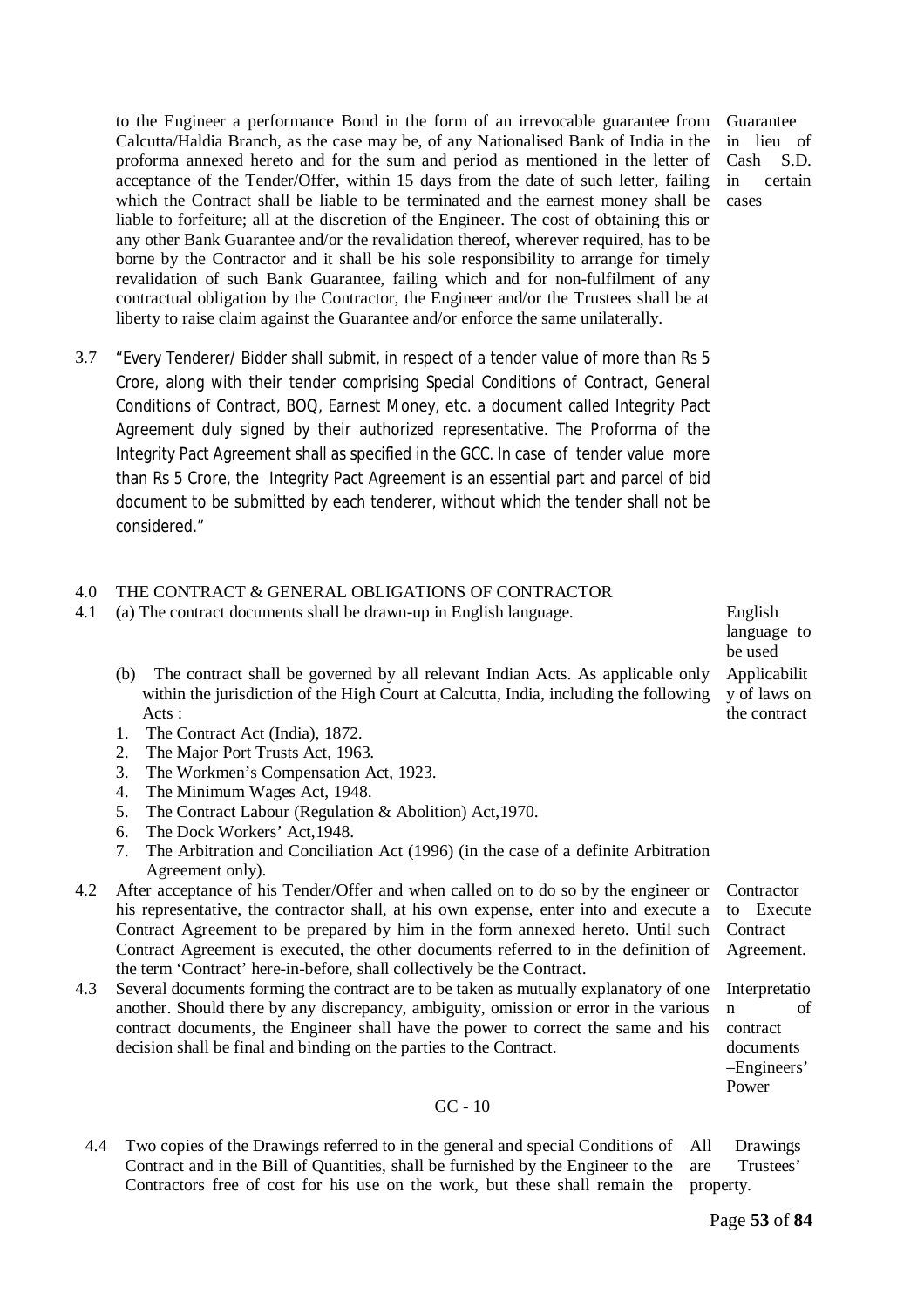property of the Trustees and hence, the Contractor shall return them to the Engineer or his Representative on completion of the work, if not torn or mutilated on being regularly used at site.

- 4.5 The Contractor shall prove and make at his own expense any working or progress drawings required by him or necessary for the proper execution of the works and shall, when required, furnish copies of the same free of cost to the Engineer for his information and/or approval, without meaning thereby the shifting of Contractor's responsibility on the Engineer in any way whatsoever.
- 4.6 The Contractor shall not directly or indirectly transfer, assign or sublet the Contract or any part thereof without the written permission of the Engineer. Even if such permission be granted, the Contractor shall remain responsible (a) for the acts, defaults and neglect of any sub-contractor, his agents, servants or workmen as fully as if these were the acts, defaults or neglects of the Contractor himself or his agents, servants or workmen and (b) for his full and entire responsibility of the contract and for active superintendence of the works by him despite being sublet, provided always that the provision of labourers on a "piece rate" basis shall not be deemed to be sub-letting under this clause.
- 4.7 Unless otherwise specified, the Contractor shall be deemed to have included in his Tender/Offer all his cost for supplying and providing all constructional plant, temporary work. Materials both for temporary and permanent works, labour including supervision thereof, transporting to and from the site and in and about the work, including loading, unloading, fencing, watching, lighting, payment of fees, taxes and duties to the appropriate authorities and other things of every kind required for the construction, erection, completion and maintenance of the work.
- 4.8 The Contractor shall be solely responsible for the adequacy, stability and safety of all site operations and methods of construction, even if any prior approval thereto has been taken from the Engineer or his Representative. The Contractor shall not be responsible for the correctness of the design or specification of the Temporary and Permanent works formulated by the Engineer; but the Contractor shall be fully responsible for the correct implementation thereof, as also for any design and specification prepared/proposed/used by the Contractor.
- 4.9 Whenever required by the Engineer or his representative, the Contractor shall submit to him the details of his (a) programme for execution of the work, (b) proposed procedure and methods of work, (c) proposed deployment of plant, equipment, labour, materials and temporary works. The submission to and/or any approval by the Engineer or his Representative to any such programme or particulars shall not relieve the Contractor of any of his obligations under the contract.

#### $GC - 11$

If for any reason the contractor be unable to adhere to his earlier programme, he shall submit his revised programme for completion of work within the stipulated time whenever asked to do so.

4.10 Necessary and adequate supervision shall be provided by the Contractor during execution of the works and as long thereafter as the Engineer or his representative shall consider necessary during the maintenance period. The

Contractor to prepare working / progress drawings

**Contractor** cannot sub-let the work

Contractors' price is inclusive of all costs

Contractor is responsible for all construction process, except for correctness of design and specification formulated by the Engineer Contractor to submit his programme of work

Contractor to supervise the works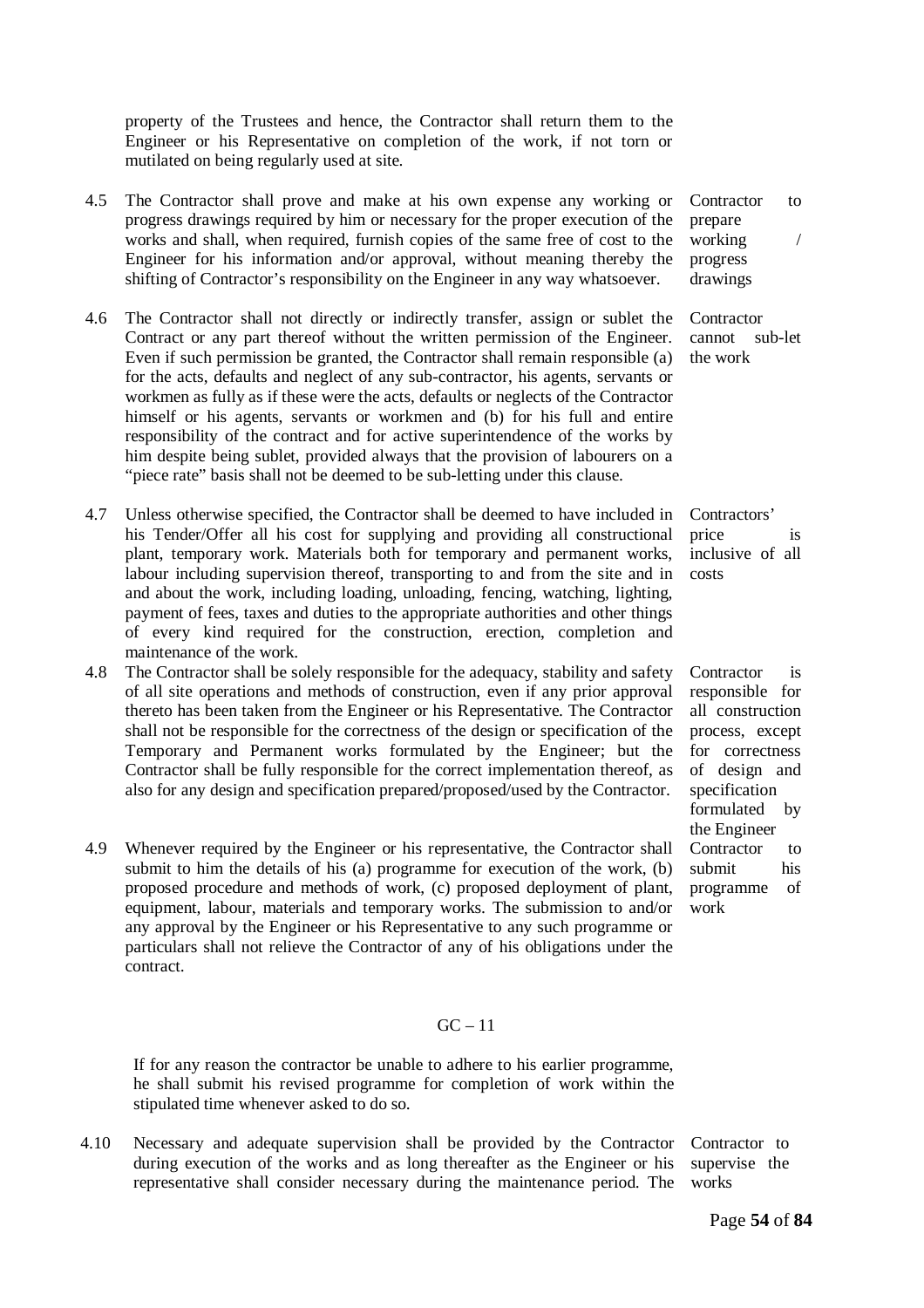Contractor or his competent and authorised agent or representative shall be constantly at site and instructions given to him by the Engineer or his representative in writing shall be binding upon the Contractor subject to limitation in Clause 2.5 hereof. The Contractor shall inform the Engineer or his representative in writing about such representative/agent of him at site.

- 4.11 The Contractor shall employ in execution of the Contract only qualified careful and experienced persons and the Engineer shall be at liberty to direct the Contractor to stop deployment of any of is staff, workmen or official at site and the Contractor shall within 48 hours comply with such instruction without any demur whenever the Engineer shall feel that the deployment of the person concerned will not be conducive to the proper and timely completion of the work.
- 4.12 The Contractor shall be responsible for the true and proper setting out of the works in relation to reference points/lines/levels given by the Engineer in writing. The checking of any setting-out or of any alignment or level by the Engineer or his Representative shall not in any way relieve the contractor of his responsibility for the correctness thereof and he shall fully provide protect and preserve all stakes, templates, bench marks, sight rails, pegs, level marks, profile marks and other things used in setting out the works.
- 4.13 From the commencement of the works till issue of the completion certificate in Form G.C.1, vide Clause 5.12 hereof, the contractor shall take full responsibility for the care thereof. Save for the excepted risks, any damage, loss or injury to the work or any part thereof shall be made good by the Contractor at his own cost as per instruction and to the satisfaction of the engineer, failing which the Engineer or his Representative may cause the same to be made good by any other agency and the expenses incurred and certified by the Engineer shall deem proper. This Clause will not apply to that part of the work, which might have been taken over by the Trustees on partial completion of the work and in such case the Contractor's obligation will be limited to repairs and replacement for manufacturing or construction defects during the Maintenance period (Guarantee Period) as per the directions of the Engineer as also for defects/damages if any caused to the work by the Contractor during such repairs and replacement in the maintenance period.

#### $GC - 12$

4.14 The Contractor shall at his own cost protect support and take all precautions in regard to the personnel or structure or services or properties belonging to the Trustees or not which may be interfered with or affected or disturbed or endangered and shall indemnify and keep indemnified the Trustees against claim for injury, loss or damage caused by the Contractor in connection with the execution and maintenance of the work to the aforesaid properties, structures and services and/or to any person including the Contractor's workmen. Cost of Insurance Cover, if any, taken by the Contractor shall not be reimbursed by the Trustees, unless otherwise stipulated in the Contract.

Contractor is responsible for all damages to other structures / persons caused by him in executing the work.

4.15 The Contractor shall immediately inform the Engineer's Representatives if Fossils,

deploy qualified men and Engineer's power to remove Contractor's men

Contractor to

Contractor is responsible for line, level, setting out etc.

Contractor is responsible to protect the work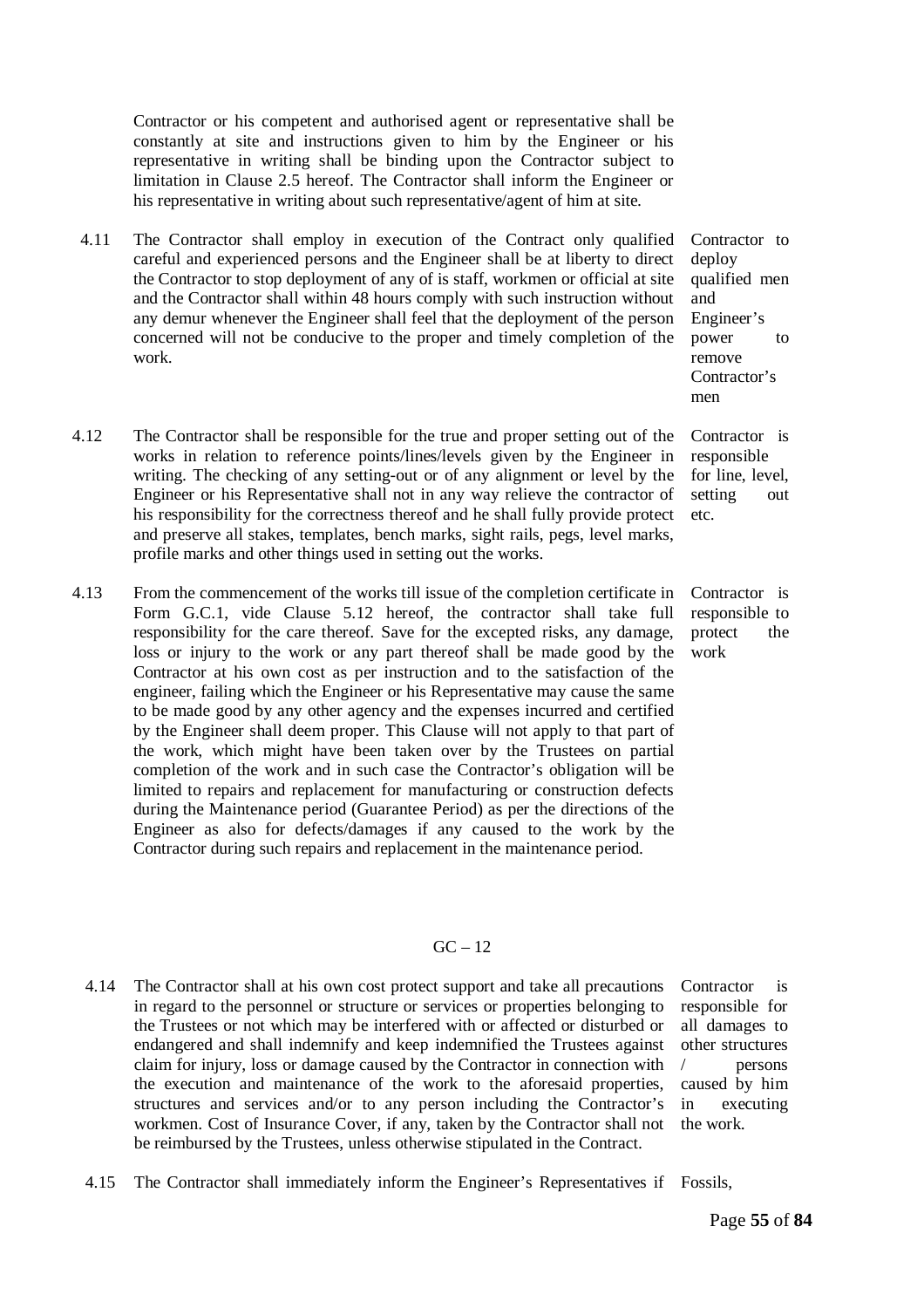any fossil, coins, articles of value or antiquity and structures and other remains or things of geological or archaeological importance be discovered at site which shall remain the property of the Trustees and protect them from being damaged by his workmen and arrange for disposal of them at the Trustees' expense as per the instruction of the Engineer's Representative.

Treasure travois, etc. are Trustees' property

- 4.16 The Contractor shall be deemed to have indemnified and shall indemnify the Trustees against all claims, demands, actions and proceedings and all costs arising therefrom on account of :
	- (a) Infringement of any patent right, design, trademark or name or other protected right in connection with the works or temporary work.
	- (b) Payment of all royalties, rent, toll charges, local taxes, other payments or compensation, if any, for getting all materials and equipment required for the work.
	- (c) Unauthorised obstruction or nuisance caused by the contractor in respect of Public or Private or Private road, railway tracks, footpaths, crane tracks, waterways, quays and other properties belonging to the Trustees or any other person.
	- (d) Damage/injury caused to any highway and bridge on account of the movement of Contractor's plants and materials in connection with the work.
	- (e) Pollution of waterway and damage caused to river, lock, sea-wall or other structure related to waterway, in transporting contractor's plants and materials.
	- (f) The Contractor's default in affording all reasonable facilities and accommodation as per the direction of the Engineer or his Representative to the workmen of the Trustees and other agencies employed by or with the permission and/or knowledge of the Trustees on or near the site of work.
- 4.17 Debris and materials, if obtained by demolishing any property, building or structure in terms of the Contract shall remain the property of the Trustees.

Dismantled materials Trustees' property

#### $GC - 13$

| 4.18 | The Contractor's quoted rates shall be deemed to have been Contractor's<br>inclusive of the following:                                                                                                                    | quoted<br>rates/price must be all<br>inclusive |
|------|---------------------------------------------------------------------------------------------------------------------------------------------------------------------------------------------------------------------------|------------------------------------------------|
|      | (a) Keeping the site free of unnecessary obstruction and removal<br>from site of constructional plant wreckage, rubbish, surplus<br>earth or temporary works no longer required.                                          |                                                |
|      | (b) Cleaning and removal from site all the surplus materials of<br>every kind to leave the site clean and tidy after completion of<br>the work, without which payment against final bill may be<br>liable to be withheld. |                                                |
|      | (c) Precautionary measures to secure efficient protection of                                                                                                                                                              |                                                |

Docks, the River Hooghly and other waterways against pollution of whatever nature during execution and Indemnify the **Trustees** against all claims for loss, damage, etc.

Contractor to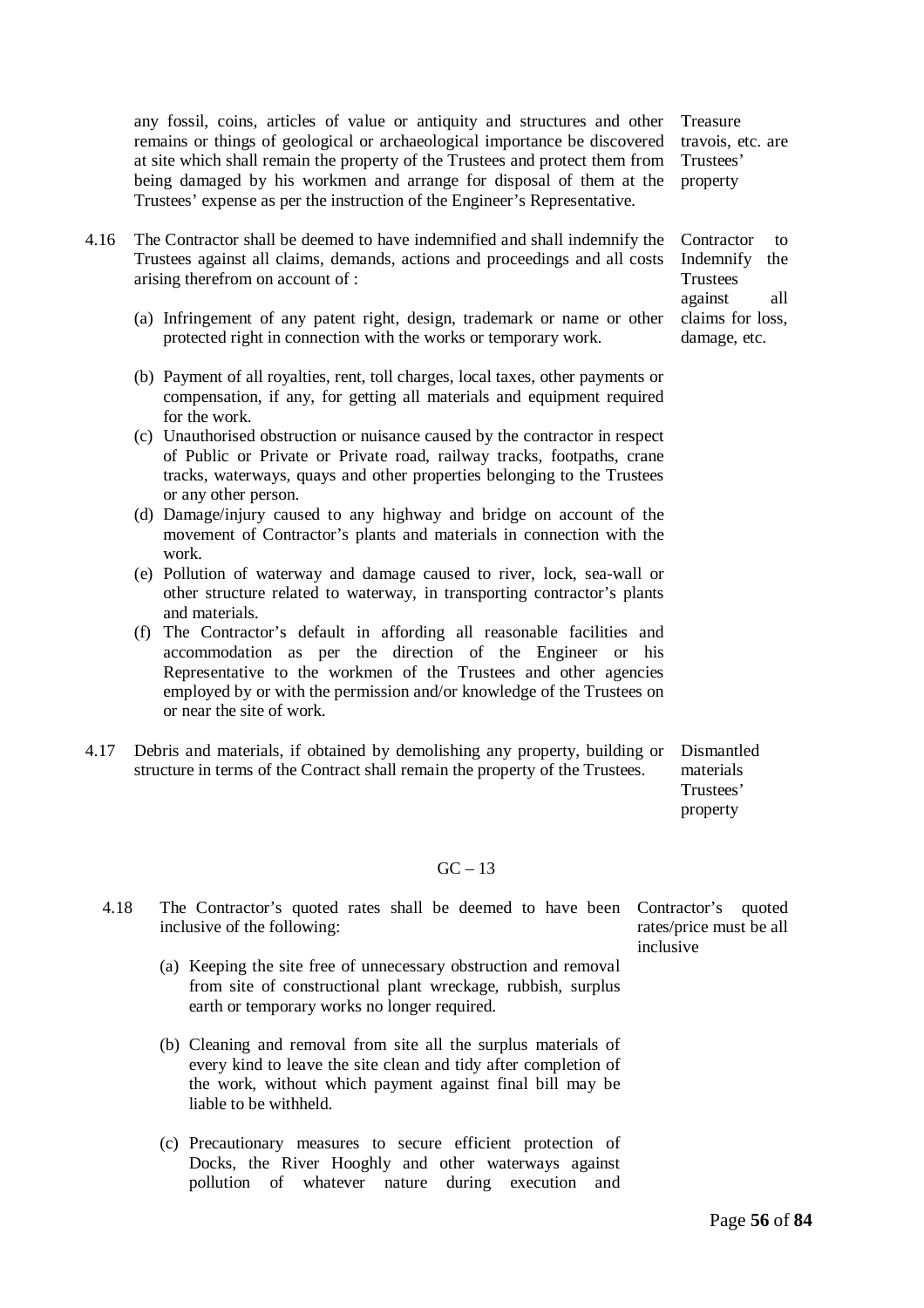maintenance of the works and to prevent rubbish, refuse and other materials from being thrown into the water by the Contractor's men or those of his agency.

- (d) Making arrangements for deployment of all labourer and workers, local or otherwise including payment for their wages, transport, accommodation, medical and all other statutory benefits and entry permits, wherever necessary.
- (e) Making arrangements in or around the site, as per the requirements of local authority or the Engineer or his Representative for preventing (i) spread of any infectious disease like smallpox, cholera, plague or malaria by taking effective actions for destruction of rats, mice, vermin, mosquitoes, etc. and by maintaining healthy and sanitary condition, (ii) illegal storage and distribution of Drugs, Narcotics, Alcoholic liquor, Arms and Ammunitions, (iii) unlawful, riotous or disorderly conduct of the Contractor's or his Sub-Contractor's workmen, (iv) deployment of workmen of age less than 16 years.
- 4.19 Every direction or notice to be given to the Contractor shall be deemed to have been duly served on or received by the Contractor, if the same is posted or sent by hand to the address given in the tender or to the Contractor's Site Office or to the Registered Office of the Contractor. The time mentioned in these conditions for doing any act after direction or notice shall be reckoned from the time of such posting or despatch. Notice to Contractor.
- 4.20 The Contractor and his Sub-contractor or their agents and men and any firm supplying plant, materials and equipment shall not publish or caused to be published any photographs or description of the works without the prior authority of the Engineer in writing.

#### $GC - 14$

- 4.21 The Contractor shall at the Trustees' cost to be decided by the Engineer render all reasonable facilities and Co-operation as per direction of the Engineer or his representative to any other Contractor engaged by the Trustees and their workmen to the Trustees' own staff and to the men of other Public Body on or near the site of work and in default the Contractor shall be liable to the Trustees for any delay or expense incurred by reason of such default.
- 4.22 The work has to be carried out by the Contractor causing the minimum of hindrance for any maritime traffic or surface traffic.
- 4.23 All constructional plants, temporary works and materials when brought to the site by the Contractor shall be deemed to be the property of the Trustees who will have lien on the same until the satisfactory completion of the work and shall only be removed from the site in part or in full with the written permission of the Engineer or his Representative.

Contractor not to publish photograph or particulars of work

Contractor to provide facilities to outsiders

Work to cause minimum possible hindrance to traffic movement Trustees' lien on Contractor's Plant & Equipment.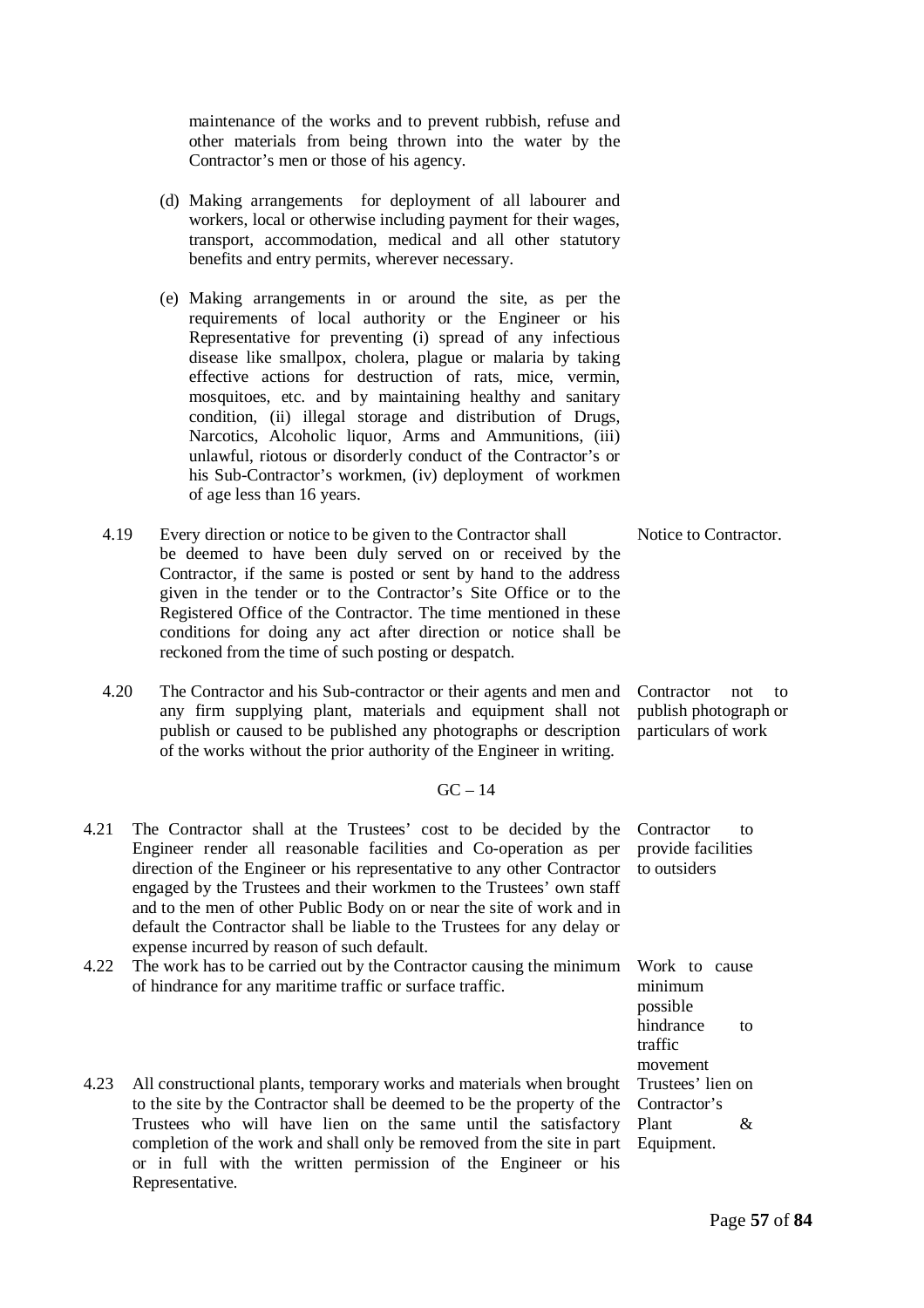#### 5.0 COMMENCEMENT, EXECUTION AND COMPLETION OF WORK.

- 5.1 The Contractor shall commence the work within 7 days of the receipt of Engineer's letter informing acceptance of the Contractor's tender/offer by the Trustees or within such preliminary time as mentioned by the Contractor in the Form of Tender or the time accepted by the Trustees. The Contractor shall then proceed with the work with due expedition and without delay, except as may be expressly sanctioned or ordered by the Engineer or his Representatives, time being deemed the essence of the contract on the part of the contractor.
- 5.2 The Contractor shall provide and maintain a suitable office at or near the site to which the Engineer's Representative may send communications and instructions for use of the Contractor.
- 5.3 Unless specified otherwise in the contract or prior permission of the Engineer has been taken, the contractor shall not execute the work beyond the working hours observed by the Engineer's Representative and on Sundays and Holidays observed in the Trustees' system, except in so far as it becomes essential on account of tidal work or for safety of the work. If the progress of the work lags behind schedule or the work has been endangered by any act or neglect on the part of the contractor, then the Engineer or his Representative shall order and the contractor at his own expense shall work by day and by night and on Sundays and Public Holidays. Any failure of the Engineer or his Representative to pass such an order shall not relieve the contractor from any of his obligations. The Engineer's decision in this regard shall be final binding and conclusive.

Preliminary time to commence work an maintenance of steady rate of progress

Contractor's site office

Contractor to observe Trustees' working hours

#### $GC - 15$

| 5.4 | Unless stipulated otherwise in the contract all materials required for the<br>work shall be procured and supplied by the contractor with the approval<br>of the Engineer or his Representative and subject to subsequent testing as<br>may be required by the Engineer or his Representative. The Engineer<br>shall exercise his sole discretion to accept any such materials.                                                                                       | Contractor<br>to<br>all<br>supply<br>materials as<br>per<br>of<br>requirement<br>the Engineer or<br>his representative |
|-----|----------------------------------------------------------------------------------------------------------------------------------------------------------------------------------------------------------------------------------------------------------------------------------------------------------------------------------------------------------------------------------------------------------------------------------------------------------------------|------------------------------------------------------------------------------------------------------------------------|
| 5.5 | Unless stipulated otherwise in the contract all materials, workmanship<br>and method of measurement shall be in accordance with the relevant<br>Codes (Latest Revision) of the Bureau of Indian Standards and the<br>written instructions of the Engineer or his Representative. Where no<br>specific reference is available in the contract, the material and<br>workmanship shall be of the best of their respective kinds to the<br>satisfaction of the Engineer. | $\&$<br>Materials<br>Works                                                                                             |
| 5.6 | Samples shall be prepared and submitted for approval of the Engineer or<br>his representative, whenever required to do so, all at the Contractor's<br>cost.                                                                                                                                                                                                                                                                                                          | Contractor<br>to<br>submit<br>samples<br>for approval                                                                  |

Unless stipulated otherwise in the contract, the cost of any test required by the Engineer or his representative in respect of materials and workmanship deployed on the work, shall be borne by the Contractor. Contractor to arrange all testing at his own cost.

Page **58** of **84**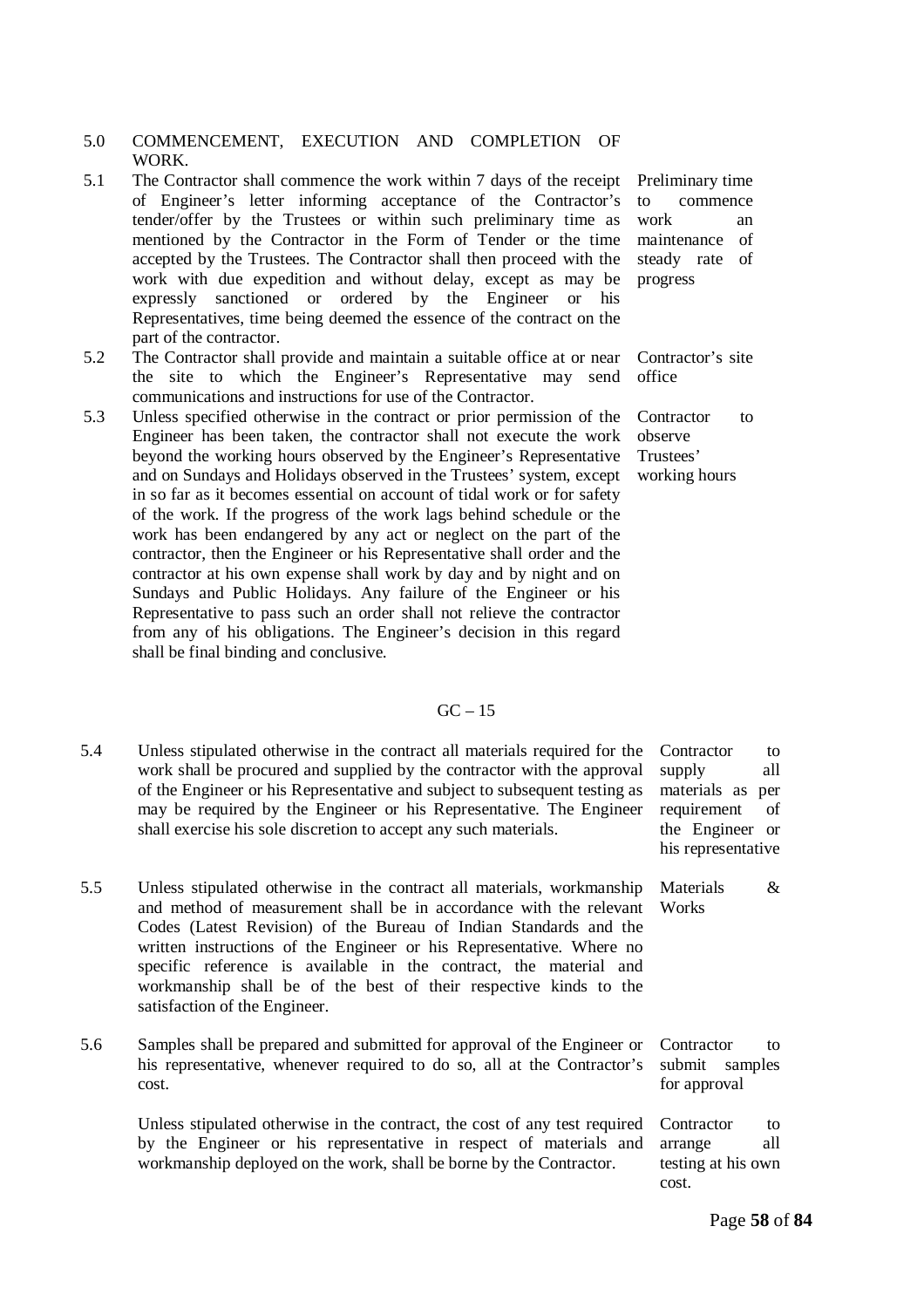- 5.8 Regarding the supply of any materials by the Trustees to the contractor in accordance with the contract, the following conditions shall apply :
	- (a) The Contractor shall, at his own expense, arrange for transporting the materials from the Trustees' Stores, watching, storing and keeping them in his safe custody, furnishing of statement of consumption thereof in the manner required by the Engineer or his representative, return of surplus and empty container to the Trustees' Stores as per the direction of the Engineer or his Representative.
	- (b) Being the custodian of the Trustees' materials, the contractor shall remain solely responsible for any such materials issued to him and for any loss or damage thereof for any reason other than "Excepted Risks", the Contractor shall compensate the Trustees' in the manner decided by the Engineer and shall at no stage remove or cause to be removed any such material from the site without his permission in writing.
	- (c)The Trustees' materials will generally be supplied in stages and in accordance with the rate of progress of work but except for grant of suitable extension of completion time of work as decided by the Engineer. The Contractor shall not be entitled to any other compensation, monetary or otherwise, for any delay in the supply of Trustees' materials to him. The Contractor shall, however, communicate his requirement of such materials to the Engineer from time to time.

#### The Contractor shall account for and look after the Trustees' materials

Contractor to compensate for loss and damage to Trustees' materials

Delay in supply of Trustees' materials will only entitle the Contractor for extension of completion time of work

#### $GC - 16$

- (d) Unless stipulated otherwise in the contract, the value of the Trustees' materials issued to the contractor shall be recovered from the contractor's bills and/or any of his other dues, progressively according to the consumption thereof on the work and/or in the manner decided by the Engineer or his representative and at the rate/s stipulated in the contract. These rates shall only be considered by the contractor in the preparation of his tender/offer and these will form the basis of escalation/variation, if in future the contractor is required to procure and provide any such material on the written order of the Engineer consequent on the Trustees' failure to effect timely supply thereof.
- Recovery from Contractor for Trustees' materials under normal circumstances

(e) If the Engineer decides that due to the contractor's negligence, any of the Trustees' materials issued to the contractor has been  $-$  (i) lost or damaged, (ii) consumed in excess of requirement and (iii) wasted by the contractor in excess of normal wastage, then the value thereof shall be recovered from the contractor's bills or from any of his other dues, after adding 19 ¼% extra over the higher one of the followings - Recovery from Contractor for Trustees' materials under other circumstances.

- (1) The issue rate of the materials at the Trustees' Stores and
- (2) The market price of the material on the date of issue as would be determined by the Engineer.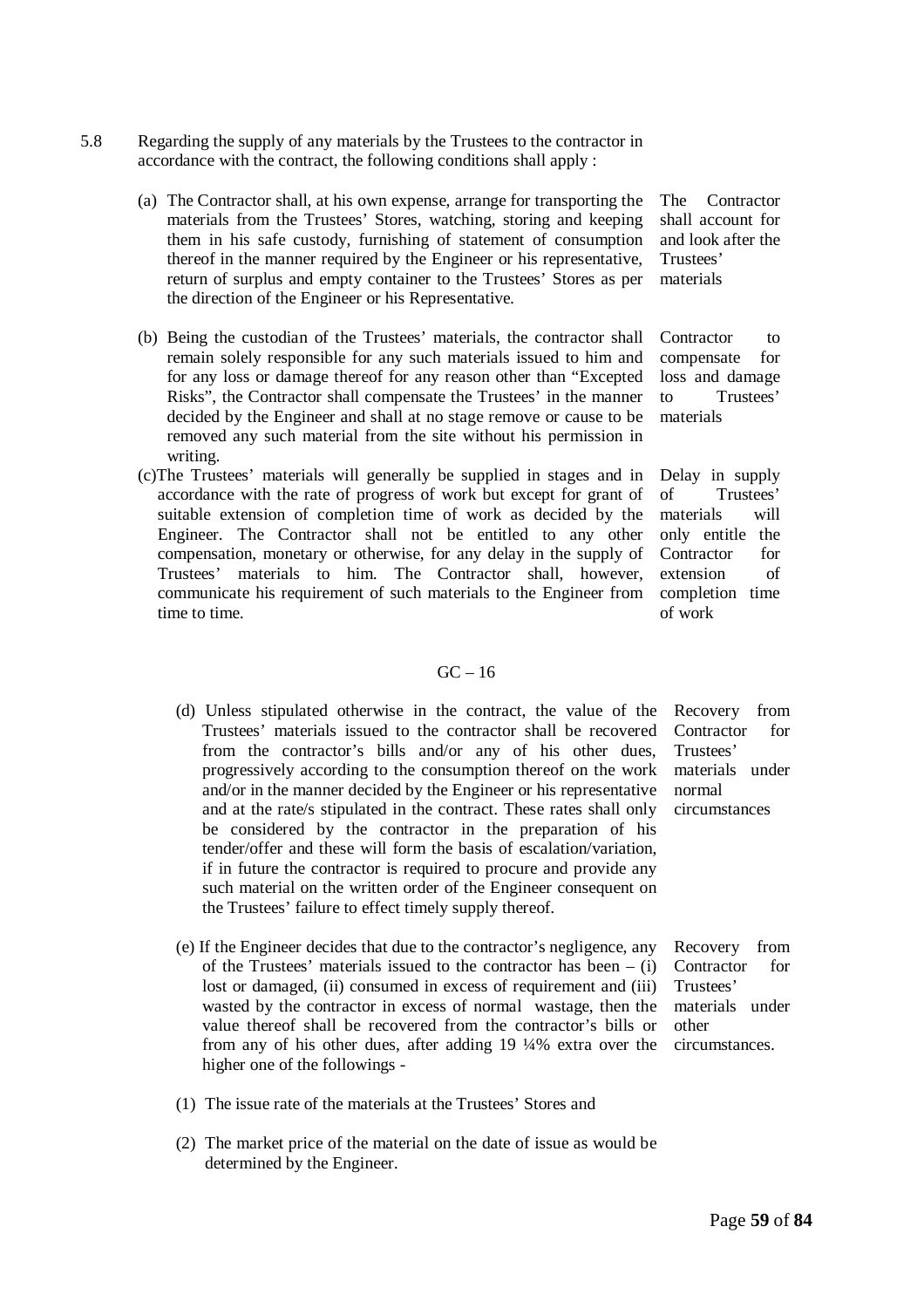- 5.9 The Engineer or his Representative shall have the power to insect any material and work at any time and to order at any time  $-$  (I) for removal from the site of any material which in his opinion is not in accordance with the contract or the instruction of the engineer or his representative, (ii) for the substitution of the proper and suitable materials, or (iii) the removal and proper re-execution of any work which in respect of material and workmanship is not in accordance with the contract or the instructions of the Engineer. The Contractor shall comply with such order at his own expense and within the time specified in the order. If the contractor fails to comply, the Engineer shall be at liberty to dispose any such materials and re-do any work in the manner convenient to the Trustees by engaging any outside agency at the risk and expense of the contractor and after giving him a written prior notice of 7 days.
- 5.10 No work shall be covered up and put out of view by the contractor without approval of the Engineer or his Representative and whenever required by him, the contractor shall uncover any part or parts of the work or make openings in or through the same as may be directed by the Engineer or his representative from time to time and shall reinstate or make good those part of works thus affected to the satisfaction of the Engineer, all at the cost of the contractor.

The Trustees shall reimburse such cost as determined by the Engineer, if the initial covering up was with prior written order of the Engineer or his Representative.

#### $GC - 17$

- 5.11 On a written order of the Engineer or his Representative, the contractor shall delay or suspend the progress of the work till such time the written order to resume the execution is received by him. During such suspension the contractor shall protect and secure the work to the satisfaction of the Engineer or his Representative. All extra expenses in giving effect to such order shall be considered by the Trustees, unless such suspension is –
	- (a) otherwise provided for in the contract, or
	- (b) necessary by reason of some default on the part of the contractor, or
	- (c) necessary by reason of climatic conditions on the site, or
	- (d) necessary for proper execution of the works or for the safety of the works or any part thereof.

The Engineer shall settle and determine such extra payment and/or Extension of completion time to be allowed to the contractor, as shall, in the opinion of the Engineer be fair and reasonable, and the same shall be final and binding on the Contractor.

5.11. 1 If at any time before or after commencement of the work the Trustees do not require the whole of the work tendered for the Engineer shall notify the same to the contractor in writing and the contractor shall stop further works in compliance of the same. The Contractor shall not

Contractor to replace materials/work not acceptable to the Engineer or his Representative

Contractor to seek approval of Engineer or his Representative before covering up any portion of work

Contractor to suspend work on Order from Engineer or his Representative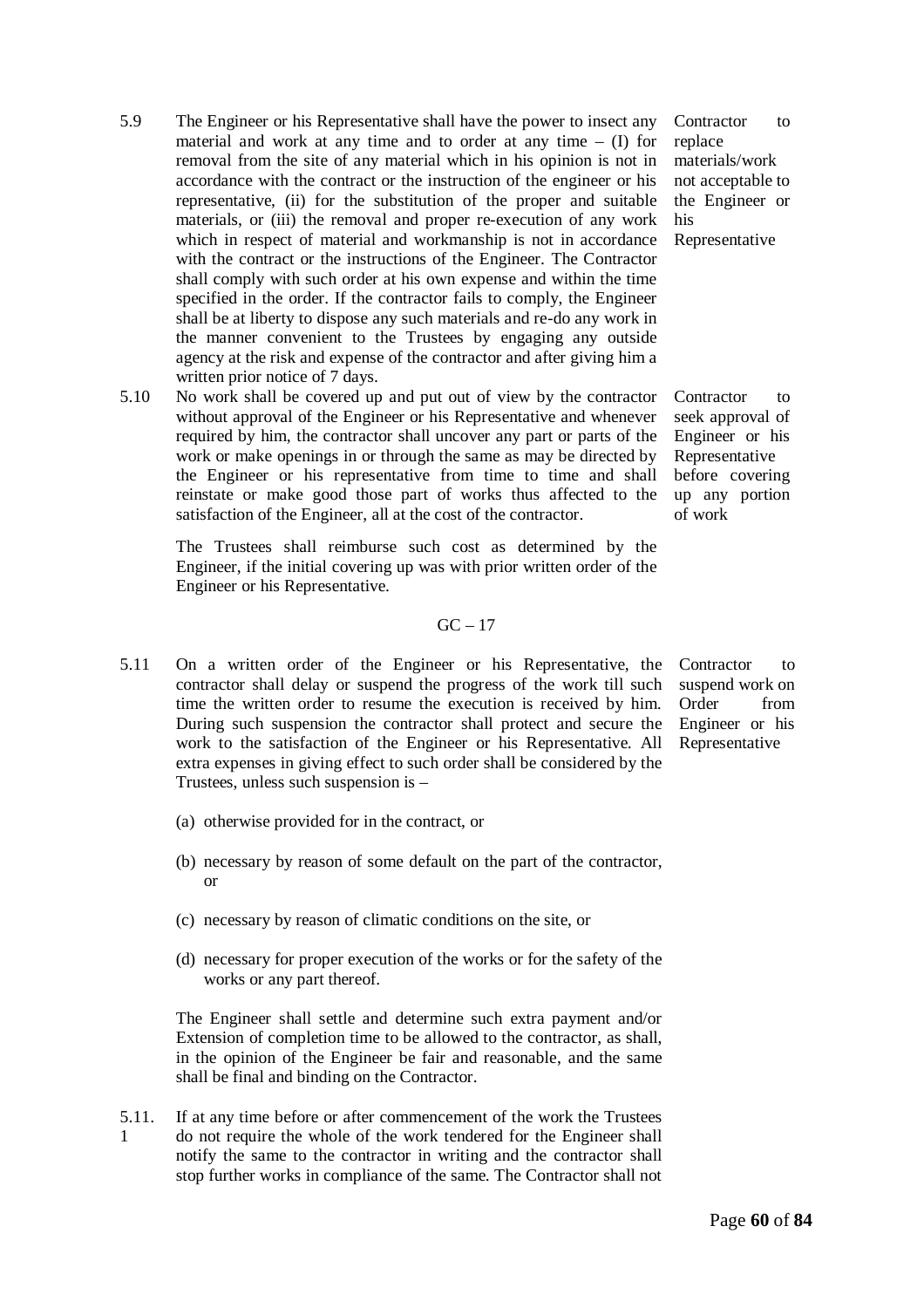be entitled to any claim for compensation for underived profit or for such premature stoppage of work or on account of curtailment of the originally intended work by reason of alteration made by the Engineer in the original specifications, drawings, designs and instructions.

5.12 When the whole of the work has been completed to the satisfaction of the Engineer and has passed any final test prescribed in the contract, the contractor shall, within 21 days of submission of his application to the Engineer, be entitled to receive from him a certificate for completion of work in Form G.C.1, annexed hereto. If any part of the total work having been completed to the satisfaction of the Engineer, be taken over and/or used by the Trustees, the Contractor shall on application be entitled to partial completion certificate in the Form G.C.1 indicating the portion of the work covered by it, so that the Contractor's liability during maintenance period of the contract, if any, shall commence from the date mentioned in such certificate so far as the completed portion of the work is concerned.

Completion **Certificate**  $G.C.1$ 

#### $GC = 18$

#### 6.0 TERMS OF PAYMENT :

6.1 No sum shall be considered as earned by or due to the Contractor in respect of the work till final and satisfactory completion thereof and until a certificate of final completion in Form G.C.2 has been given by the Engineer. All interim payments are advances till issue of

On account payments, if any, made prior to issue of the certificate in Form G.C.2, shall all be treated as mere advance, which shall stand recoverable in full or in part, if the Engineer so decides in the context of Contractor's unfulfilled contract condition, if any.

- 6.2 All payments shall be made to the Contractor only on the basis of measurements of actual work done, as recorded in the Trustees' measurement books and at accepted tendered or at agreed rates, as the case may be, except as otherwise provided in the contract and when the Engineer decides any other rate for change in the scope of work or omission, if any, on the part of the Contractor.
- 6.3 For work of sanctioned tender value more than Rs.50,000/- or having an initially stipulated completion period of 4 months or more, on account payments may be made sat the discretion of the Engineer or his Representative at intervals deemed suitable and justified by him. Provided always that subject to execution of work of substantial value in the context of the contract price, the interval of such on account payments shall be decided by the Engineer or his Representative, which shall ordinarily not be less than 1 month in between two payments for on account bill and/or advance.
- 6.4 Measurement for works done shall be progressively taken by the Recording of

Payment on the

Certificate in Form G.C.2

basis of measurements at agreed rates.

Limitation for on account payment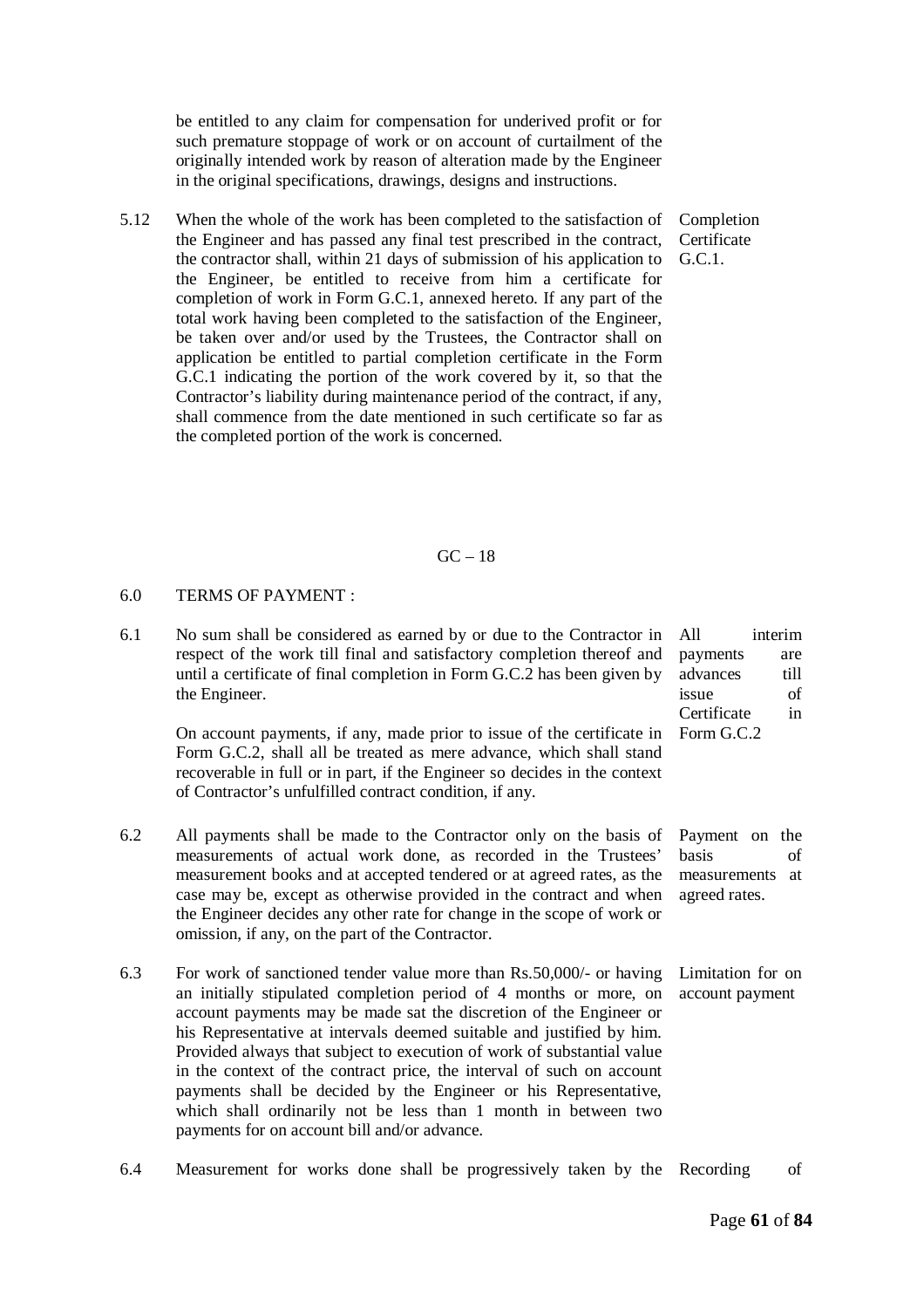Engineer's Representative and entered in the Trustees' Measurement measurements Book, at intervals deemed suitable and proper by him and/or the Engineer. The Contractor or his duly accredited Representative or Agent shall remain present at the time of such measurement and assist the engineer's Representative in every manner required by him. After the measurements taken have been entered in the Measurement Book, the Contractor or his Agent shall sign the Measurement Book at the wend of such Measurements over the Contractor's Rubber Stamp as a token of acceptance of all such measurements, recorded above and prior to such signature. If the Contractor or his Agent fails to participate even after 3 days written notice from the Engineer's Representative, the measurement shall be taken ex-parte by the Engineer's Representative and those shall be accepted by the Contractor.

#### $GC - 19$

- 6.5 Based on the quantum of work and the value thereof computed in the Measurement Book, the Contractor shall type out his bill in the proforma approved by the Engineer and submit the same to the Engineer's Representative in quadruplicate, duly signed by him or his accredited Agent over his Rubber Stamp. The Engineer or his Representative may in his absolute discretion, allow advance payment against such bill to the extent of an amount not exceeding 75% of the "net payable" sum of the said bill, subject to adjustment thereof against the bill at the time of checking and auditing the bill at the Trustees' end. The measurement Book will not be handed over to the Contractor; but he will obtain the abstracts of quantities, amounts and recoveries to type out the bill.
- 6.6 At the discretion of the Engineer or his Representative and only in respect of accepted offers/where estimated amount put to tender would be Rs.2,00,000/- or more, advance payment may be made to the extent of 75% of the value of any material purchased and brought to the site by the Contractor. Provided always that –
	- (i) the materials shall, in the opinion of the Engineer or his Representative be of imperishable nature,
	- (ii) the value of such materials shall be assessed by the engineer or his Representative at their own discretion,
	- (iii) a formal agreement has been drawn up with the contractor, under which the Trustees secure a lien on the contractor's materials,
	- (iv) the materials are safe-guarded by the contractor against losses, shortage and misuse due to the contractor postponing the execution of the work or otherwise,
	- (v) in the event of storage of such materials within the Trustees' protected areas in the Docks, the contractor shall submit an Indemnity Bond in the proforma and manner

Contractor to prepare and submit his bills

Advance payment against Non-perishable materials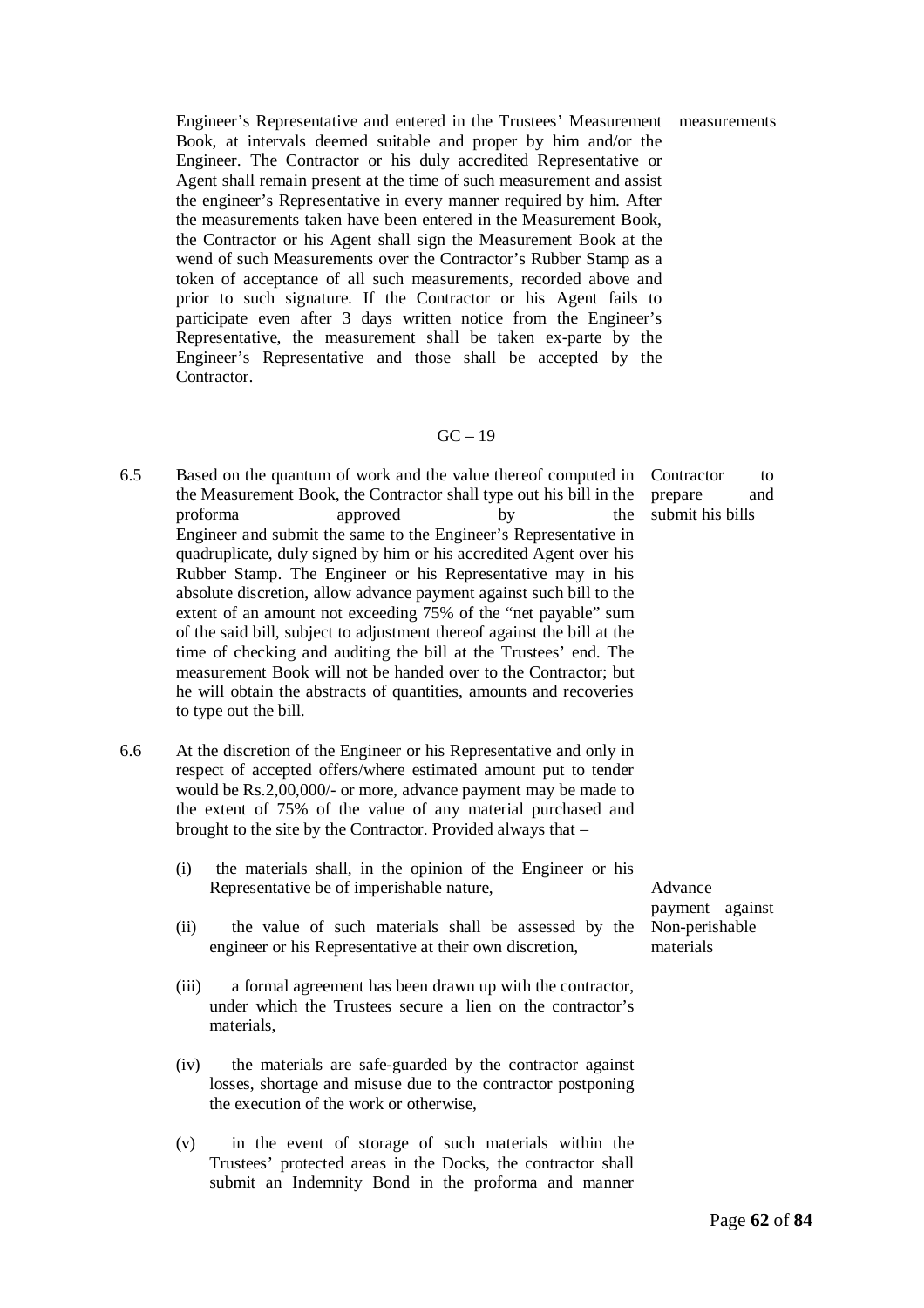acceptable to Trustees' whereby the contractor shall indemnify the Trustees against all financial loss/damage, on account of loss/damage to such materials for whatever reasons,

#### $GC - 20$

- (vi) in the event of storage of such materials outside the Trustees' protected areas the Contractor shall submit to the Engineer an irrevocable Bank Guarantee favouring the Trustees and for the same sum as is being advance, in the proforma and manner acceptable to the Trustees. The Guarantee shall be of a Calcutta/Haldia Branch of any Nationalised Bank or a Schedule Commercial Bank, as the case may be, acceptable to the Trustees and shall remain valid till the anticipated period of consumption of such materials in the work. The Bank Guarantee must bear an undertaking by the issuing Bank guaranteeing automatic payment of the guaranteed sum to the Trustees by the Bank on the date of expiry of the validity of the Guarantee, unless with the prior written approval of the Engineer on behalf of the Trustees, the Bank has extended the validity of the Guarantee.
- (vii) The amount of advance shall be recoverable from the contractor's bills or any other dues, progressively with the consumption of the materials on the basis of quantity consumed. Consequent on full recovery of the advance the Indemnity Bond/Bank Guarantee, vide Sub-clause (v) & (vi) above, shall be returned to the Contractor duly discharged by the Engineer on behalf of the Trustees.
- 6.7 No certificate of the Engineer or his representative shall protect the Contractor against or prevent the Trustees from obtaining repayment from the Contractor, in case the Engineer or his representative should overcertify for payment or the Trustees should over-pay the Contractor on any account. payment
- 6.8 No claim for interest shall be admissible or payable to the Contractor at any stage and in respect of any money or balance or Bank Guarantee, which may be due to the Contractor from the Trustees, owing to dispute or otherwise or for any delay on the part of the Trustees in making interim or final payment or otherwise.

#### 7.0 VARIATION AND ITS VALUATION :

7.1 The Quantities set out in the Bill of Quantities of the tender shall be treated as estimated quantities of the work and shall never be deemed as actual or correct quantities of the works to be executed by the contractor in fulfilment of his obligation under the contract. Quantities in Bill of Quantities of Tender

Recovery for wrong and over

Interest not admissible to **Contractor**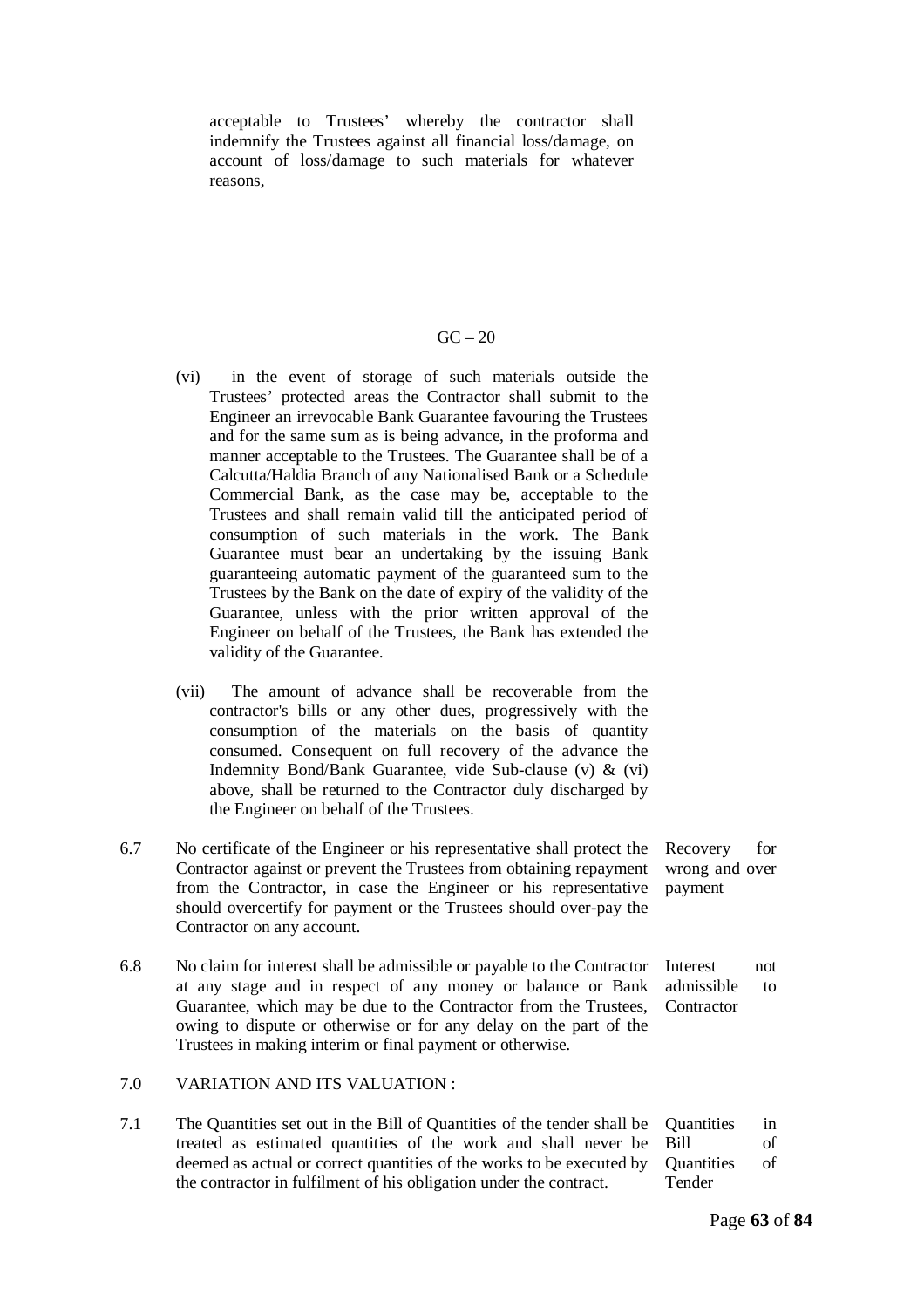7.2 The Engineer shall have the power to order the Contractor in writing to make any variation of the quantity, quality or form of the works or any part thereof that may, in his opinion, be necessary and the Contractor upon receipt of such an order shall act as follows : Engineer's

#### $GC - 21$

- 7.2 (i) Increase or decrease the quantity of any work included in the contract.
	- (ii) Omit any work included in the contract.
	- (iii) Change the Character or quality or kind of any work included in the contract.
	- (iv) Change the levels, lines, position and dimensions of any part of the work, and
	- (v) Execute extra and additional work of any kind necessary for completion of the works
- 7.3 No such variation shall in any way vitiate or invalidate the contract or be treated ass revocation of the contract, but the value (if any) of all such variations evaluated in accordance with the Engineer's sole decision shall be taken into account and the contract price shall be varied accordingly.
- 7.4 Provided always that written order of the Engineer shall not be required for increase or decrease in the quantity of any work upto 15% where such increase or decrease is not the result of any variation order given under this clause but is the result of the quantities exceeding or being less than those stated in the bill of quantities. Provided also that verbal order of variation from the Engineer shall be complied with by the Contractor and the Engineer'' subsequent written confirmation of such verbal order shall be deemed to be an order in writing within the meaning of this clause.
- 7.5 (a) The Contractor shall not be entitled to any claim of extra or additional work unless they have been carried out under the written orders of the Engineer.
	- (b) The Engineer shall solely determine the amount (if any) to be added to or deducted from the sum named in the tender in respect of any extra work done or work omitted by his order.
	- (c) All extra, additional or substituted work done or work omitted by order of the Engineer shall be valued on the basis of the rates ad prices set out in the contract, if in the opinion of the Engineer, the same shall be applicable. If the contract does not contain any rates or prices directly applicable to the extra, additional or substituted work, then the Engineer may decide the suitable rates on the basis of Schedule of Rates (including surcharge in force at the time of acceptance of tender), if any, adopted by the Trustees with due regard to the accepted contractual percentage, if any thereon. In all other cases the Engineer shall solely determine suitable rates in the

Variation by engineer do not vitiate the contract

Where written order for variation is not needed

Payment for extra or additional, or omitted work or substituted work, Engineer's powers

power to vary the works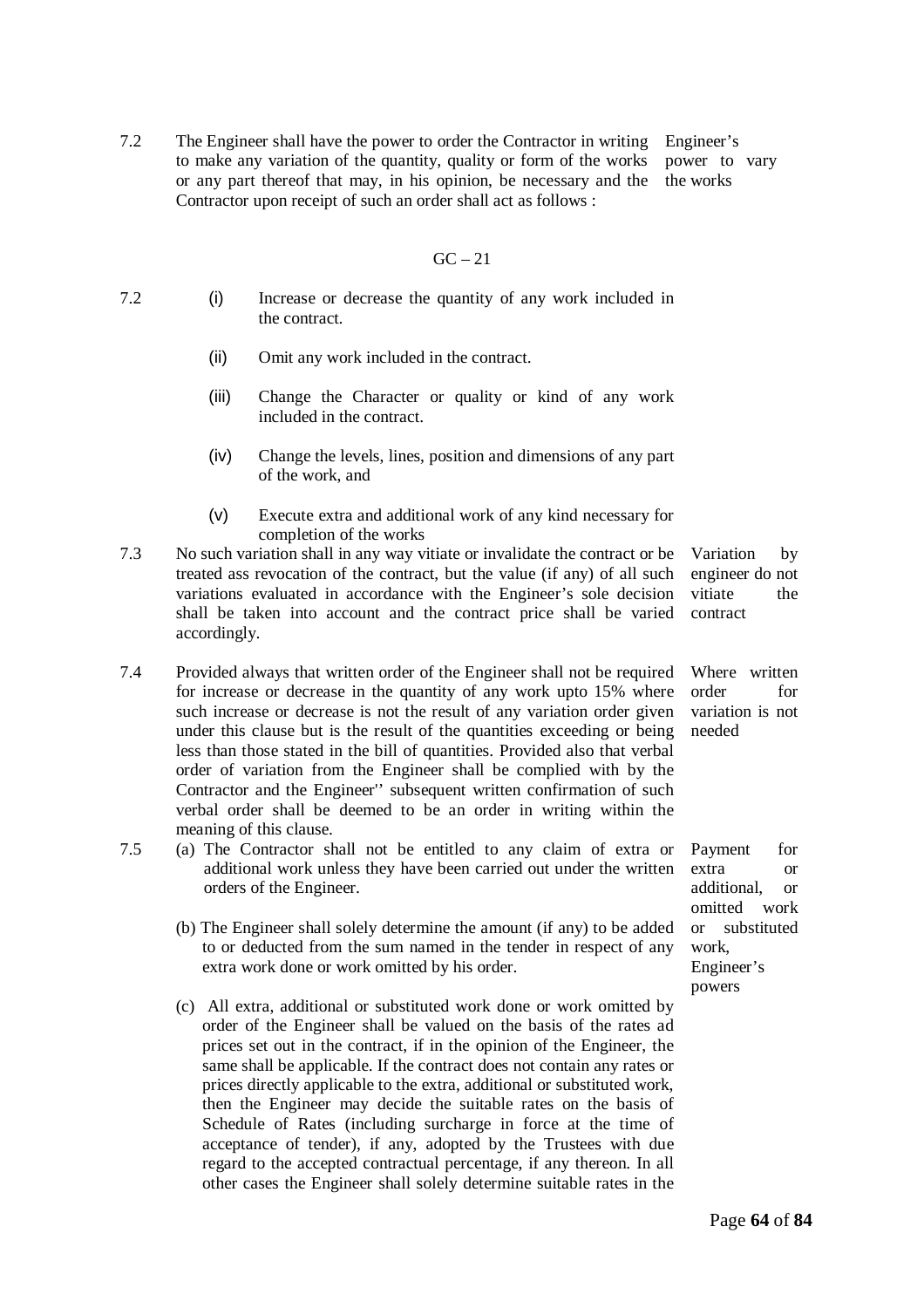manner deemed by him as fair and reasonable, and his decision shall be final, binding and conclusive.

#### $GC - 22$

(d) If the nature or amount of any omission or addition relative to the nature or amount of the whole of the contract work or to any part thereof shall be such that, in the opinion of the Engineer, the rate of prices contained in the contract for any item of the works or the rate as evaluated under sub-clauses (b) and (c) of this clause, is by reason of such omission or addition rendered unreasonable or in-applicable, the Engineer shall fix such other rate or price as he deems proper and the Engineer's decision shall be final, binding and conclusive.

#### 8.0 DELAY / EXTENSION OF COMPLETION TIME / LIQUIDATED DAMAGE / TERMINATION OF CONTRACT

- 8.1 Should the quantum of extra or additional work of any kind or delayed availability of the Trustees' materials to be supplied as per contract or exceptionally adverse climatic conditions and natural phenomenon or strikes, lock-outs, civil commotion or other special circumstances of any kind beyond the control of the Contractor, cause delay in completing the work, the contractor shall apply to the Engineer in writing for suitable extension of completion time within 7 days from the date of occurrence of the reason and the Engineer shall thereupon consider the stated reasons in the manner deemed necessary and shall either reject the application or determine and allow in writing the extension period as he would deem proper for completion of the work with or without the imposition of "Liquidated Damage" Clause (No.8.3 hereof) on the Contractor and his decision shall be final and binding on the Contractor. If an extension of completion time is granted by the Engineer without imposition of liquidated damage, from the Clause No.8.3 of the Liquidated damage shall apply from its date of expiry, if the work be not completed within the extended time, unless stated otherwise in the decision communicated by the Engineer, as aforesaid.
- 8.2 (a) If the Contractor fails to complete the work within the stipulated dates or such extension thereof as communicated by the Engineer in writing, the Contractor shall pay as compensation (Liquidated Damage) to the Trustees and not as a penalty, ½% (half percent) of the total value of work (contract piece) as mentioned in the letter of acceptance of the tender/offer, for every week or part thereof the work remains unfinished. Provided always that the amount of such compensation shall not exceed 10% of the said value of work. The amount of Liquidated damages shall be determined by the Engineer, which shall be final and binding.

'Liquidated Damage' and other compensation due to Trustees

 $GC - 23$ 

Extension of completion time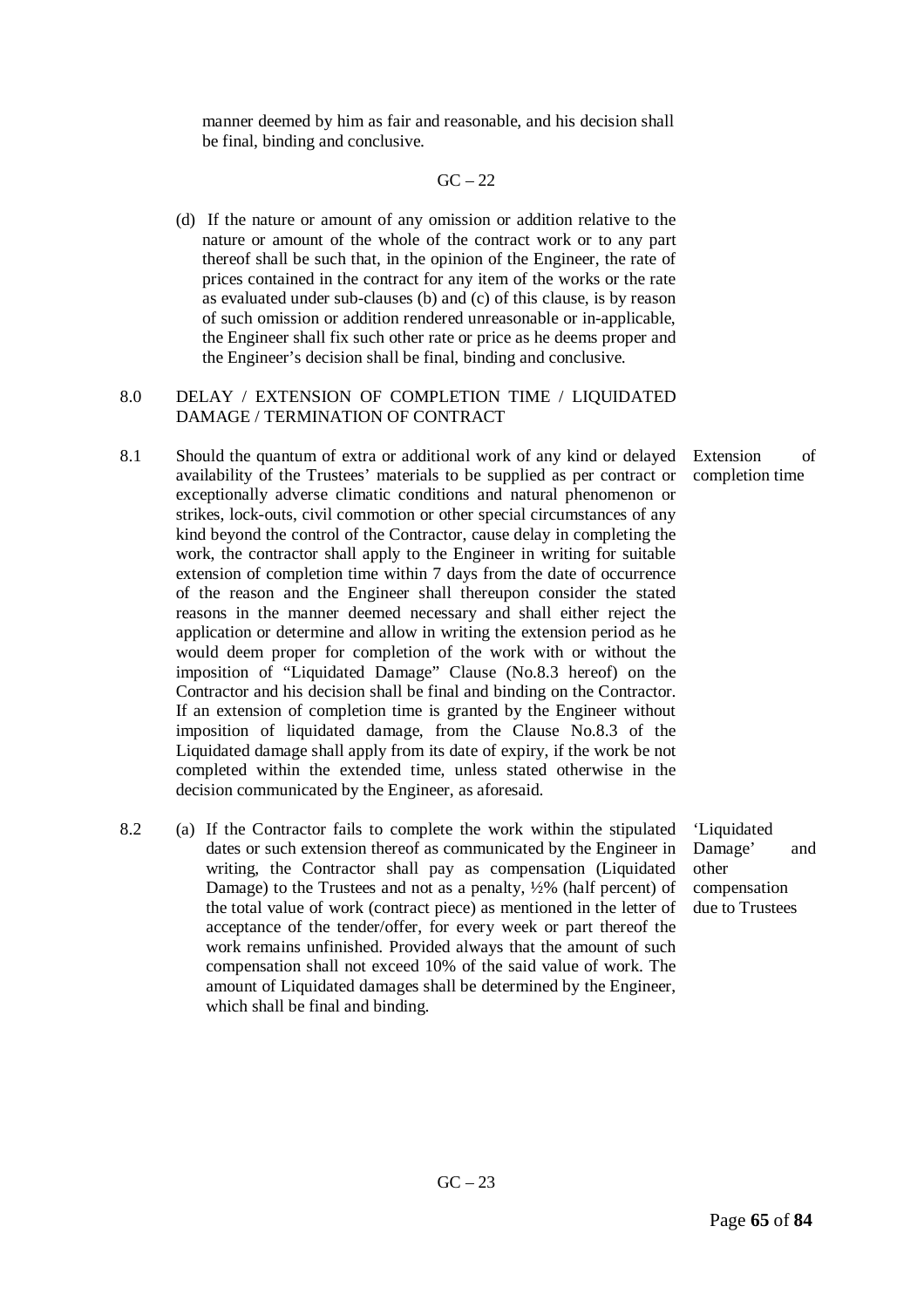- (b) Without prejudice to any of their legal rights, the Trustees shall have the power to recover the said amount of compensation/damage in Sub-clause (a) of this clause, from any money due or likely to become due to the Contractor. The payment or deduction of such compensation/damage shall not relieve the Contractor from his obligation to complete the work or from any of his other obligations/liabilities under the contract and in case of the Contractor's failure and at the absolute discretion of the Engineer, the work may be ordered to be completed by some other agency at the risk and expense of the Contractor, after a minimum three days notice in writing has been given to the Contractor by the Engineer or his Representative.
- 8.3 Without being liable for any compensation to the Contractor, the Default of the Trustees may, in their absolute discretion, terminate the contract and enter upon the site and works and expel the Contractor there from after giving him a minimum 3 days' notice in writing, due to occurrence of any of the following reasons and decision of the Trustees in this respect, as communicated by the Engineer shall be final and conclusive :

**Contractors** remedies & powers/Termi nation of Contract.

- (i) The Contractor has abandoned the contract.
- (ii) In the opinion of the Engineer, either the progress of work is not satisfactory or the work is not likely to be completed within the agreed period on account of Contractor's lapses.
- (iii) The Contractor has failed to commence the works or has without any lawful excuse under these conditions has kept the work suspended for at least 15 days despite receiving the Engineer'' or his Representative'' written notice to proceed with the work.
- (iv) The Contractor has failed to remove materials from site or to dismantle or demolish and replace work for 7 days after receiving from the Engineer or his representative the written notice stating that the said materials or work were condemned and rejected by him under these conditions.
- (v) The Contractor is not executing the works in accordance with the contract or is persistently or flagrantly neglecting to carry out his obligations under the contract.
- (vi) Any bribe, commission, gift or advantage is given, promised or offered by or on behalf of the contractor t any officer, servant or representative of the Trustees or to any person on his or their behalf in relation to the obtaining or to the execution of the contract.
- (vii) The Contractor is adjusted insolvent or enters into composition with his creditors or being a company goes into liquidation either compulsory or voluntary.

#### $GC - 24$

8.3.1 Upon receipt of the letter of termination of work, which may be issued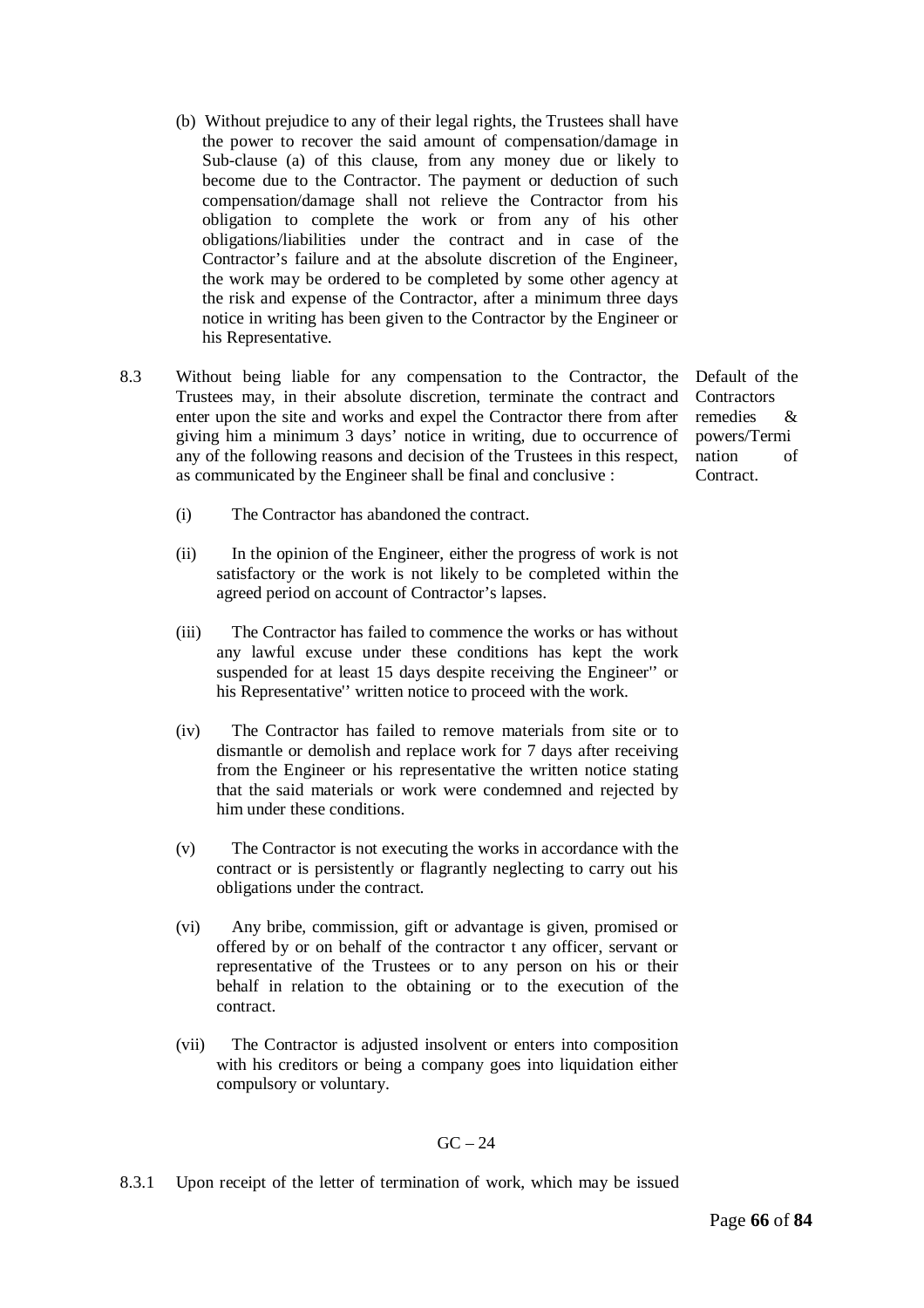by the Engineer on behalf of the Trustees, the Contractor shall hand over all the Trustees' tools, plant and materials issued to him at the place to be ascertained from the Engineer, within 7 days of receipt of such letter.

- 8.3.2 In all such cases of Termination of work, the Trustees shall have the power to complete the work through any other agency at the Contractor's risk and expense and the Contractor shall be debited any sum or sums that may be expended in completing the work beyond the amount that would have been due to the Contractor, had he duly completed the work of the work in accordance with the contract.
- 8.3.3 Upon termination of contract, the Contractor shall be entitled to receipt payment of only 90% of the value of work actually done or materials actually supplied by him and subject to recoveries as per contract, provided the work done and materials conform to specifications at the time of taking over by the Trustees. The payment for work shall be based on measurements of actual work done and priced at approved contract rates or other rates, as decided by the Engineer. The payment for materials supplied shall be at the rates as decided by the Engineer, which shall I in no case be more than market rates prevailing at the time of taking over by the Trustees. The Engineer's decision in all such case shall be final, binding and conclusive.
- 8.3.4 The Trustees shall have the power to retain all moneys due to the Contractor until the work is completed by other agency and the Contractor's liabilities to the Trustees are known in all respect.
- 9.0 MAINTENANCE AND REFUND OF SECURITY DEPOSIT
- 9.1 On completion of execution of the work the Contractor shall maintain the same for a period, as may be specified in the form of a Special Condition of the Contract, from the date mentioned in the Initial Completion Certificate in Form G.C.1. Any defect/fault, which may appear in the work during aforesaid maintenance period, arising, in the sole opinion of the Engineer or his representative, from materials or workmanship not in accordance with the contract or the instruction of the Engineer or his representative, shall, upon the written notice of the Engineer or his representative, be amended and made good by the Contractor at his own cost within seven days of the date of such notice, to the satisfaction of the Engineer or his representative, failing which the Engineer or his representative shall have the defects amended and made good through other agency at the Contractor's risk and cost and all expenses, consequent thereon or incidental thereto, shall be recoverable from the Contractor in any manner deemed suitable by the Engineer.
- Contractor's obligation for maintenance of work.

#### $GC - 25$

9.2 The Contractor shall not be considered completed and the work shall not be treated as finally accepted by the Trustees, until a Final Completion Certificate in Form G.C.2 annexed hereto shall have been signed and issued by the Engineer to the contractor after all obligations under the Contract including that in the maintenance period, if any, have been fulfilled by the Contractor. Previous entry on the works or taking possession, working o using thereof by the Trustees shall not relieve the Contractor of his

**Certificate** of final completion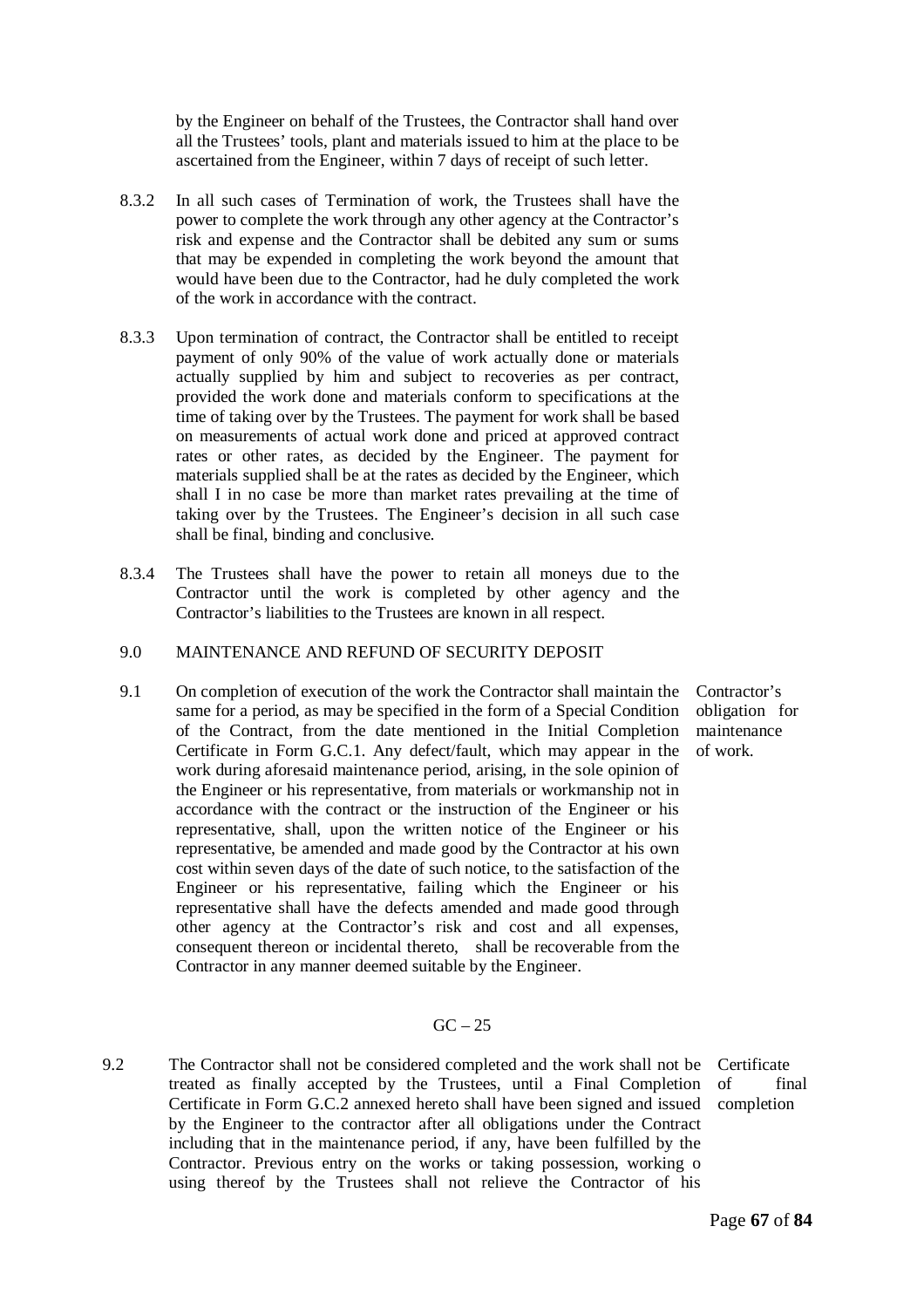obligations under the contract for full and final completion of the work.

9.3 On completion of the contract in the manner aforesaid, the Contractor may apply for the refund of his Security Deposit by submitting o the Engineer (I) The Treasury Receipts granted for the amount of Security held by the Trustees, and (ii) his "No further claim" Certificate in Form G.C.3 annexed hereto (in original), where upon the Engineer shall issue Certificate in Form G.C.2 and within two months of the Engineer's recommendation, the Trustees shall refund the balance due against the Security Deposit to the Contractor, after making deduction therefrom in respect of any sum due to the Trustees from the Contractor. Refund of Security

#### 10.0 INTERPRETATION OF CONTRACT DOCUMENTS, DISPUTES AND ARBITRATION

- 10.1 In all disputes, matters, claims, demands or questions arising out of or connected with the interpretation of the Contract including the meaning of Specifications, drawings, designs and instructions or as to the quality of workmanship or as to the materials used in the work or the execution of the work whether during the progress of the works or after the completion and whether before or after the determination, abandonment or breach of the contract the decision of the Engineer shall be final and binding on all parties to the contract and shall forthwith be given effect to by the Contractor. Engineer's decision
- 10.2 If the Contractor be dissatisfied with any such decision of the Engineer, he shall within 15 days after receiving notice of such decision require that the matter shall be referred to Chairman, who shall thereupon consider and give a decision. Chairman's award.
- 10.3 If, however, the Contractor be still dissatisfied with the decision of the Arbitration. Chairman, he shall within 15 days after receiving notice of such decision require that within 60 days from his written notice, the Chairman shall refer the matter to an Arbitrator of the panel of Arbitrators to be maintained by the Trustees for the purpose and any such reference shall be deemed to be a submission to arbitration within the meaning of Indian Arbitration Act, 1940 or any statutory modification thereof.
- 10.3.1. If the Arbitrator so appointed is unable or unwilling to act or resigns his appointment or vacates his office due to any reason whatsoever, another person from panel shall be appointed as Sole Arbitrator and he shall proceed from the stage at which his predecessor left it.

GC - 26

- 10.3.2 The Arbitrator shall be deemed to have entered on reference on the date he issues notice to both the parties fixing the date of first hearing.
- 10.3.3 The time limit within which the Arbitrator shall submit his award shall normally be 4 months as provided in Indian Arbitration Act, 1940 or any amendment thereof. The Arbitrator may, if found necessary, enlarge the time for making and publishing the award, with the consent of the parties..
- 10.3.4 The venue of the arbitration shall be either Calcutta or Haldia as may be fixed by the Arbitrator in his sole discretion. Upon every or any such reference the cost of any incidental to the reference and award respectively

Deposit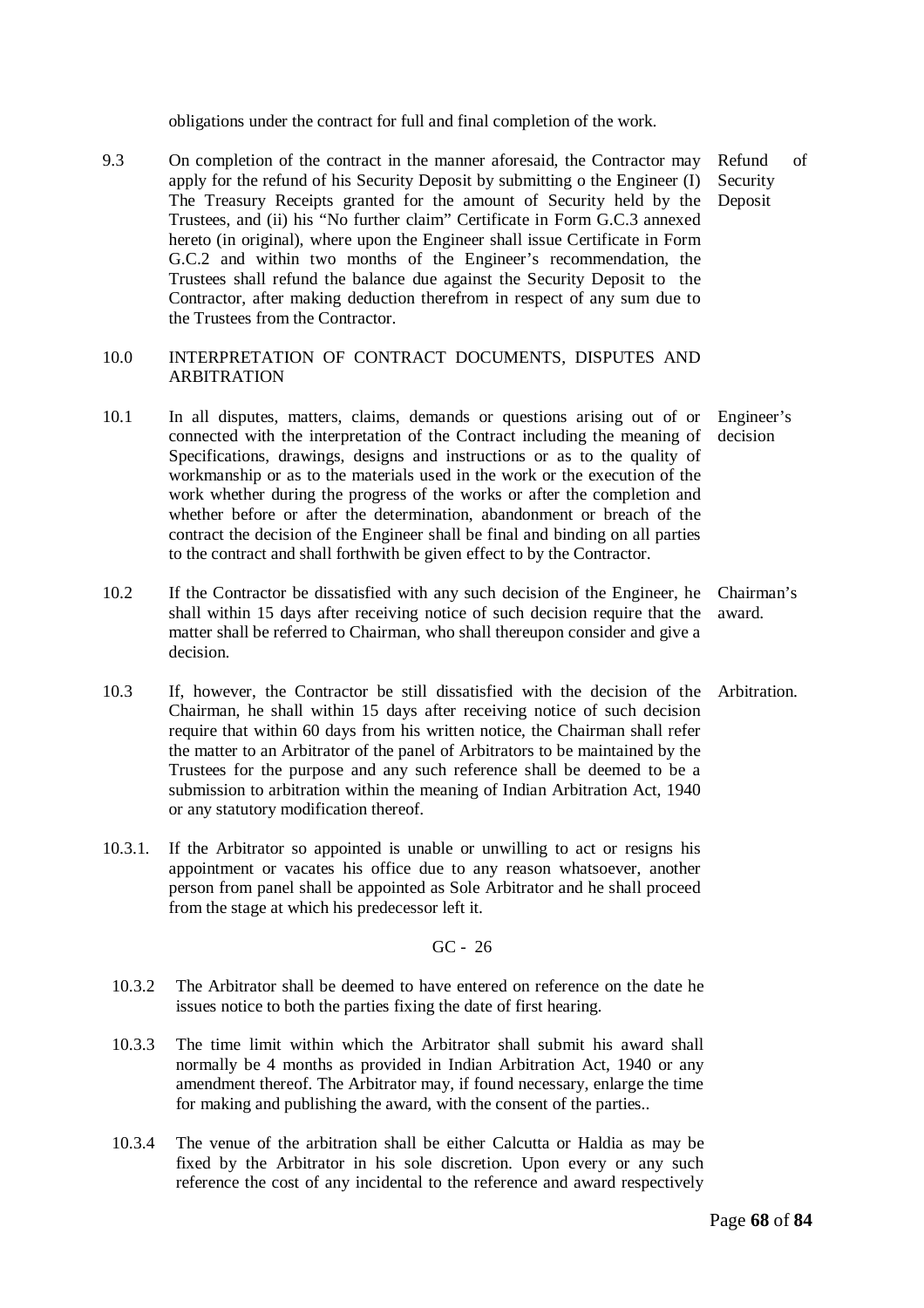shall be in the discretion of the Arbitrator who may determine, the amount thereof or by whom and to whom and in what manner the same shall be borne and paid.

- 10.3.5 The Award of the Arbitrator shall be final and binding on all parties subject to the provisions of the Indian Arbitration Act 1940 or any amendment thereof. The Arbitrator shall give a separate award in respect of each item of disputes and respective claim referred to him by each party and give reason for the award.
- 10.3.6 The Arbitrator shall consider the claims of all the parties to the contract within only the parameters of scope and conditions of the contract in question.
- 10.3.7 Save as otherwise provided in the contract the provisions of the Arbitration Act, 1940 and rules made thereunder, for the time being in force, shall apply to the arbitration proceedings under this Clause.
- 10.4 The Contractor shall not suspend or delay the work and proceed with the work with due diligence in accordance with Engineer's decision. The Engineer also shall not withhold any payment, which, according to him, is due or payable to the Contractor, on the ground that certain disputes have cropped up and are likely to be referred to arbitration.
- 10.5 Provided always as follows:
	- [a] Nothing of the provisions in paragraphs 10.3 to 10.3.7 hereinabove would apply in the cases of contracts, where tendered amount appearing in the letter of acceptance of the tender / offer is less than Rs.40,00,000/-.
	- [b] The Contractor shall have to raise disputes or differences of any kind whatsoever in relation to the execution of the work to the Engineer within 30 days from the date of occurrence of the cause of dispute and before the preparation of the final bill, giving detailed justifications, in the context of contract conditions.

 $GC = 27$ 

[c] Contractor's dispute if any arising only during the maintenance period, if any, stipulated in the contract, must be submitted to the Engineer, with detailed justification in the context of contract conditions, before the issuance of final completion certificate in Form  $G \subset -2$  ibid. No dispute or difference on any matters whatsoever, the Contractor can raise pertaining to the Contract after submission

of certificate in form G.C.3 by him.

- [d] Contractor's claim / dispute raised beyond the time limits prescribed in sub-clauses 10.5[b] and 10.5 [c] hereinabove, shall not be entertained by the Engineer and / or by any Arbitrator subsequently.
- [e] The Chairman / Trustees shall have the right to alter the panel of Arbitrators, vide Clause 10.3 hereinabove, on their sole discretion, by adding the names of new Arbitrators and / or by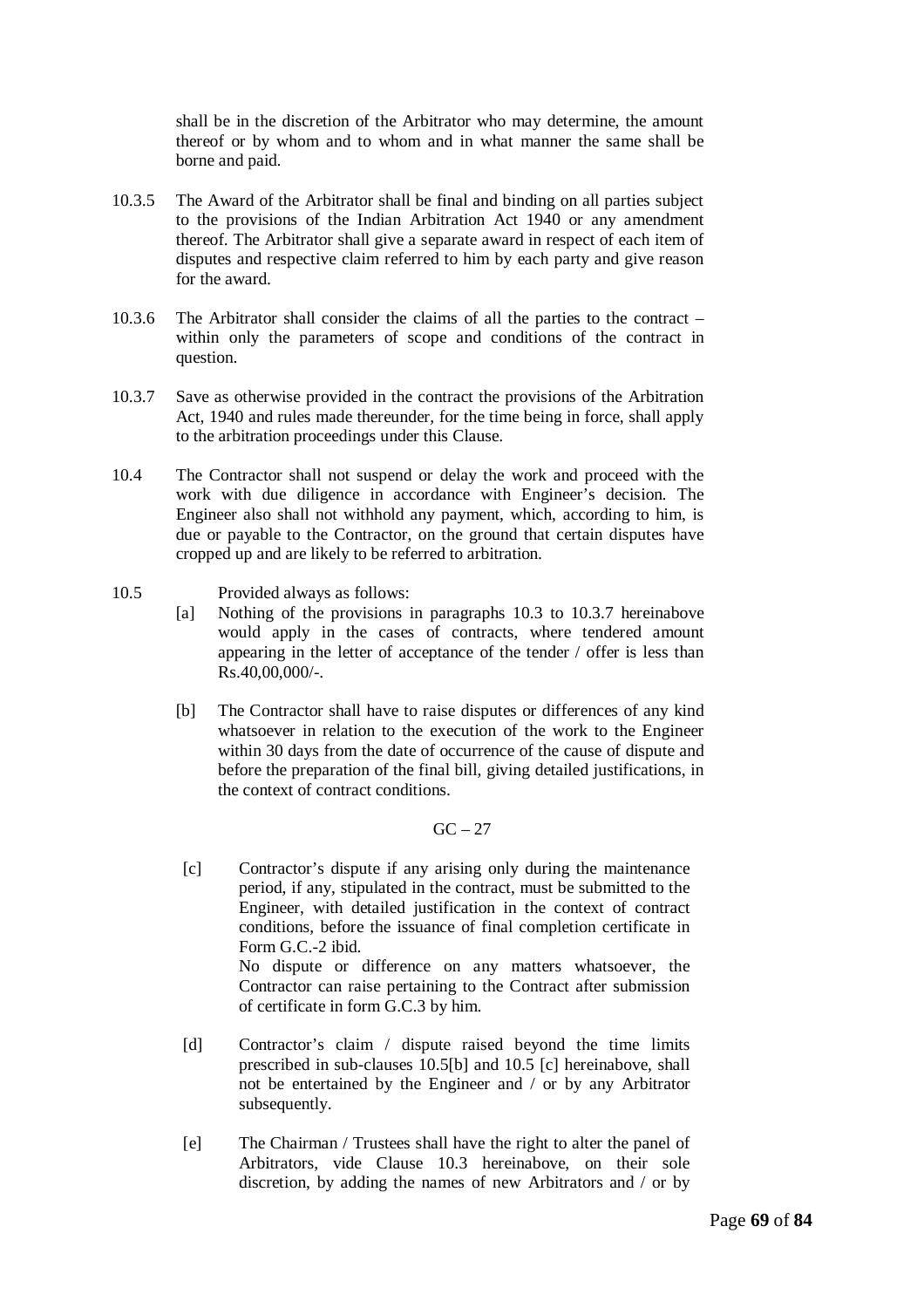deleting the names of existing Arbitrators, without making any reference to the Contractor.

#### **(TO BE SUBMITTED WITH COVER- I OFFER)**

### **THE BOARD OF TRUSTEES FOR THE PORT OF KOLKATA FORM OF TENDER** (UNPRICED)

To

The Manager (I&CF),

Haldia Dock Complex.

I/We\_\_\_\_\_\_\_\_\_\_\_\_\_\_\_\_\_\_\_\_\_\_\_\_\_\_\_\_\_\_\_\_\_\_\_\_\_\_\_\_\_\_\_\_\_\_\_\_\_\_\_\_\_\_\_\_\_\_\_\_\_\_\_\_\_\_

having examined the site of work, inspected the Drawings and read the specifications, General & Special Conditions of Contract and Conditions of the Tender, hereby tender and undertake to execute and complete all the works required to be performed in accordance with the Specification, Bill of Quantities, General & Special Conditions of Contract and Drawings prepared by or on behalf of the Trustees and at the rates & prices set out in the annexed Bill of Quantities within

months / weeks from the date of order to commence the work and in the event of our tender being accepted in full or in part. I / We also undertake to enter into a Contract Agreement in the form hereto annexed with such alterations or additions thereto which may be necessary to give effect to the acceptance of the Tender and incorporating such Specification, Bill of Quantities, Drawing and Special & General Conditions of Contract and I / We hereby agree that until such Contract Agreement is executed the said Specification, Bill of Quantities, Conditions of Contract and the Tender, together with the acceptance thereof in writing by or on behalf of the Trustees shall be the Contract.

#### THE TOTAL AMOUNT OF TENDER Rs. **NOT TO BE QUOTED IN COVER I OFFER**

#### (Repeat in words) **NOT TO BE QUOTED IN COVER I OFFER**

I / We require \_\_\_\_\_\_\_\_\_\_\_\_\_\_\_\_\_\_\_\_days / months preliminary time to arrange and procure the materials required by the work from the date of acceptance of tender before I We could commence the work.

I / We have deposited with the Trustees' Manager (Finance), HDC, vide Receipt No. of the contract of the contract of  $\alpha$  as Earnest Money.

I / We agree that the period for which the tender shall remain open for acceptance shall not be less than four months.

Dated : (Signature of Bidder with Seal)

 $\frac{1}{\sqrt{2}}$  ,  $\frac{1}{\sqrt{2}}$  ,  $\frac{1}{\sqrt{2}}$  ,  $\frac{1}{\sqrt{2}}$  ,  $\frac{1}{\sqrt{2}}$  ,  $\frac{1}{\sqrt{2}}$  ,  $\frac{1}{\sqrt{2}}$  ,  $\frac{1}{\sqrt{2}}$  ,  $\frac{1}{\sqrt{2}}$  ,  $\frac{1}{\sqrt{2}}$  ,  $\frac{1}{\sqrt{2}}$  ,  $\frac{1}{\sqrt{2}}$  ,  $\frac{1}{\sqrt{2}}$  ,  $\frac{1}{\sqrt{2}}$  ,  $\frac{1}{\sqrt{2}}$ 

**WITNESS :** 

Name of the Bidder :

Signature :

Name : (In Block Letters)

Address :

Address :

Occupation :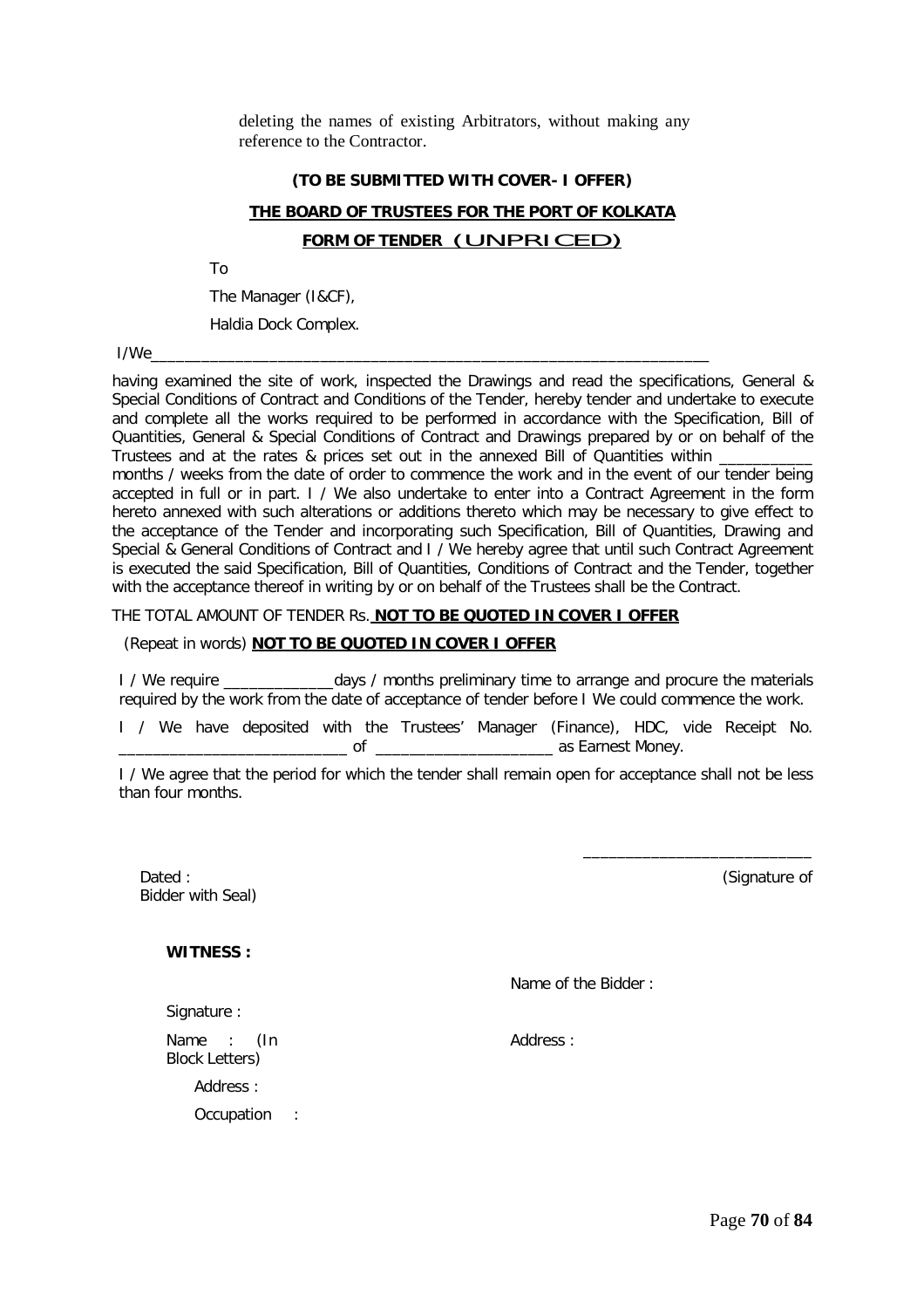### **KOLKATA PORT TRUST HALDIA DOCK COMPLEX**

#### **FORM G.C.1**

| Contractor                                                                                                                                                                                               |
|----------------------------------------------------------------------------------------------------------------------------------------------------------------------------------------------------------|
| Address                                                                                                                                                                                                  |
|                                                                                                                                                                                                          |
| Date of completion :                                                                                                                                                                                     |
| Dear $sir(s)$ ,                                                                                                                                                                                          |
| This is to certify that the following work viz:-                                                                                                                                                         |
|                                                                                                                                                                                                          |
|                                                                                                                                                                                                          |
|                                                                                                                                                                                                          |
|                                                                                                                                                                                                          |
| Contract No. $\dots \dots \dots \dots \dots \dots \dots \dots \dots$                                                                                                                                     |
| which was carried out by you is in the opinion of the undersigned complete in every respect on the<br>are required to maintain the work as per Clause 62 of the General Conditions of Contract and under |
| provisions of the Contract for a period of ___________________________weeks / months / years                                                                                                             |
| from the _____________________ day of<br>$\frac{1}{2000}$ to $\frac{1}{2000}$ to $\frac{1}{2000}$ .                                                                                                      |
| Yours faithfully,                                                                                                                                                                                        |
| (ENGINEER/ENGINEER'S REPRESENTATIVE)<br><b>OFFICE SEAL</b>                                                                                                                                               |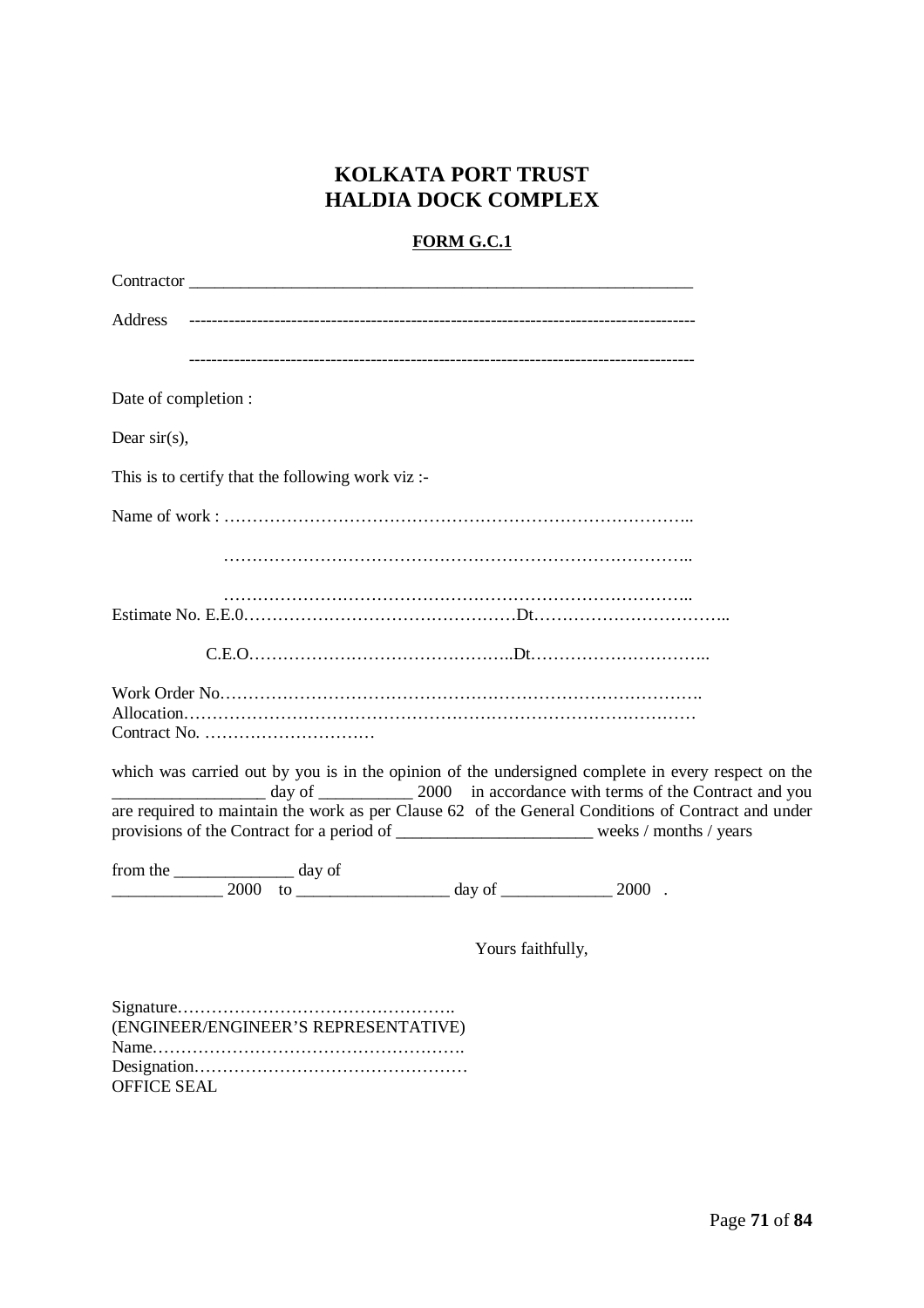### **KOLKATA PORT TRUST HALDIA DOCK COMPLEX**

#### FORM G.C.2.

Certificate of Final Completion.

The Financial Adviser & Chief Accounts Officer The Manager (Finance), Haldia Dock Complex.

This is to certify that the following work viz:-

Allocation : ……………………………

which was carried out by Shri/Messrs……………………………………………. is now complete in every respect in accordance with the terms of the Contract and that all obligations under the Contract have been fulfilled by the Contractor.

Signature…………………………………………. (ENGINEER/ENGINEER'S REPRESENTATIVE) NAME………………………………………………. DESIGNATION……………………………………. OFFICE SEAL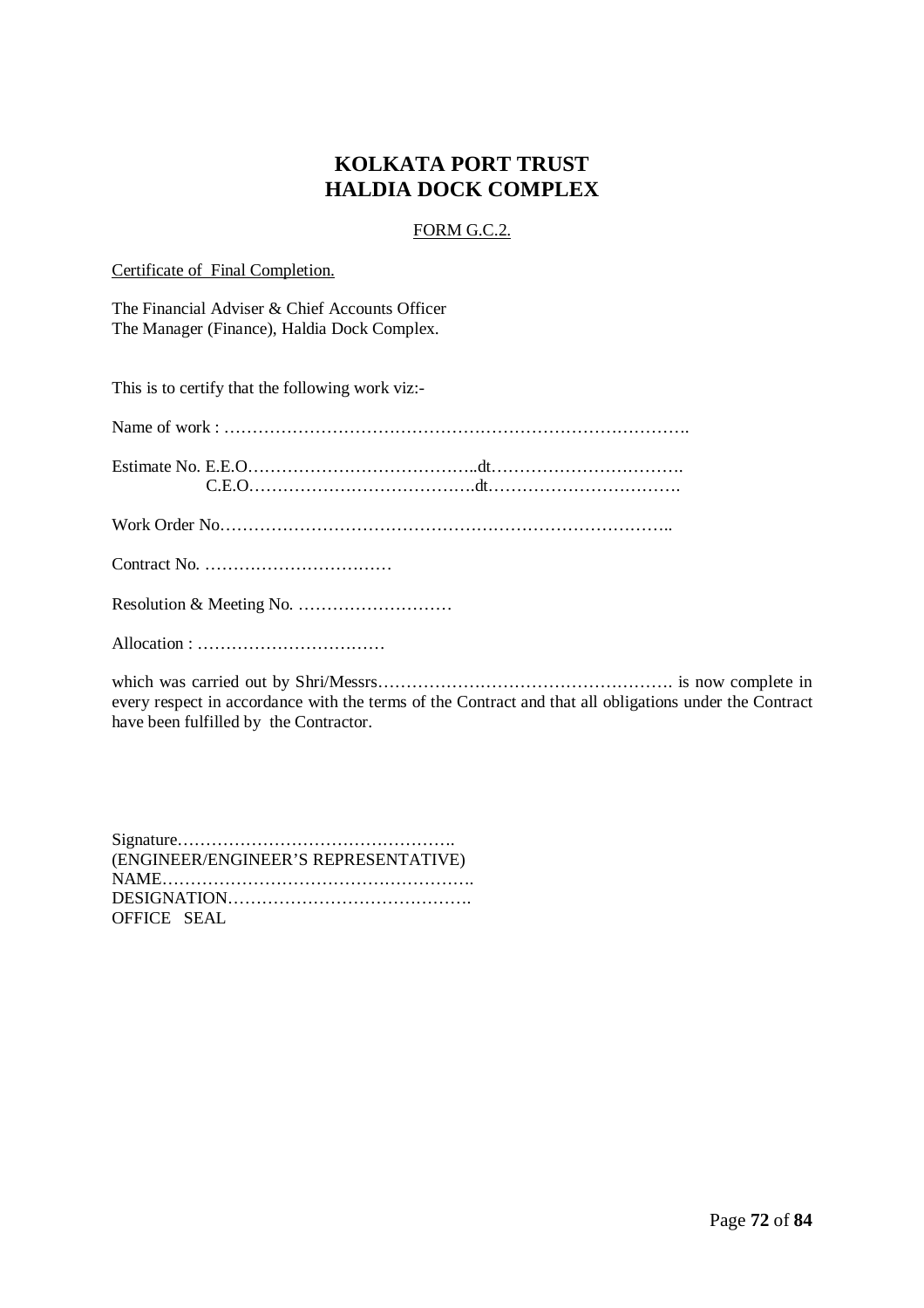## **KOLKATA PORT TRUST HALDIA DOCK COMPLEX**

#### FORM G.C.3

### ('NO CLAIM ' CERTIFICATE FROM CONTRACTOR)

| The Manager (I&CF)                                                                                                                                      |
|---------------------------------------------------------------------------------------------------------------------------------------------------------|
| Haldia Dock Complex                                                                                                                                     |
| Calcutta Port Trust                                                                                                                                     |
| Haldia.                                                                                                                                                 |
|                                                                                                                                                         |
| Dear Sir,                                                                                                                                               |
| I / We do hereby declare that I / we have received full and final payment from the Calcutta Port Trust<br>for the execution of the following work viz:- |
|                                                                                                                                                         |
|                                                                                                                                                         |
|                                                                                                                                                         |
|                                                                                                                                                         |
|                                                                                                                                                         |
| $Contract No. \_$                                                                                                                                       |
|                                                                                                                                                         |
| and I / we have no further claim against the Calcutta Port Trust in respect of the above-mentioned job.                                                 |
| Yours faithfully,                                                                                                                                       |
| (Signature of                                                                                                                                           |
| the Contractor)                                                                                                                                         |
|                                                                                                                                                         |
|                                                                                                                                                         |
|                                                                                                                                                         |
| (OFFICIAL SEAL OF THE CONTRACTOR)                                                                                                                       |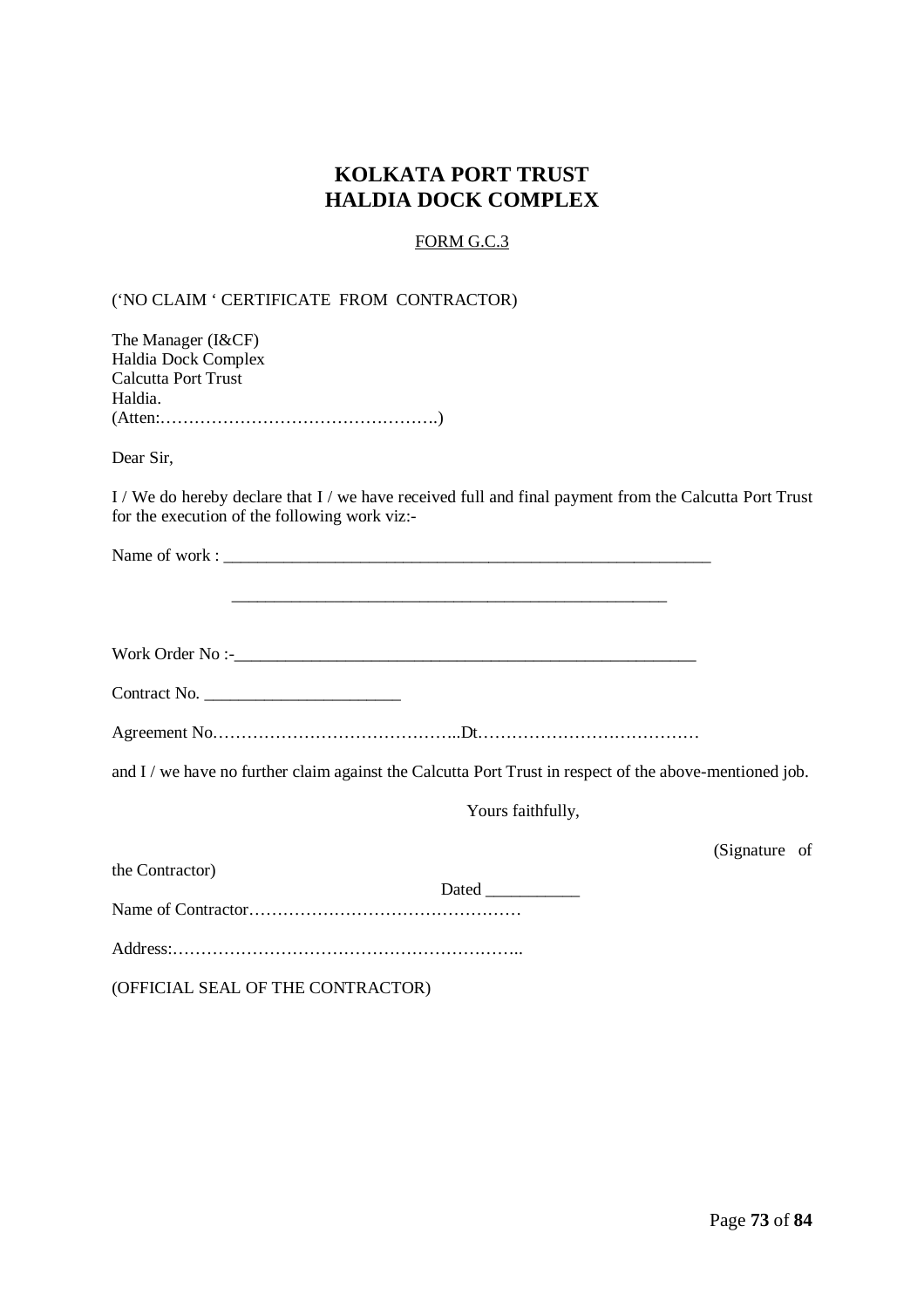## **KOLKATA PORT TRUST PROFORMA OF FORM OF AGREEMENT**

THIS AGREEMENT made \_\_\_\_\_\_\_\_\_\_\_\_\_\_\_\_\_\_\_\_\_\_\_\_\_\_\_\_\_\_\_\_\_\_\_\_ day of 20 between the "Board Of Trustees for the Port Of Calcutta , a statutory body constituted under Major Port Trust Act ,1963 under the rules there under and statutory modification thereto having Registered Office at 15, Strand Road , Calcutta - 700001 (hereinafter called "EMPLOYER'' which expression unless excluded by or repugnant to the context be deemed to include his successor/s in office) on the one part and \_\_\_\_\_\_\_\_\_\_\_\_\_\_\_\_\_\_\_\_\_\_\_\_\_\_\_ \_\_\_\_\_\_\_\_\_\_\_\_\_\_ (hereinafter called the "CONTRACTOR" which expression shall unless excluded by or repugnant to the context he deemed to include his heirs, executors, administrators, representative, successor in officer and permitted assigns) of the other part.

WHEREAS The TRUSTEES are desirous that certain works should be executed viz\_\_\_\_\_\_\_\_\_\_\_\_\_\_\_\_\_\_\_\_\_\_\_\_\_\_\_\_\_\_\_\_\_\_\_\_\_\_\_\_\_\_\_\_\_\_ and have accepted a Tender/Offer by the contractor for the execution, completion and maintenance of such works .

NOW THIS CONTRACT AGREEMENT WITNESSETH as follows :-

- 1. In this agreement words expressions shall have the same meanings as are respectively assigned to them in General Conditions Of Contract, hereinafter referred to.
- 2. The following documents shall be deemed to form and be read and construed as part of this Agreement ,viz :
	- i.The said Tender/Offer & the acceptance of Tender/ Offer.
	- ii.The Drawings.
	- iii.The General Conditions Of Contract.
	- iv.Special Conditions Of Contract (If any).
	- v.The Conditions Of Tender.
	- vi.The Specifications.
	- vii.The Bill Of Quantities.
	- viii.All correspondences by which the contract is added, amended, varied or modified in any way by mutual consent.
- 3. In consideration of the payments to be made by the Trustees to the Contractor as hereinafter mentioned the contractor hereby covenant with the Trustees to execute ,complete and maintain the work in conformity in all respects with the provisions of Contract.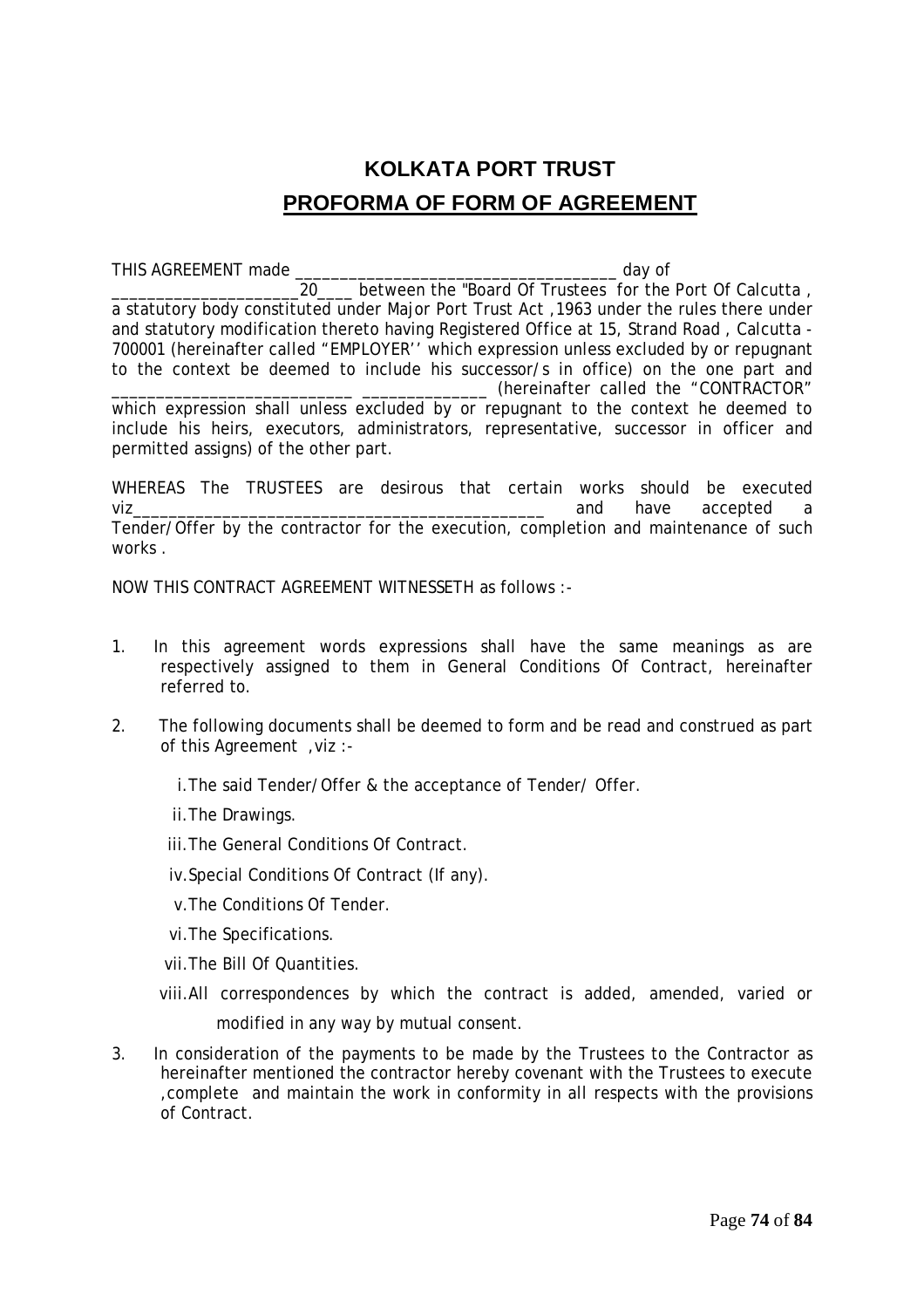4. The Trustees hereby covenants to pay to the contractor in consideration of such execution ,completion and maintenance of the works the Contract Prices at the times and in the manner prescribed by the contractor .

IN WITNESS whereof the parties hereto have caused their respective Common Seals to be hereunto as fixed (or have set their respective hands and seals) the day and year first above written.

have executed these presents on the day and year first above written.

| Was hereunto affixed in the presence of :                                |
|--------------------------------------------------------------------------|
|                                                                          |
|                                                                          |
|                                                                          |
|                                                                          |
| <b>OR</b>                                                                |
| SIGNED SEALED AND DELIVERED                                              |
|                                                                          |
|                                                                          |
| In the presence of :                                                     |
|                                                                          |
|                                                                          |
|                                                                          |
|                                                                          |
| The Common Seal of the Trustees was hereunto affixed in he presence of : |
|                                                                          |
|                                                                          |
|                                                                          |

**Proforma Of Irrevocable Bank Guarantee (PERFORMANCE BOND) in lieu of cash Security Deposit, to be issued by the Kolkata/ Haldia Branch, as the case may be, of any nationalised Bank of India on Non-Judicial Stamp Paper worth Rs 50/- or as decided by the Engineer/ Legal Adviser of the Trustees.**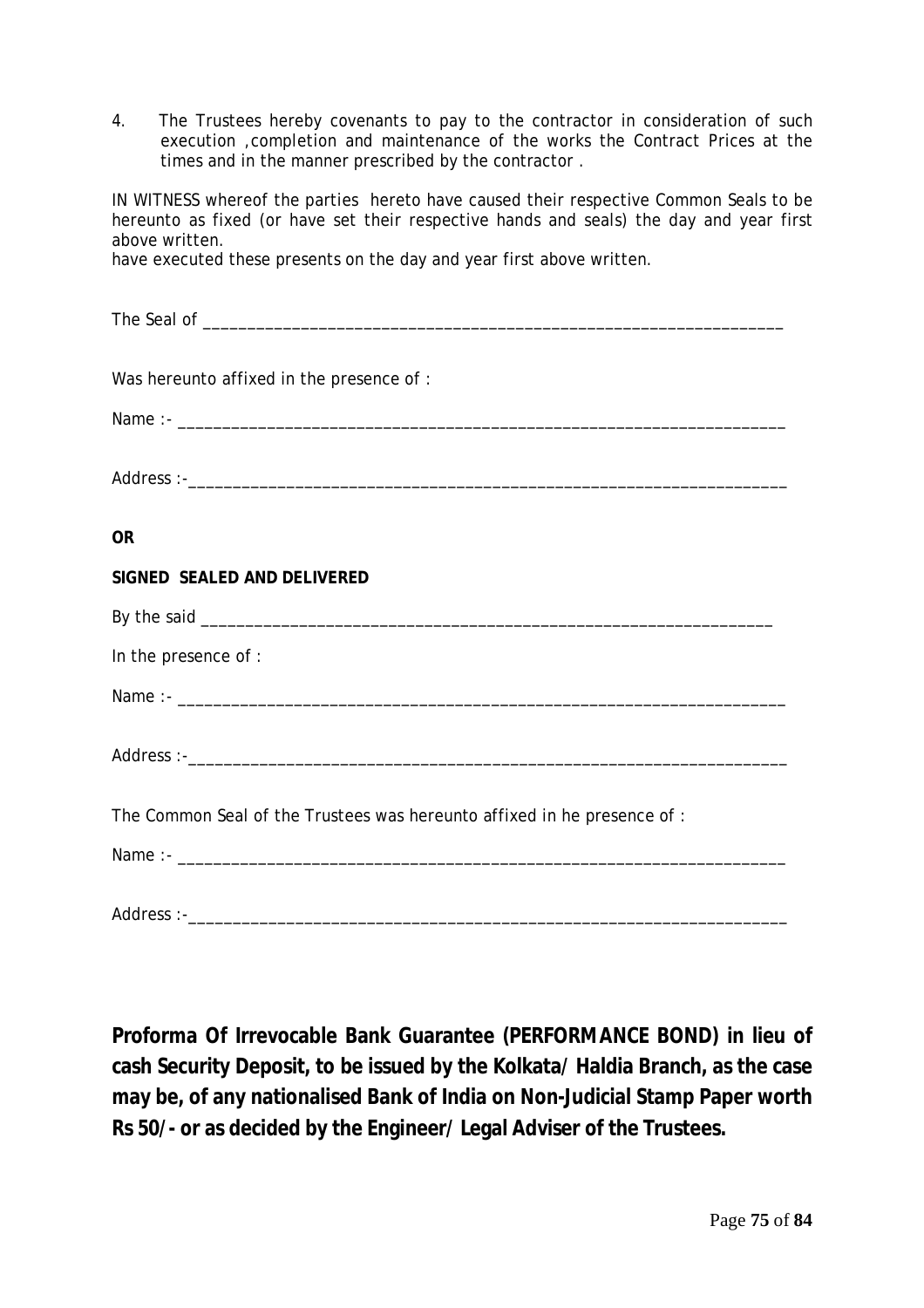Ref. \_\_\_\_\_\_\_\_\_\_\_\_\_\_\_\_\_\_\_ Bank Guarantee No. \_\_\_\_\_\_\_\_\_\_\_\_\_\_\_\_\_\_\_\_\_\_\_\_

Date \_\_\_\_\_\_\_\_\_\_\_\_\_\_\_\_\_\_\_\_\_\_\_\_

To

The Board of Trustees for the Port of Kolkata,

15, Strand Road Kolkata – 700 001

Dear Sirs,

In consideration of the Board of Trustees For the Port of Kolkata, - (hereinafter referred to as the " EMPLOYER"which expression shall unless repugnant to the context or meaning thereof include its successors administrators and assigns) having awarded to with registered office at (hereinafter referred to as the "CONTRACTOR " which expression shall unless repugnant to the context or meaning thereof, include its successors, administrators, executors and assigns) a CONTRACT by issue of EMPLOYER'S work order dated \_\_\_\_\_\_\_\_\_\_\_\_\_\_ the same having been unequivocally accepted by the Contractor resulting in a 'CONTRACT' bearing Letter Of Award No \_\_\_\_\_\_\_\_\_\_\_\_\_\_\_\_\_\_\_\_\_\_\_\_\_\_ dated \_\_\_\_\_\_\_\_\_\_\_\_\_\_\_\_\_\_\_\_ Valued at Rs for " The same of the contractor having agreed to prove a Contract performance Guarantee for the faithful performance of the entire Contract equivalent to Rs. ( rupees only) to the EMPLOYER.

We, the **Bank**, **Bank, According its Head Office at** , Kolkata/ Haldia having its Head Office at (hereinafter referred to as the "Bank", which expression shall unless repugnant to the context or meaning thereof, include its successors, administrators, executors and assigns) do hereby guarantee and undertake to pay the Employer on demand any and all monies payable by the Contractor to the extent of Rs. -( only) as aforesaid at any time upto without any demur, reservation, contest, recourse or protest an/or without any reference to the CONTRACTOR, Any such demand made by Employer on the Bank shall be conclusive and binding notwithstanding any difference between EMPLOYEER and CONTRACTOR or any dispute pending before any Court, tribunal, Arbitrator or any other Authority. The Bank undertakes not to revoke this guarantee during its currency without previous consent of employer and further agrees that the guarantee herein contained shall continue to be enforceable till the Employer discharges his guarantee.

EMPLOYER shall have the fullest liberty without affecting in any way the liability of the Bank under this guarantee from time to time to extend the time for performance of the CONTRACT by CONTRACTOR. Employer shall have the fullest liberty, without affecting this guarantee, to postpone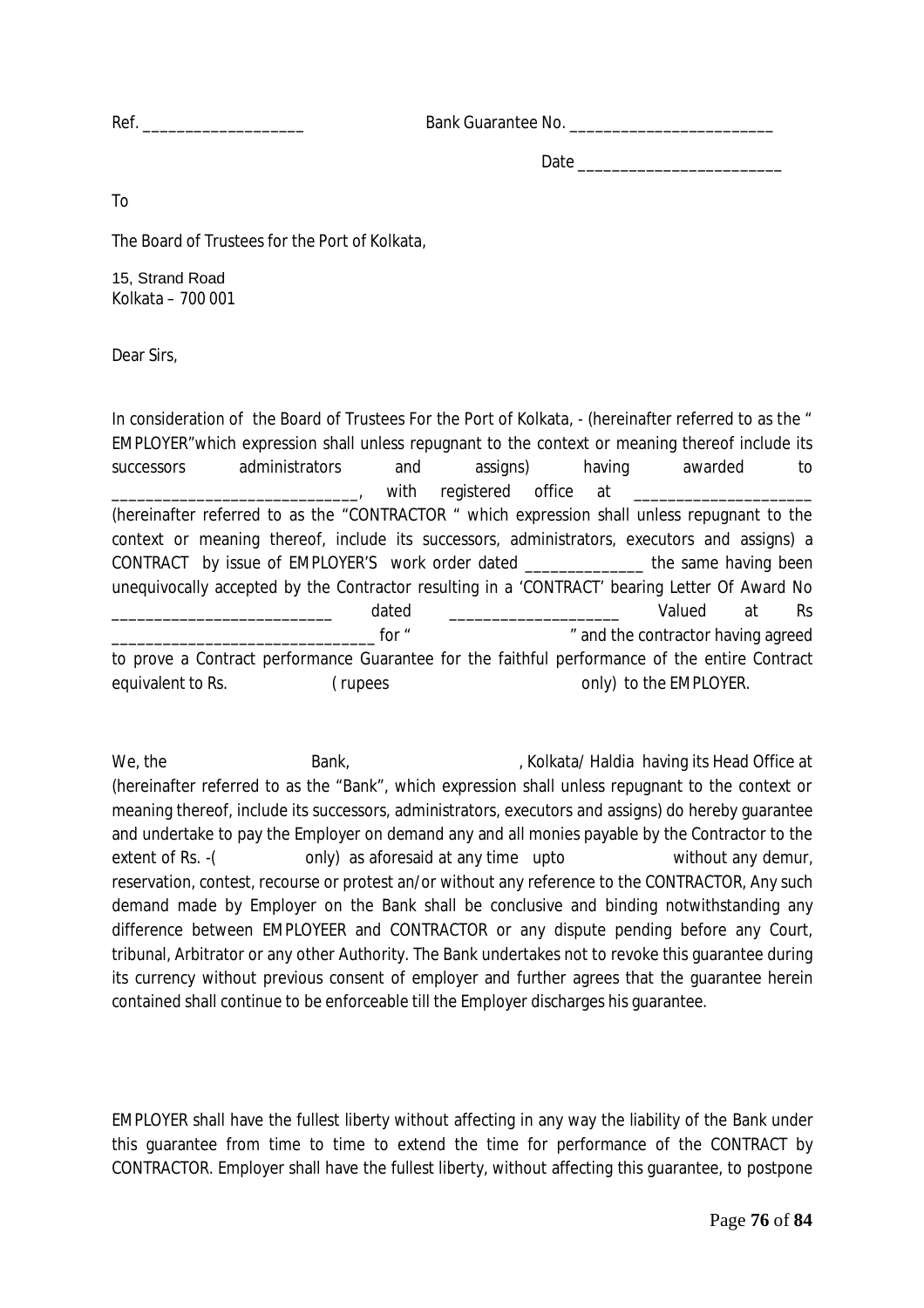from time to time the exercise of any powers vested in them or any right which they might have against Contractor, and to exercise the same at any time in any manner, and other to enforce or to forebear to enforce any covenants, contained or implied, in the CONTRACT between EMPLOYER andCONTRACTOR or any other course of remedy or security available to EMPLOYER . The Bank shall not be released of its obligations under these presents by any exercise by EMPLOYER of its liberty with reference to the matters aforesaid or any of them or by reason or any other acts of omission or commission on the part of employer or any other indulgence shown by EMPLOYER or by any other matter or thing whatsoever which under Law would, but for this provision, have the effect of reliving the bank.

The Bank also agreed that EMPLOYER at its option shall be entitled to enforce this Guarantee against the Bank as principal debtor, in the first instance without proceeding against CONTRACTOR and notwithstanding any security or other guarantee that EMPLOYER may have in relation to the CONTRACTOR'S liabilities.

Notwithstanding anything contained herein above our liability under this guarantee is restricted to Rs **Reserve Construction Construction** (rupees controller conly) and it shall remain in force up to and including and shall be extended from time to time for such period , on whose behalf this guarantee has been given.

|                    |             |  | day                           |                                         |             | at |
|--------------------|-------------|--|-------------------------------|-----------------------------------------|-------------|----|
| <b>WITNESSES</b>   |             |  |                               |                                         |             |    |
|                    |             |  |                               |                                         |             |    |
|                    | (Signature) |  |                               |                                         | (Signature) |    |
|                    |             |  |                               |                                         |             |    |
| (Name)             |             |  |                               | (Name)                                  |             |    |
| (Official address) |             |  | (Designation with Bank Stamp) |                                         |             |    |
|                    |             |  |                               | + Attorney as per power of Attorney No. |             |    |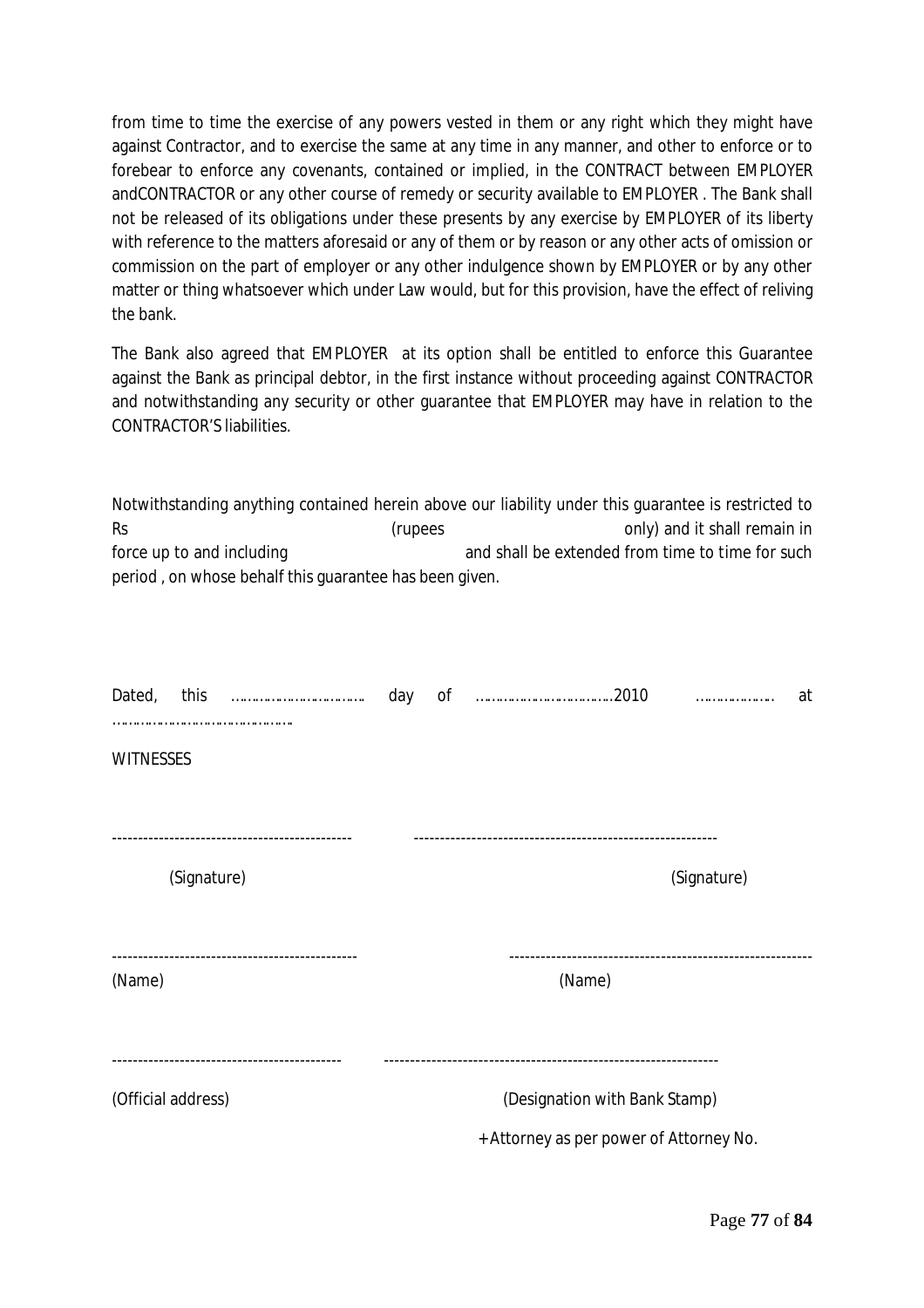Dated ……………………….

# **Integrity Pact**

#### Between

**Kolkata Port Trust (KoPT)** hereinafter referred to as "**The Principal/ Employer**".

And

………………………….. hereinafter referred to as "**The Bidder/Contractor**"

#### **Preamble**

The Principal intends to award, under laid down organizational procedures, contract/s for ……………………. The Principal values full compliances with all relevant laws of the land, rules, regulations, economic use of resources and of fairness/transparency in its relations with its Bidder(s) and/or Contractor(s).

In order to achieve these goals, an Independent External Monitor (IEM) appointed by the principal, will monitor the tender process and the execution of the contract for compliance with the principles mentioned above.

#### NOW, THEREFORE,

To avoid all forms of corruption by following a system that is fair, transparent and free from any influence/prejudiced dealings prior to, during and subsequent to the currency of the contract to be entered into with a view to:-

Enabling the PRINCIPAL/EMPLOYER to get the contractual work executed and/or to obtain/dispose the desired said stores/ equipment at a competitive price in conformity with the defined specifications/ scope of work by avoiding the high cost and the distortionary impact of corruption on such work /procurement/ disposal and Enabling BIDDERs/ CONTRACTORs to abstain from bribing or indulging in any corrupt practice in order to secure the contract by providing assurance to them that their competitors will also abstain from bribing and other corrupt practices and the PRINCIPAL/EMPLOYER will commit to prevent corruption, in any form, by its officials by following transparent procedures.

#### **Section 1 – Commitments of the Principal/ Employer.**

(1) The Principal commits itself to take measures necessary to prevent corruption and to observe

the following principles:

a. No employee of the Principal, personally or through family members, will in connection with the tender for, or the execution of a contract, demand, take a promise for or accept, for self or third person, any material or immaterial benefit which the person is not legally entitled to.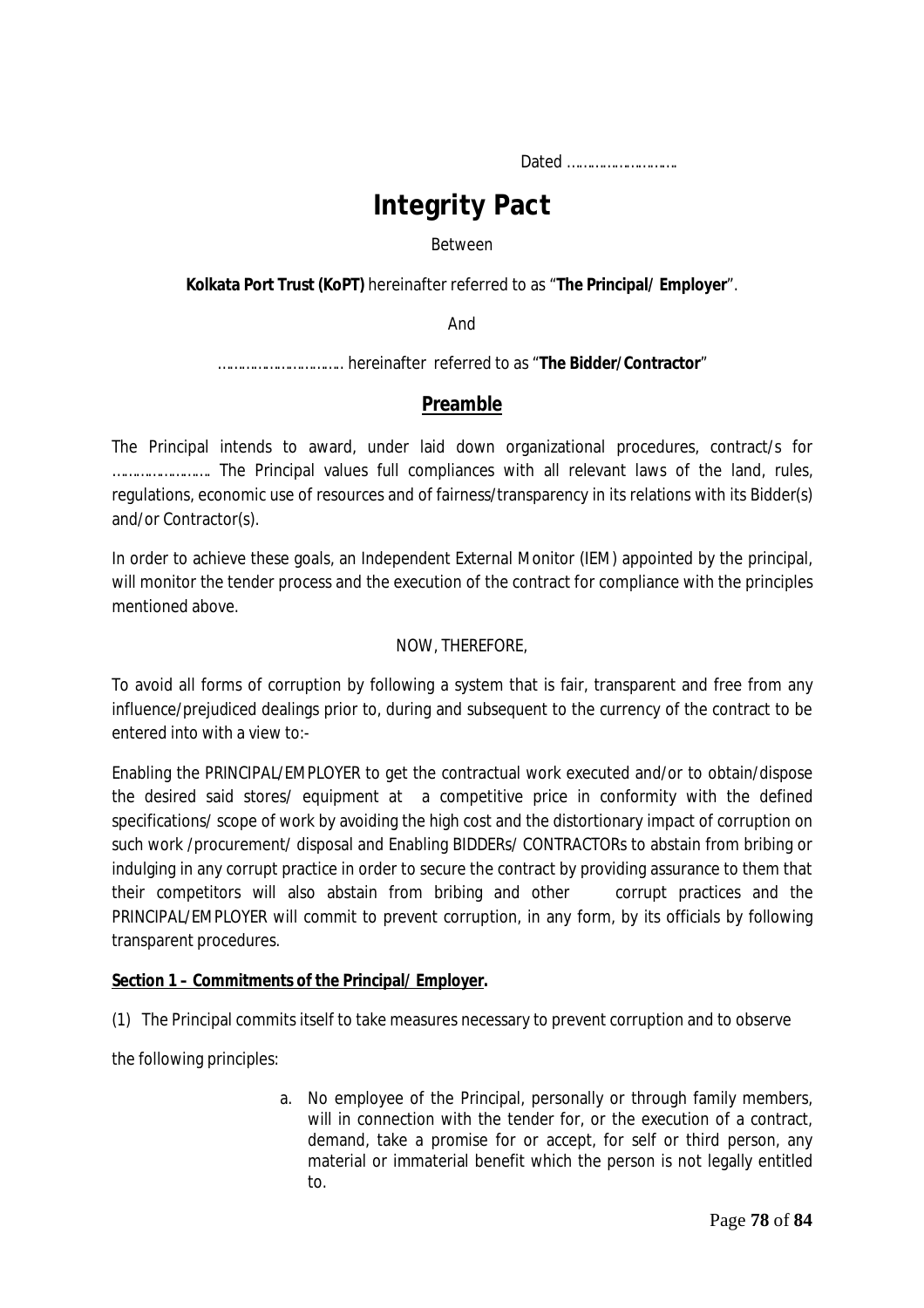- b. The Principal will, during the tender process treat all Bidder(s) with equity and reason. The Principal will, in particular, before and during the tender process, provide to all Bidder(s) the same information and will not provide to any Bidder(s) confidential/ additional information through which the Bidder(s) could obtain an advantage in relation to the tender process or the contract execution.
- c. The Principal will exclude from the process all known prejudiced persons.
- (2). If the Principal obtains information on the conduct of any of its employees which is a criminal offence under the Indian Penal Code (IPC)/Prevention of Corruption (PC) Act, or if there be a substantive suspicion in this regard, the Principal will inform the Chief Vigilance Officer and in addition can initiate disciplinary actions.

#### **Section-2 –Commitments of the Bidder(s) / Contractor(s)**

- (1) The Bidder(s)/Contractor(s) commit himself to take all measures necessary to prevent corruption. He commits himself to observe the following principles during his participation in the tender process and during the contract execution.
- a. The Bidder(s) /Contractor(s) will not directly or through any other person or firm, offer, promise or give to any of the Principal's employees involved in the tender process or the execution of the contract or to any third person any material or other benefit which he/she is not legally entitled to, in order to obtain in exchange any advantage of any kind whatsoever during the tender process or during the execution of the contract.
- b. The Bidder(s)/Contractor(s) will not enter with other Bidders into any undisclosed agreement or understanding, whether formal or informal. This applies in particular to prices, specifications, certifications, subsidiary contract, submission or non-submission of bids or any other actions to restrict competitiveness or to introduce cartelization in the bidding process.
- c. The Bidder(s)/Contractor(s) will not commit any offence under the relevant IPC/PC Act; further the Bidder(s)/Contractor(s) will not use improperly, for purposes of competition or personal gain, or pass on to others, any information or document provided by the Principal as part of the business relationship, regarding plans, technical proposals and business details, including information contained or transmitted electronically.
- d. The Bidder(s)/Contractor(s) of foreign origin shall disclose the name and address of the Agents/representatives in India, if any. Similarly the Bidder(s)/Contractor(s) of Indian Nationality shall furnish the name and address of the foreign principles, if any. Further details as mentioned in the "Guidelines on Indian Agents of Foreign Suppliers" shall be disclosed by the Bidder(s)/Contractor(s). Further, as mentioned in the Guidelines, all the payments made to the Indian agent/representative have to be in Indian Rupees only. Copy of the "Guidelines on Indian Agents of Foreign Suppliers" is annexed and marked as Annex-A.
- e. The Bidder(s)/Contractor(s) will when presenting his bid, disclose any and all payments he has made, is committed to or intends to make to agents, brokers or any other intermediaries in connection with the award of the contract.
- (2). The Bidder(s)/Contractor(s) will not instigate third persons to commit offences outlined above or be an accessory to such offences.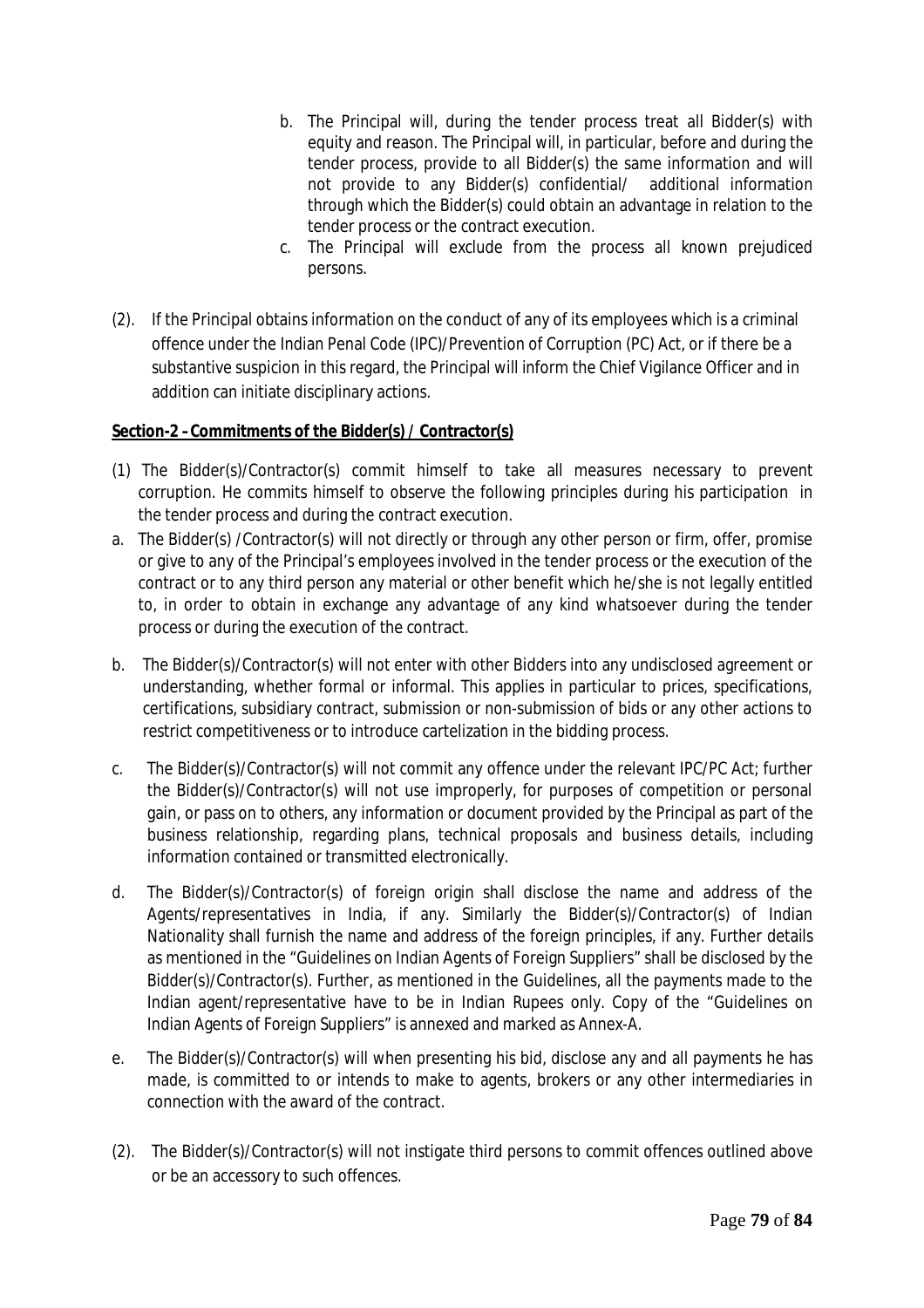#### **Section-3-Disqualification from tender process and exclusion from future contracts**

If the Bidder(s)/Contractor(s) before award or during execution has committed a transgression through a violation of Section 2 above, or in any other form such as to put his reliability or credibility in question, the Principal is entitled to disqualify the Bidder(s)/Contractor(s) from the tender process or take action as considered appropriate.

#### **Section 4-Compensation for damages**

- (1) If the Principal has disqualified the Bidder(s) from the tender process prior to the award according to Section 3, the Principal is entitled to demand and recover the damages equivalent to Earnest Money Deposit/Bid Security.
- (2) If the Principal has terminated the contract according to Section 3 or if the Principal is entitled to terminate the contract according to Section 3, the Principal shall be entitled to demand and recover from the Contractor liquidated damages of the contract value or the amount equivalent to Performance Bank Guarantee.

#### **Section 5-Previous transgression**

- (1) The Bidder declares that no previous transgressions occurred in the last 3 years from the date of signing the Integrity pact with any other Company in any country conforming to the anti corruption approach or with any other Public Sector Undertaking / Enterprise in India, Major Ports/ Govt. Departments of India that could justify his exclusion from the tender process.
- (2) If the Bidder makes incorrect statement on this subject, he can be disqualified from the tender process or action can be taken as considered appropriate.

#### **Section 6- Equal treatment of all Bidders/Contractors/Sub-Contractors**

- (1) The Bidder(s)/Contractor(s) undertake(s) to demand from all subcontractors a commitment in conformity with this Integrity Pact, and to submit it to the Principal before contract signing.
- (2) The Principal, will enter into agreements with identical conditions as this one with all Bidders, Contractors and Sub-contractors.
- (3) The Principal will disqualify from the tender process all bidders who do not sign this Pact or violate its provisions.

#### **Section 7- Other Legal actions against violating Bidder(s)/ Contractor(s)/ Sub Contractor(s)**

The actions stipulated in this Integrity pact are without prejudice to any other legal action that may follow in accordance with provisions of the extant law in force relating to any civil or criminal proceedings. .

#### **Section 8 – Role of Independent External Monitor(IEM):**

(a) The task of the Monitors shall be to review independently and objectively, whether and to what extent the parties comply with the obligations under this pact.

(b) The Monitors shall not be subject to instructions by the representatives of the parties and shall perform their functions neutrally and independently.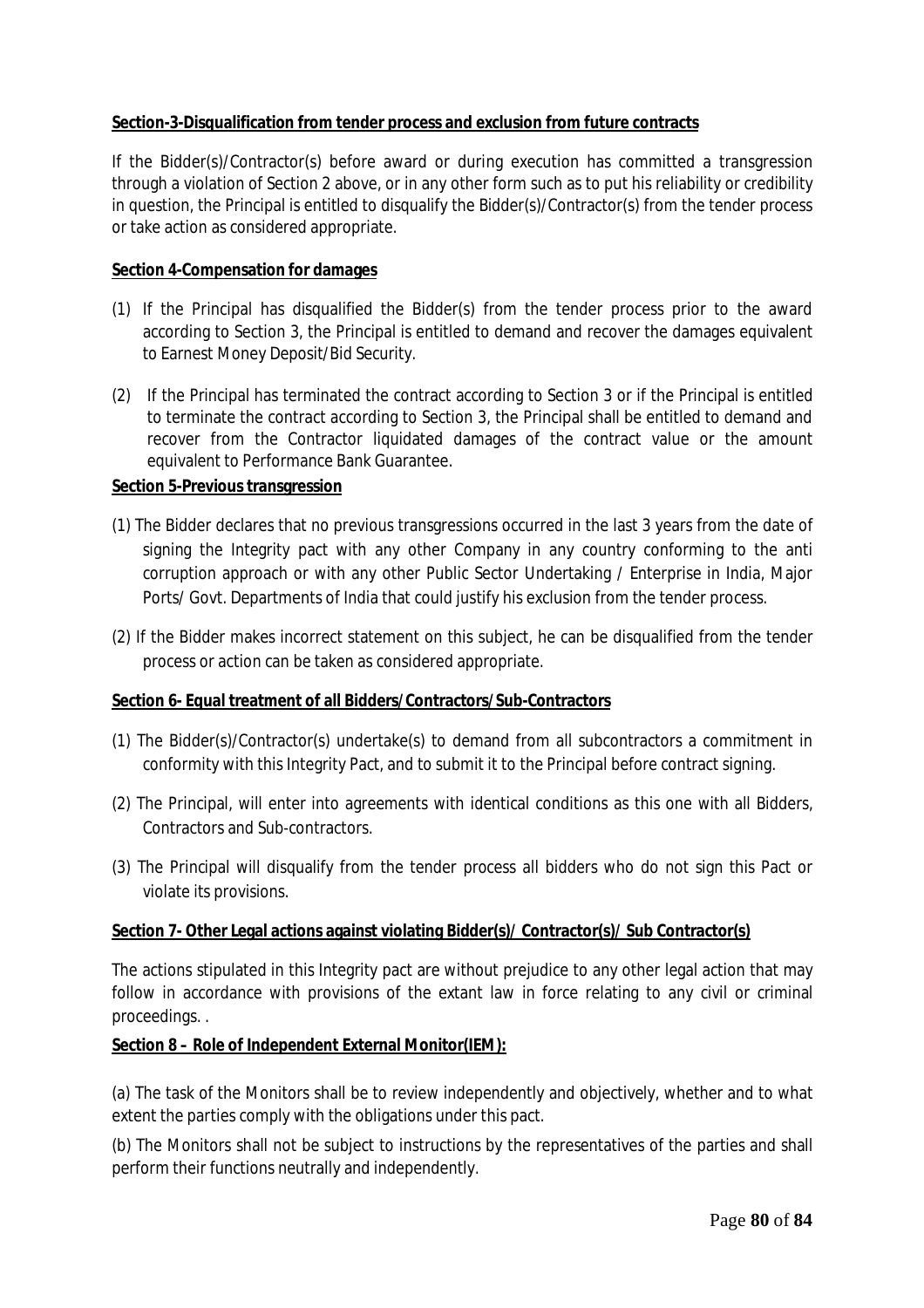(c) Both the parties accept that the Monitors have the right to access all the documents relating to the contract.

(d) As soon as the Monitor notices, or has reason to believe, a violation of this pact, he will so inform the authority designated by the Principal and the Chief Vigilance Officer of Kolkata Prot Trust.

(e) The BIDDER/ CONTRACTOR(s) accepts that the Monitor has the right to access without restriction to all contract documentation of the PRINCIPAL including that provided by the BIDDER/ CONTRACTOR. The BIDDER/ CONTRACTOR will also grant the Monitor, upon his request and demonstration of a valid interest, unrestricted and unconditional access to his contract documentation, if any. The same is applicable to sub-contractors. The Monitor shall be under contractual obligation to treat the information and documents of the Bidder/Contractor/ Subcontractor(s) with confidentiality.

(f) The Principal/ Employer will provide to the Monitor sufficient information about all meetings among the parties related to the contract provided such meetings could have an impact on the contractual relations between the Principal and the Contractor. The parties offer to the Monitor, the option to participate in such meetings.

(g) The Monitor will submit a written report to the designated Authority of Principal/ Employer/ Chief Vigilance Officer of Kolkata Port Trust within 8 to 10 weeks from the date of reference or intimation to him by the Principal/ Employer/ Bidder/ Contractor and should the occasion arise, submit proposals for correcting problematic situation. BIDDER/ CONTRACTOR can approach the Independent External Monitor (s) appointed for the purposes of this Pact.

(h) As soon as the Monitor notices, or believes to notice, a violation of this agreement, he will so inform the Management of the Principal and request the Management to discontinue or to take corrective action, or to take other relevant action. The Monitor can in this regard submit nonbinding recommendations. Beyond this, the Monitor has no right to demand from the parties that they act in a specific manner, refrain from action or tolerate action.

(i) If the Monitor has reported to the Principal substantiated suspicion of an offence under the relevant IPC/PCA, and the Principal/ Employer has not, within reasonable time, taken visible action to proceed against such offence or reported to the Chief Vigilance Officer, the Monitor may also transmit this information directly to the Central Vigilance Commissioner, Government of India.

(j) The word 'Monitor' would include both singular and plural.

#### **Section 9 – Facilitation of Investigation:**

In case of any allegation of violation of any provisions of this Pact or payment of commission, the PRINCIPAL/EMPLOYER or its agencies shall be entitled to examine all the documents including the Books of Accounts of the BIDDER/CONTRACTORS and the BIDDER/CONTRACTOR shall provide necessary information and documents **in English** and shall extend all possible help for the purpose of such examination.

#### **Section 10 – Pact Duration:**

The pact beings with when both parties have legally signed it and will extend upto 2 years or the complete execution of the contract including warranty period whichever is later. In case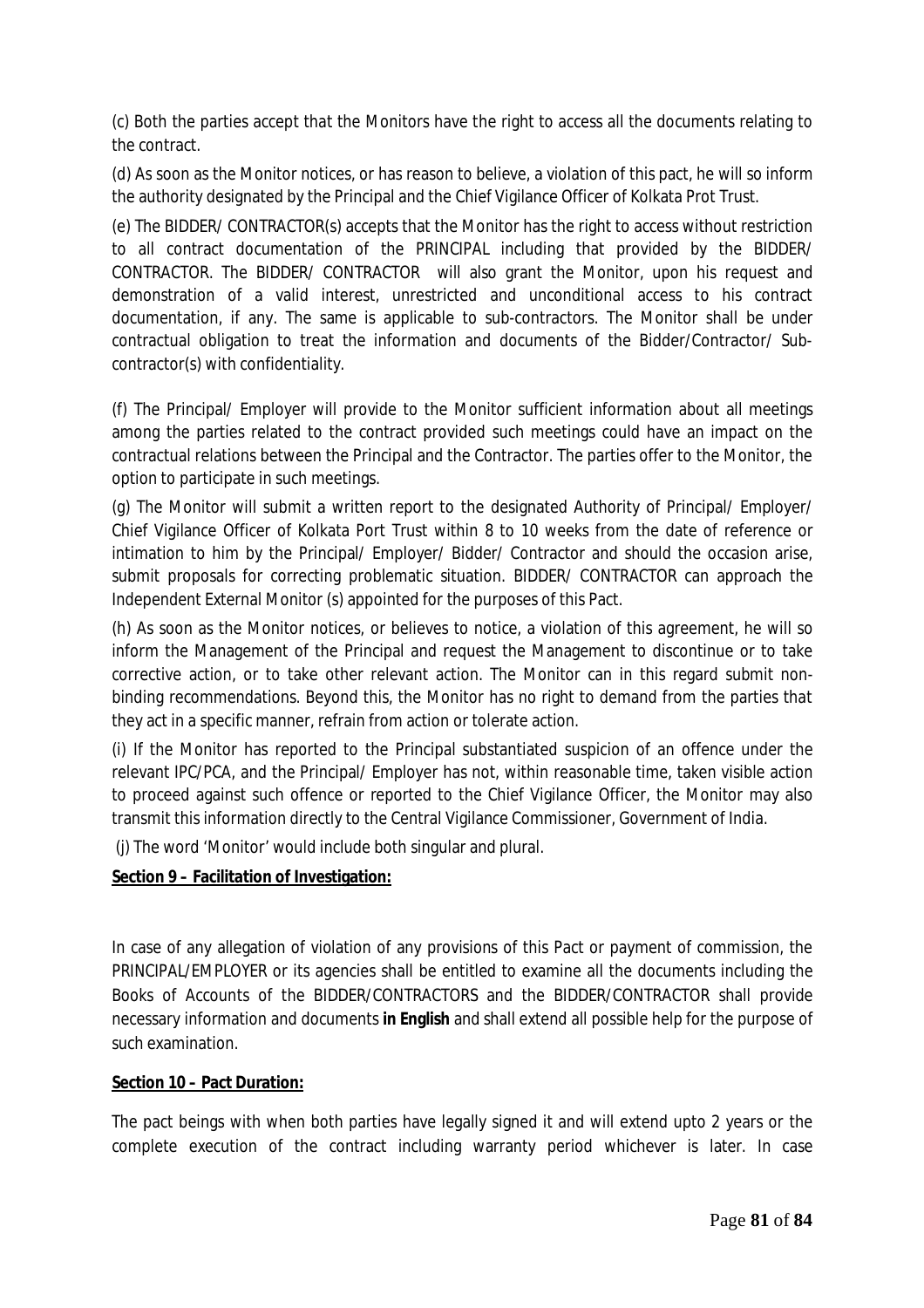bidder/contractor is unsuccessful this Integrity Pact shall expire after 6 months from the date of signing of the contract.

If any claim is made/lodged during this time, the same shall be binding and continue to be valid despite the lapse of this pact as specified above, unless it is discharged/determined by Chairman, KoPT.

#### **Section 11 – Other Provisions:**

- (1) This agreement is subject to Indian Law. Place of performance and jurisdiction is the Registered Office of the Principal in Kolkata.
- (2) Changes and supplements as well as termination notices need to be made in writing in English.
- (3) If the Contractor is a partnership or a consortium, this agreement must be signed by all partners or consortium members.
- (4) Should one or several provisions of this agreement turn out to be invalid, the reminder of this agreement remains valid. In this case, the parties will strive to come to an agreement to their original intentions.

| (For & on behalf of the Principal) | (For & on behalf of Bidder/Contractor). |  |  |
|------------------------------------|-----------------------------------------|--|--|
| (Office Seal)                      | (Office Seal)                           |  |  |
| Place:                             |                                         |  |  |
| Date :                             |                                         |  |  |
| Witness 1:                         |                                         |  |  |
|                                    |                                         |  |  |
|                                    |                                         |  |  |
|                                    |                                         |  |  |
| Witness 2:                         |                                         |  |  |
|                                    |                                         |  |  |
|                                    |                                         |  |  |
|                                    |                                         |  |  |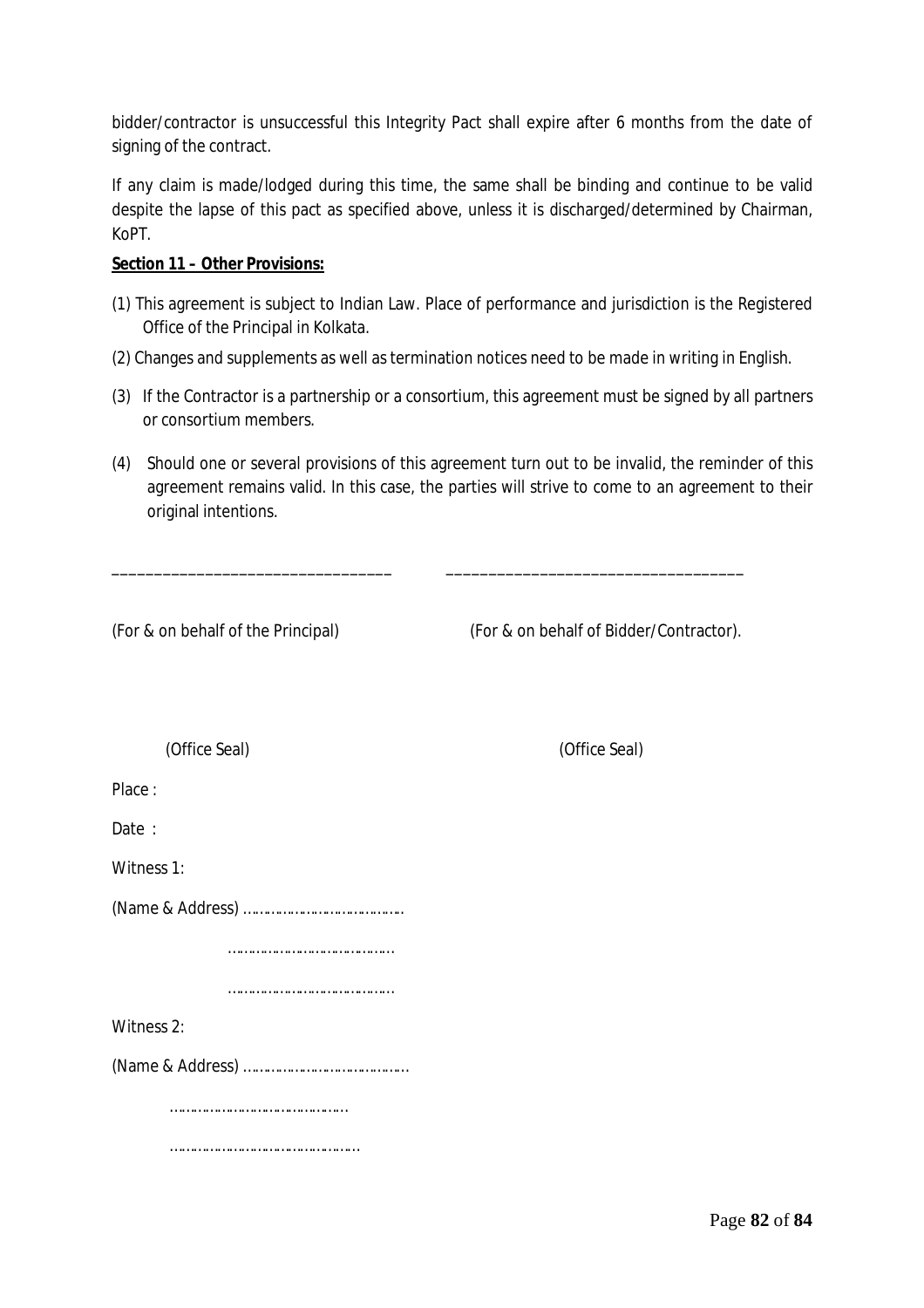#### **GUIDELINES FOR INDIAN AGENTS OF FOREIGN SUPPLIERS**

- 1.1 There shall be compulsory registration of Indian agents of Foreign suppliers for all Tenders. An agent who is not registered with KoPT shall apply for registration in the prescribed Application-Form.
- 1.2 Registered agents will file an authenticated Photostat copy (duly attested by a Notary Public)/Original certificate of the principal confirming the agency agreement and giving the status being enjoyed by the agent and the commission/ remuneration/salary/retainer ship being paid by the principal to the agent before the placement of order by KoPT.
- 1.3 Wherever the Indian representatives have communicated on behalf of their principals and the foreign parties have stated that they are not paying any commission to the Indian agents, and the Indian representative is working on the basis of salary or as retainer, a written declaration to this effect should be submitted by the party (i.e. Principal) before finalizing the order.

#### **2.0 DISCLOSURE OF PARTICULARS OF AGENTS/REPRESENTATIVES IN INDIA. IF ANY.**

- 2.1 Tenderers of Foreign nationality shall furnish the following details in their offer:
- 2.1.1 The name and address of the agents/representatives in India, if any and the extent of authorization and authority given to commit the Principals. In case the agent/representative be a foreign Company, it is to be conformed whether it is real substantial Company and details of the same shall be furnished.
- 2.1.2 The amount of commission/ remuneration included in the quoted price(s) for such agents/ representatives in India.
- 2.1.3 Confirmation of the Tenderer that the commission/remuneration if any, payable to his agents/ representatives in India, is to be paid by KoPT in Indian Rupees only.

#### **2.2 Tenderers of Indian Nationality shall furnish the following details in their offers:**